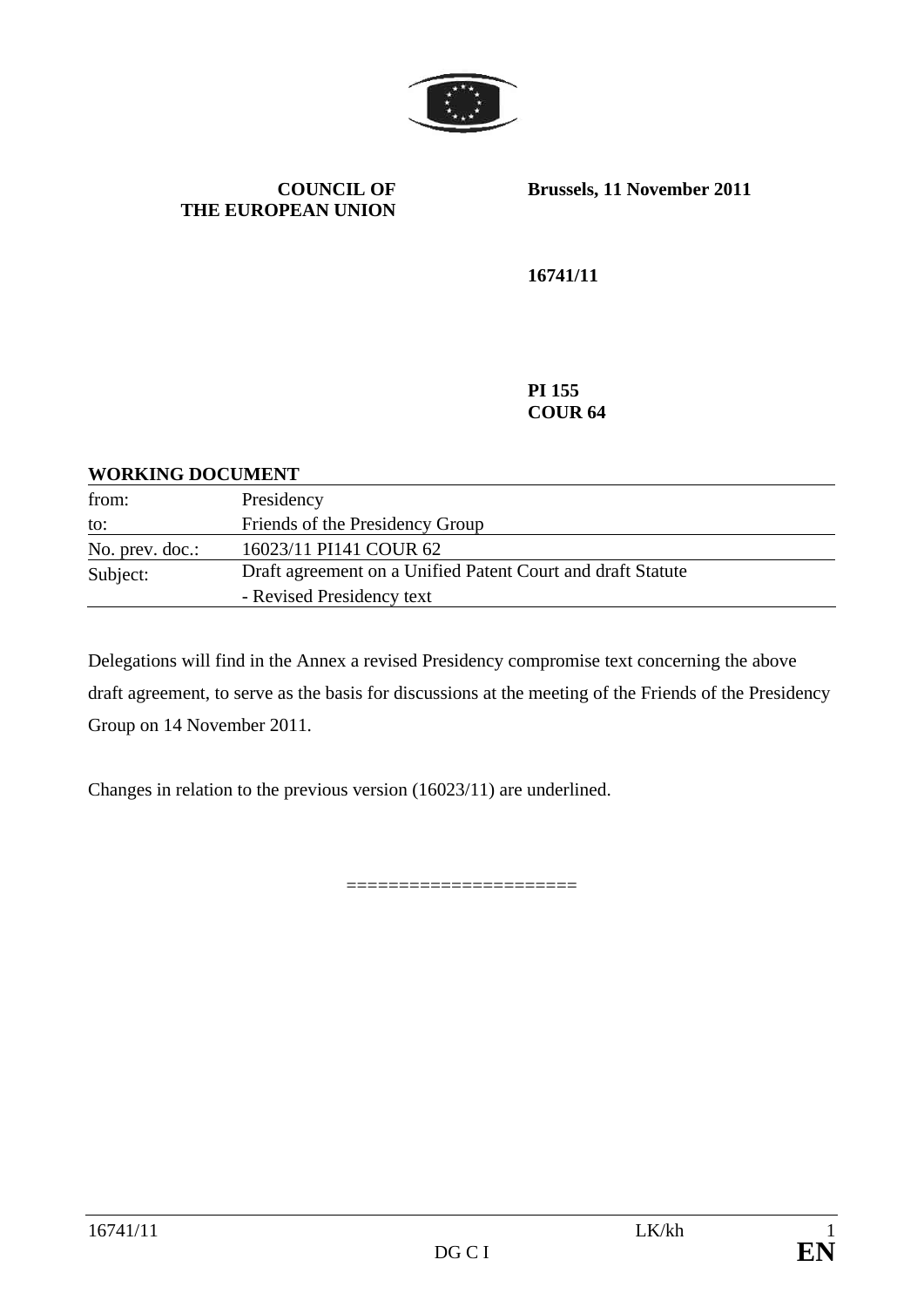## **ANNEX**

### **DRAFT AGREEMENT ON A UNIFIED PATENT COURT**

### THE KINGDOM OF BELGIUM,

[enumeration of other Member States] hereinafter referred to as the CONTRACTING MEMBER STATES.

- (1) CONSIDERING that co-operation amongst the Member States of the European Union in the field of patents contributes significantly to the integration process in Europe, in particular to the establishment of an internal market within the European Union characterized by the free movement of goods and services and the creation of a system ensuring that competition in the internal market is not distorted,
- (2) CONSIDERING that the fragmented market for patents and the significant variations between national court systems are detrimental for innovation, in particular for small and medium sized enterprises which have difficulties to enforce their patents and to defend themselves against unfounded claims and patents which should be revoked,
- (3) CONSIDERING that the European Patent Convention ("EPC") which has been ratified by all Member States of the European Union provides for a single procedure for granting European patents by the European Patent Office ("EPO"),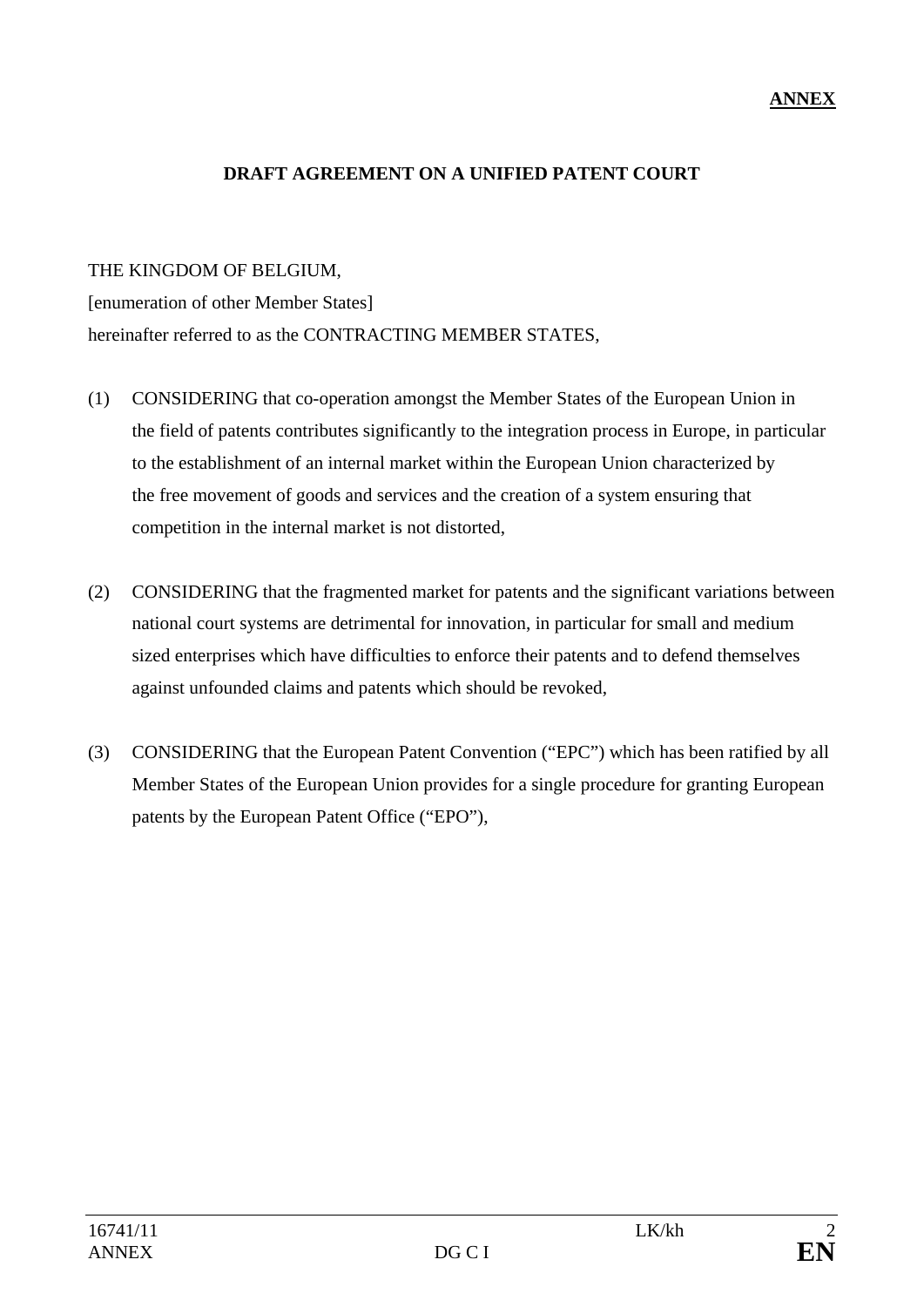- (4) CONSIDERING that by virtue of Regulation xxx … implementing enhanced cooperation in the area of the creation of unitary patent protection, proprietors of the patent can request unitary effect of European patents so as to obtain unitary patent protection in the Member States participating in the enhanced cooperation,
- (5) WISHING to improve the enforcement of patents and the defence against unfounded claims and patents which should be revoked and to enhance legal certainty by setting up a Unified Patent Court for litigation related to the infringement and validity of patents,
- (6) CONSIDERING that the Unified Patent Court shall be designed to ensure expeditious and high quality decisions, striking a fair balance between the interests of right holders and other parties and taking into account the need for proportionality and flexibility,
- (7) CONSIDERING that the Unified Patent Court will be a court common to the Contracting Member States and thus part of their judicial systems ,with exclusive competence in respect of European patents with unitary effect and European patents designating one or more Contracting Member States,
- (8) CONSIDERING that the Court of Justice of the European Union shall ensure the uniformity of the Union legal order and the primacy of European Union law,
- (9) RECALLING the obligations of the Contracting Member States under the Treaty on European Union (TEU) and the Treaty on the Functioning of the European Union (TFEU), including the obligation of sincere cooperation as set out in Article 4(3) TEU and the obligation to ensure through the Court the full application and respect for Union law in their respective territories and the judicial protection of an individual's right under that law,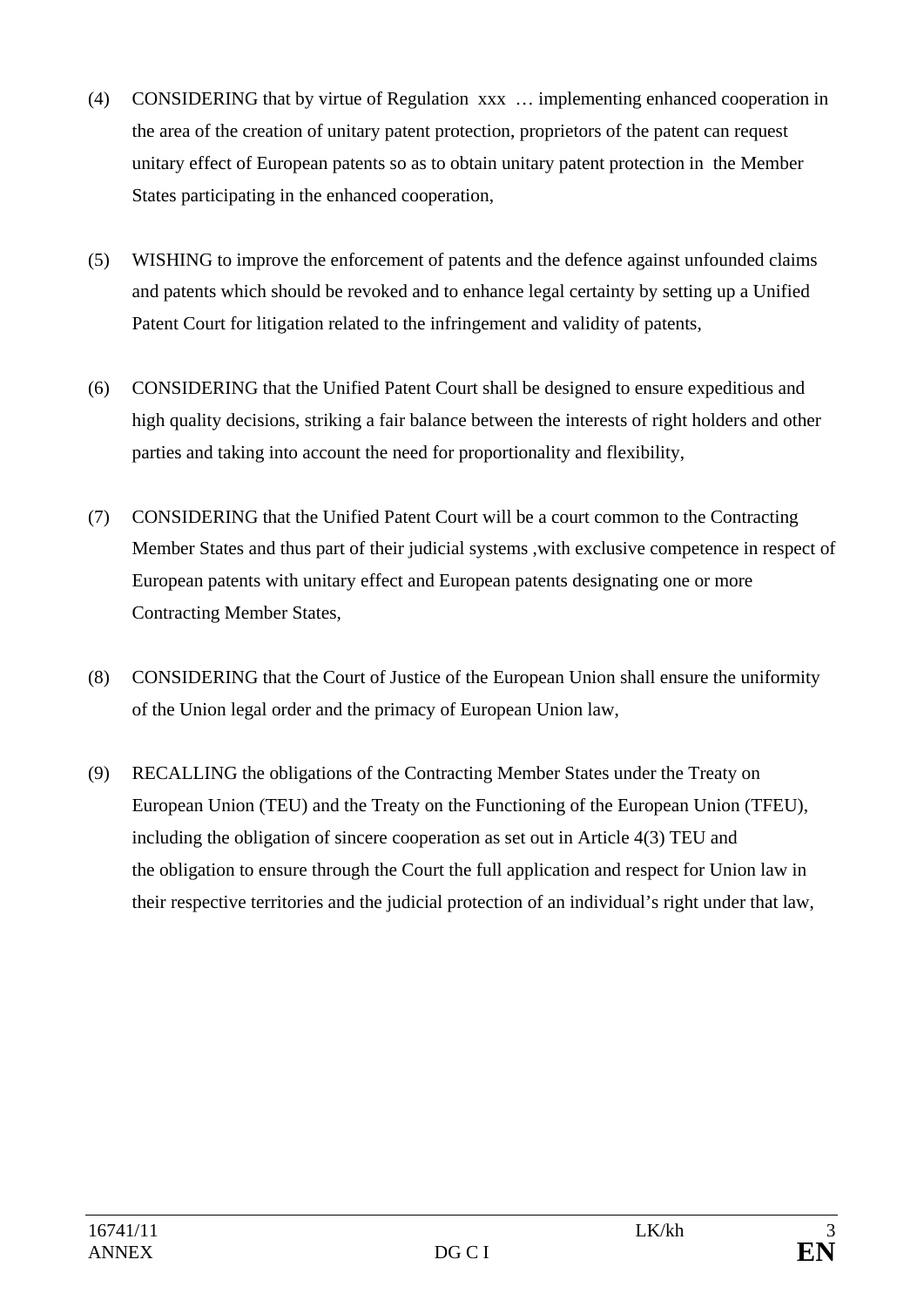- (10) CONSIDERING that, as any national court, the Unified Patent Court must respect and apply Union law and in collaboration with the Court of Justice of the European Union as guardian of the Union law ensure the correct application and uniform interpretation of Union law; the Unified Patent Court must in particular cooperate with the Court of Justice of the European Union through the proper interpretation of Union law by relying on the jurisprudence of the Court of Justice of the European Union and through requesting preliminary rulings in accordance with Article 267 of the TFEU,
- (11) CONSIDERING that the Contracting Member States should, in line with the case law of the Court of Justice of the European Union on non-contractual liability, be liable for damages caused by infringements of Union law by the Unified Patent Court, including omissions to request preliminary rulings from the Court of Justice of the European Union,
- (12) CONSIDERING that infringements of Union law by the Unified Patent Court, including the omission to request preliminary rulings from the Court of Justice of the European Union, are directly attributable to the Contracting Member States and therefore, in case of an infringement of Union law by the Unified Patent Court, infringement proceedings shall be available on the basis of Article 258, 259 and 260 of the TFEU against any Contracting Member State to ensure the respect of the primacy and proper application of Union law,
- (13) RECALLING the primacy of Union law, including the TEU, the TFEU, the Charter of Fundamental Rights of the European Union, the general principles of Union law as developed by the Court of Justice of the European Union, and in particular the right to an effective remedy before a tribunal and a fair and public hearing within a reasonable time by an independent and impartial tribunal, the jurisprudence of the Court of Justice of the European Union and secondary Union law,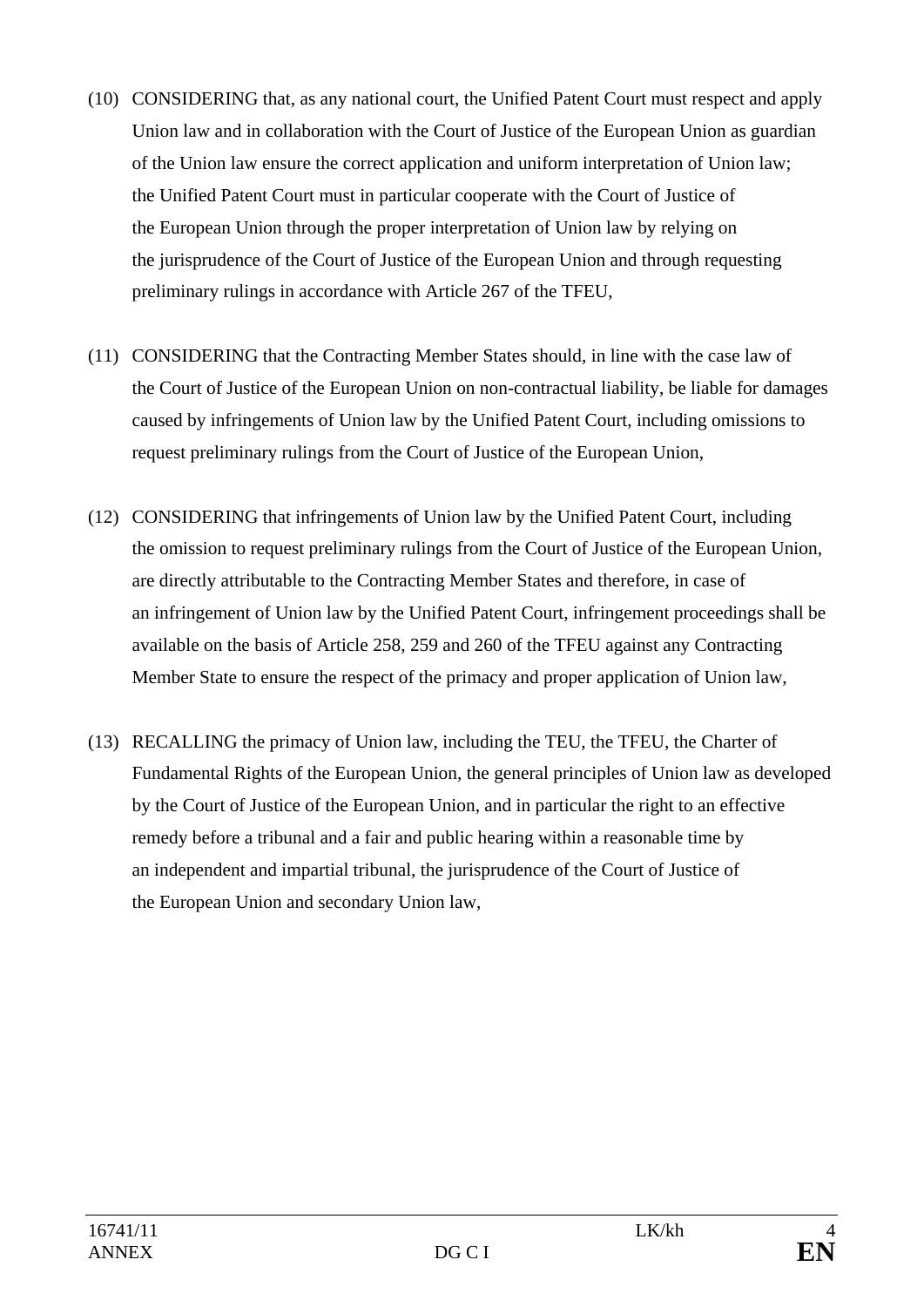- (14) CONSIDERING that the present Agreement shall be open to accession by any Member State of the European Union; Member States which have decided not to participate in the enhanced cooperation in the area of the creation of unitary patent protection may participate in the agreement in respect of European patents valid on their respective territory,
- (15) CONSIDERING that this Agreement shall enter into force on *[date]* or, if earlier, on the first day of the *[…]* month of the *[9th]* deposit, provided that the Contracting Member States who will have deposited their instruments of ratification include the three States in which the highest number of European patents was in force in the year preceding the year in which the Diplomatic Conference for the signature of the Agreement takes place, in the territories of those Contracting Member States who deposited the instrument of ratification.

## HAVE AGREED AS FOLLOWS: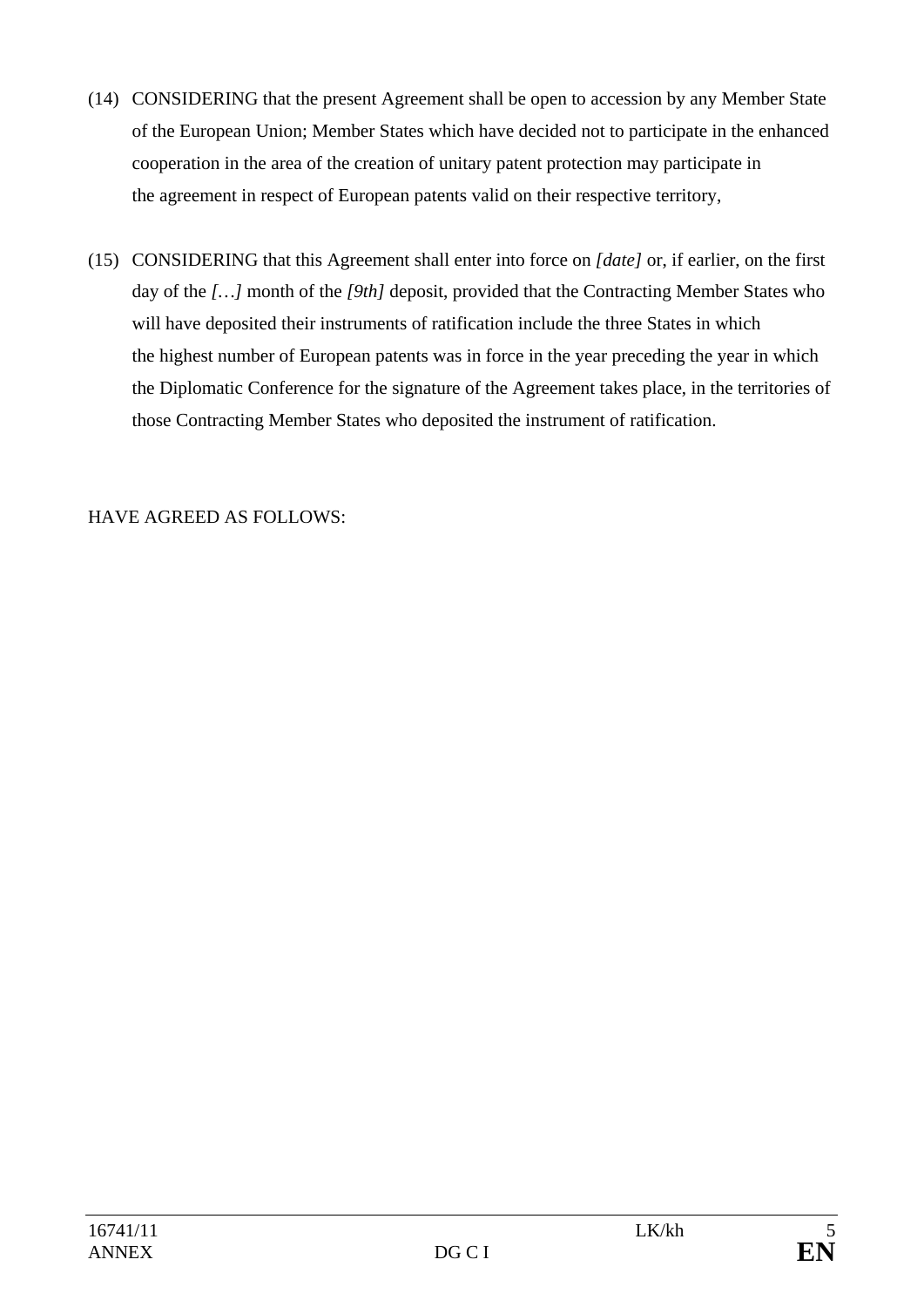## **PART I – GENERAL AND INSTITUTIONAL PROVISIONS**

# **CHAPTER I – GENERAL PROVISIONS**

### **Article 1**

## **Unified Patent Court**

A Unified Patent Court for the settlement of litigation related to European patents and European patents with unitary effect is hereby established.

The Unified Patent Court shall be a court common to the Contracting Member States and thus subject to the same obligations under Union law as any national court of the Contracting Member States.

## **Article 2**

## **Definitions**

For the purposes of this Agreement:

- (1) "Court" means the Unified Patent Court created by this agreement.
- (2) "Member State" means a Member State of the European Union.
- (3) "Contracting Member State" means any Member State party to this Agreement.
- (4) "EPC" means the Convention on the Grant of European Patents of 5 October 1973, as amended.
- (5) "European Patent" means a patent without unitary effect granted under the provisions of the EPC insofar as it is granted for one or more Contracting Member States.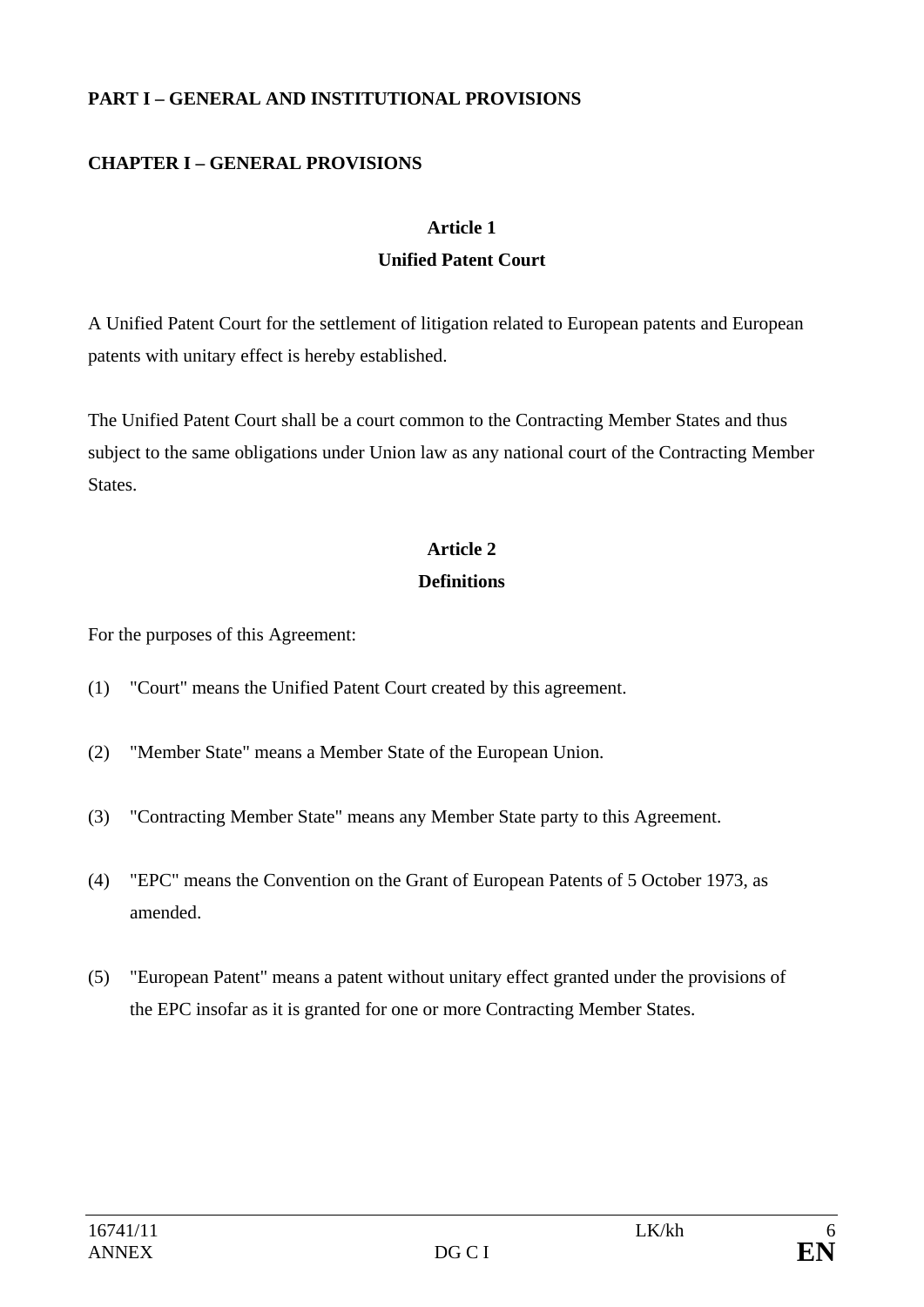- (6) "European Patent with unitary effect" means a patent granted under the provisions of the EPC which benefits from unitary effect in the territories of the participating Member States by virtue of Regulation ### implementing enhanced cooperation in the area of the creation of unitary patent protection.
- (7) "Patent" means a European patent and a European patent with unitary effect.
- (8) "EPO" means the organ carrying out the granting of European patents as established by Article 4, paragraph 2(a), of the EPC and the registering of unitary effect in accordance with Article 12 (1) (b) of Regulation ### implementing enhanced cooperation in the area of the creation of unitary patent protection.
- (9) "Supplementary protection certificate" means a supplementary protection certificate granted under Regulation (EC) No  $469/2009<sup>1</sup>$ or under Regulation (EC) No  $1610/96<sup>2</sup>$ .
- (10) "Statute" means the Statute of the Court which shall be an integral part of this Agreement.
- (11) "Rules of Procedure" means the Rules of Procedure of the Court as established in accordance with Article 22.

**<sup>1</sup>** Regulation (EC) No 469/2009 of 6 May 2009 concerning the supplementary protection certificate for medicinal products, OJ L 152, 16.6.2009, p.1.

**<sup>2</sup>** Regulation (EC) No 1610/96 of the European Parliament and of the Council of 23 July 1996 concerning the creation of a supplementary certificate for plant protection products, OJ L 198, 8.8.1996, p.30.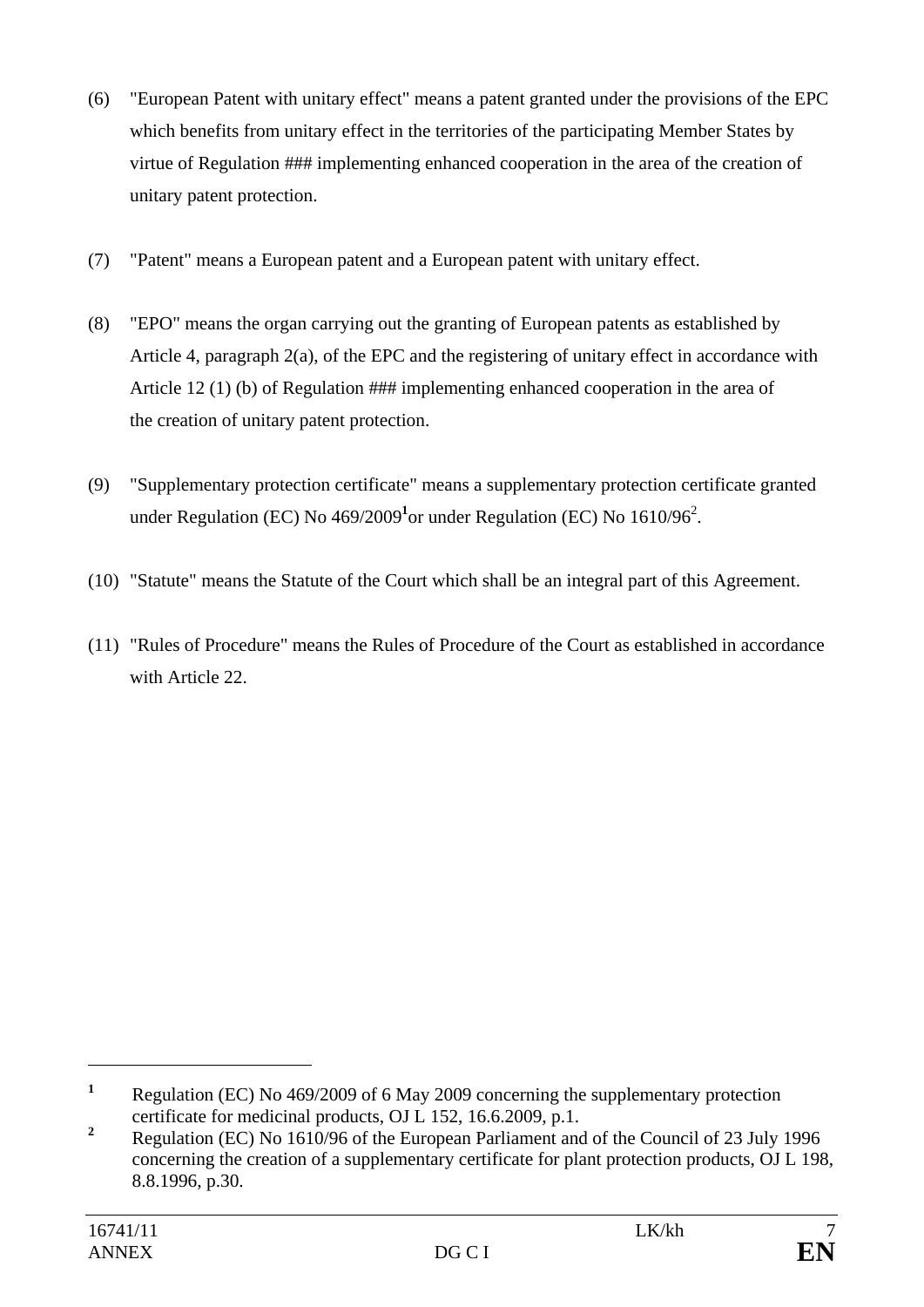## **Article 3**

## **Scope of application**

This Agreement shall apply to any:

- (a) European patent with unitary effect;
- (b) supplementary protection certificate issued for a patent;
- (c) European patent which has not yet lapsed at the date of entry into force of this agreement according to Article 59 or was granted after that date, without prejudice to Article 58; and
- (d) application for a patent which is pending at the date of entry into force of this agreement according to Article 59 or which is filed after that date.

# **Article 3a Legal status**

- (1) The Court shall have legal personality in each Contracting Member State and shall enjoy the most extensive legal capacity accorded to legal persons under the national law of that State.
- (2) *Deleted.*
- (3) The Court shall be represented by the President of the Court of Appeal who shall be elected in accordance with the Statute.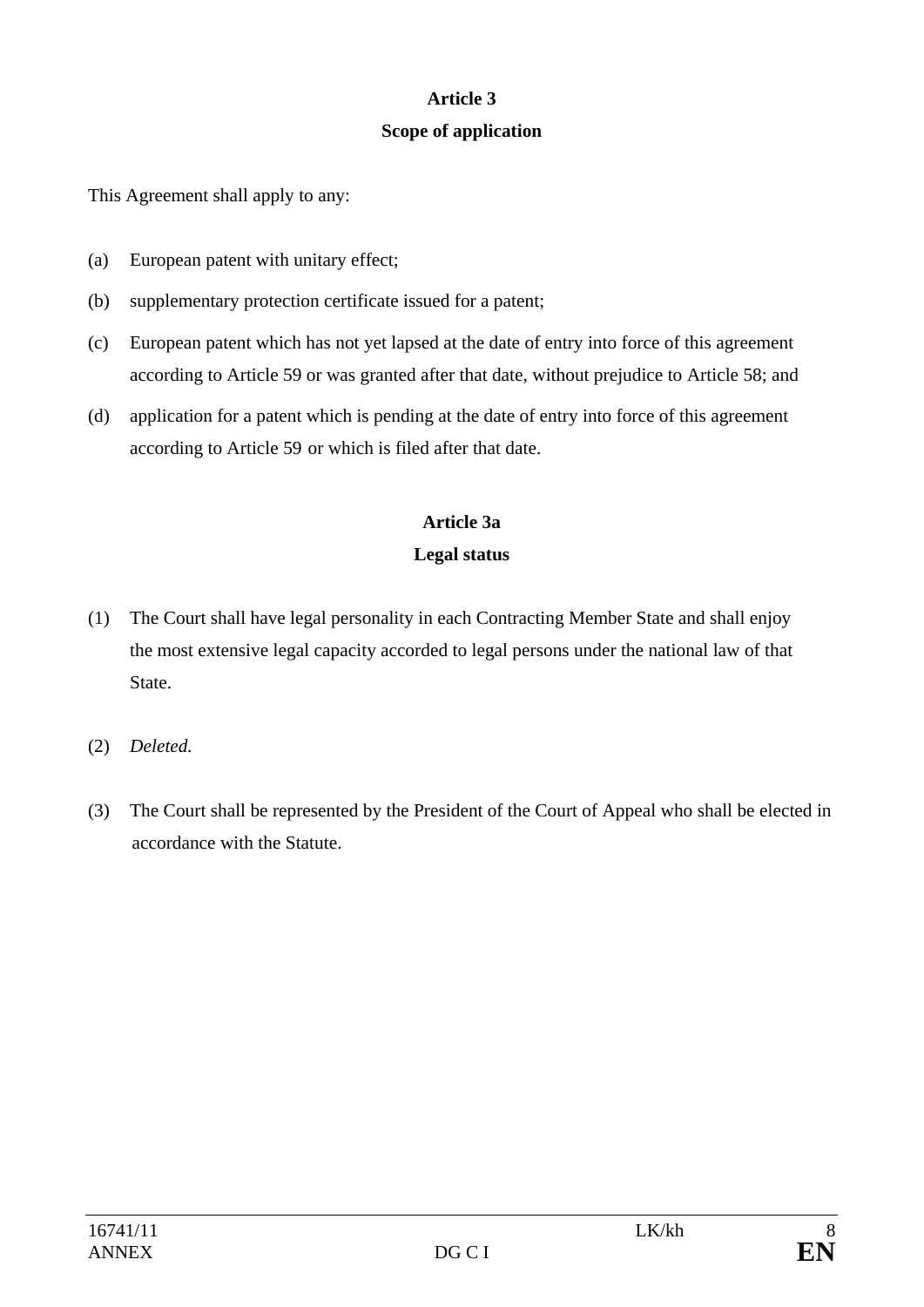# **Article 3b Liability**

- (1) The contractual liability of the Court shall be governed by the law applicable to the contract in question.
- (2) The non-contractual liability of the Court in respect of any damage caused by it or its staff in the performance of their duties shall be governed by the law of the Contracting Member State in which the damage occurred. This provision is without prejudice to the application of Article 14c.
- *[(3) The court with jurisdiction to settle disputes under paragraph 1 shall be a court designated by the contracting parties in the contract. If the contracting parties have not designated any court, the court with jurisdiction to settle disputes shall be a court of the Contracting Member State where the Court of Appeal has its seat.*
- *(4) The court with jurisdiction to settle disputes under paragraph 2 shall be a court of the Contracting Member State in which the damage occurred.]*

# **CHAPTER II – INSTITUTIONAL PROVISIONS**

# **Article 4**

# **The Court**

- (1) The Court shall comprise a Court of First Instance, a Court of Appeal and a Registry.
- (2) The Court shall perform the functions assigned to it by this Agreement.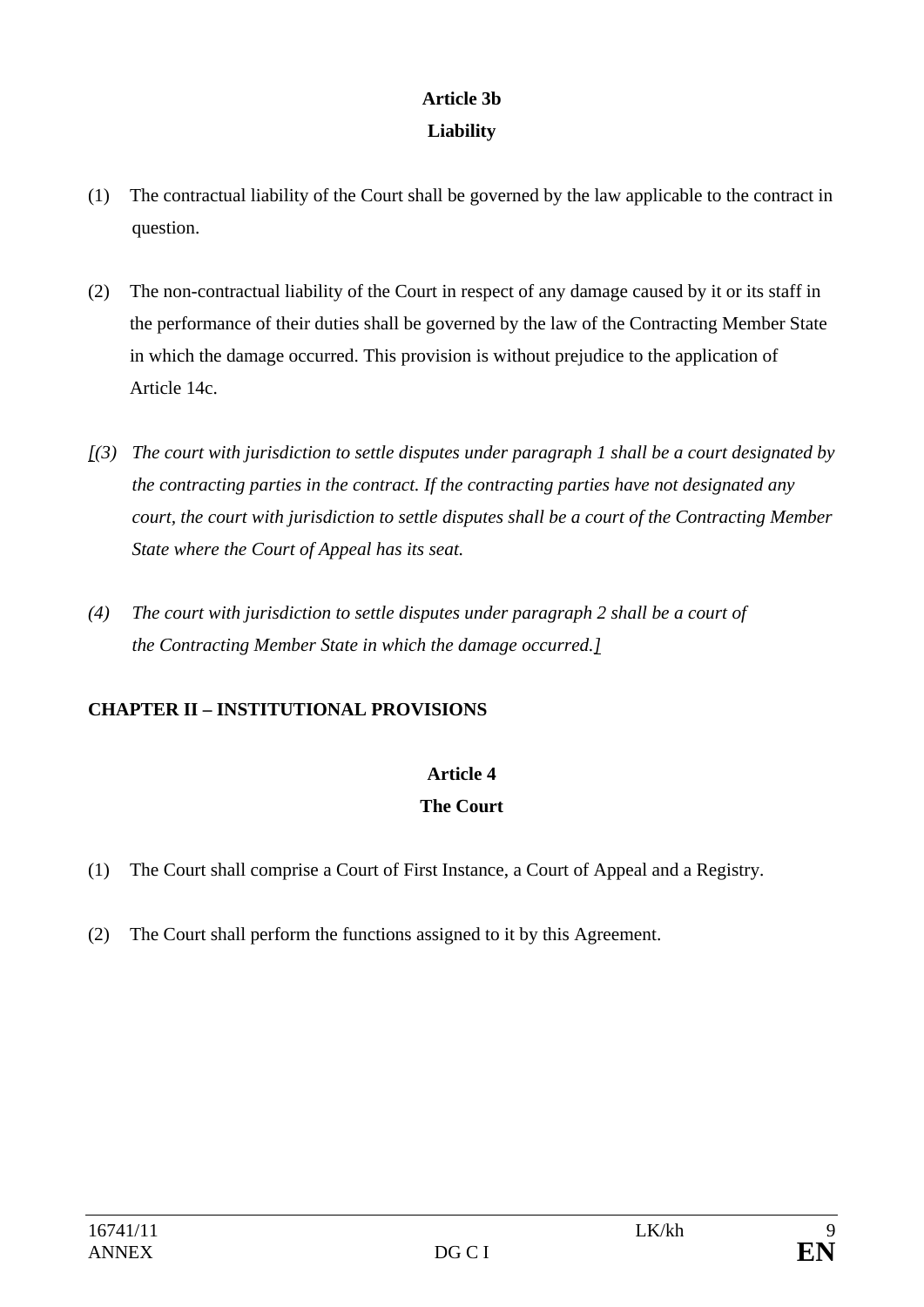## **Article 5 The Court of First Instance**

- (1) The Court of First Instance shall comprise a central division as well as local and regional divisions.
- (1a) The central division shall have its seat in *[…]*. The contracting Member State hosting the central division shall provide the necessary facilities for that purpose.
- (2) A local division shall be set up in a Contracting Member State upon its request in accordance with the Statute.
- (3) An additional local division shall be set up in a Contracting Member State upon its request when more than one hundred patent cases per calendar year have been commenced in that Contracting Member State during three successive years prior to or subsequent to the date of entry into force according to Article 59. The number of divisions in one Contracting Member State shall not exceed three.
- (4) A Contracting Member State hosting a local division shall designate its seat and provide the facilities necessary for that purpose.
- (5) A regional division shall be set up for two or more Contracting Member States, upon their request in accordance with the Statute. Such Contracting Member States shall designate the seat of the division concerned and shall provide the necessary facilities for that purpose. The regional division may hear cases in multiple locations.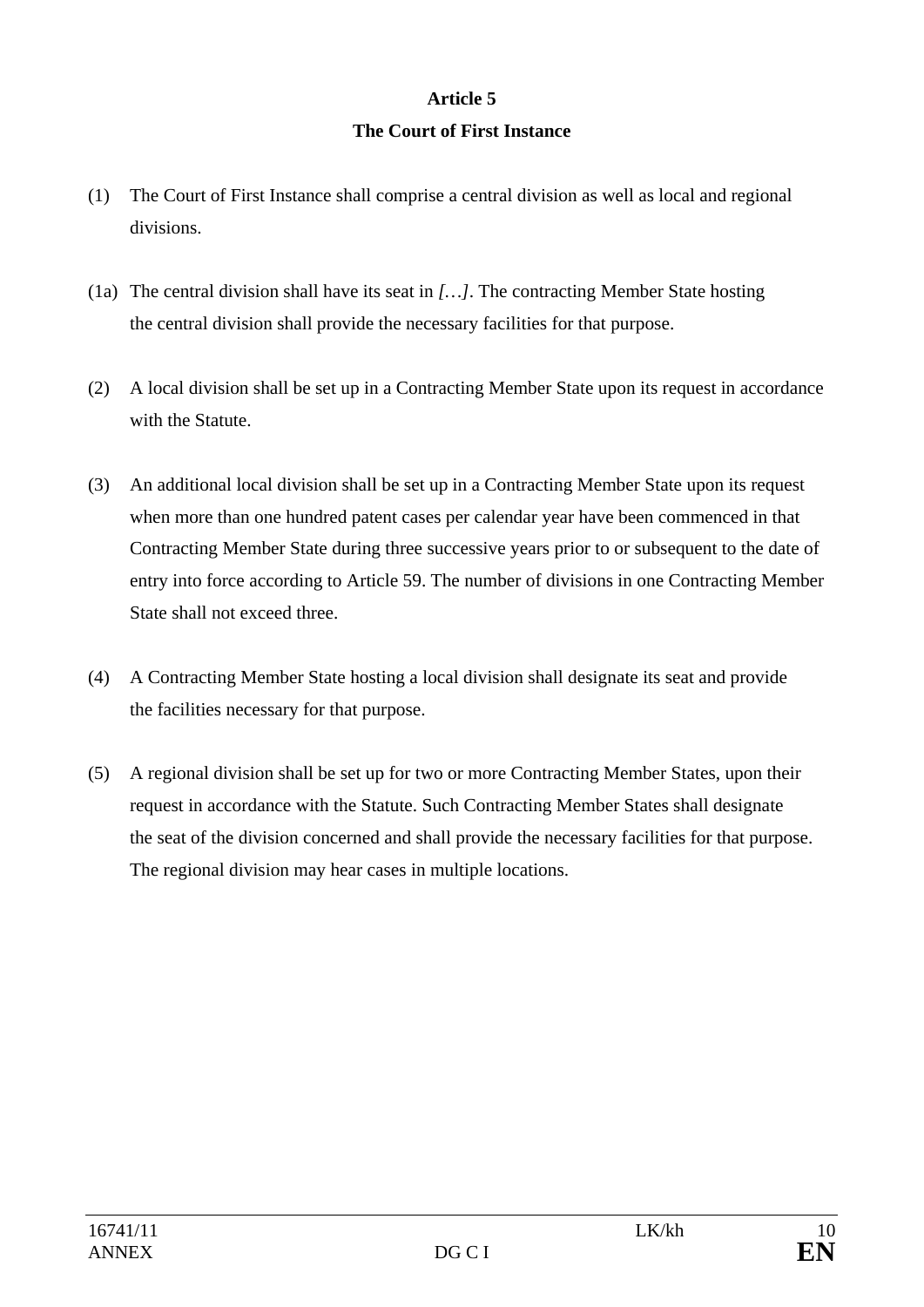## **Article 6**

# **Composition of the panels of the Court of First Instance**

- (1) Any panel of the Court of First Instance shall have a multinational composition. Without prejudice to paragraph 5 of this Article and to Article 15a(2)(a), it shall sit in a composition of three judges.
- (2) *Deleted*
- (2a) Any panel of a local division in a Contracting Member State where, during a period of three successive years prior or subsequent to the entry into force of this Agreement, less than fifty cases per year have been commenced, shall sit in a composition of one legally qualified judge who is a national of the Contracting Member State hosting the local division concerned and two legally qualified judges who are not nationals of the Contracting Member State concerned and are allocated from the Pool of Judges in accordance with Article 13(3) on a case by case basis.
- (3) Any panel of a local division in a Contracting Member State where during a period of three successive years, prior or subsequent to the entry into force of this Agreement, more than fifty patent cases per calendar year have been commenced, shall sit in a composition of two legally qualified judges who are nationals of the Contracting Member State hosting the local division concerned and one legally qualified judge who is not a national of the Contracting Member State concerned allocated from the Pool of Judges in accordance with Article 13(3). Such [...] third judge […] shall serve at the local division on a long term basis, where this is necessary for the efficient functioning of divisions with a high work load.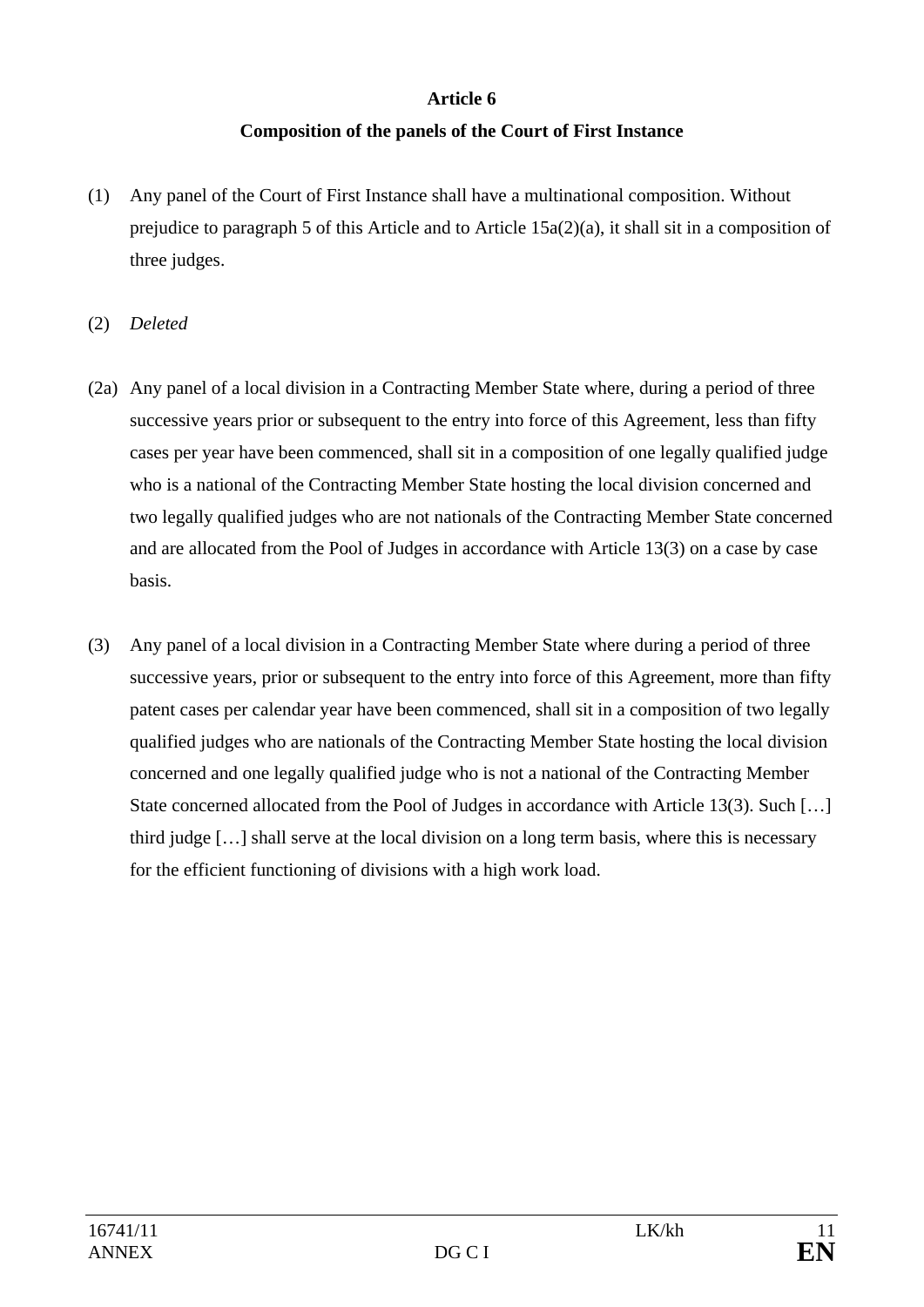- (4) Any panel of a regional division shall sit in a composition of two permanent legally qualified judges chosen from a regional list of judges, who shall be nationals of the Contracting Member States concerned, and one legally qualified judge from the Pool of Judges who shall not be a national of the Contracting Member States concerned.
- (5) Upon a request of one of the parties any panel of a local or regional division shall request the President of the Court of First Instance to allocate from the Pool of Judges an additional technically qualified judge with qualifications and experience in the field of technology concerned. Moreover, any panel of a local or regional division may, after having heard the parties, submit such request on its own initiative, where it deems this appropriate, In cases where such a technically qualified judge is allocated, no further technically qualified judge may be allocated under Article 15a(2)(a).
- (5a) Any panel of the central division dealing with actions under Article  $15(1)(g)$  shall sit in a composition of three legally qualified judges who are nationals of different Contracting Member States.
- (6) Any panel of the central division shall sit in a composition of two legally qualified judges who are nationals of different Contracting Member States and one technically qualified judge allocated from the Pool of Judges with qualifications and experience in the field of technology concerned.
- (7) Notwithstanding paragraphs 1 6 and in accordance with the Rules of Procedure, parties may agree to have their case heard by a single legally qualified judge.
- (8) Any panel of the Court of First Instance shall be chaired by a legally qualified judge.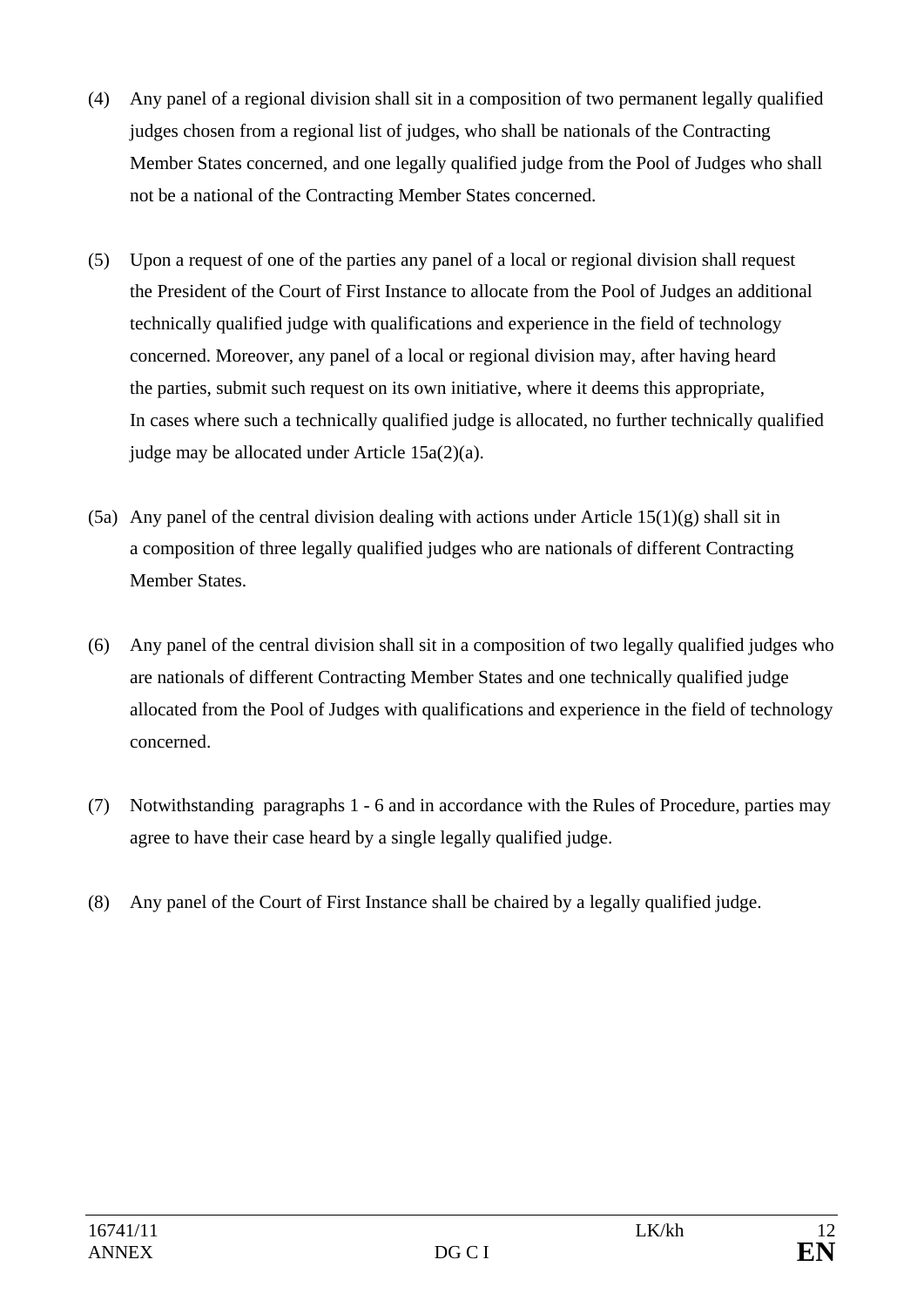# **Article 7 The Court of Appeal**

- (1) Any panel of the Court of Appeal shall sit in a multinational composition of five judges. It shall sit in a composition of three legally qualified judges who are nationals of different Contracting Member States and two technically qualified judges with qualifications and experience in the field of technology concerned. However, a panel dealing with actions under article 15 (g) shall sit in a composition of three legally qualified judges who are nationals of different Contracting Member States.
- (2) Any panel of the Court of Appeal shall be chaired by a legally qualified judge.
- (3) The panels of the Court of Appeal shall be set up in accordance with the Statute.
- (4) The Court of Appeal shall have its seat in *[…]*.

# **Article 8 The Registry**

- (1) A Registry shall be set up at the seat of the Court of Appeal. It shall be managed by the Registrar and perform the functions assigned to it in accordance with the Statute. Subject to conditions set out in this Agreement and the Rules of Procedure, the Registry shall be public.
- (2) Sub-registries shall be set up at all divisions of the Court of First Instance.
- (3) The Registry shall keep records of all cases before the Court. Upon filing, the sub-registry concerned shall notify every case to the Registry.
- (4) The Court shall appoint the Registrar in accordance with Article 17 of the Statute and lay down the rules governing his service.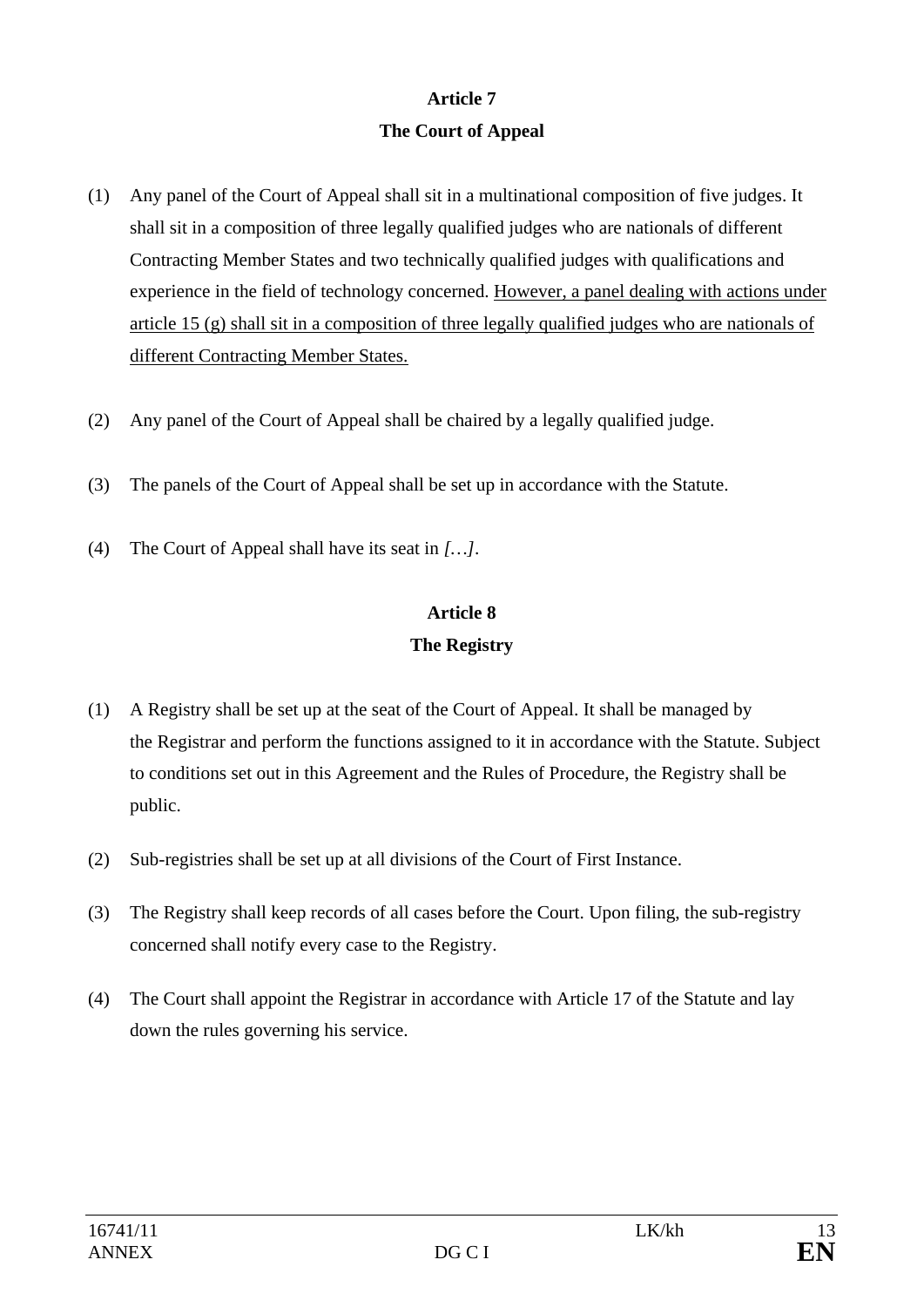# **Article 9**

## **Committees**

An Administrative Committee, a Budget Committee and an Advisory Committee shall be set up in order to ensure the effective implementation and operation of this Agreement. They shall in particular exercise the duties foreseen by this Agreement and the Statute.

# **CHAPTER III – JUDGES OF THE COURT**

# **Article 10 Eligibility criteria for the appointment of judges**

- (1) The Court shall comprise both legally qualified judges and technically qualified judges. Judges shall ensure the highest standards of competence and proven experience in the field of patent litigation.
- (2) Legally qualified judges shall possess the qualifications required for appointment to judicial offices in a Contracting Member State.
- (3) Technically qualified judges shall have a university degree and proven expertise in a field of technology. They shall also have proven knowledge of civil law and procedure relevant in patent litigation.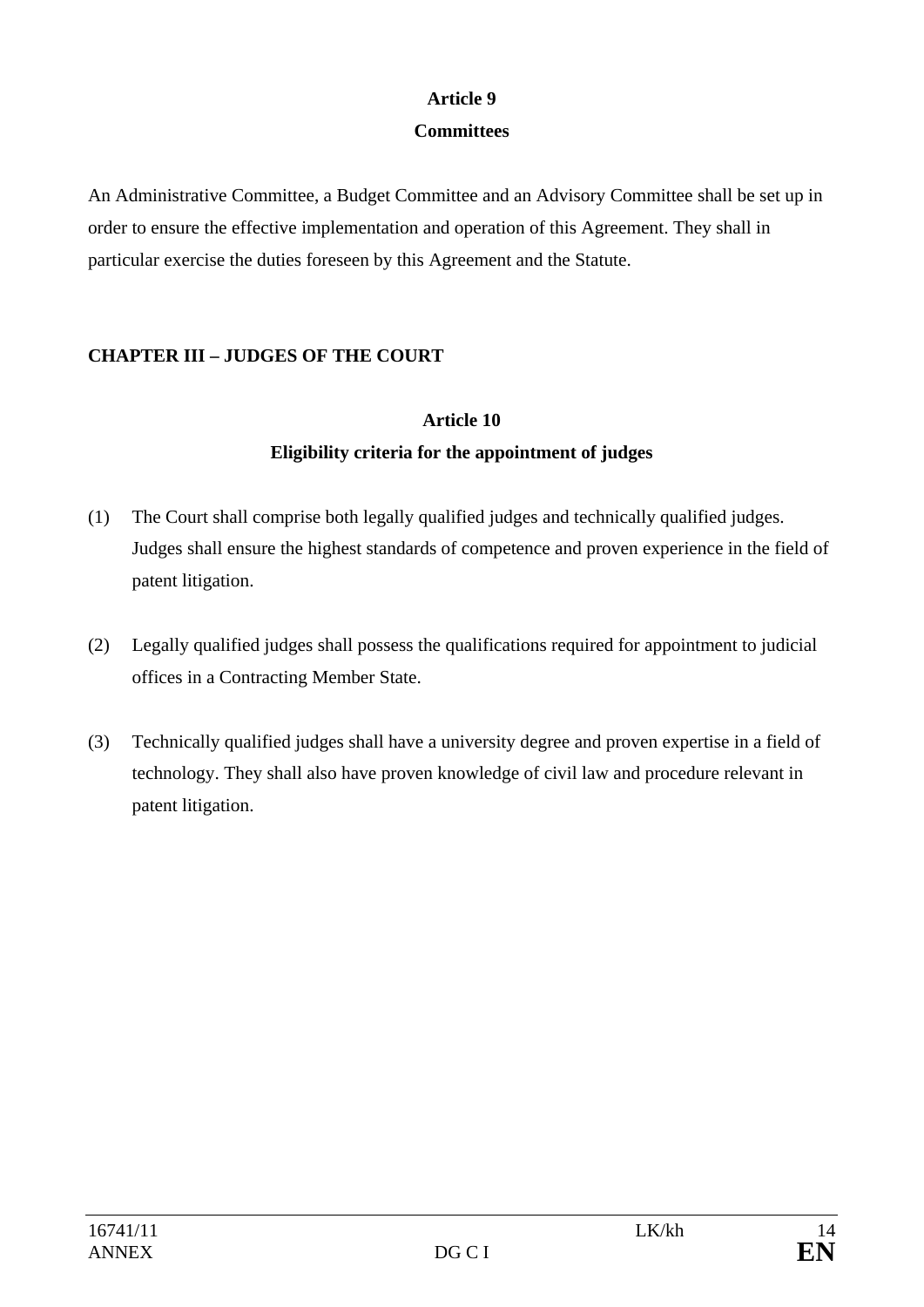## **Article 11**

### **Appointment procedure**

- (1) The Advisory Committee shall establish a list of the most suitable candidates to be appointed as judges of the Court, in accordance with the Statute.
- (2) On the basis of this list, the Administrative Committee shall appoint the judges of the Court acting by common accord.
- (3) The implementing provisions for the appointment shall be provided for in the Statute.

## **Article 12**

## **Judicial independence and impartiality**

- (1) The Court, its judges and the Registrar shall enjoy judicial independence. In the performance of their duties, the judges shall not be bound by any instructions.
- (2) Legally qualified judges and technically qualified judges who are full-time judges of the Court may not engage in any occupation, whether gainful or not, unless otherwise provided for in this Article or where an exception is granted by the Administrative Committee.
- (3) The exercise of the office of judges shall not exclude the exercise of other judicial functions at the national level.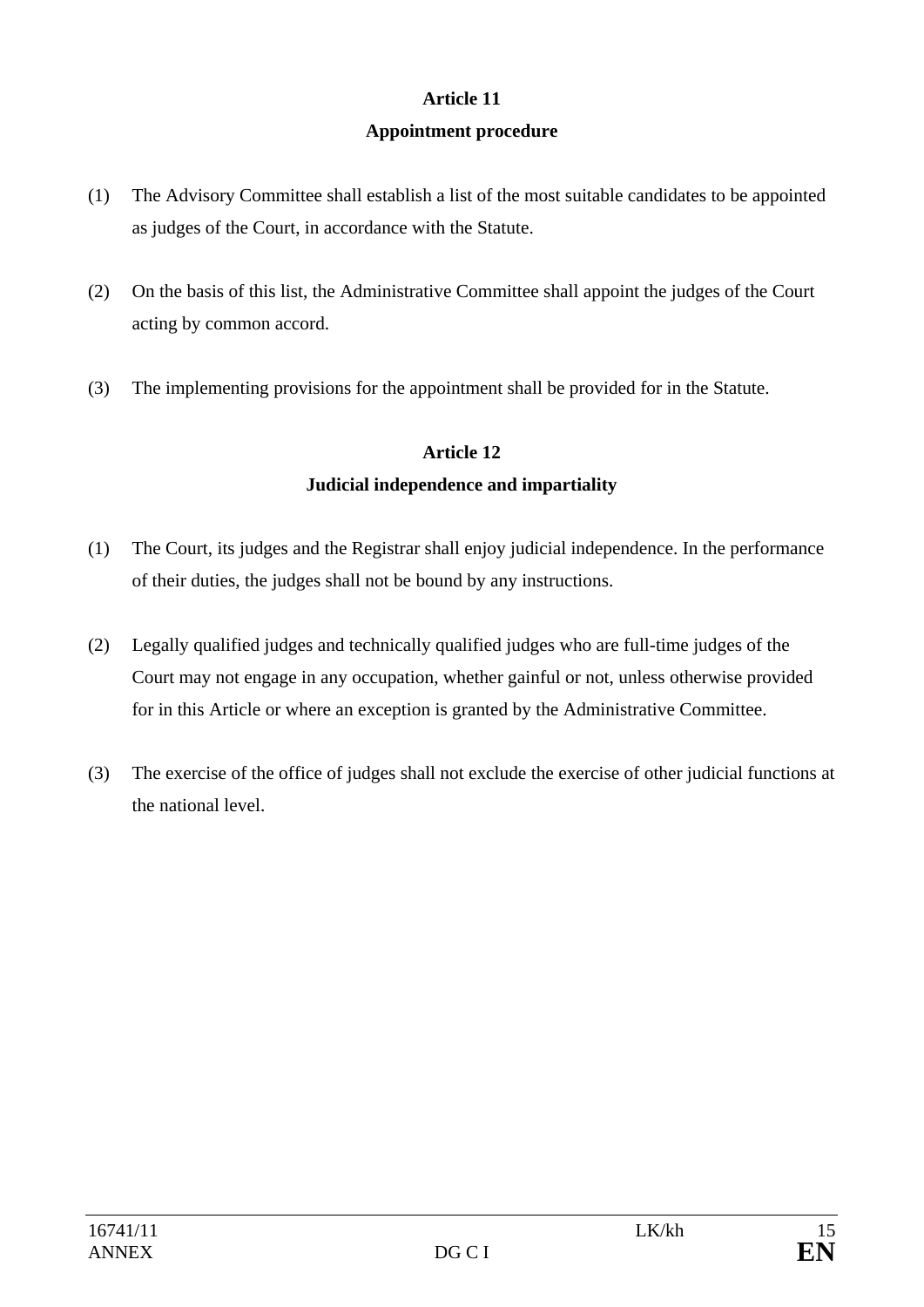- (4) The exercise of the office of technically qualified judges who are part-time judges of the Court pursuant to Article 13(2) shall not exclude the exercise of other functions provided there is no conflict of interest.
- (5) In case of a conflict of interest, a judge shall not take part in proceedings. Rules governing conflicts of interest shall be provided for in the Statute.

# **Article 13 Pool of Judges**

- (1) A Pool of Judges shall be set up in accordance with the Statute.
- (2) The Pool of Judges shall be composed of all legally qualified judges and technically qualified judges from the Court of First Instance who are full-time judges of the Court. Moreover, it shall comprise technically qualified judges who are part-time judges of the Court. It shall be ensured that the Pool of Judges includes at least one technically qualified judge with qualifications and experience per field of technology.
- (3) Where provided in this Agreement or the Statute, the judges from the Pool of Judges shall be allocated to the division concerned by the President of the Court of First Instance. The allocation of judges shall be based on their legal or technical expertise, linguistic skills and relevant experience. The allocation of judges shall guarantee the same high quality of work and the same high level of legal and technical expertise in all panels of the Court of First **Instance**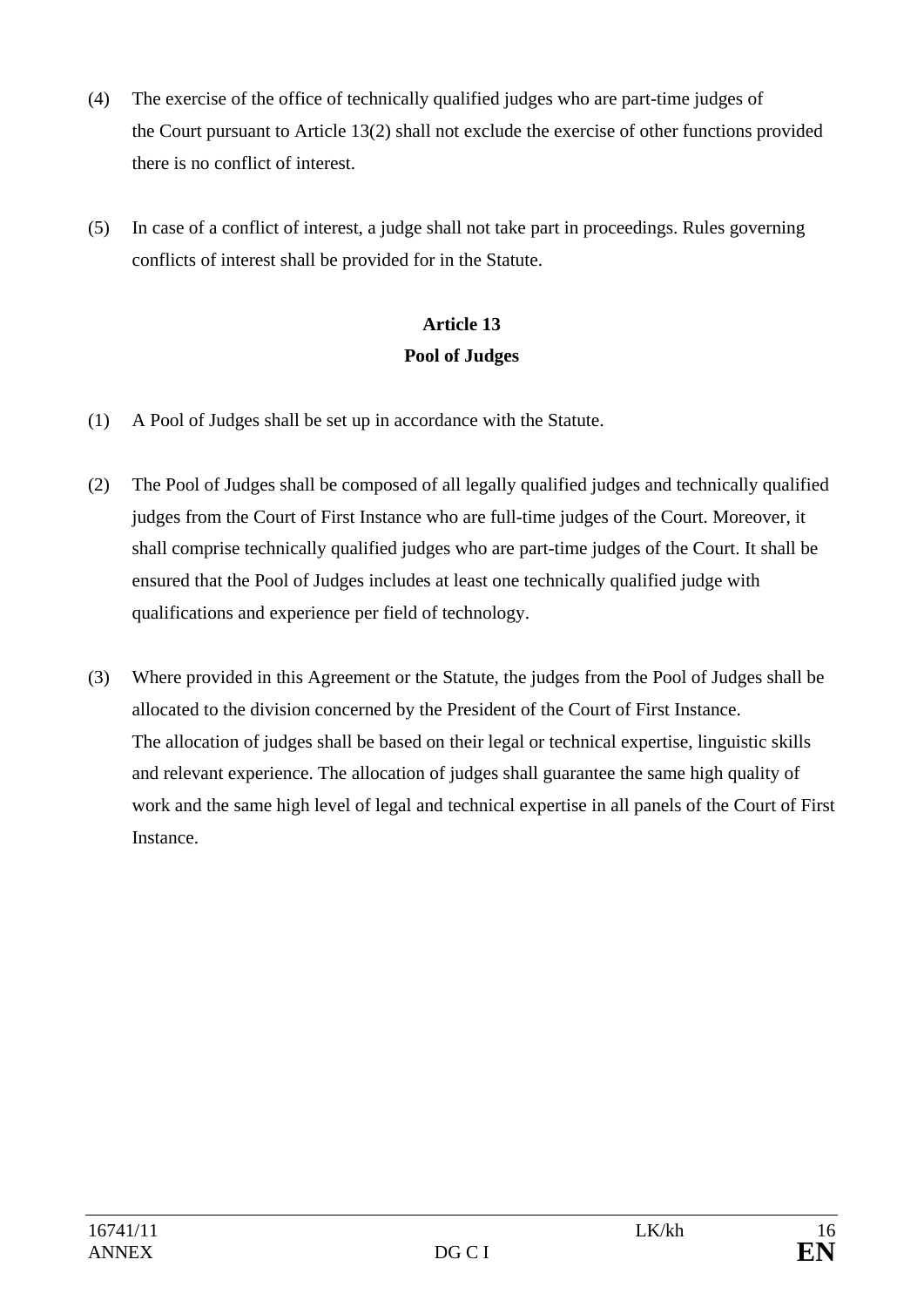# **Article 14 Training framework**

- (1) A training framework for judges shall be set up in accordance with the Statute in order to improve and increase available patent litigation expertise and to ensure a broad geographic distribution of such specific knowledge and experience.
- (2) The training framework shall in particular focus on:
	- (a) internships in national patent courts or divisions of the Court of First Instance hearing a substantial number of patent litigation cases;
	- (b) improvement of language skills;
	- (c) technical aspects of patent law;
	- (d) the dissemination of knowledge and experience in civil procedure for technically qualified judges;
	- (e) the preparation of candidate-judges.
- (3) The training framework will provide for continuous training. Regular meetings will be organized between all judges of the Court in order to discuss developments in patent law and to ensure consistency of jurisprudence.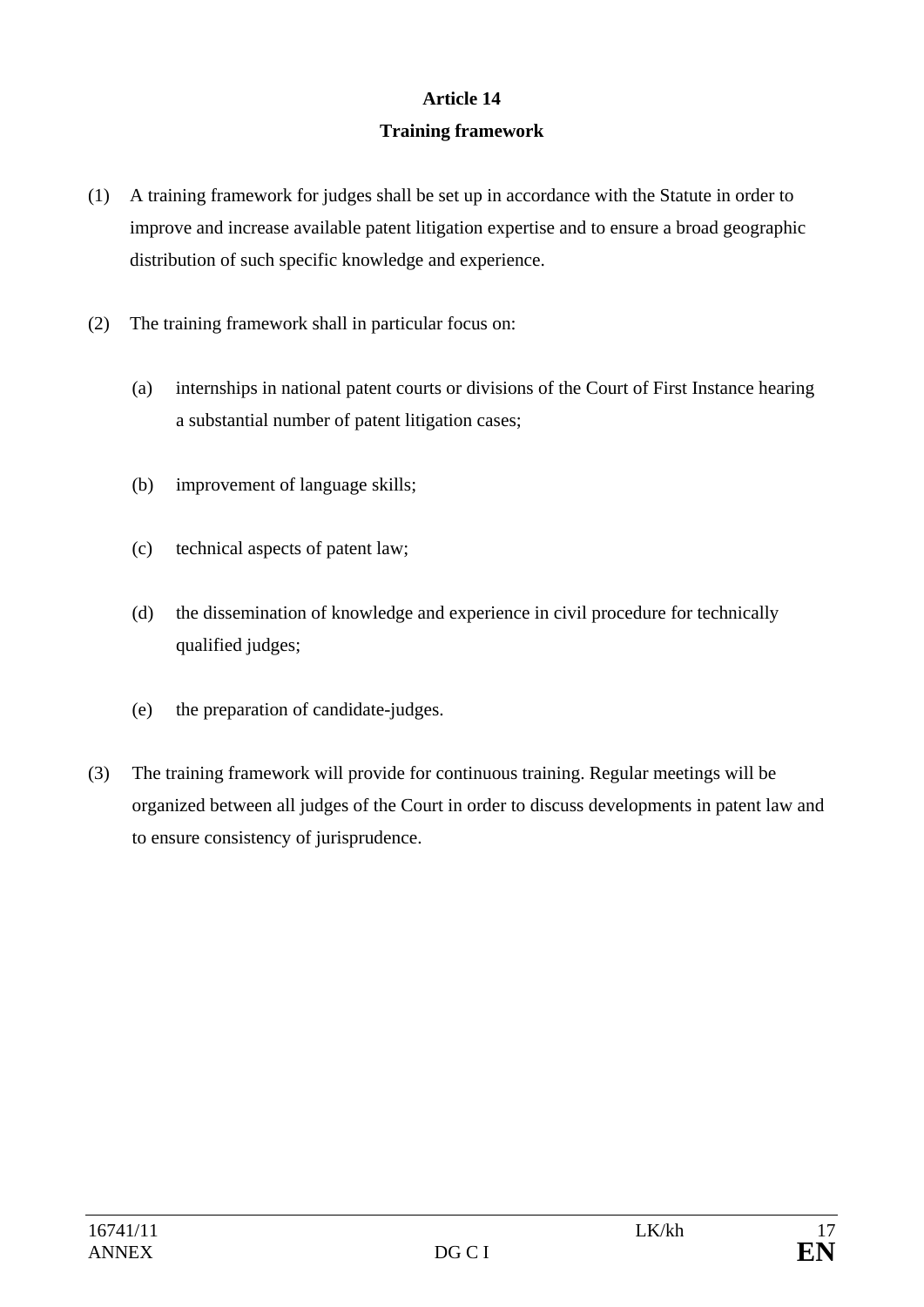# **CHAPTER IIIA – THE PRIMACY OF UNION LAW, LIABILITY AND RESPONSIBILITY OF THE CONTRACTING MEMBER STATES**

## **Article 14a**

## **Primacy and respect of Union law**

The Court shall apply Union law in its entirety and respect its primacy.

# **Article 14b Requests for preliminary rulings**

- (1) As a court common to the Contracting Member States and part of their judicial system, the Court shall cooperate with the Court of Justice of the European Union to ensure the proper application and uniform interpretation of Union law, as any national court, in accordance with Article 267 of the TFEU in particular. Decisions of the Court of Justice of the European Union shall be binding on the Court.
- $(2)$  [...].

# **Article 14c Liability for damage caused by infringements of Union law**

(1) The Contracting Member States are jointly and severally liable for damage resulting from an infringement of Union law by the Court of Appeal, in accordance with the Union law concerning non-contractual liability of Member States for damage caused by their national courts breaching Union law.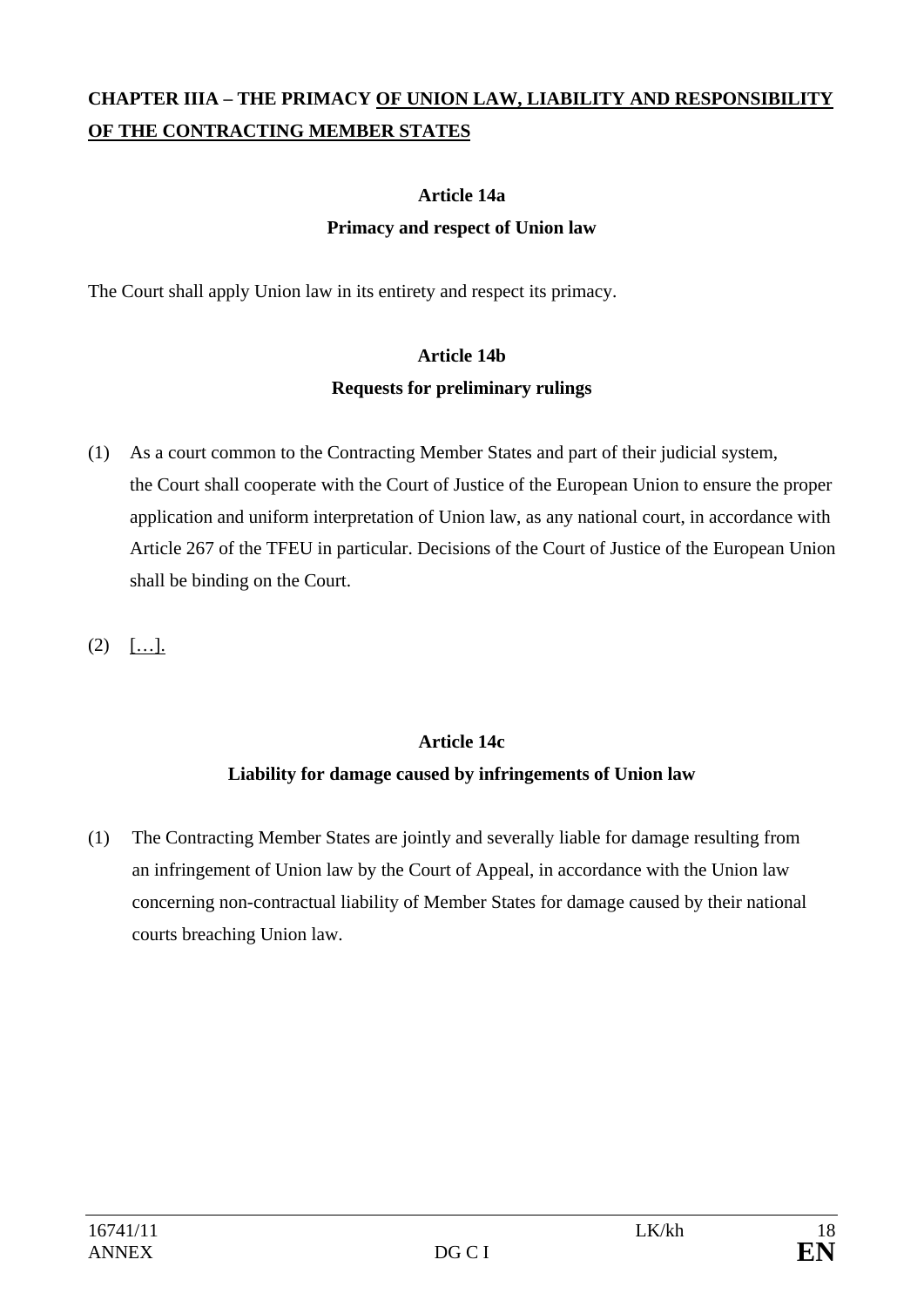- (2) Any action seeking compensation for such damage shall be brought against the Contracting Member State where the claimant has his residence or principal place of business or, in the absence of residence or principal place of business, place of business before the competent authority of that Contracting Member State. Where the claimant does not have his residence, or principal place of business or, in the absence of residence or principal place of business, place of business in a Contracting Member State, he may bring such an action against the Contracting Member State where the Court of Appeal has its seat, before the competent authority of that Contracting Member State. The competent authority shall apply the *lex fori*, with the exception of its private international law, to all questions not regulated by Union law or by this Agreement. The claimant is entitled to obtain the entire amount of damages awarded by the competent authority from the Contracting Member State against which the action was brought.
- (3) The Contracting Member State that has paid damages is entitled to obtain proportional contribution from the other Contracting Member States. The detailed rules governing the Contracting Member States' contribution under this paragraph shall be determined by the Administrative Committee.

# **Article 14d Responsibility of the Contracting Member States**

## (1) *Moved to recital 9*

(2) Actions of the Court are directly attributable to each Contracting Member State individually, including for the purposes of Articles 258, 259 and 260 TFEU, and to all Contracting Member States collectively.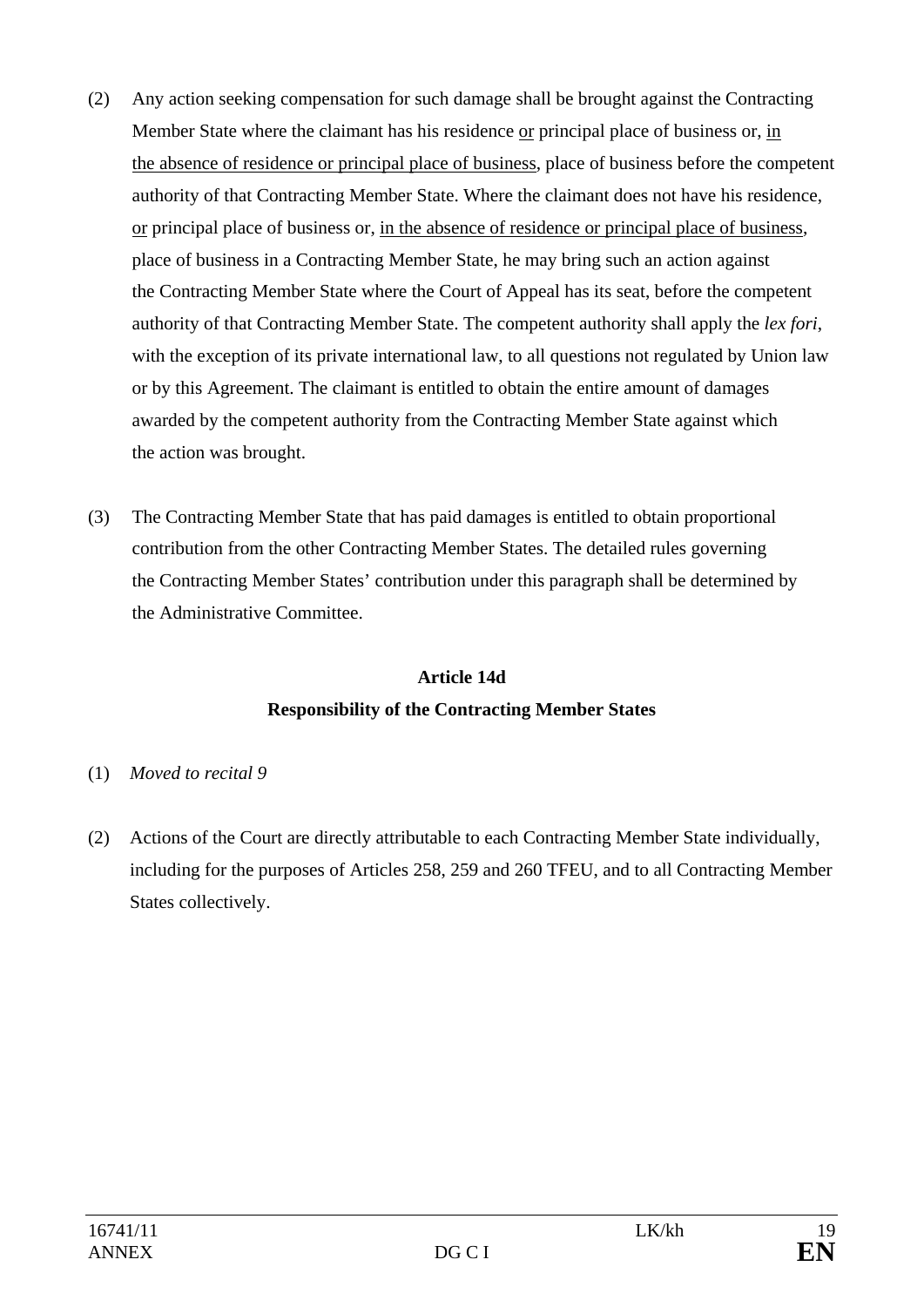### **CHAPTER IIIB – SOURCES OF LAW AND SUBSTANTIVE LAW**

# **Article 14e**

## **Sources of law**

- (1) In full compliance with Article 14a, when hearing a case brought before it under this Agreement, the Court shall base its decisions on:
	- (a) this Agreement;
	- (b) Union law, including Regulation *[…]* of the Council and the European Parliament implementing enhanced cooperation in the area of the creation of unitary patent protection and Regulation *[…]* of the Council implementing enhanced cooperation in the area of the creation of unitary patent protection with regard to the applicable translation arrangements;
	- (c) the EPC;
	- (d) other international agreements applicable to patents and binding on all the Contracting Member States; and
	- (e) national law.
- (2) To the extent that the Court shall base its decisions on national law, including where relevant the law of non-contracting States, the applicable law shall be determined:
	- (a) by directly applicable provisions of Union law, or
	- (b) in the absence of directly applicable provisions of Union law or where the latter do not apply, by international instruments containing private international law rules; or
	- (c) in the absence of provisions referred to in (a) and (b), by national provisions on private international law as determined by the Court.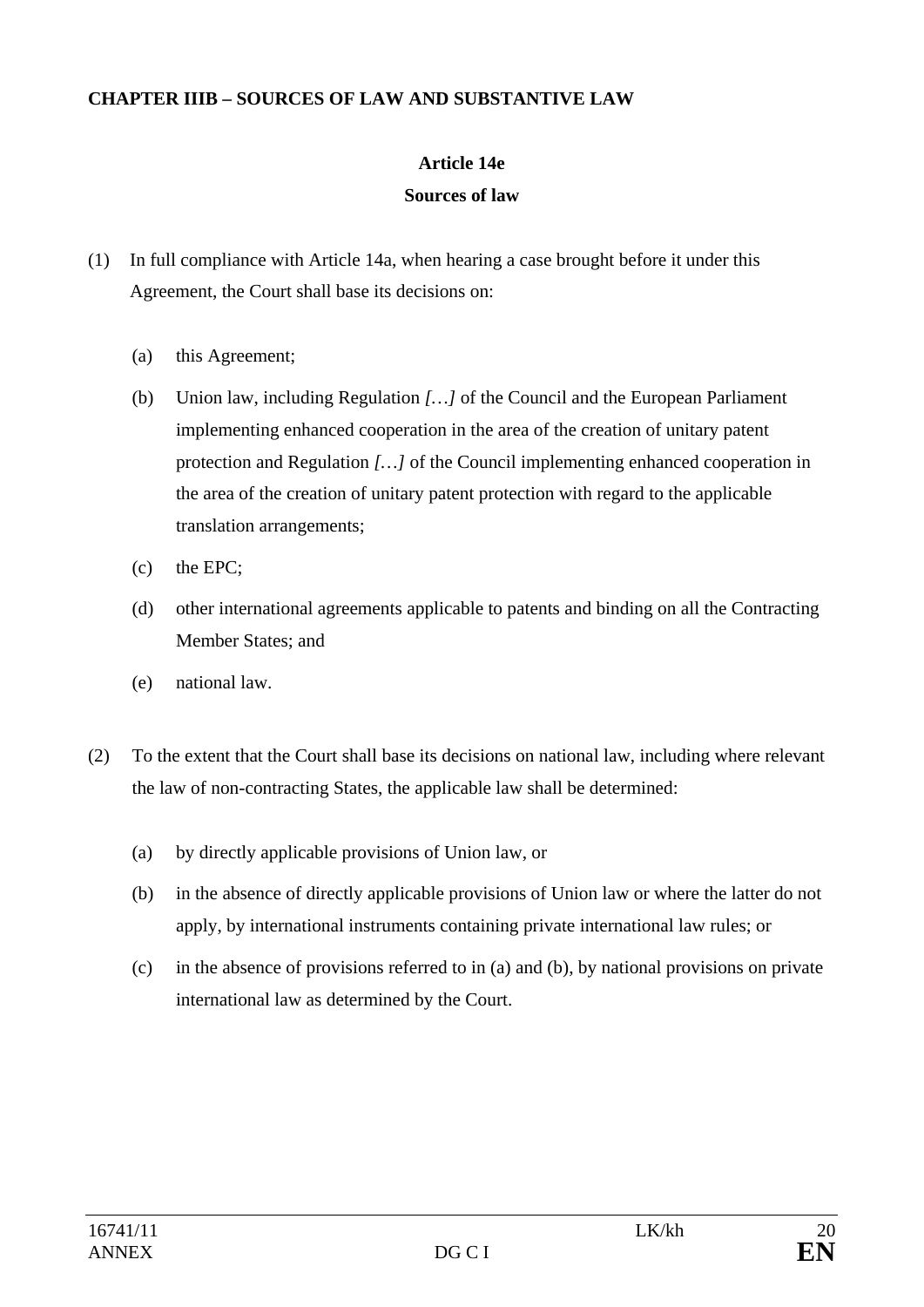*[ (3) The law of non-contracting States shall be applicable where relevant and as provided by provisions of Union law, in particular on the basis of Regulations 593/2008 (Rome I) and 864/2007 (Rome II), or by international instruments.]*

# **Article 14f Right to prevent the direct use of the invention**

A European patent shall confer on its proprietor the right to prevent any third party not having the proprietor's consent from the following:

- (a) making, offering, placing on the market or using a product which is the subject matter of the patent, or importing or storing the product for those purposes;
- (b) using a process which is the subject matter of the patent or, where the third party knows, or should have known, that the use of the process is prohibited without the consent of the proprietor of the patent, from offering the process for use;
- (c) offering, placing on the market, using, importing or storing for those purposes a product obtained directly by a process which is the subject matter of the patent.

# **Article 14g**

# **Right to prevent the indirect use of the invention**

(1) A European patent shall confer on its proprietor the right to prevent any third party from supplying or offering to supply within the territory of protection any person without the proprietor's consent, other than a party entitled to exploit the patented invention, with means, relating to an essential element of that invention, for putting it into effect therein, when the third party knows, or should have known, that those means are suitable and intended for putting that invention into effect.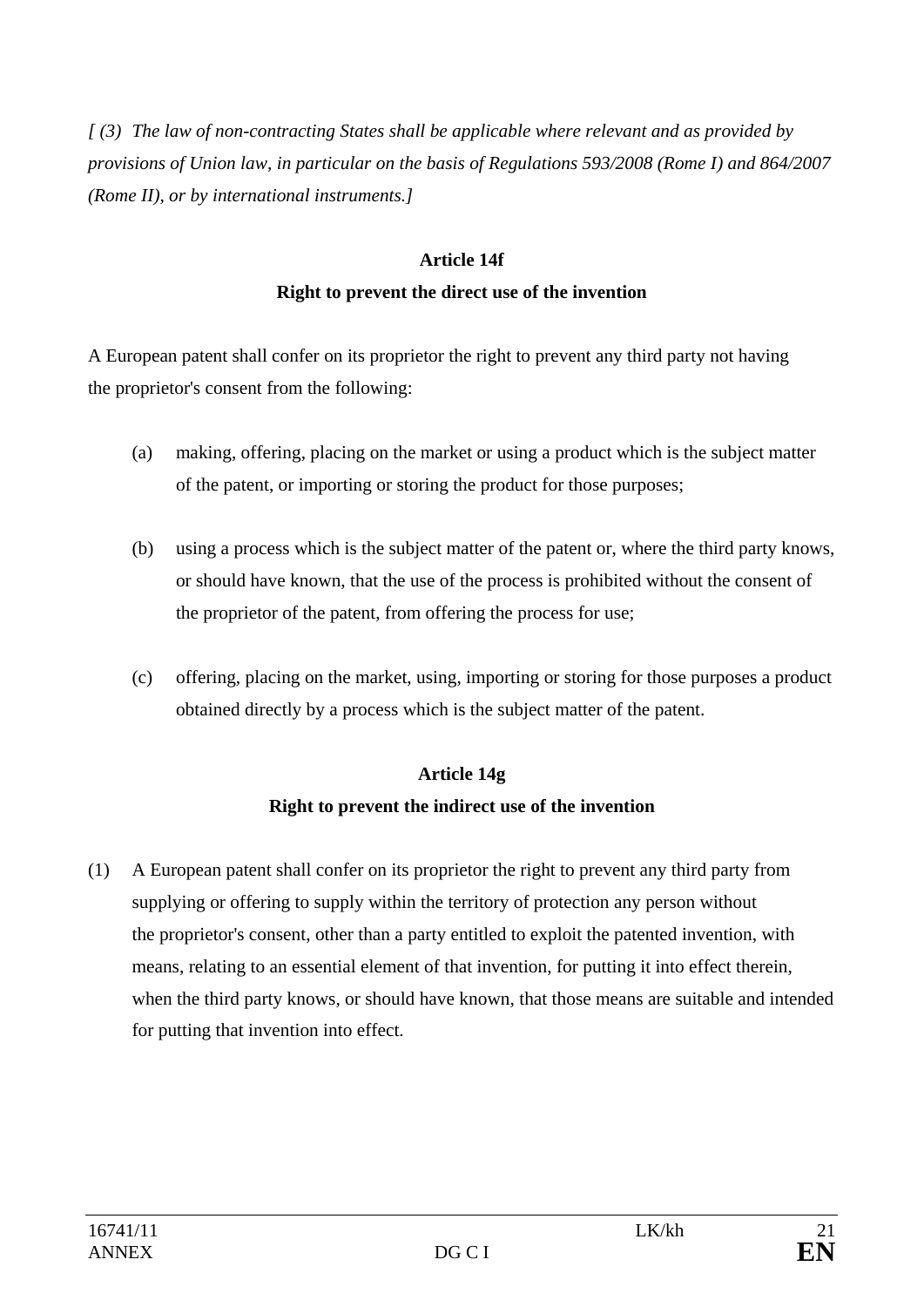- (2) Paragraph 1 shall not apply when the means are staple commercial products, except where the third party induces the person supplied to perform any of the acts prohibited by Article 14f.
- (3) Persons performing the acts referred to in Article 14h (a) to (d) shall not be considered to be parties entitled to exploit the invention within the meaning of paragraph 1.

# **Article 14h Limitations of the effects of the European patent**

The rights conferred by the European patent shall not extend to any of the following:

- (a) acts done privately and for non-commercial purposes;
- (b) acts done for experimental purposes relating to the subject matter of the patented invention;
- (c) acts carried out solely for the purpose of conducting the necessary tests and trials in accordance with Article 13(6) of Directive 2001/82/EC**<sup>3</sup>** or Article 10(6) of Directive 2001/83/EC**<sup>4</sup>** in respect of any patent covering the product within the meaning of either of those Directives;
- (d) the extemporaneous preparation for individual cases in a pharmacy of a medicine in accordance with a medical prescription nor acts concerning the medicine so prepared;

**<sup>3</sup>** Directive 2001/82/EC of the European Parliament and of the Council of 6 November 2001 on the Community code relating to veterinary medicinal products (OJ L 311, 28.11.2001, p.1), as amended.

**<sup>4</sup>** Directive 2001/83/EC of the European Parliament and of the Council of 6 November 2001 on the Community code relating to medicinal products for human use (OJ L 311, 28*.*11*.*2001*,* p.67), as amended.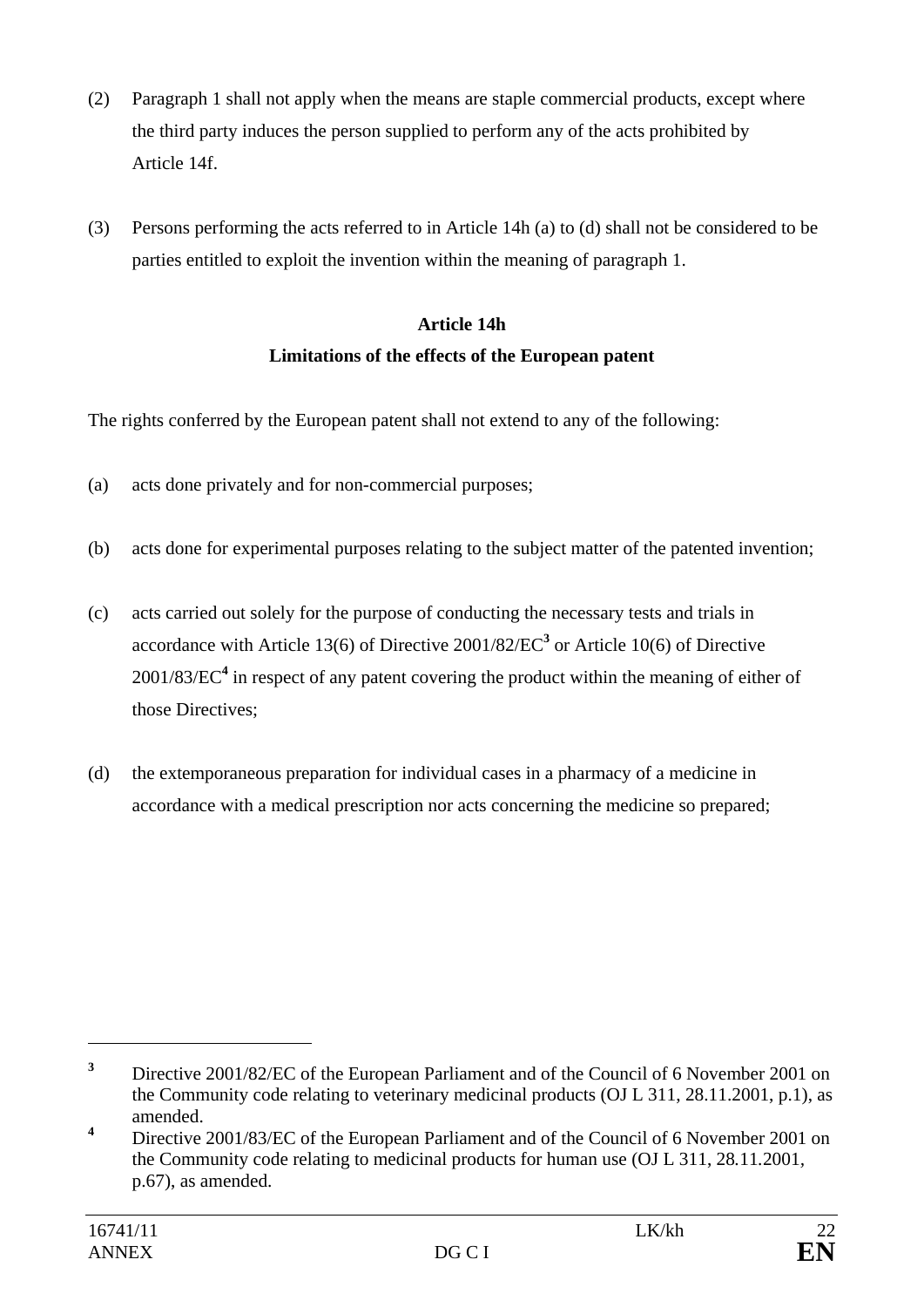- (e) the use on board vessels of countries other than Contracting Member States of the patented invention, in the body of the vessel, in the machinery, tackle, gear and other accessories, when such vessels temporarily or accidentally enter the waters of Contracting Member States, provided that the invention is used there exclusively for the needs of the vessel;
- (f) the use of the patented invention in the construction or operation of aircraft or land vehicles or other means of transport of non-Contracting States, or of accessories to such aircraft or land vehicles, when these temporarily or accidentally enter the territory of Contracting Member States;
- (g) the acts specified in Article 27 of the Convention on International Civil Aviation of 7 December 1944**<sup>5</sup>** , where these acts concern the aircraft of a country other than a Contracting Member State;
- (h) the use by a farmer of the product of his crop for propagation or multiplication on his own holding, provided that the reproductive vegetable material was sold or otherwise commercialized by the patent proprietor or with his consent to the farmer, for agricultural purposes. The scope and the detailed methods of the use area laid down in to Article 14 of Regulation (EC) No. 2100/94**<sup>6</sup>** ;

**<sup>5</sup>** International Civil Aviation Organization (ICAO), "Chicago Convention", Document 7300/9 (9th edition, 2006)

<sup>&</sup>lt;sup>6</sup> Council Regulation (EC) No 2100/94 of 27 July 1994 on Community plant variety rights (OJ L 227, 1.9.1994, p.1.)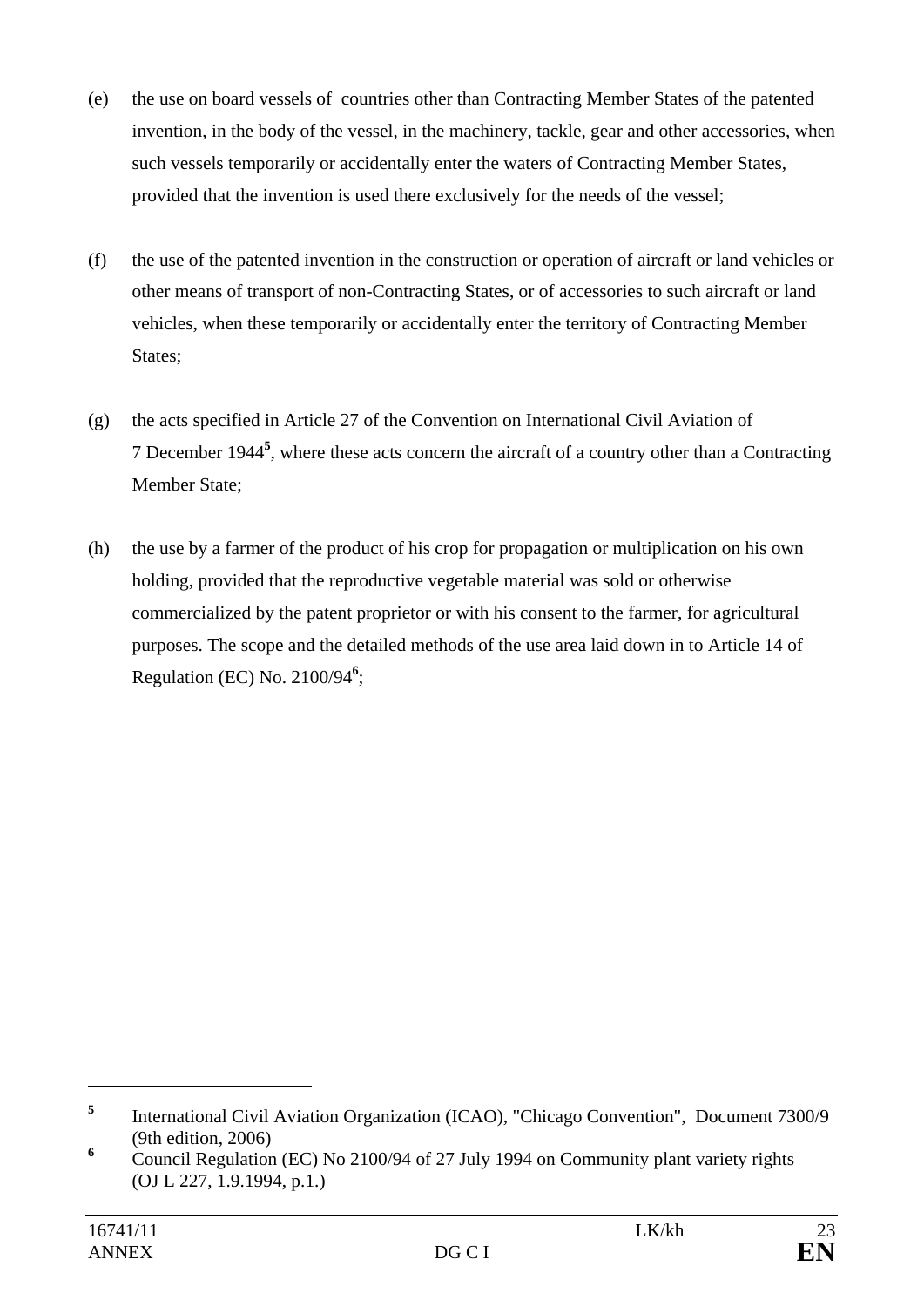- (i) the use by a farmer of protected livestock for farming purposes, on condition that the breeding animals or other animal reproductive material were sold or otherwise commercialised to the farmer by the patent proprietor or with his/her consent. Such use includes the provision of the animal or other animal reproductive material for the purposes of his/her agricultural activity, but not the sale as part in the framework of or for the purpose of commercial reproductive activity;
- (j) the acts and the use of the obtained information as allowed under Articles 5 and 6 of Council Directive 2009/24/EC<sup>7</sup>, in particular, by its provisions on decompilation and interoperability; and
- (k) the acts allowed pursuant to Article 10 of Directive  $98/44/EC^8$ .

# **Article 14i**

## **Right based on prior use of the invention**

Any person, who, if a national patent had been granted in respect of an invention, would have had, in a Contracting Member State, a right based on prior use of that invention or a right of personal possession of that invention, shall enjoy, in that Contracting Member State, the same rights in respect of a European patent for the same invention.

**<sup>7</sup>** Directive 2009/24/EC of the European Parliament and of the Council of 23 April 2009 on the legal protection of computer programs (OJ L 111, 05/05/2009, p.16-22).

**<sup>8</sup>** Directive 98/44/EC of the European Parliament and of the Council of 6 July 1998 on the legal protection of biotechnological inventions (OJ L 213, 30.7.1998, p.13).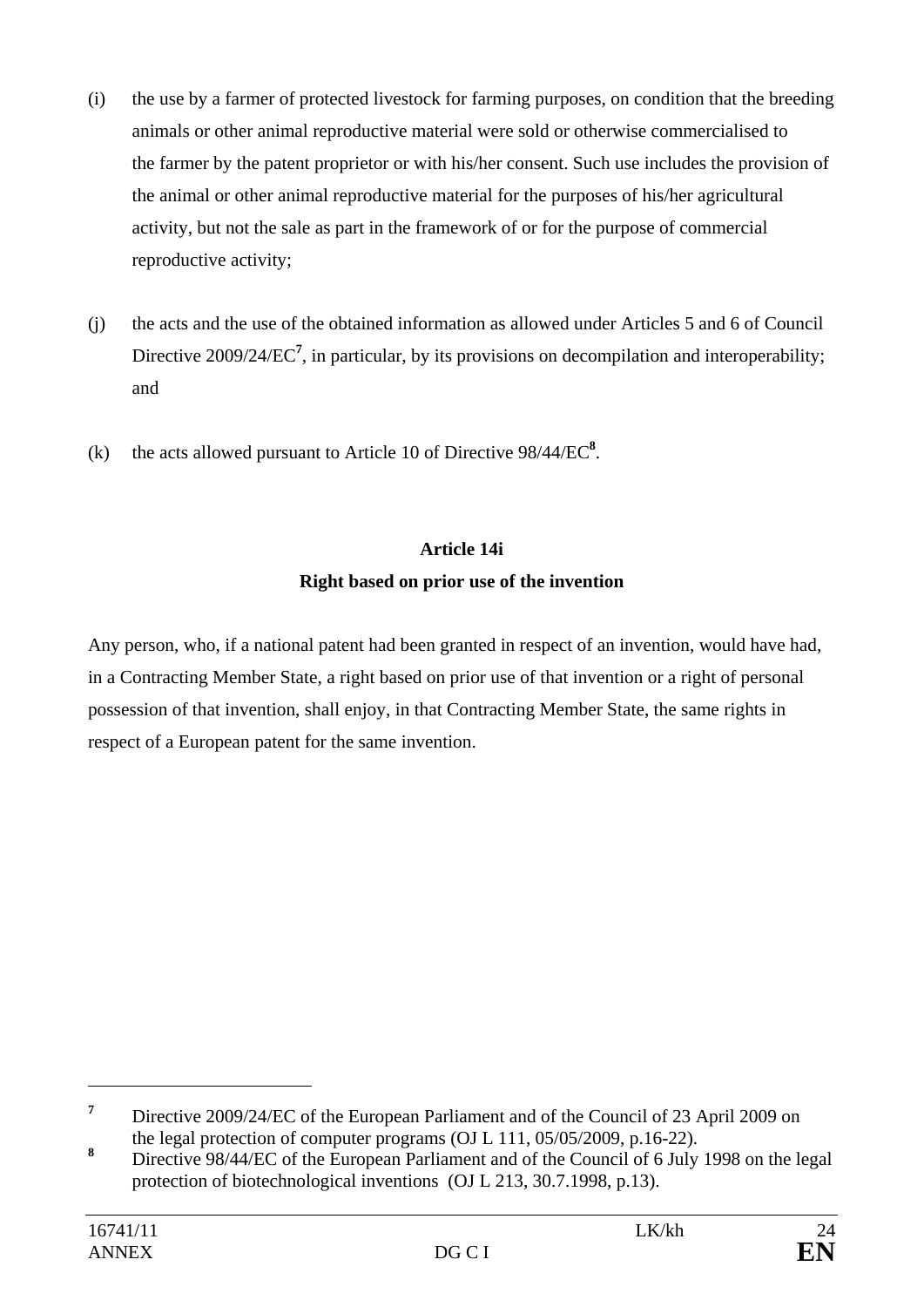## **CHAPTER IV – COMPETENCE, JURISDICTION AND EFFECTS OF DECISIONS**

## **Article 15**

## **Competence of the Court**

- (1) The Court shall have exclusive competence in respect of:
	- (a) actions for actual or threatened infringements of patents and supplementary protection certificates and related defences, including counterclaims concerning licences;
	- (a1) actions for declarations of non-infringement;
	- (b) actions for provisional and protective measures and injunctions;
	- (c) actions for revocation of patents;
	- (c1) counterclaims for revocation of patents;
	- (d) actions for damages or compensation derived from the provisional protection conferred by a published patent application;
	- (e) actions relating to the use of the invention prior to the granting of the patent or to the right based on prior use of the invention;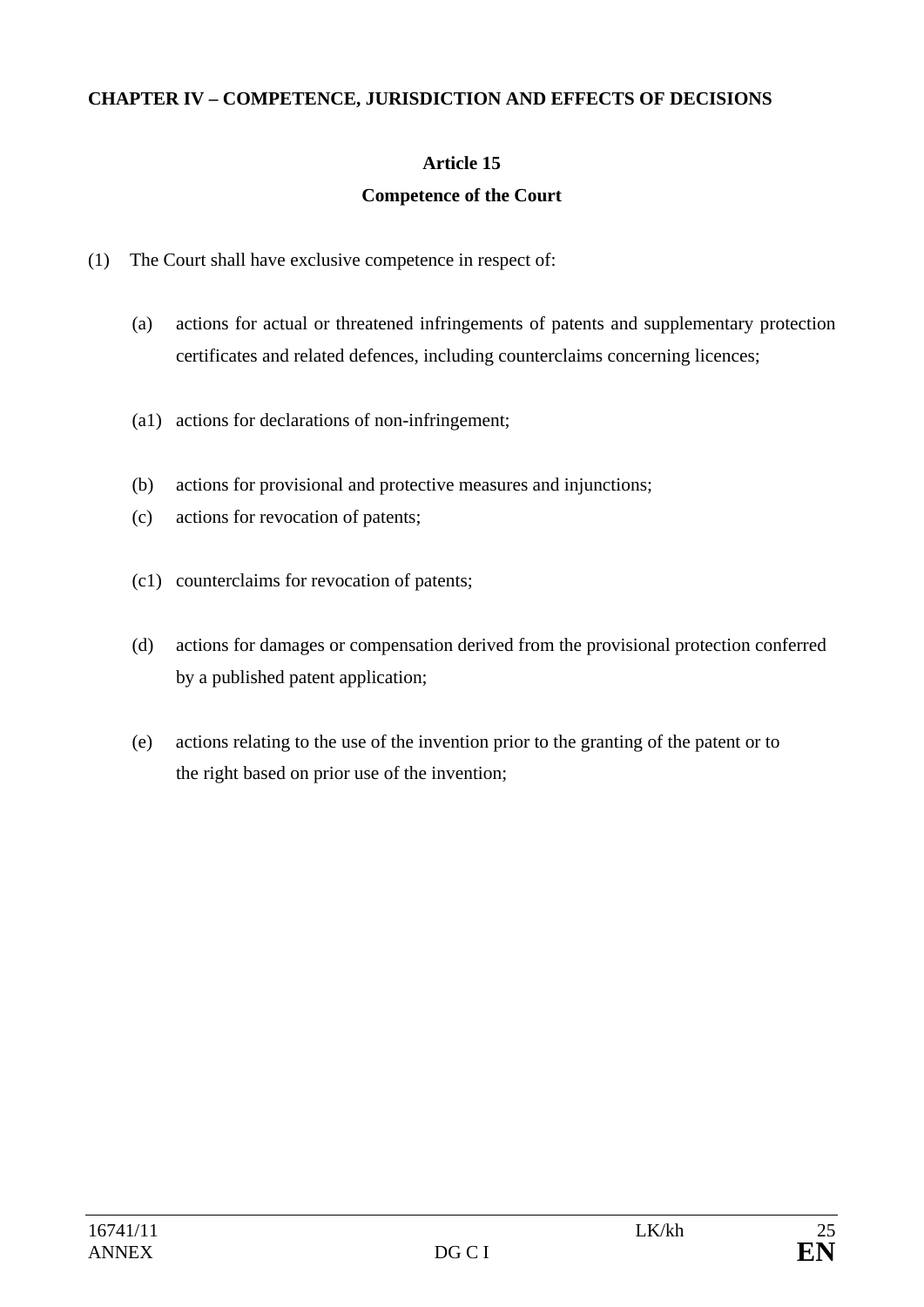- (f) actions on compensation for licences on the basis of Article 11 of Regulation implementing enhanced cooperation in the area of the creation of unitary patent protection; and
- (g) actions concerning decisions of the European Patent Office in carrying out the tasks referred to in Article 12 of Regulation implementing enhanced cooperation in the area of the creation of unitary patent protection.
- (2) The national courts of the Contracting Member States shall remain competent for actions related to European patents and European patent with unitary effect which do not come within the exclusive competence of the Court.

# **Article 15a Competence of the divisions of the Court of First Instance**

- (1) Without prejudice to paragraph 6 actions referred to in Article  $15(1)(a)$ , (b), (d), (e) and (f) shall be brought before:
	- (a) the local division hosted by the Contracting Member State where the actual or threatened infringement has occurred or may occur, or the regional division in which this Contracting Member State participates; or
	- (b) the local division hosted by the Contracting Member State where the defendant or, in the case of multiple defendants, one of the defendants has his residence, or principal place of business, or in the absence of residence or principal place of business, place of business, or the regional division in which this Contracting Member State participates.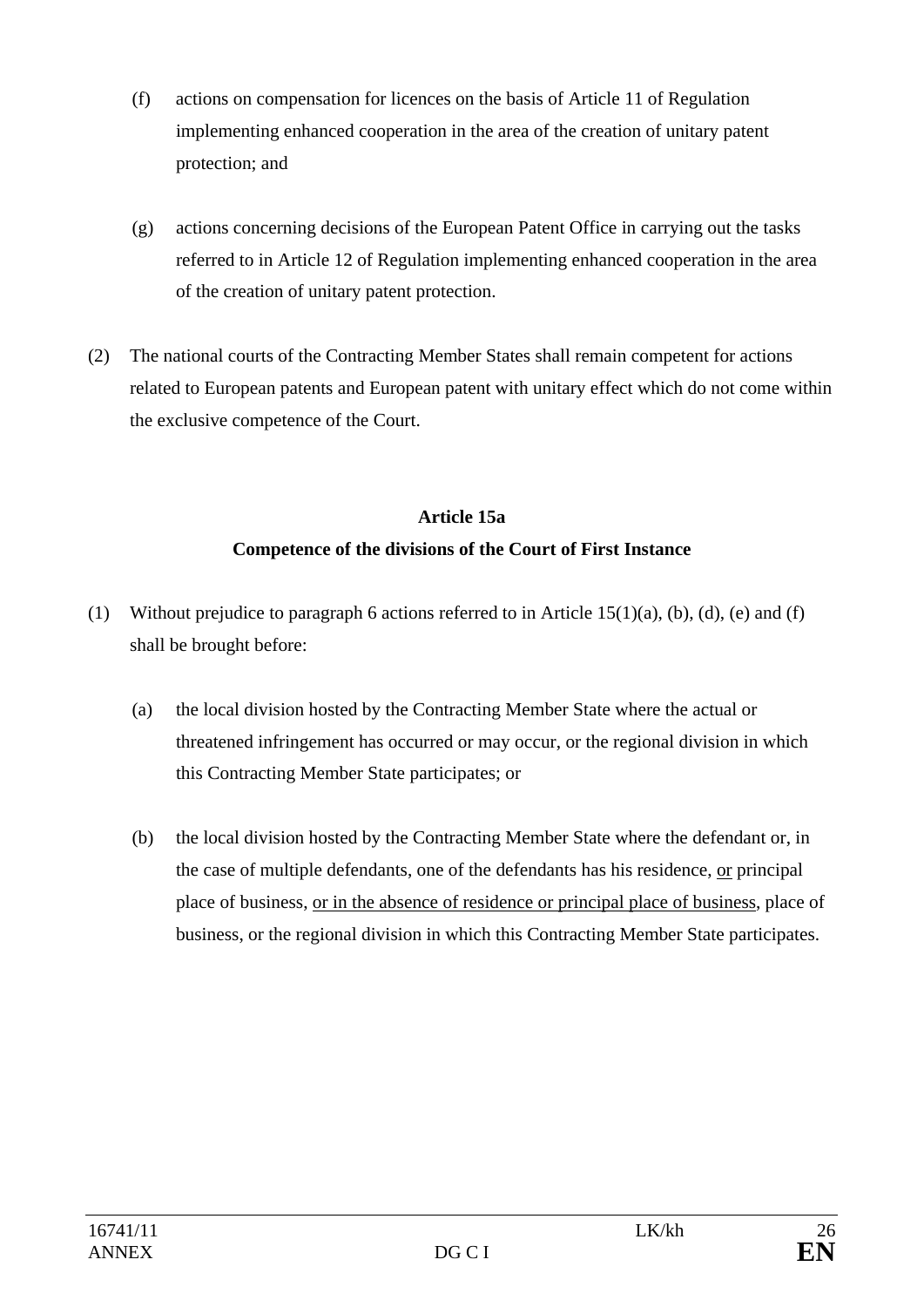Actions against defendants having their residence, or principal place of business or, in the absence of residence or principal place of business, place of business outside the territory of the Contracting Member States shall be brought before the local or regional division in accordance with point (a).

If the Contracting Member State concerned does not host a local division and does not participate in a regional division, actions shall be brought before the central division.

- (1b) If an action referred to in Article  $15(1)(a)$ , (b), (d), (e) or (f) is pending before a division of the Court of First Instance, any action listed in Article 15(1)(a), (b), (d), (e) or (f) between the same parties on the same patent may not be initiated before any other division.
- (2) A counterclaim for revocation (Article  $15(1)(c1)$ ) can be brought in the case of an action for infringement (Article 15(1)(a)). The local or regional division concerned shall, after having heard the parties, have the discretion either to:
	- (a) proceed with both the infringement action and with the counterclaim for revocation and request the President of the Court of First Instance to allocate from the Pool of Judges a technically qualified judge with qualifications and experience in the field of technology concerned;
	- (b) refer the counterclaim for decision to the central division and suspend or proceed with the infringement proceedings; or
	- (c) with agreement of the parties, refer the case for decision to the central division.
- (3) Actions referred to in Article 15(1)(a1) and (c) shall be brought before the central division. If, however, an action for infringement (Article  $15(1)(a)$ ) has been initiated between the same parties relating to the same patent before a local or a regional division, these actions may only be brought before the same local or regional division.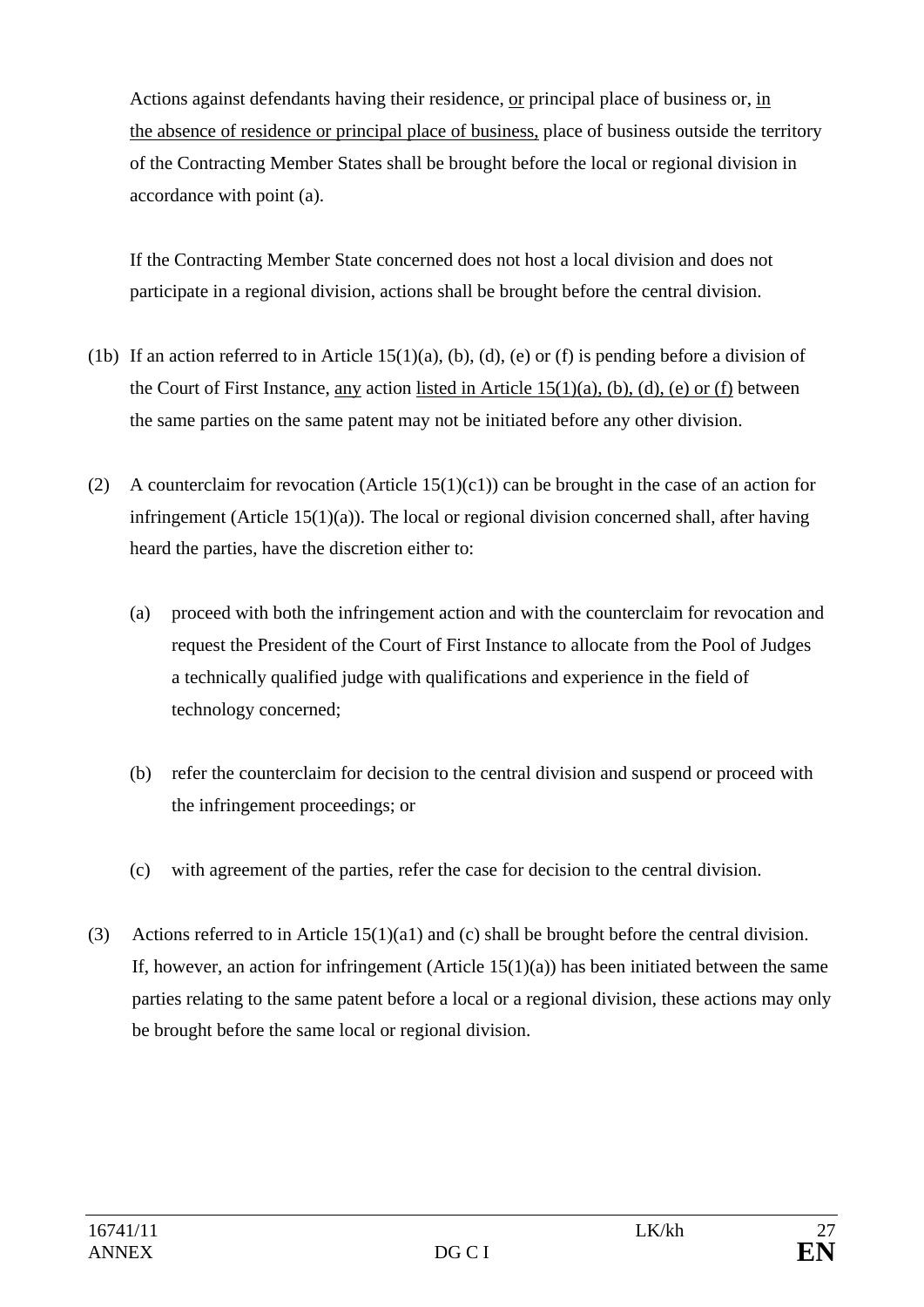- (3a) Actions referred to in Article 15(1) (g) shall be brought before the central division.
- (4) If an action for revocation (Article 15(1)(c)) is pending before the central division, an action for infringement (Article  $15(1)(a)$ ) between the same parties on the same patent may be initiated at any division in accordance with paragraph 1. The local or regional division concerned shall have the discretion to proceed in accordance with paragraph 2.
- (5) An action for declaration of non-infringement (Article 15(1)(a1)) pending before the central division shall be stayed once an infringement action (Article 15(1)(a)) related to the same patent between the same parties or between the holder of an exclusive licence and the party requesting a declaration of non-infringement is initiated within three months as of the date on which the action was initiated before the central division before a local or regional division.
- (6) Parties may agree to bring actions referred to in Article  $15(1)(a)$  (f) before the division of their choice, including the central division.
- (7) The actions referred to in Article  $15(1)(c)$  and  $(c1)$  can be brought without the plaintiff having to initiate an opposition procedure before the European Patent Office.
- (8) Any party shall inform the Court of any pending revocation, limitation or opposition proceedings before the European Patent Office, and of any request for accelerated processing before the European Patent Office. The Court may stay its proceedings when a rapid decision may be expected from the European Patent Office.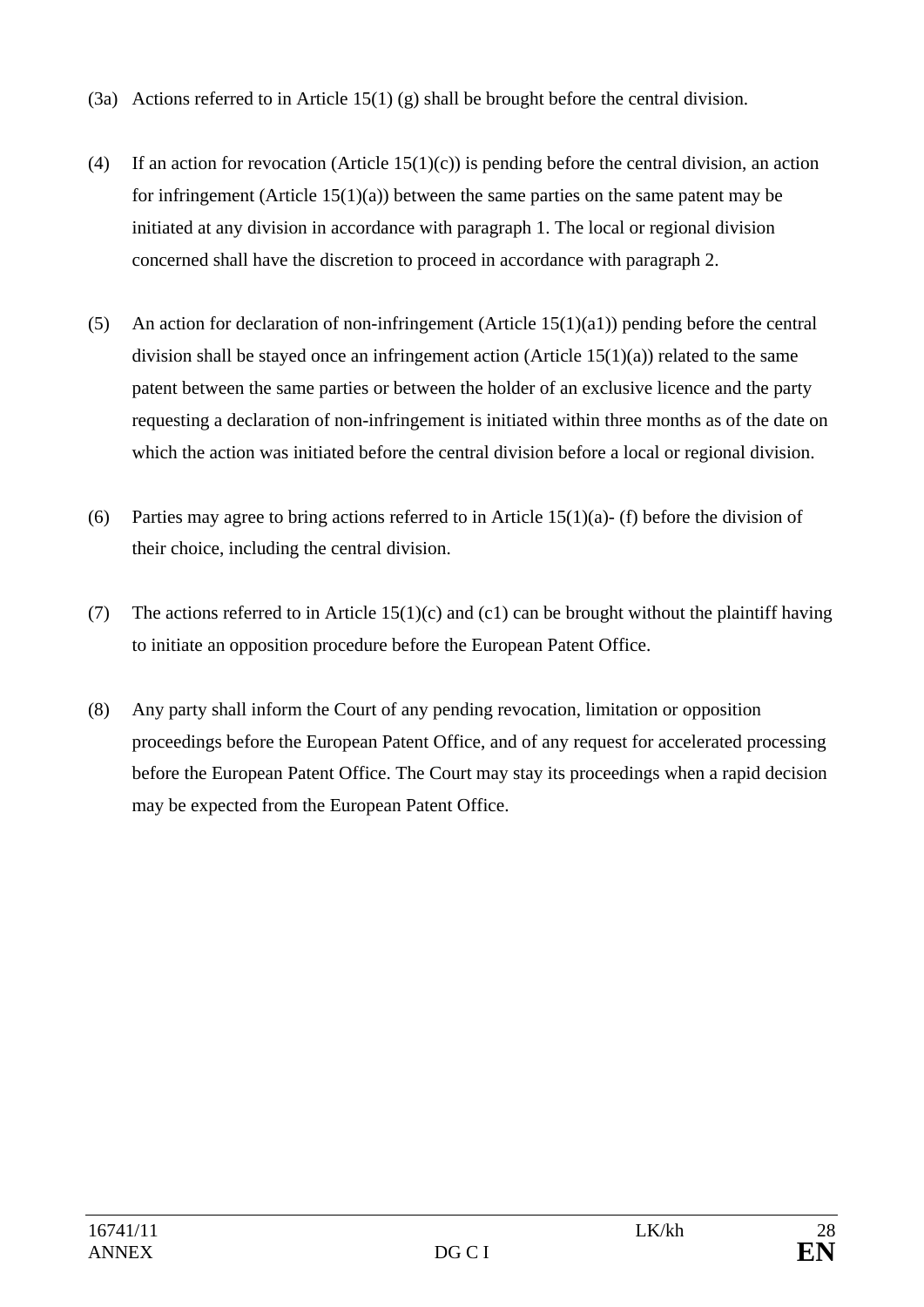# *[ Article 15b*

## *Relation with the jurisdiction of courts of States not party to this Agreement*

- *(1) The Court shall have jurisdiction any time the court or courts of a Contracting Member State would have jurisdiction on the basis of Regulation (EC) 44/20019 or, where applicable, on the basis of the Convention on jurisdiction and the recognition and enforcement of judgments in civil and commercial matters (Lugano Convention).*
- *(2) Where proceedings involving the same cause of action and between the same parties are brought in this Court and (a) court(s) of States not party to this Agreement, the Court shall of its own motion stay its proceedings until the jurisdiction of the court first seized is established.*
- *(3) Where the jurisdiction of the court of a State not party to this Agreement is established, the Court shall decline jurisdiction in favour of that court. ]*

# **Article 16 Territorial scope of decisions**

Decisions of the Court shall cover, in the case of a European patent with unitary effect, the territory of the Contracting Member States in which the patent has unitary effect and, in the case of a European patent, the territory of those Contracting Member States for which the European patent has taken effect.

**<sup>9</sup>** Council Regulation (EC) No 44/2001 of 22 December 2000 on jurisdiction and the recognition and enforcement of judgments in civil and commercial matters, OJ L 12, 16.1.2001, p. 1–23.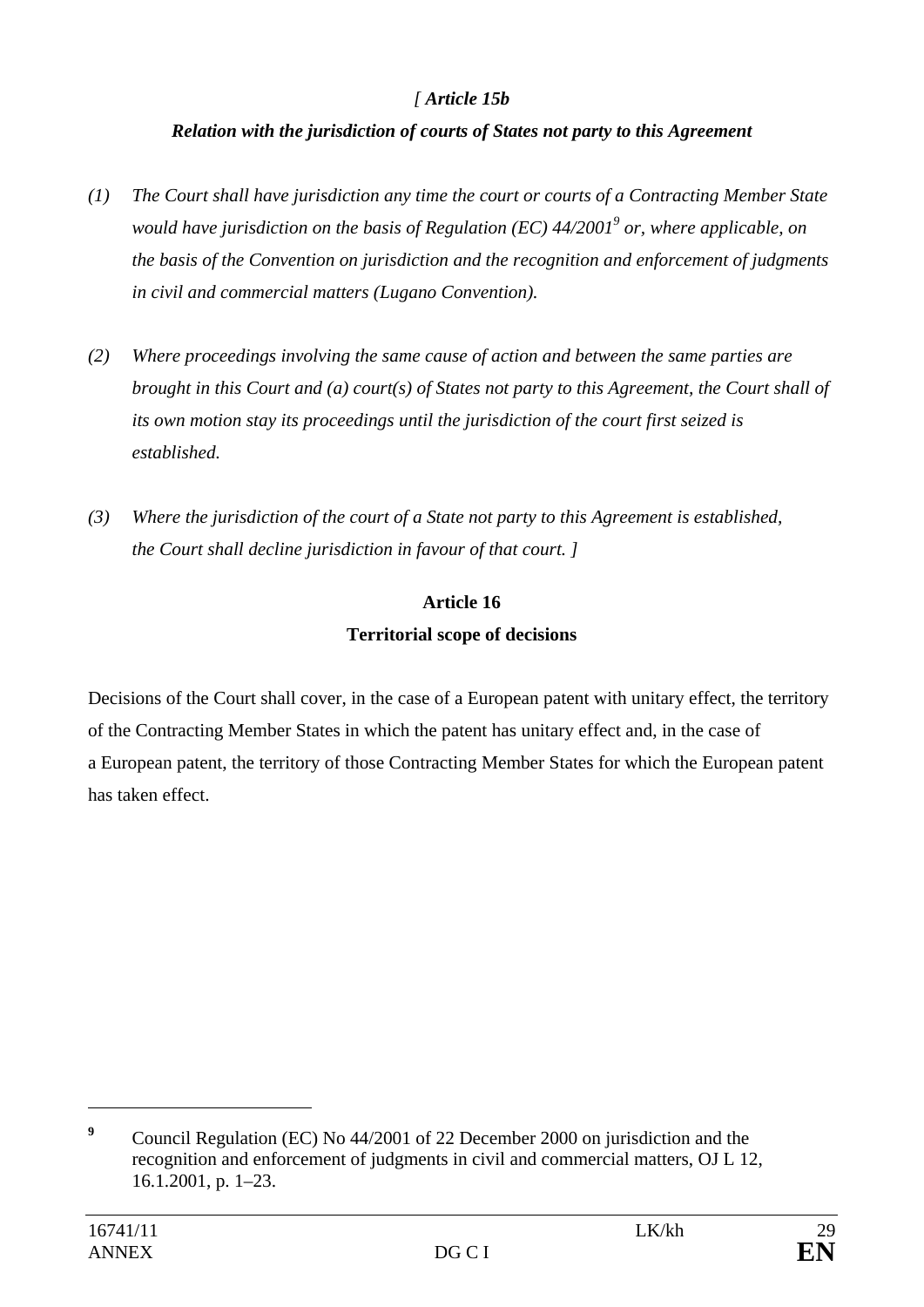## **CHAPTER V – PATENT MEDIATION AND ARBITRATION**

## **Article 17**

## **Patent mediation and arbitration centre**

- (1) A patent mediation and arbitration centre ("the Centre") is hereby established. It shall have its seat in *[…]*.
- (2) The Centre shall provide facilities for mediation and arbitration of patent disputes falling within the scope of this Agreement. However, a patent may not be declared fully or partially invalid or be fully or partially invalidated in mediation or arbitration proceedings.
- (3) In the interim procedure referred to in Article 32(2) the judge acting as Rapporteur shall explore with the parties the possibilities for a settlement through mediation and arbitration, and for the use of the facilities of the Centre.
- (4) The Centre shall establish Mediation and Arbitration Rules.
- (5) The Centre shall draw up a list of mediators and arbitrators to assist the parties in the settlement of their dispute.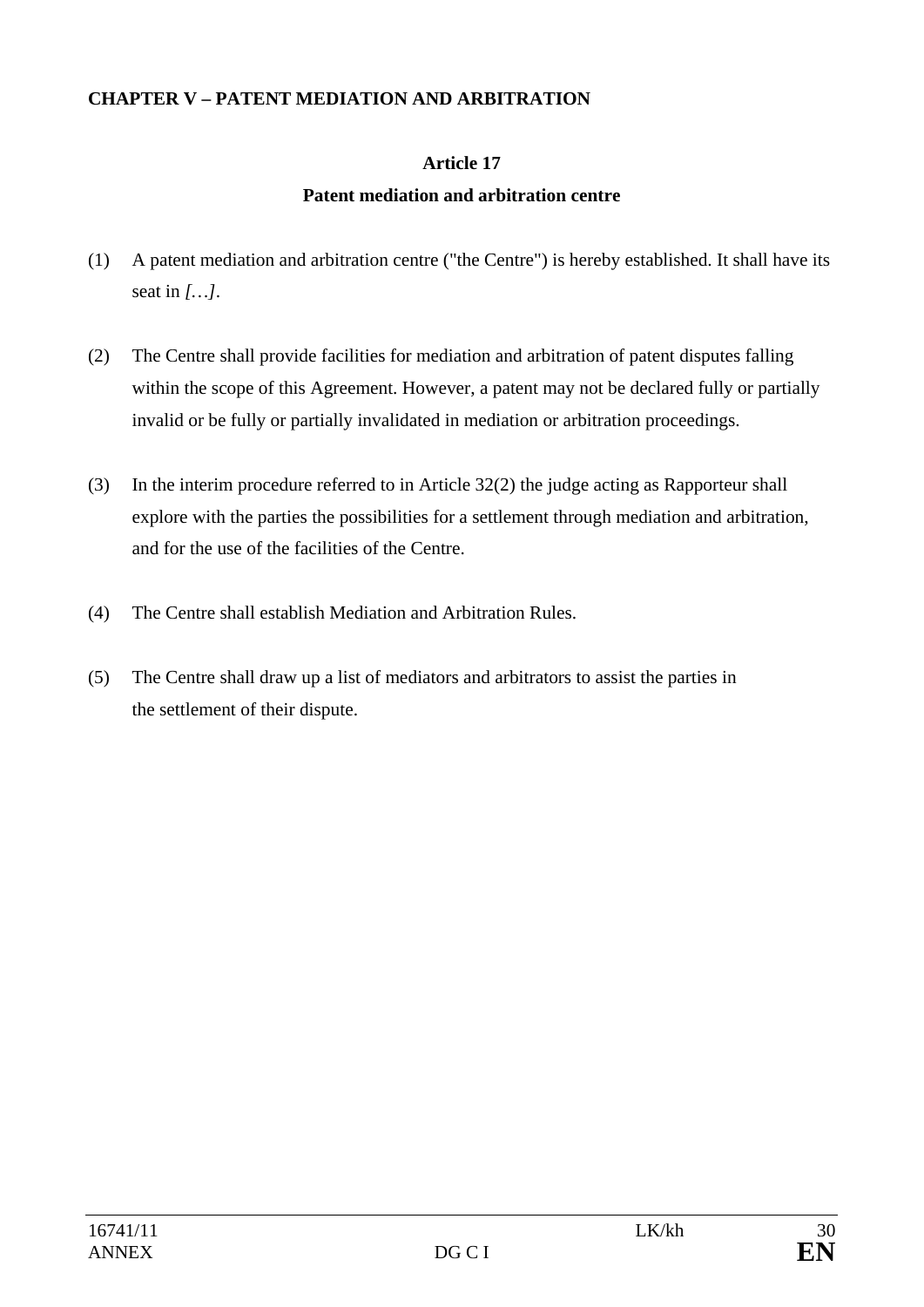### **PART II – FINANCIAL PROVISIONS**

# **Article 18 Budget of the Court**

- (1) The budget of the Court shall be financed by the Court's own financial revenues and at least in the transitional period referred to in article 58 as necessary, by contributions from the Contracting Member States. The budget shall be balanced.
- (2) The Court's own financial revenues shall comprise court fees and other revenues.
- (3) Court fees shall be fixed by the Administrative Committee. The Court fees shall be fixed at such a level as to ensure a right balance between the principle of fair access to justice, in particular for small and medium-sized enterprises and micro entities and an adequate contribution of the parties for the costs incurred by the Court, recognising the economic benefits to the parties involved, and the objective of a self-financing Court with balanced finances. The level of the Court fees shall be reviewed periodically by the Administrative Committee. Targeted support measures for small and medium-sized enterprises and micro entities might be considered.
- (4) If the Court is unable to balance its budget out of its own resources, the Contracting Member States shall remit to it special financial contributions.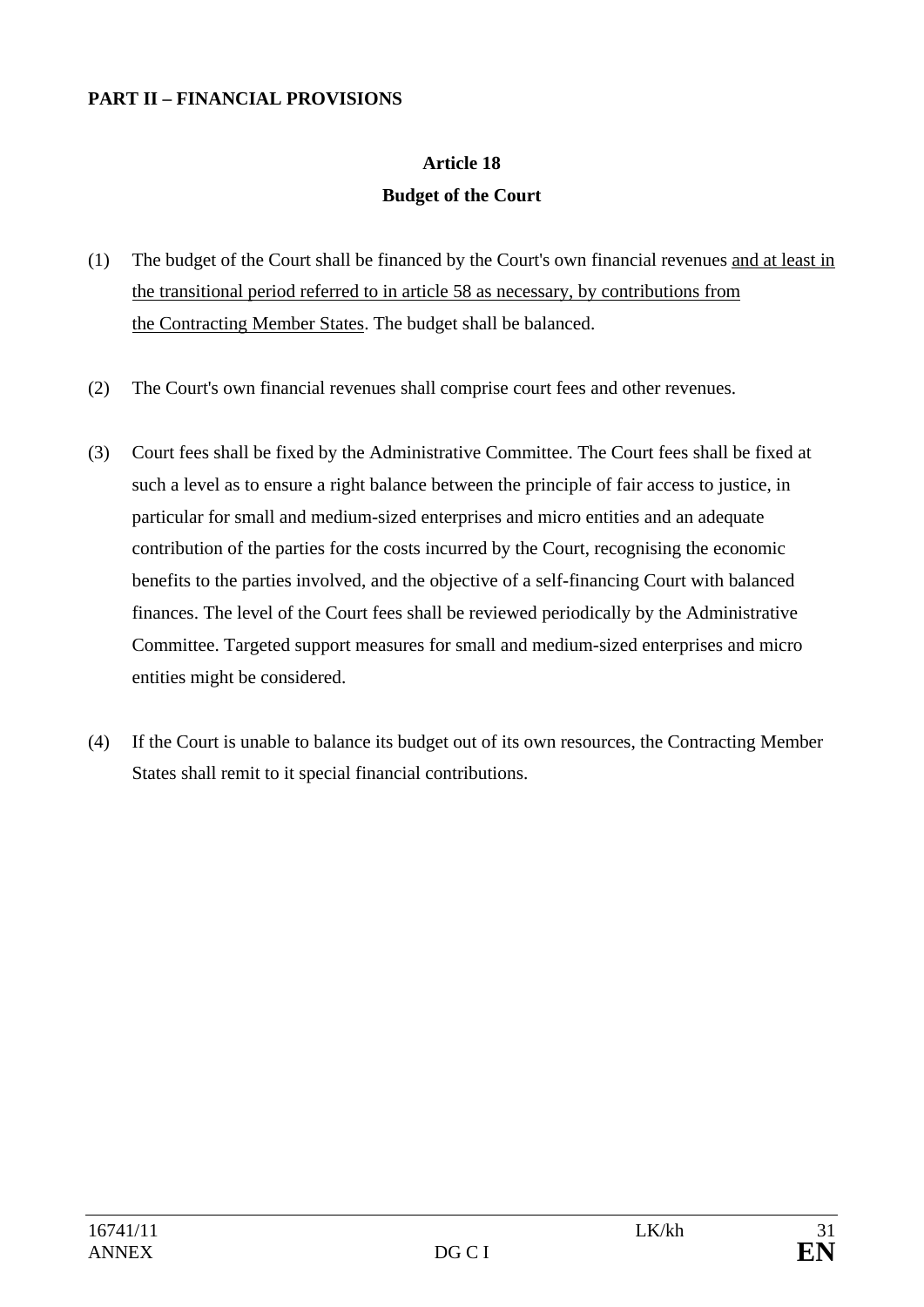# **Article 19 Financing of the Court**

- (1) The operating costs of the Court shall be covered by the budget of the Court, in accordance with the Statute. Contracting Member States setting up a local division shall provide the facilities necessary for that purpose.
- (2) On the date of entry into force according to Article 59(1), the Contracting Member States shall provide initial financial contributions necessary for the setting up of the Court.

## **Article 20**

## **Financing of the training framework for judges**

The training framework for judges shall be financed by the budget of the Court.

# **Article 21 Financing of the Centre**

The operating costs of the Centre shall be financed in accordance with the Statute.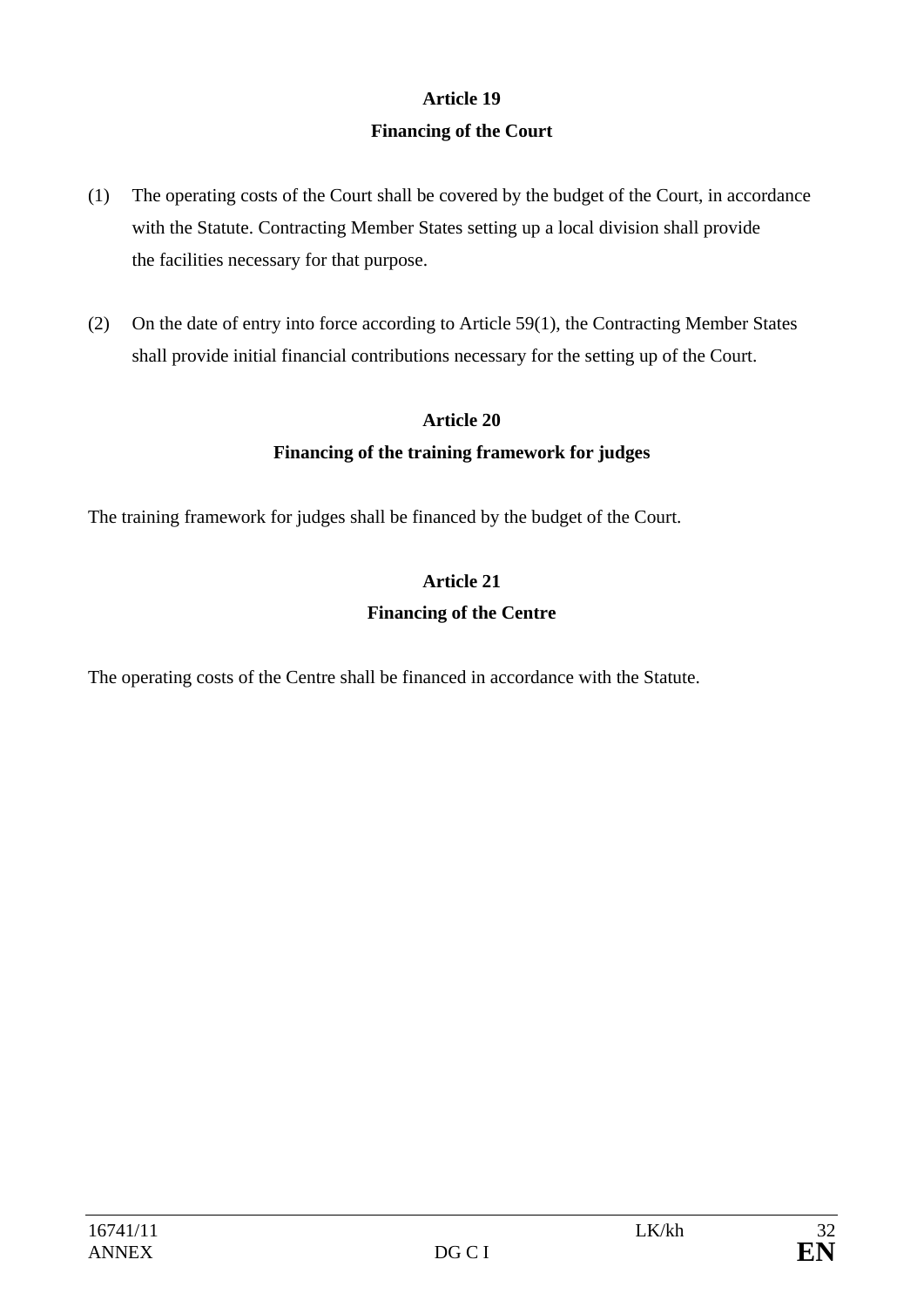## **PART III – ORGANISATION AND PROCEDURAL PROVISIONS**

# **CHAPTER I – GENERAL PROVISIONS**

# **Article 21a Statute**

- (1) The Statute shall lay down the details of the organisation and functioning of the Court.
- (2) The Statute is attached to this Agreement. It may be amended by decision of the Administrative Committee, on the basis of a proposal of the Court or a proposal of a Contracting Member State after the consultation with the Court. However, such amendments shall not contradict or alter this Agreement.
- (3) The Statute shall guarantee that the functioning of the Court is organised in the most efficient and cost effective manner and shall ensure equitable access to justice.

# **Article 22 Rules of Procedure**

(1) The Rules of Procedure shall lay down the details of the proceedings before the Court. They shall comply with this Agreement and the Statute.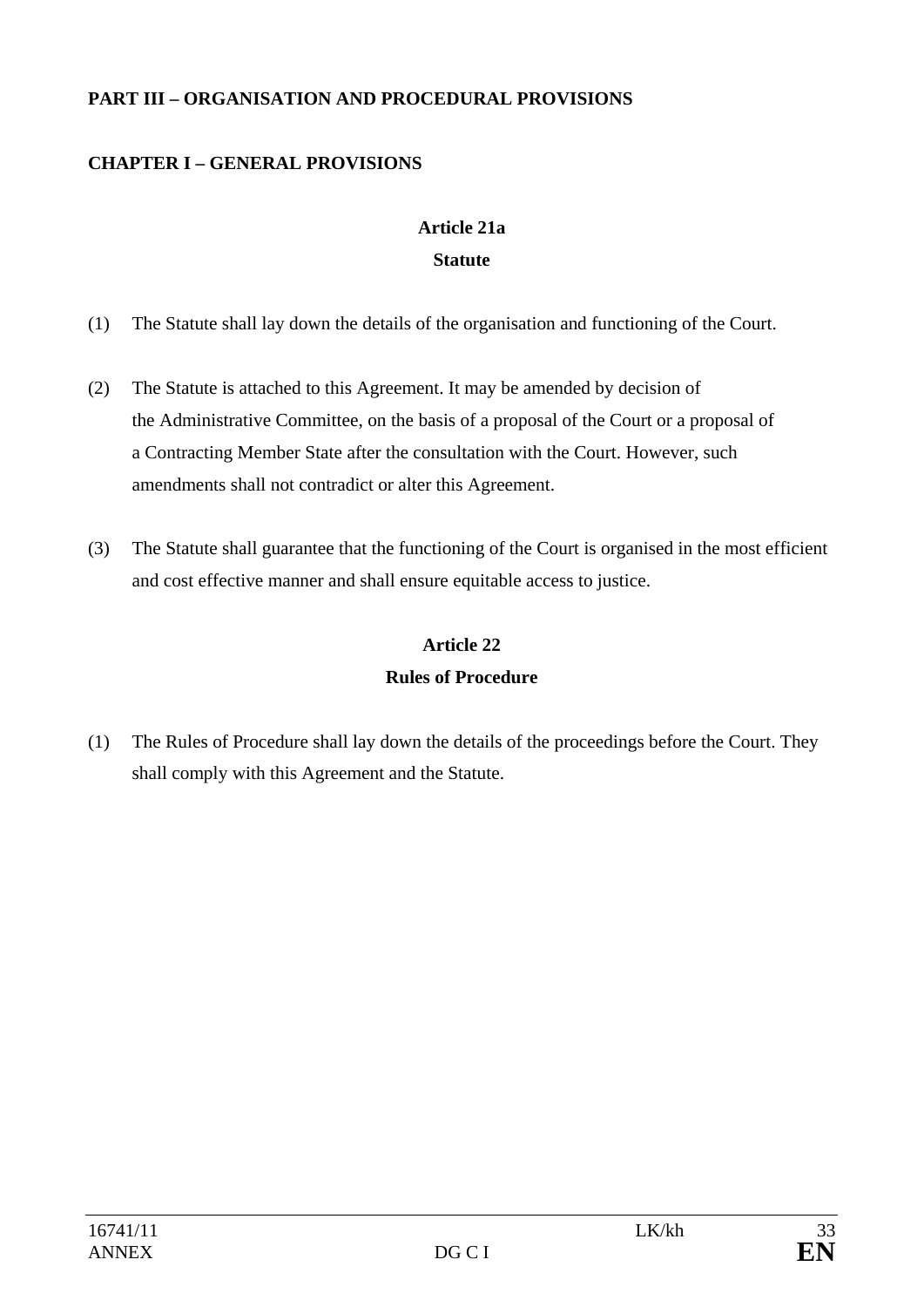(2) The Rules of Procedure shall be adopted by the Administrative Committee on the basis of broad consultations with the stakeholders […]. The opinion of the European Commission on the compatibility of the Rules of Procedure with Union law shall be requested beforehand.

The Rules of Procedure may be amended by a decision of the Administrative Committee, on the basis of a proposal from the Court and after consultation with the European Commission. However, such amendments shall not contradict or alter this Agreement or the Statute.

(3) The Rules of Procedure shall guarantee that the decisions of the Court are of the highest quality and that proceedings are organised in the most efficient and cost effective manner. They shall ensure a fair balance between the legitimate interests of all parties. They shall provide for the required level of discretion for the judges without impairing predictability of proceedings for the parties.

# **Article 23 Proportionality and fairness**

- (1) The Court shall deal with litigation in ways which are proportionate to its importance and complexity.
- (2) The Court shall ensure that the rules, procedures and remedies provided for in this Agreement and in the Statute are used in a fair and equitable manner and shall not distort competition.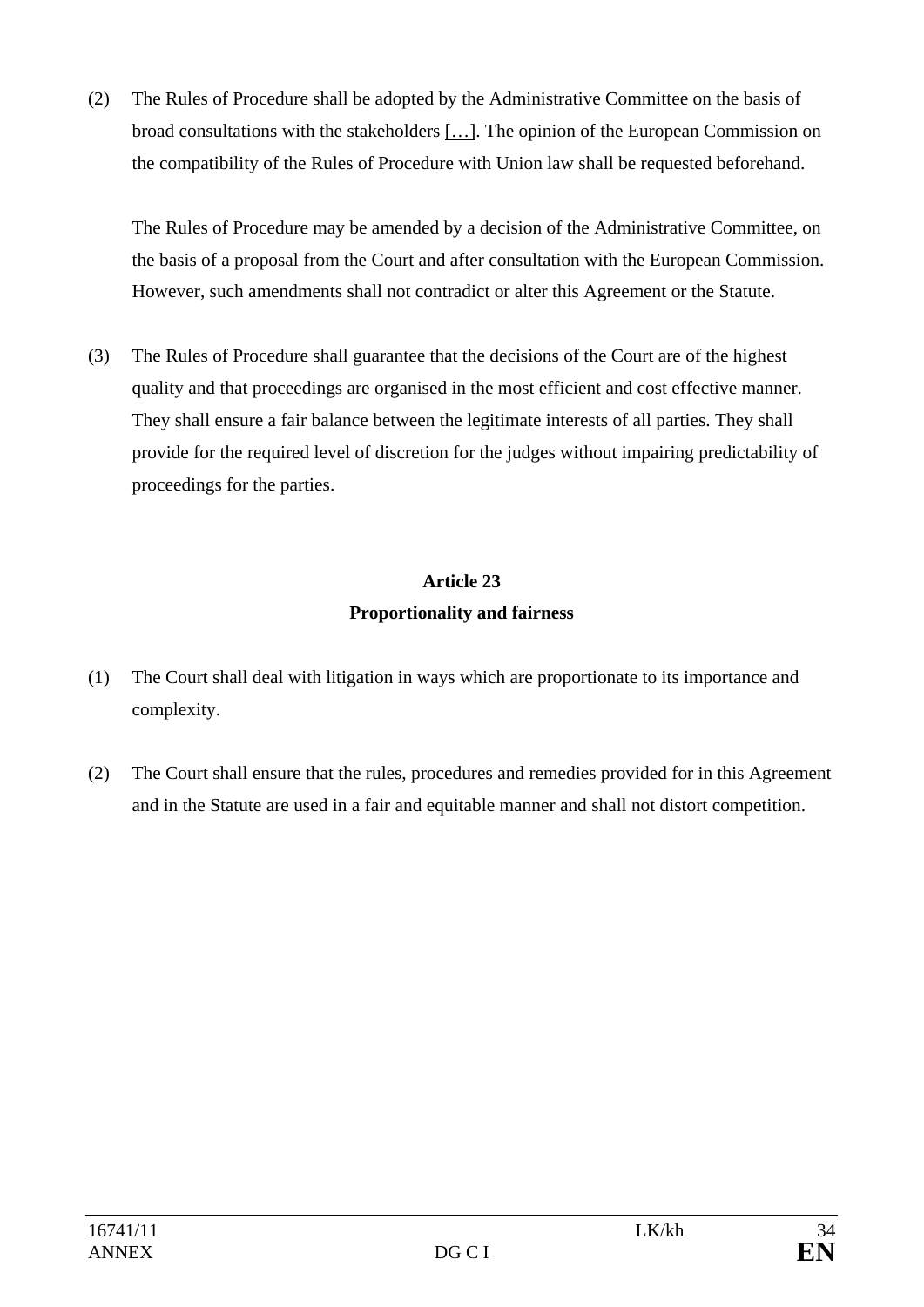### **Article 24**

### **Case management**

The Court shall actively manage the cases before it in accordance with the Rules of Procedure without impairing the freedom of the parties to determine the subject-matter and the supporting evidence of their case.

# **Article 25 Electronic procedures**

The Court shall make best use of electronic procedures, such as electronic filing of submissions of the parties and stating of evidence in electronic form, as well as video conferencing for overall communication, in accordance with the Rules of Procedure.

# **Article 26**

## **Public proceedings**

The proceedings shall be open to the public unless the Court decides to make them, to the extent necessary, confidential in the interest of one of the parties or other affected persons, or in the general interest of justice or public order.

# **Article 27 Parties**

(1) Any natural or legal person, or any body equivalent to a legal person entitled to initiate proceedings in accordance with its national law, shall have access to the Court in order to initiate proceedings, to defend itself against actions, or to seek application of the procedures and remedies provided for in this Agreement and in the Rules of Procedure.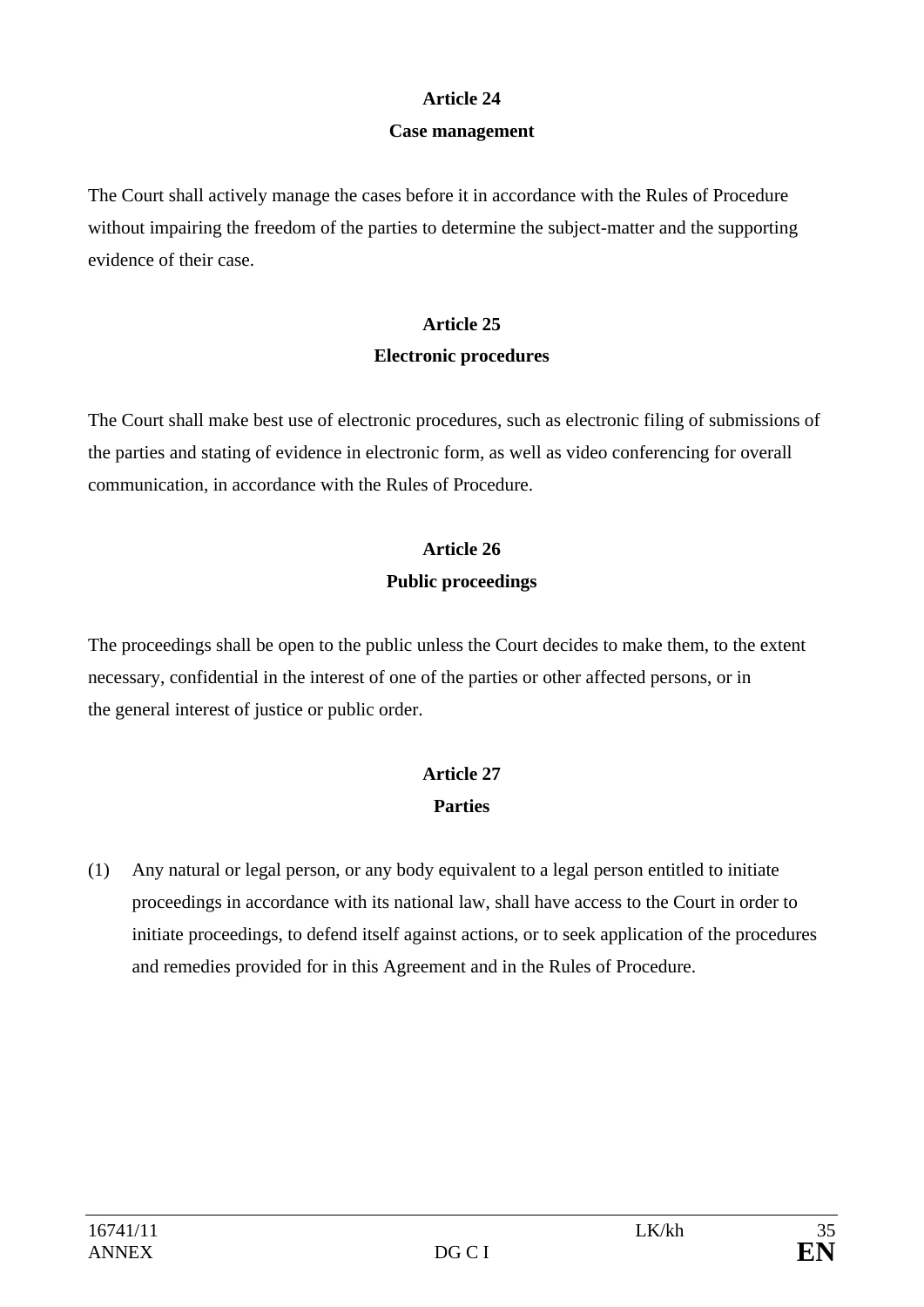- (2) The holder of an exclusive licence in respect of a patent shall be entitled to initiate proceedings before the Court in the same way as the proprietor of a patent, provided that the proprietor is given prior notice, unless the licensing agreement provides otherwise.
- (3) The holder of a non-exclusive licence shall not be entitled to initiate proceedings before the Court, unless the patent proprietor is given prior notice and in so far as expressly permitted by the licence agreement.
- (4) In proceedings initiated by any licence holder, the patent proprietor shall be entitled to join them as a party.
- (5) The validity of a patent cannot be contested in infringement proceedings initiated by the holder of a licence where the proprietor of the patent does not take part in the proceedings. The party in infringement proceedings wanting to contest the validity of a patent shall have to initiate proceedings against the proprietor.
- (6) Any other natural or legal person, or any body equivalent to a legal person entitled to initiate proceedings in accordance with its national law, who is concerned by a patent, may initiate proceedings in accordance with the Rules of Procedure.
- (7) Any natural or legal person, or any body equivalent to a legal person entitled to initiate proceedings in accordance with its national law and who is affected by a decision of the European Patent Office in carrying out the tasks referred to in Article 12 of Regulation implementing enhanced cooperation in the area of the creation of unitary patent protection is entitled to initiate proceedings under Article  $15(1)(g)$ .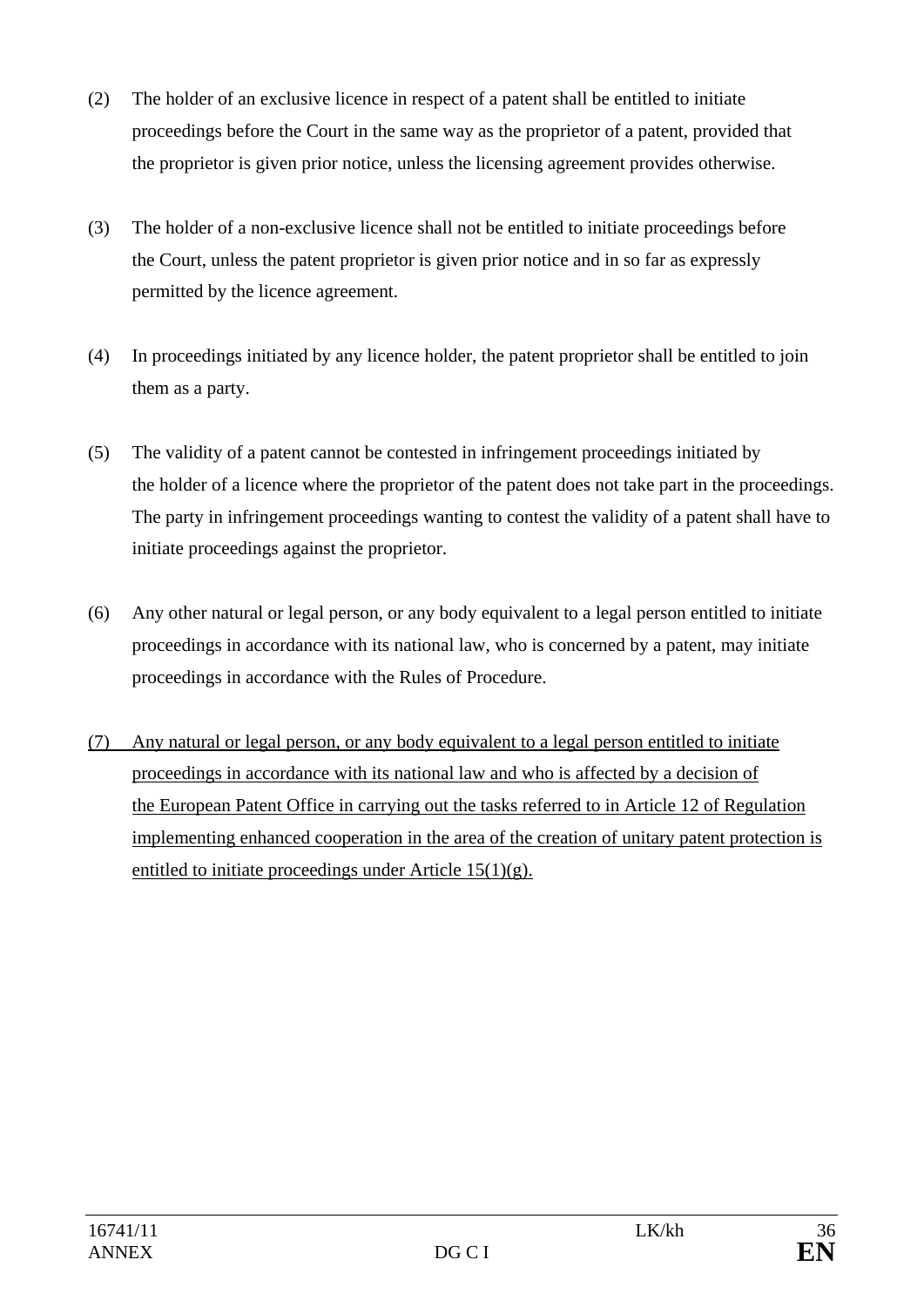# **Article 28**

## **Representation**

- (1) Parties shall be represented by lawyers authorized to practise before a court of a Contracting Member State.
- (2) Parties may alternatively be represented by European Patent Attorneys who are entitled to act as professional representatives before the European Patent Office pursuant to Article 134 of the EPC and who have appropriate qualifications such as a European Patent Litigation Certificate.
- (2a) Representatives of the parties may be assisted by patent attorneys who shall be allowed to speak at hearings of the Court in accordance with the Rules or Procedure.
- (3) The requirements for qualifications pursuant to paragraph 2 shall be established by the Administrative Committee. A list of European Patent Attorneys entitled to represent parties before the Court shall be kept by the Registrar.
- (4) Representatives of the parties shall enjoy the rights and immunities necessary to the independent exercise of their duties, including the privilege from disclosure in proceedings before the Court in respect of communications between a representative and the party or any other person, under the conditions laid down in the Rules of Procedure.
- (5) Representatives of the parties shall be obliged not to misrepresent cases or facts before the Court either knowingly or with good reasons to know.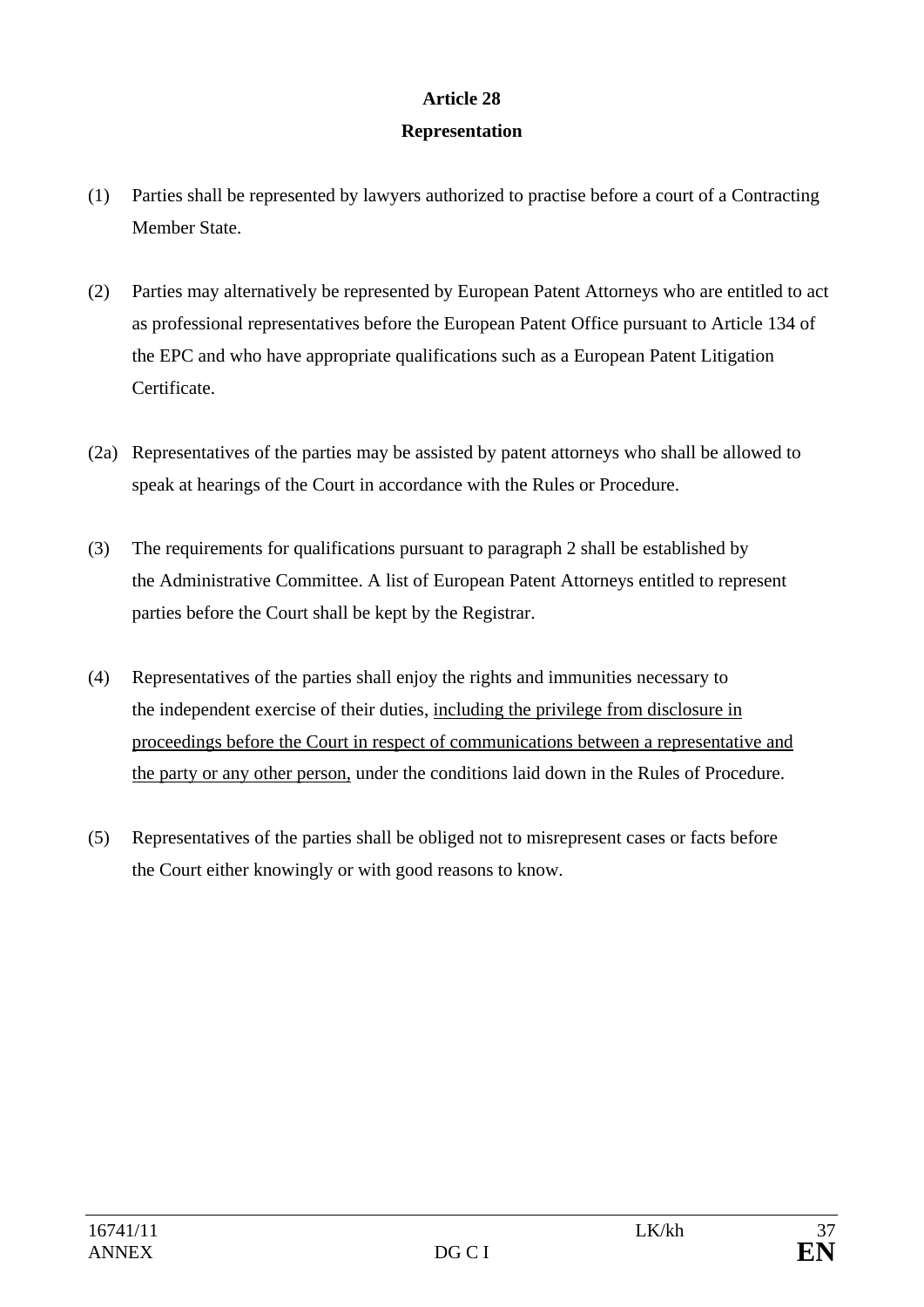#### **CHAPTER II – LANGUAGES OF PROCEEDINGS**

### **Article 29**

### **Language of proceedings at the Court of First Instance**

- (1) The language of proceedings before any local or regional division shall be an official European Union language which is the official language or one of the official languages of the Contracting Member State hosting the relevant division, or the official language(s) designated by Contracting Member States sharing a regional division.
- (2) Notwithstanding paragraph 1, Contracting Member States may designate one or more of the official languages of the European Patent Office as the language of proceedings of their local or regional division.
- (3) Parties may agree on the use of the language in which the patent was granted as language of proceedings, subject to approval by the competent panel. If the panel does not approve their choice, the parties may request that the case be referred to the central division.
- (4) [At the request of one of the parties and after having heard the other parties] / [With the agreement of the parties] the competent panel of a local or regional division may, on grounds of convenience and fairness, decide on the use of the language in which the patent was granted as language of proceedings.
- (5) The language of proceedings at the central division is the language in which the patent concerned was granted.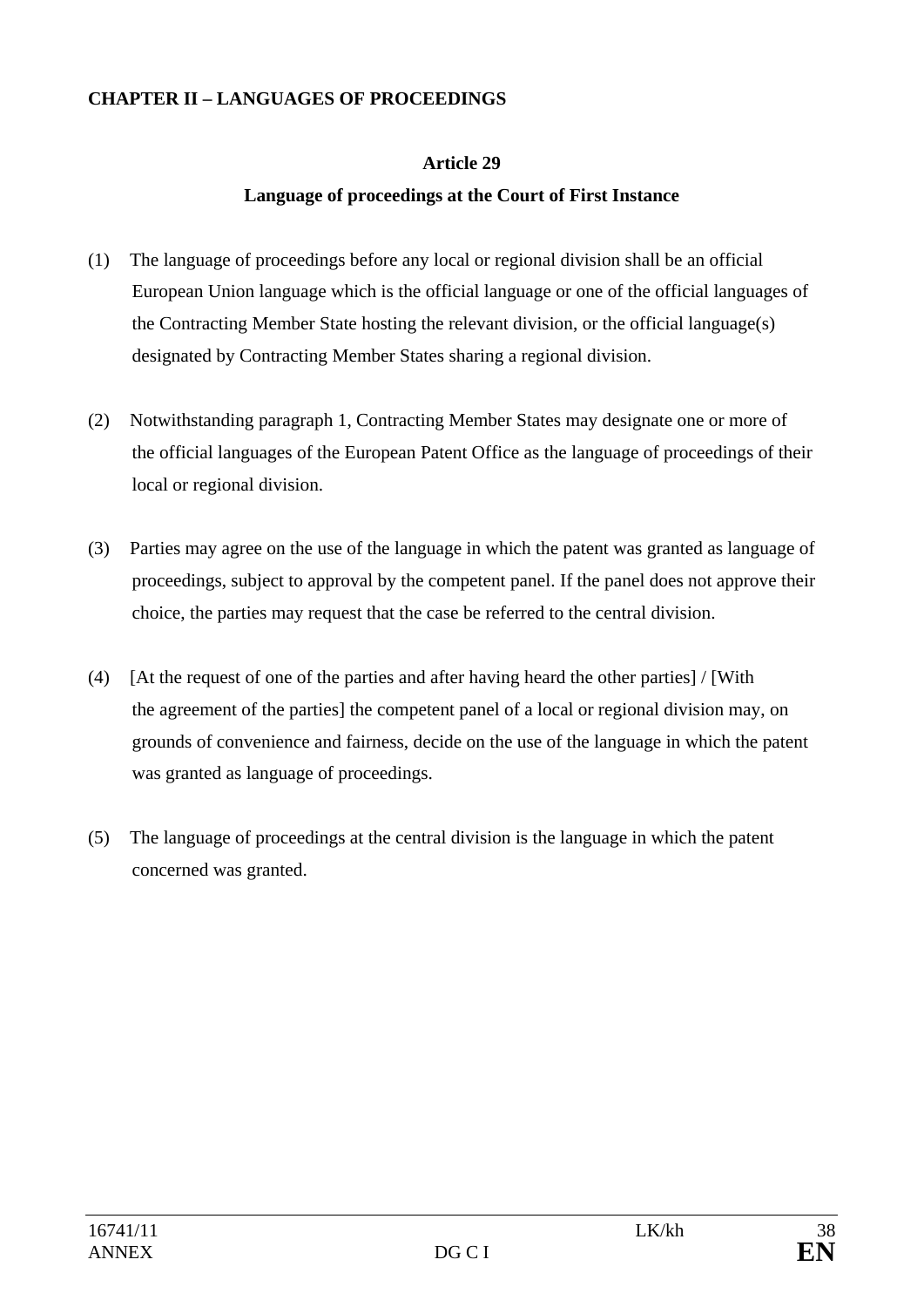### **Article 30**

### **Language of proceedings at the Court of Appeal**

- (1) The language of proceedings before the Court of Appeal shall be the language of proceedings before the Court of First Instance.
- (2) Parties may agree on the use of the language in which the patent was granted as language of proceedings.
- (3) In exceptional cases and to the extent deemed appropriate, the Court of Appeal may decide on another official language of a Contracting Member State as the language of proceedings for the whole or part of the proceedings, subject to agreement by the parties.

### **Article 31**

#### **Other language arrangements**

- (1) Any panel of the Court of First Instance and the Court of Appeal may, to the extent deemed appropriate, dispense with translation requirements.
- (2) At the request of one of the parties, and to the extent deemed appropriate, any division of the Court of First Instance and the Court of Appeal shall provide interpretation facilities to assist the parties concerned at oral proceedings.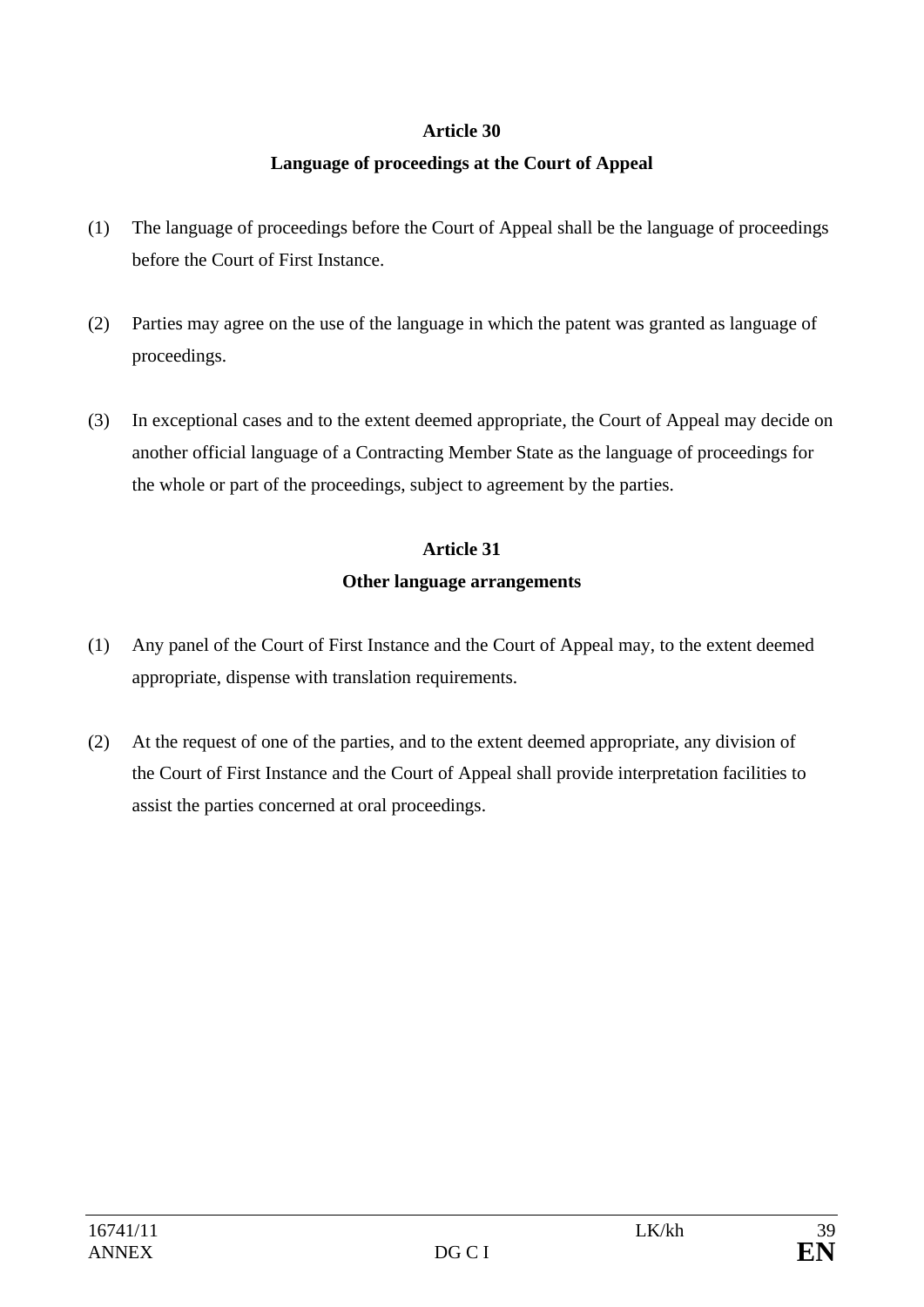- (3) Notwithstanding Article 29(5), in cases where an action for infringement is brought before the central division, the defendant shall have the right to obtain, upon request, translations of relevant documents in the language of the Contracting Member State where he has his residence, or principal place of business or, in the absence of residence or principal place of business, place of business in the following circumstances:
	- (a) jurisdiction is entrusted on the central division in accordance with Article 15a (1), and
	- (b) the language of proceedings at the central division is a language which is not an official language of the Contracting Member State where the defendant has his residence, or principal place of business or, in the absence of residence or principal place of business, place of business, and
	- (c) the defendant does not have knowledge of the language of the proceedings.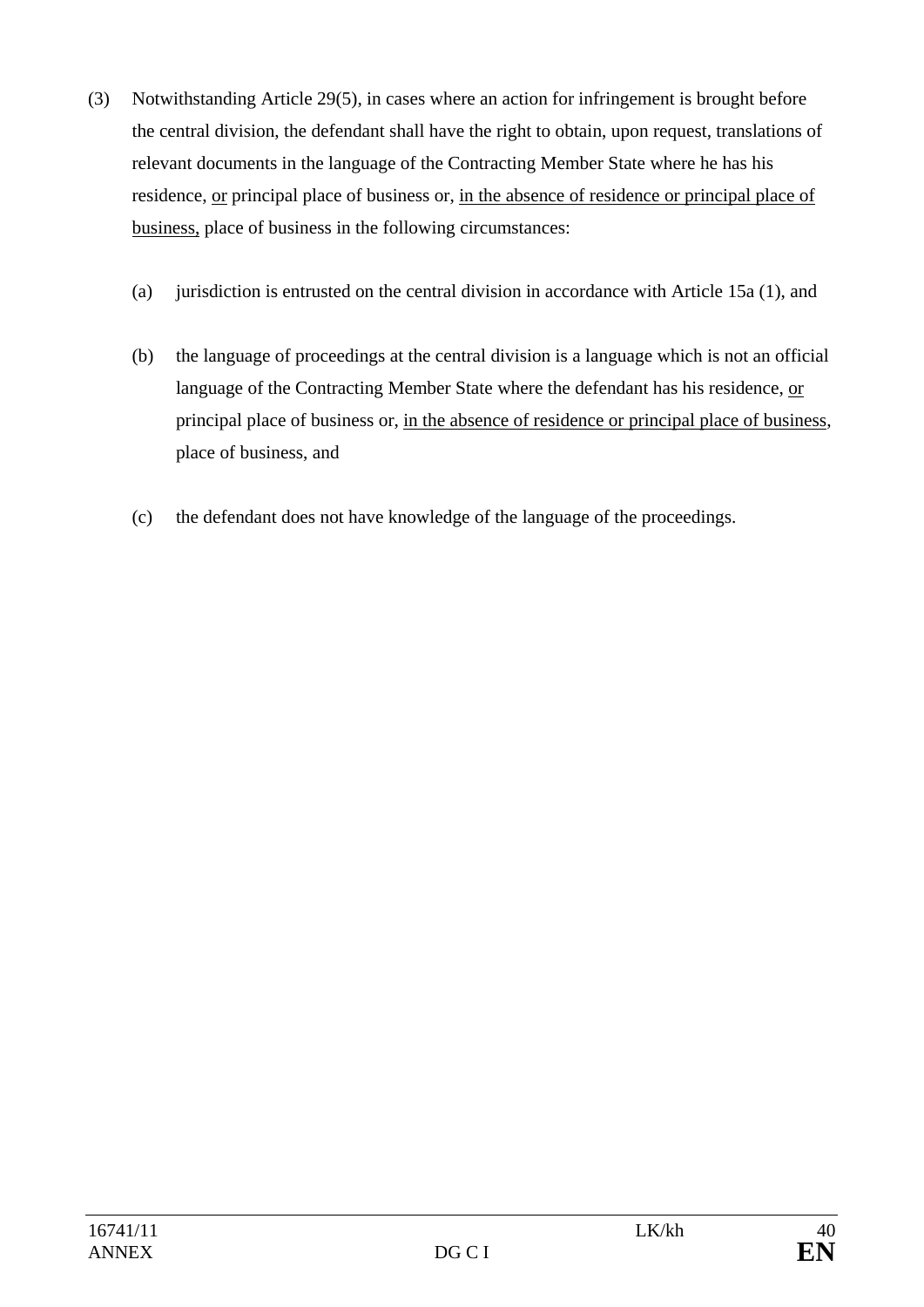### **CHAPTER III – PROCEEDINGS BEFORE THE COURT**

## **Article 32**

## **Written, interim and oral procedures**

- (1) The proceedings before the Court shall consist of a written, an interim and an oral procedure, in accordance with the Rules of Procedure. All procedures shall be organized in a flexible and balanced manner.
- (2) In the interim procedure, after the written procedure and if appropriate, the judge acting as Rapporteur, subject to a mandate of the full panel and designated in accordance with the Rules of Procedure, shall be responsible for convening an interim hearing. That judge shall in particular explore the possibility for a settlement.
- (3) The oral procedure shall give parties the opportunity to explain properly their arguments. The Court may, with the agreement of the parties, dispense with the oral procedure.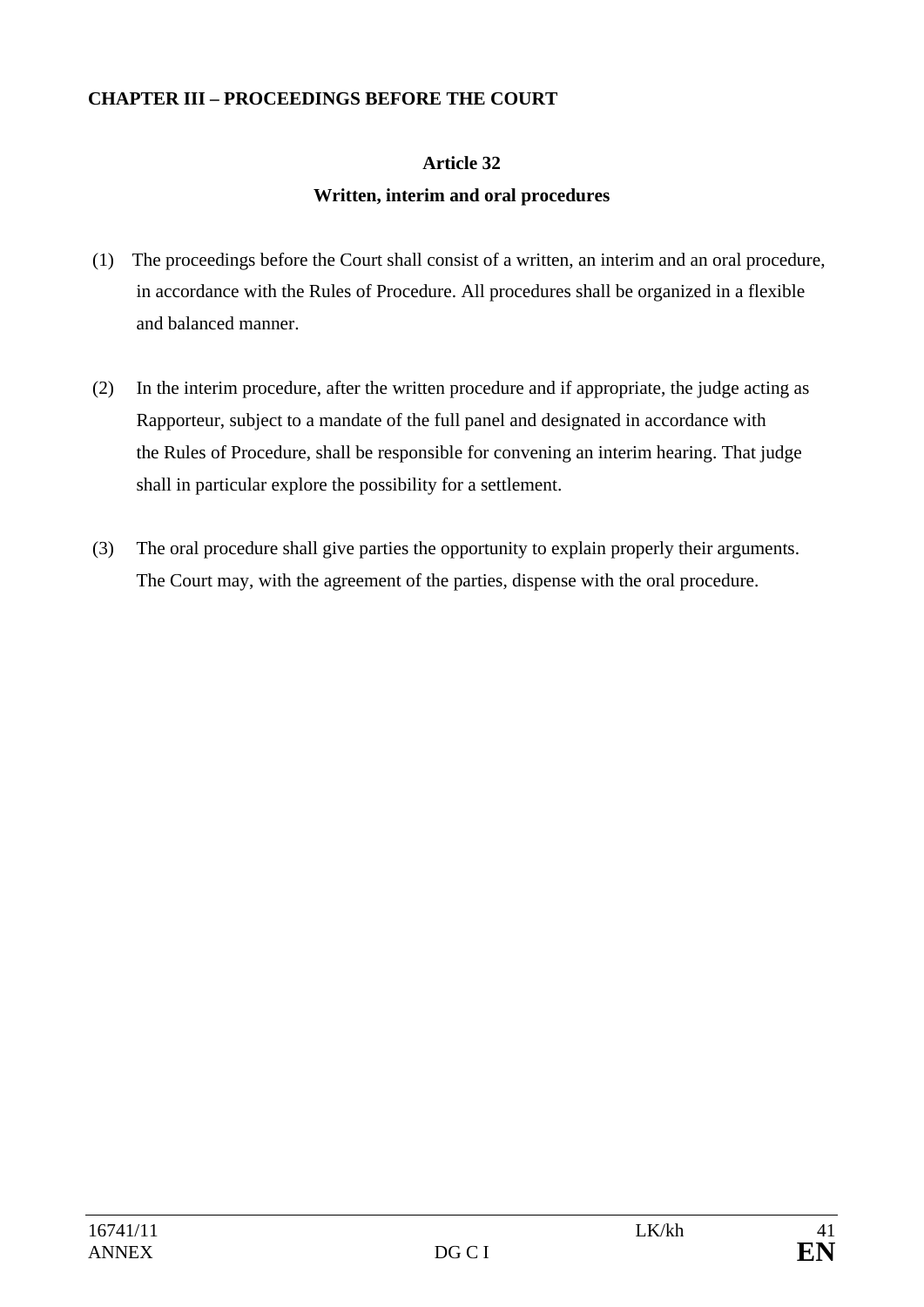### **Article 33**

### **Means of evidence**

- (1) In proceedings before the Court, the means of giving or obtaining evidence shall include in particular the following:
	- (a) hearing the parties;
	- (b) requests for information;
	- (c) production of documents;
	- (d) hearing witnesses;
	- (e) opinions by experts;
	- (f) inspection;
	- (g) comparative tests or experiments;
	- (h) sworn statements in writing (affidavits).
- (2) The Rules of Procedure shall govern the procedure for taking such evidence. Questioning of witnesses and experts shall be under the control of the Court and be limited to what is necessary.

### **Article 33a**

### **Burden of proof**

The burden of the proof of facts shall be on the party relying on those facts.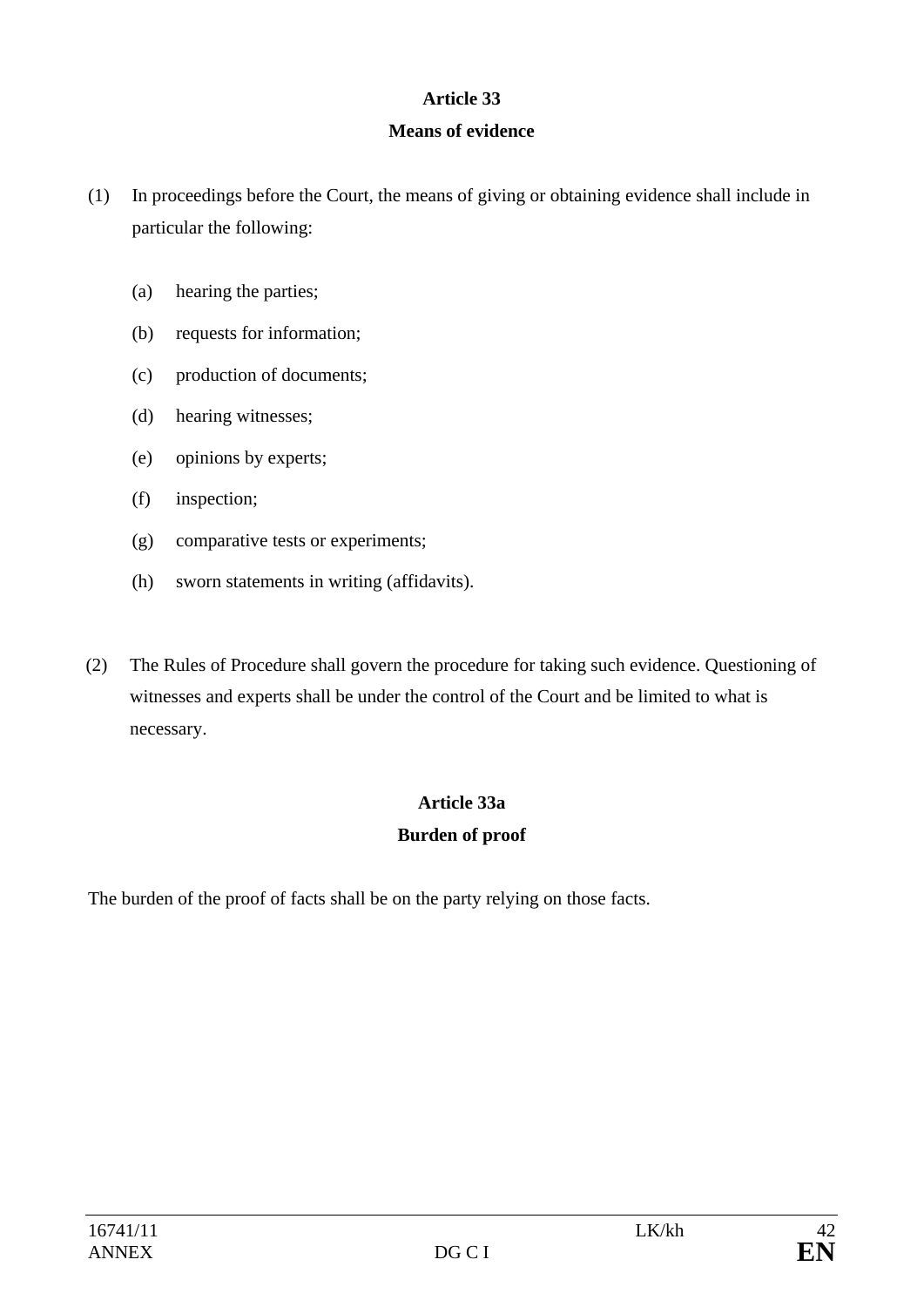# **Article 34 Reversal of burden of proof**

- (1) If the subject-matter of a patent is a process for obtaining a product, the identical product when produced without the consent of the proprietor shall, in the absence of proof to the contrary, be deemed to have been obtained by the patented process.
- (2) The same shall apply if there is a substantial likelihood that the identical product was made by the process and the proprietor of the patent has been unable, despite reasonable efforts, to determine the process actually used.
- (3) In the adduction of proof to the contrary, the legitimate interests of the defendant in protecting his manufacturing and trade secrets shall be taken into account.

## **CHAPTER IV – POWERS OF THE COURT**

# **Article 34a General**

- (1) The Court may impose such measures, procedures and remedies as are laid down in this Agreement and may make its orders subject to other conditions, in accordance with the Statute and the Rules of Procedure.
- (2) The Court shall take due account of the interest of the parties and shall, before making an order, give any party an opportunity to be heard unless this is incompatible with an effective enforcement of such order.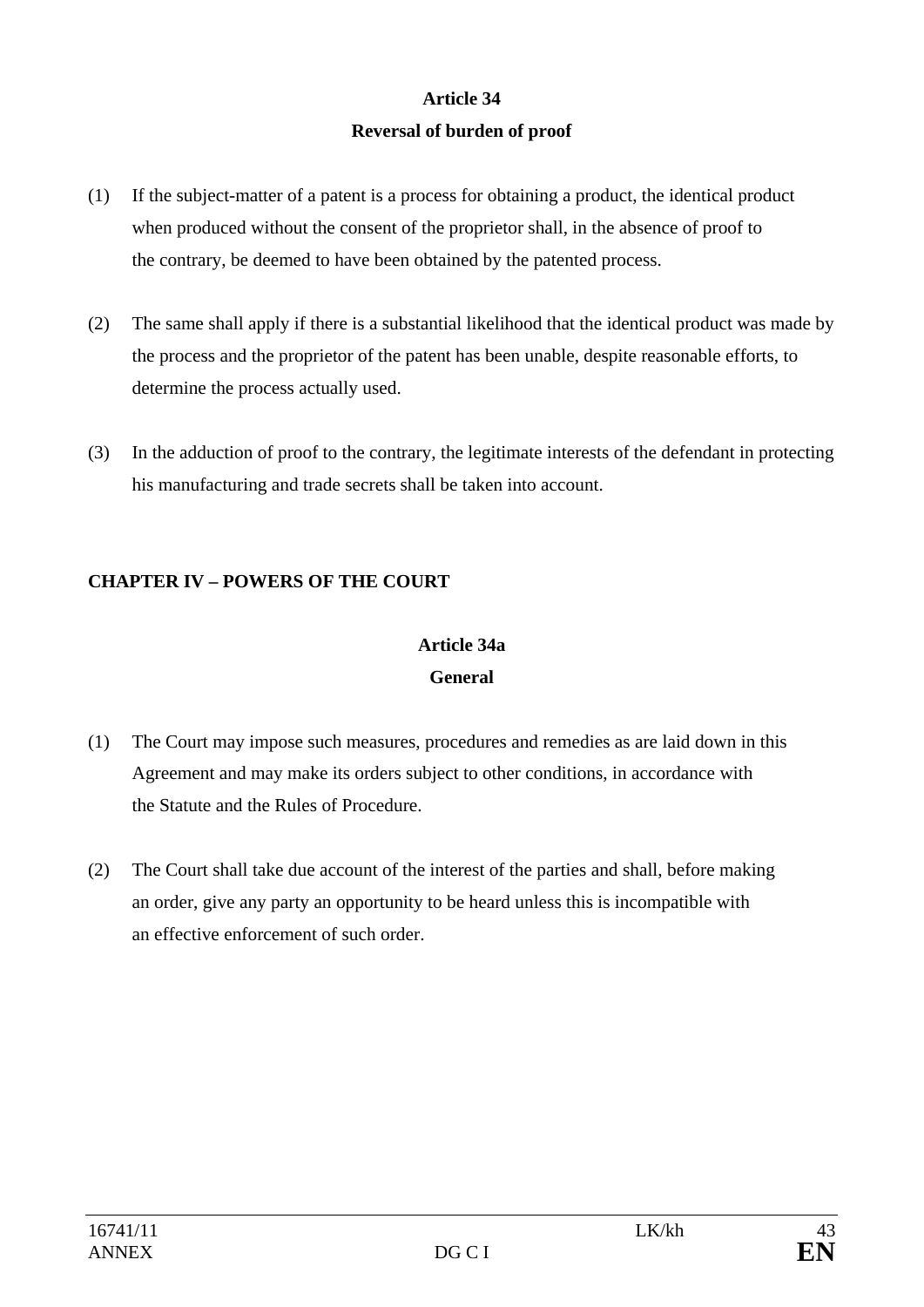### **Article 35**

### **Order to produce evidence**

- (1) Where a party has presented reasonably available evidence sufficient to support its claims and has, in substantiating those claims, specified evidence which lies in the control of the opposing party or a third party, the Court may order that party to produce such evidence. Such order shall not result in an obligation of self-incrimination.
- (2) On application by a party the Court may order, under the same conditions as specified in paragraph 1, the communication of banking, financial or commercial documents under the control of the opposing party, subject to article 40.

## **Article 35a Order to preserve evidence and to inspect property**

- (1) The Court may, even before the commencement of proceedings on the merits of the case, on application by a party who has presented reasonably available evidence to support the claim that the patent right has been infringed or is about to be infringed, order prompt and effective provisional measures to preserve relevant evidence in respect of the alleged infringement.
- (2) Such measures may include the detailed description, with or without the taking of samples, or the physical seizure of the infringing goods, and, in appropriate cases, the materials and implements used in the production and/or distribution of these goods and the documents relating thereto.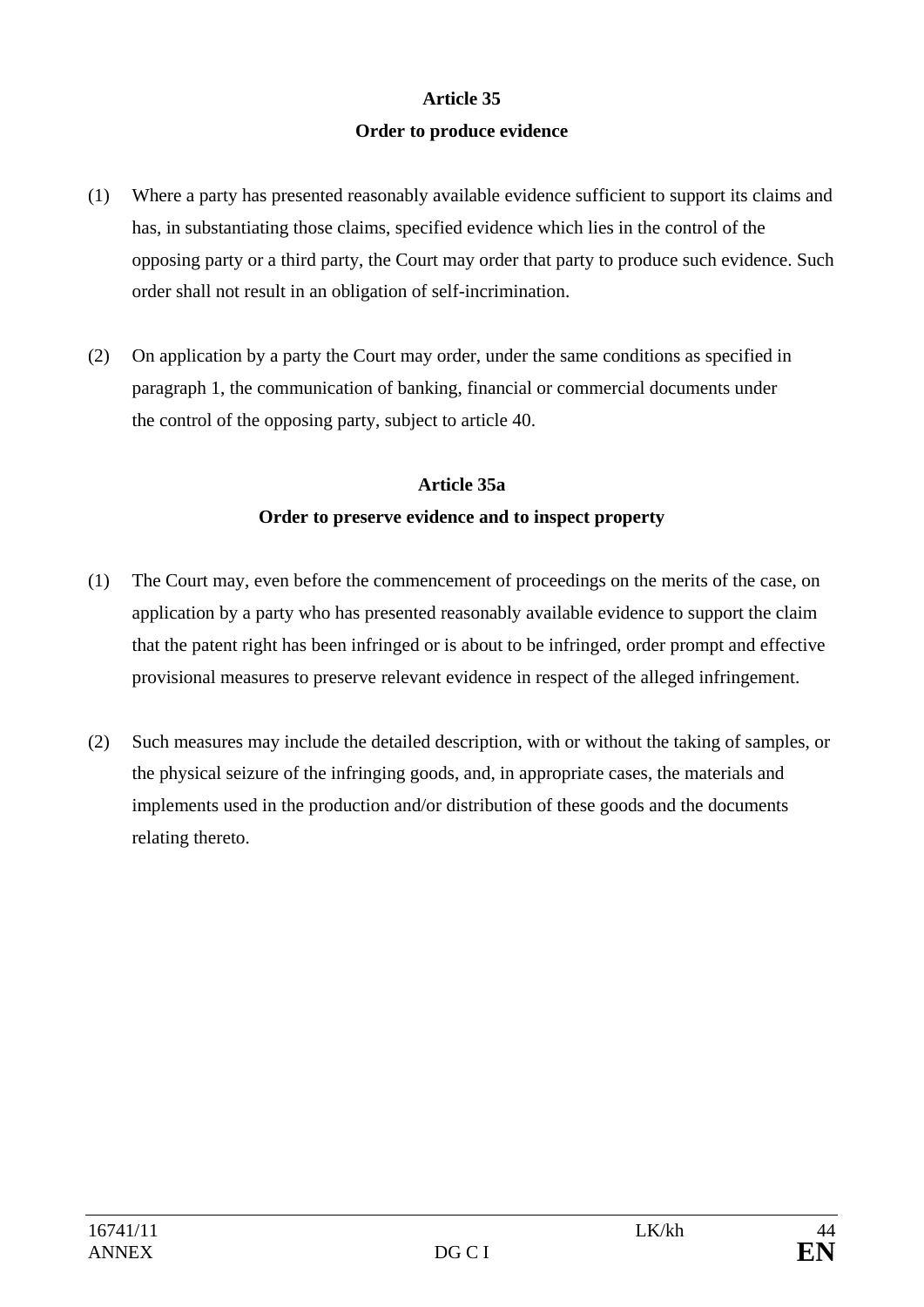- (2a) The inspection of the premises shall be conducted by a person appointed by the Court in accordance with the Rules of Procedure.
- (3) At the inspection of the premises the requesting party shall not be present itself but may be represented by an independent professional practitioner whose name has to be specified in the Court's order.
- (4) The measures shall be taken, if necessary without the other party having been heard, in particular where any delay is likely to cause irreparable harm to the proprietor of the patent, or where there is a demonstrable risk of evidence being destroyed.
- (5) Where measures to preserve evidence are adopted without the other party having been heard, the parties affected shall be given notice, without delay and at the latest immediately after the execution of the measures. A review, including a right to be heard, shall take place upon request of the parties affected with a view to deciding, within a reasonable period after the notification of the measures, whether the measures shall be modified, revoked or confirmed.
- (5a) The measures to preserve evidence may be subject to the provision of security or an equivalent assurance intended to ensure compensation for any prejudice suffered by the defendant as provided for in paragraph 7.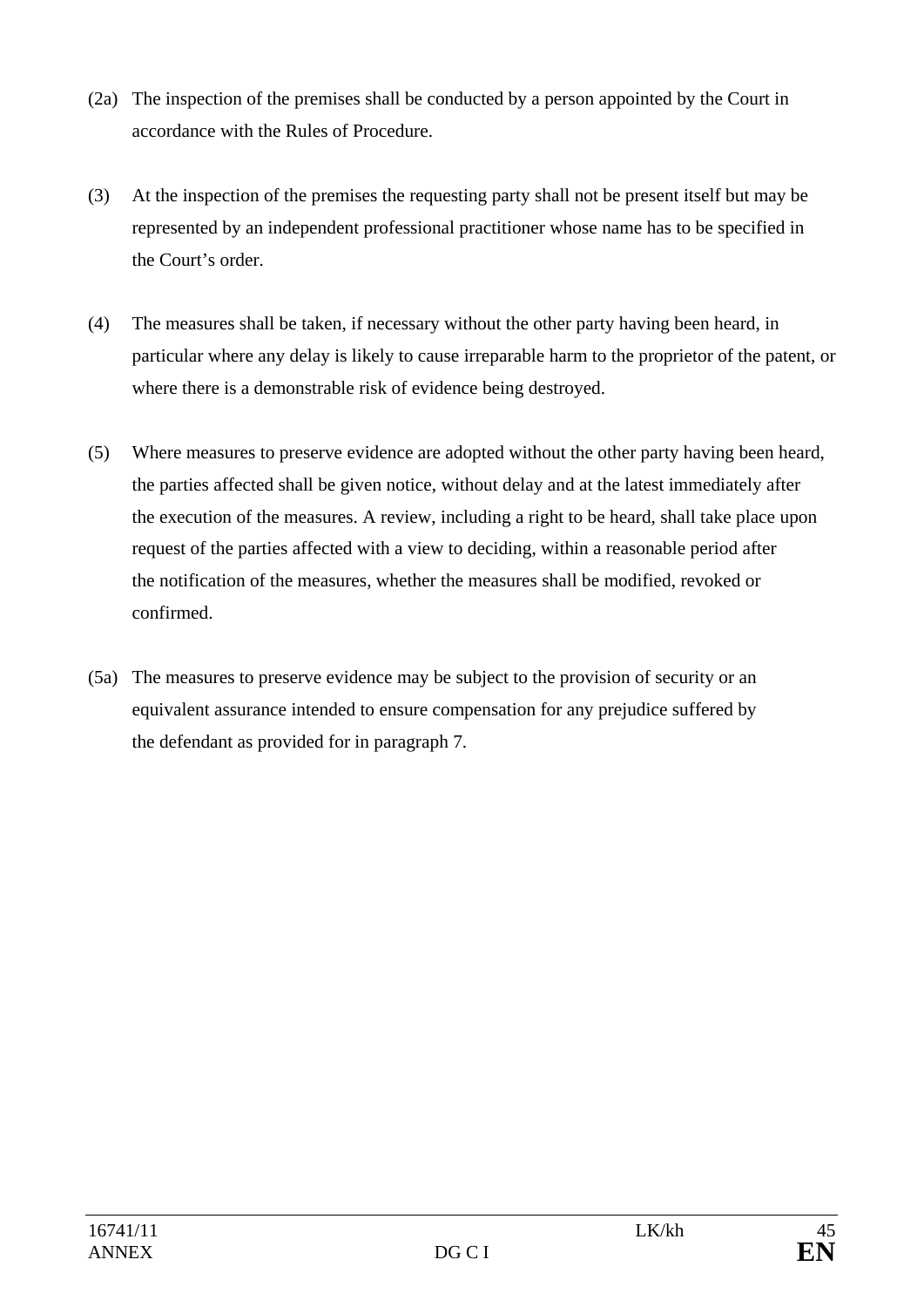- (6) The Court shall ensure that the measures to preserve evidence are revoked or otherwise cease to have effect, upon request of the defendant, without prejudice to the damages which may be claimed, if the applicant does not initiate, within a period not exceeding 31 calendar days or 20 working days, whichever is the longer, proceedings leading to a decision on the merits of the case before the Court.
- (7) Where the measures to preserve evidence are revoked, or where they lapse due to any act or omission by the applicant, or where it is subsequently found that there has been no infringement or threat of infringement of the patent right, the Court may order the applicant, upon request of the defendant, to provide the defendant appropriate compensation for any injury caused by those measures.

# **Article 35b Freezing orders**

The Court may order a party to refrain from removing from its jurisdiction any assets located there, or from dealing in any assets, whether located within its jurisdiction or not.

# **Article 36 Court experts**

(1) Without prejudice to the possibility for the parties to produce expert evidence, the Court may at any time appoint court experts in order to provide expertise for specific aspects of the case. The Court shall provide to the court expert appointed in a case all information necessary to give his expert advice.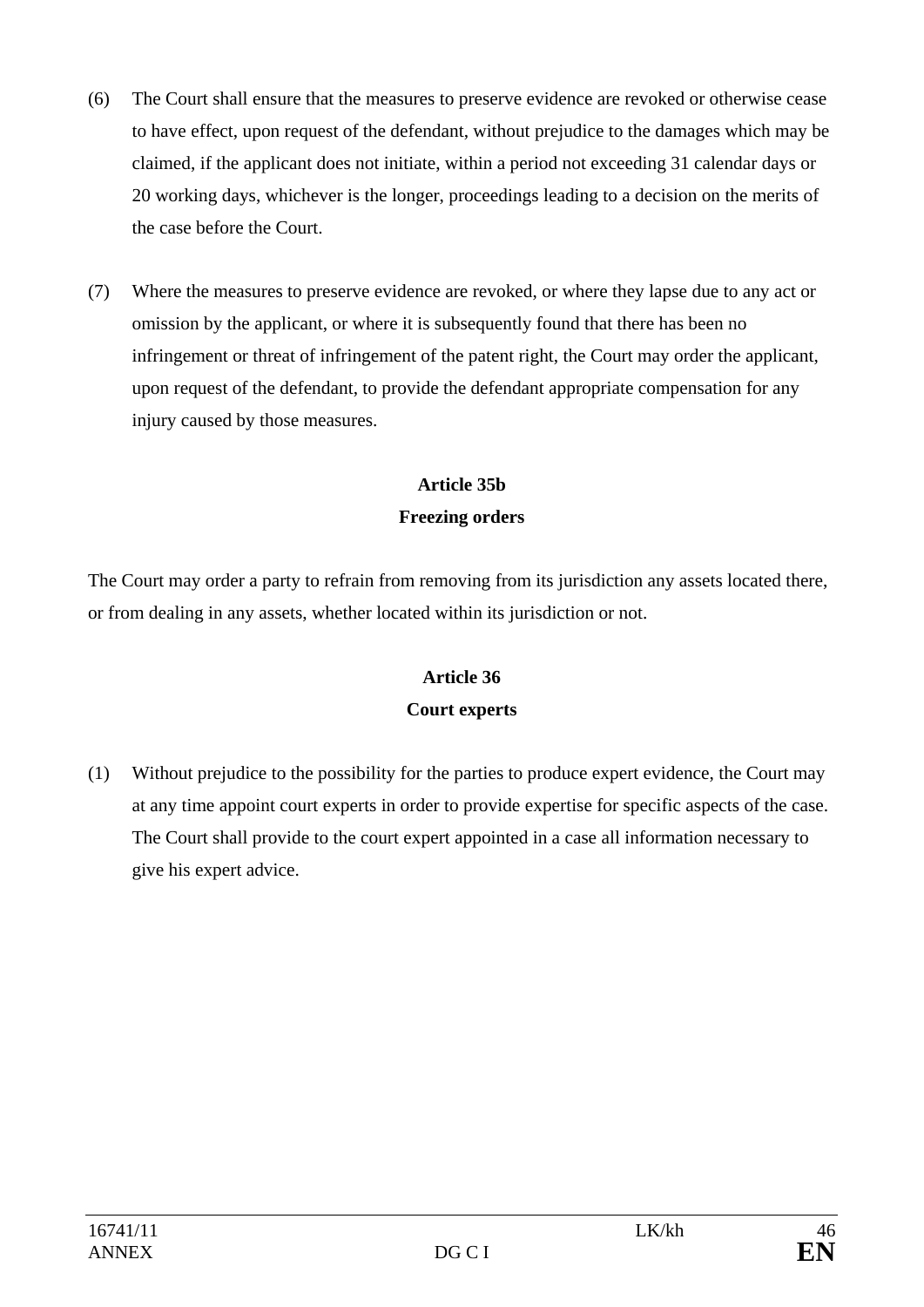- (2) To this end, an indicative list of experts shall be drawn up by the Court in accordance with the Rules of Procedure and kept by the Registrar.
- (3) The court experts shall guarantee independence and impartiality. Rules governing conflicts of interest applicable to judges shall by analogy apply to court experts.
- (4) Expert advice given to the Court shall be made available to the parties who shall have the possibility to comment on the advice given.

# **Article 37 Provisional and protective measures**

- (1) The Court may grant injunctions against an alleged infringer or against a third party whose intermediary services are used by the alleged infringer, on a provisional basis, intended to prevent any imminent infringement, to forbid the continuation of the alleged infringement or to make such continuation subject to the lodging of guarantees.
- (2) The Court shall have the discretion to weigh up the interests of the parties and in particular to take into account the potential harm for either of the parties resulting from the granting or the refusal of the injunction.
- (3) The Court may also order the seizure or delivery up of the goods suspected of infringing a patent so as to prevent their entry into or movement within the channels of commerce. If the injured party demonstrates circumstances likely to endanger the recovery of damages, the Court may order the precautionary seizure of the movable and immovable property of the alleged infringer, including the blocking of his/her bank accounts and other assets.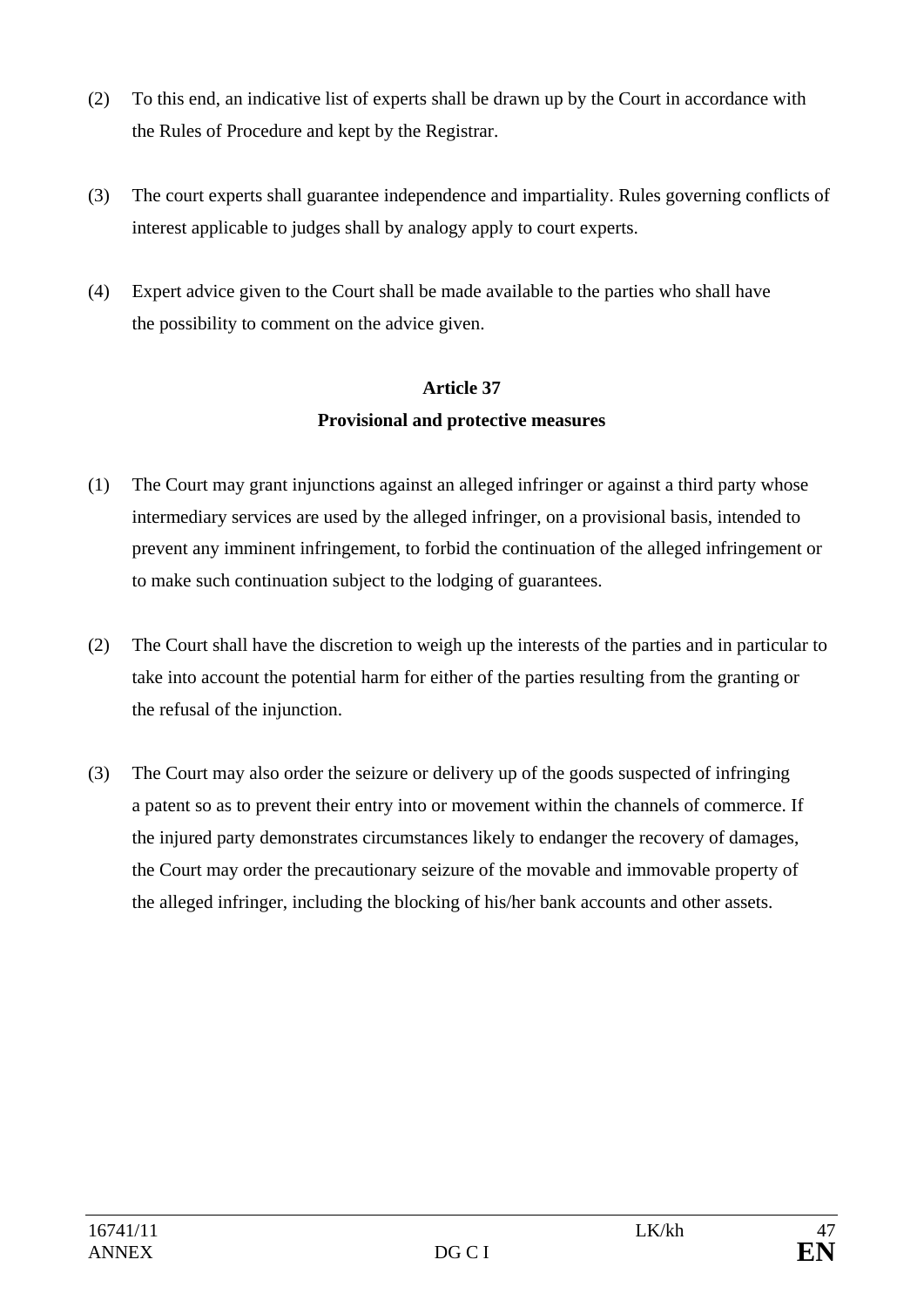- (4) The Court may, in respect of the measures referred to in paragraphs 1 and 3, require the applicant to provide any reasonable evidence in order to satisfy itself with a sufficient degree of certainty that the applicant is the right-holder and that the applicant's right is being infringed, or that such infringement is imminent.
- (5) Article 35a(4)-(7) shall apply by analogy to the measures referred to in this Article.

# **Article 37a Permanent injunctions**

- (1) Where a decision is taken finding an infringement of a patent, the Court may grant an injunction aimed at prohibiting the continuation of the infringement. The Court may also grant such injunctions against an intermediary whose services are being used by a third party to infringe a patent.
- (2) Where appropriate, such injunction shall be subject to a periodic penalty payment payable to the Court with a view to ensuring compliance.

## **Article 38**

## **Corrective measures in infringement proceedings**

(1) Without prejudice to any damages due to the injured party by reason of the infringement, and without compensation of any sort, the Court may order, at the request of the applicant, that appropriate measures be taken with regard to goods found to be infringing patent rights and, in appropriate cases, with regard to materials and implements principally used in the creation or manufacture of those goods.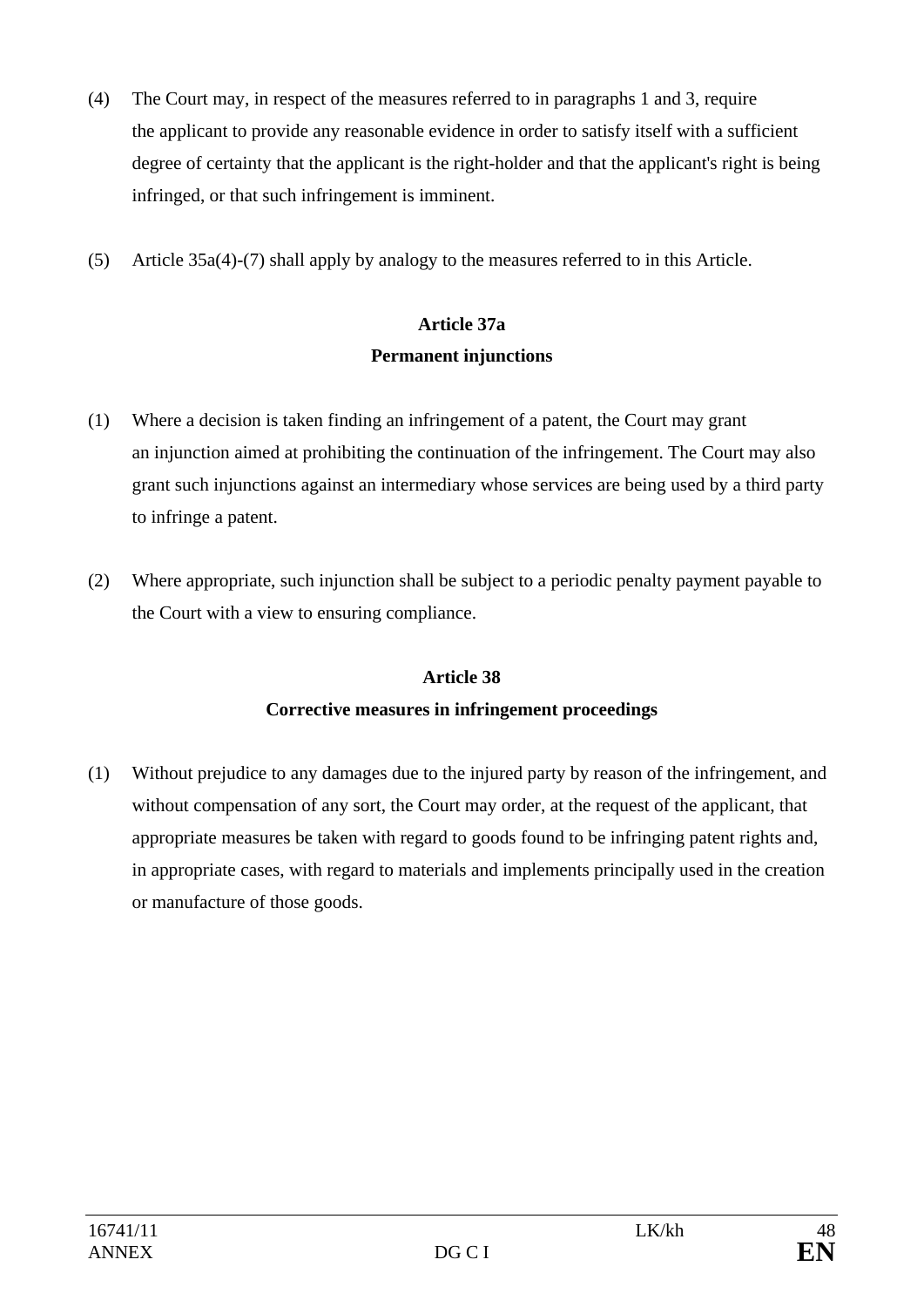- (2) Such measures shall include:
	- (a) declaration of the fact of infringement;
	- (b) recall from the channels of commerce;
	- (c) depriving the product from its infringing property;
	- (d) definitive removal from the channels of commerce; or
	- (e) destruction.
- (3) The Court shall order that those measures be carried out at the expense of the infringer, unless particular reasons are invoked for not doing so.
- (4) In considering a request for corrective measures, the need for proportionality between the seriousness of the infringement and the remedies ordered, the willingness of the party concerned to convert the materials into a non-infringing state, as well as the interests of third parties shall be taken into account.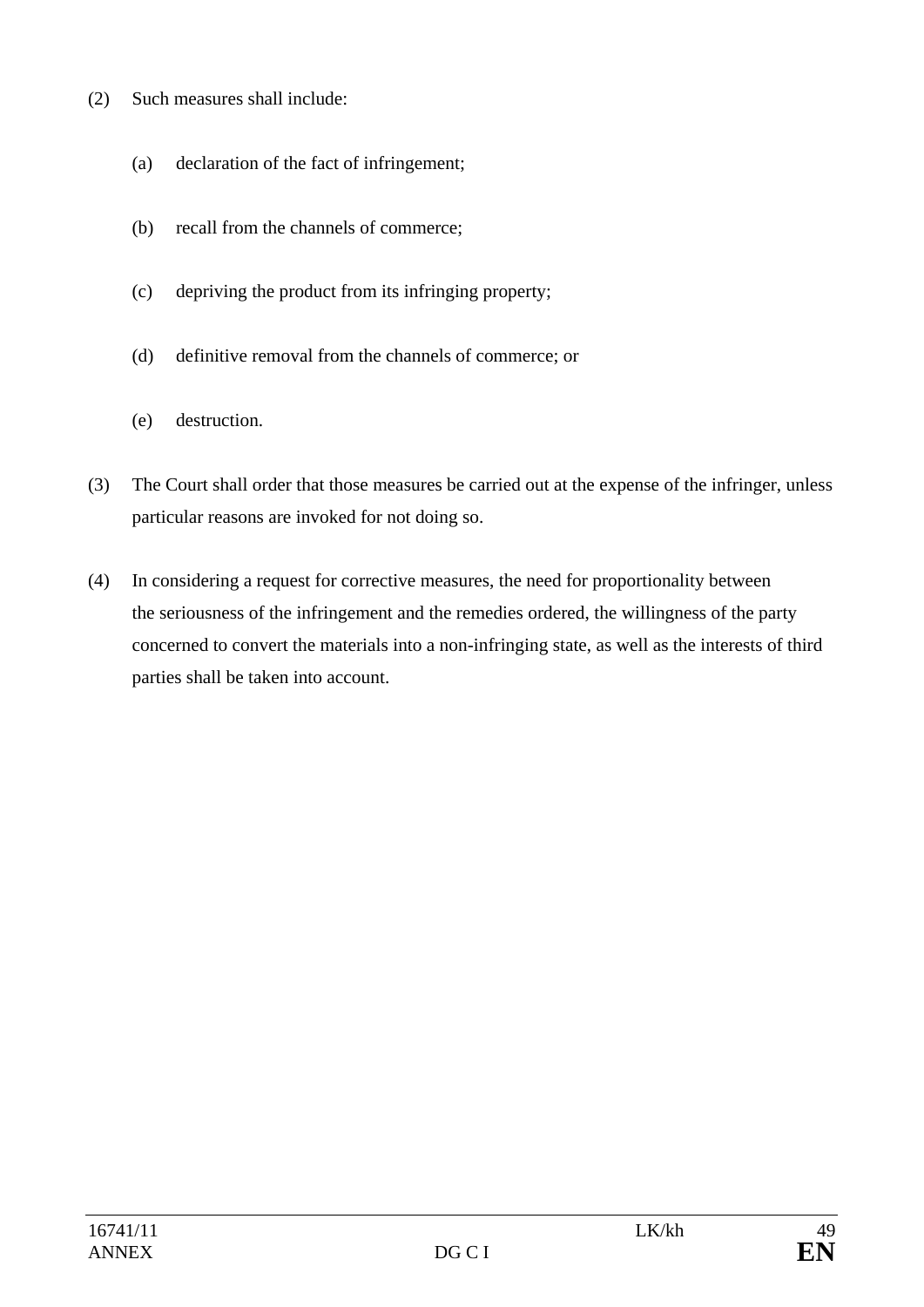# **Article 38a Decision on the validity of a patent**

- (1) The Court shall decide on the validity of a patent on the basis of a direct action for revocation or a counterclaim for revocation.
- (2) The Court may revoke a patent, either entirely or partly, only on the grounds referred to in Article 138(1) of the EPC.
- (3) Without prejudice to Article 138(3) of the EPC, if the grounds for revocation affect the patent only in part, the patent shall be limited by a corresponding amendment of the claims and revoked in part.
- (4) To the extent that a patent has been revoked it shall be deemed not to have had, from the outset, in the case of a European patent or a European patent with unitary effect, the effects specified in Articles 64 and 67 of the EPC.
- (5) Where the Court, in a final decision, has revoked a patent, either entirely or partly, it shall send a copy of the decision to the European Patent Office and, with respect to a European patent, to the national patent office of any Contracting Member State concerned.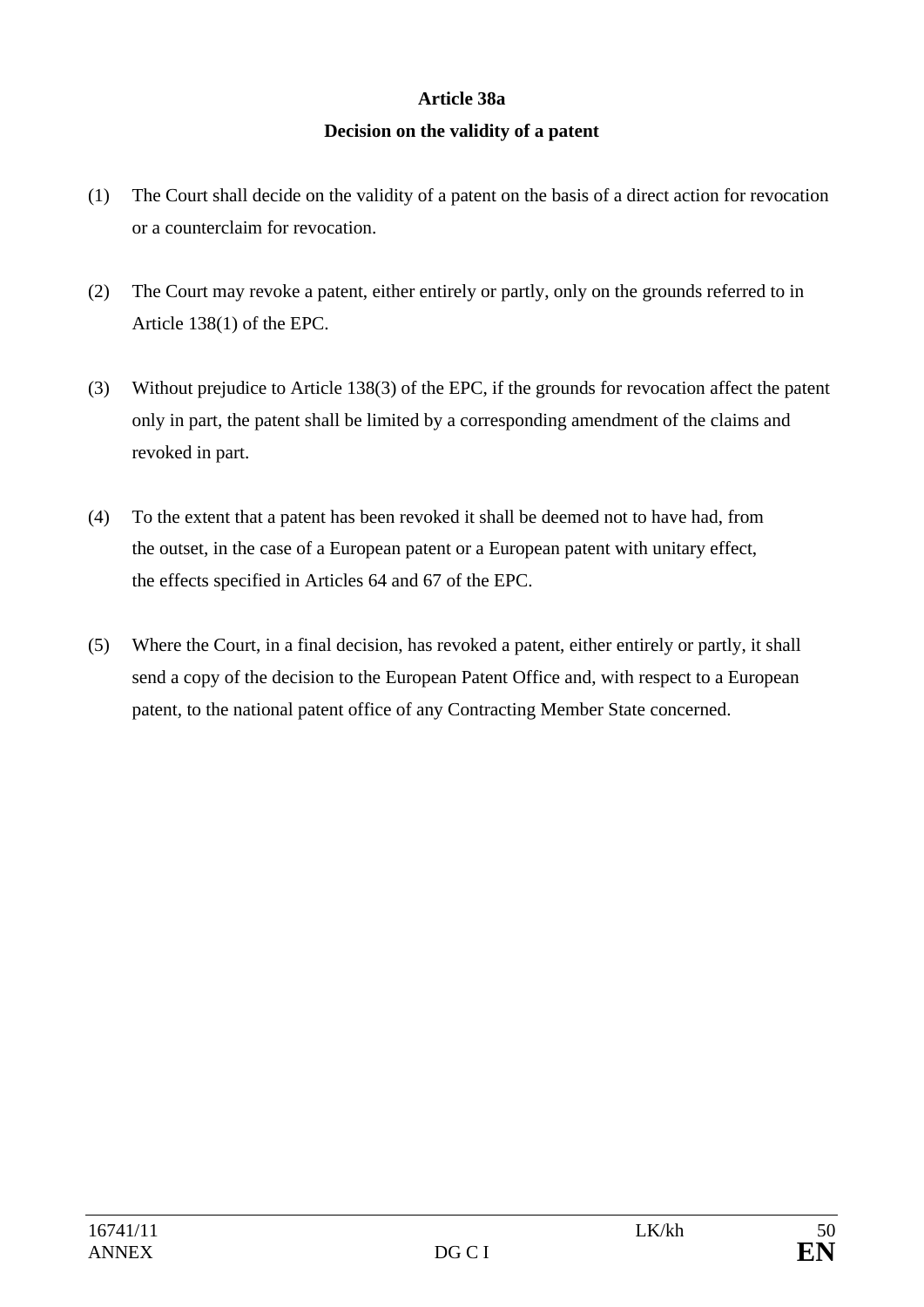### **Article 38b**

## **Powers of the Unified Patent Court concerning decisions of the European Patent Office**

- (1) In proceedings under article  $15(1)(g)$  the Court may exercise any power entrusted on the EPO in accordance with Article 12 of Regulation implementing enhanced cooperation in the area of the creation of unitary patent protection, including the rectification of the Registry.
- (2) By way of derogation to Article 42, parties shall bear their own costs.

### **Article 39**

## **Power to order the communication of information**

- (1) The Court may, in response to a justified and proportionate request of the plaintiff and in accordance with the Rules of Procedure, order an alleged infringer to inform the plaintiff of:
	- (a) the origin and distribution channels of the infringing goods or processes;
	- (b) the quantities produced, manufactured, delivered, received or ordered, as well as the price obtained for the goods in question; and
	- (c) the identity of any third person involved in the production or distribution of infringing goods or in the use of an infringing process.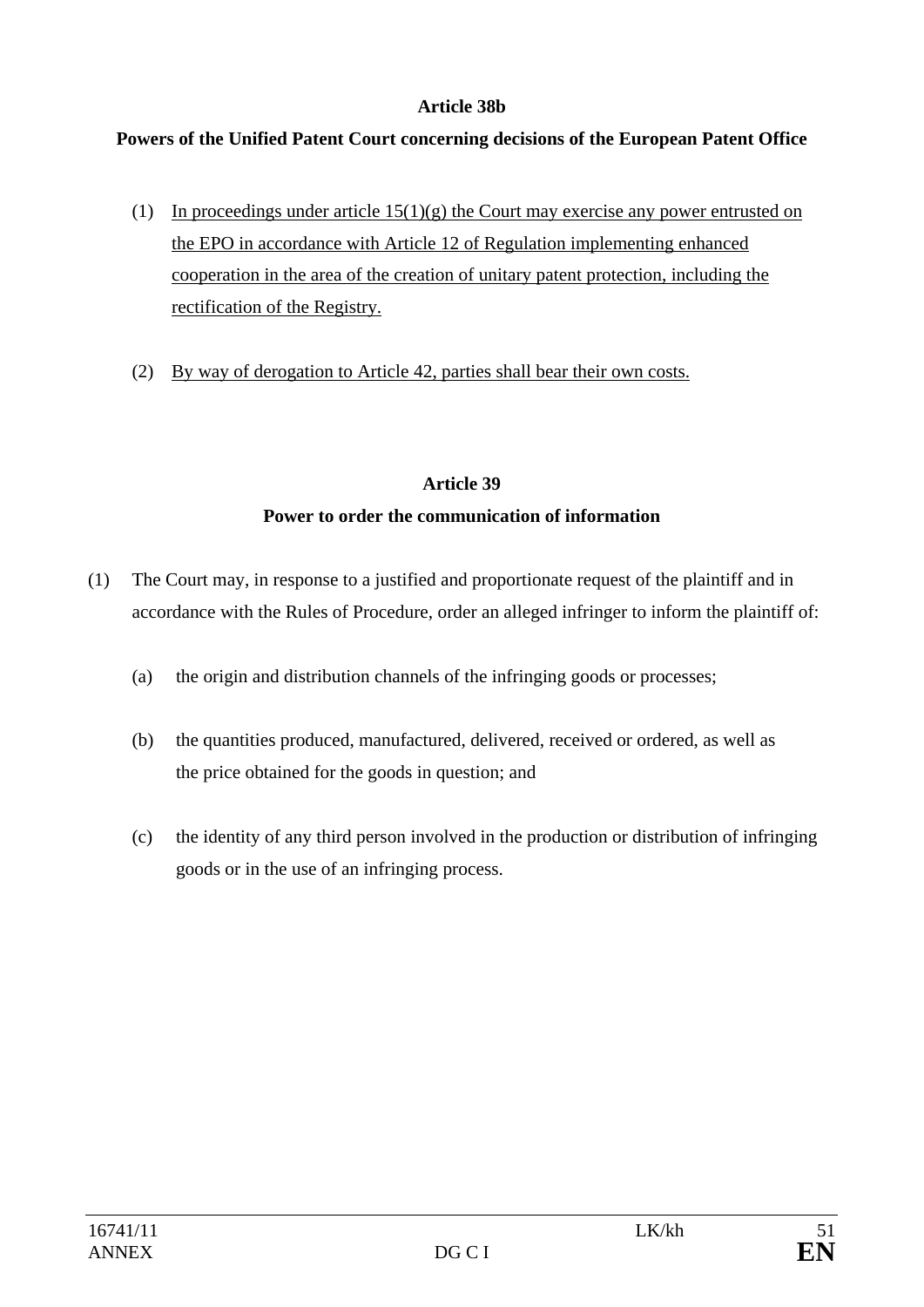- (2) The Court may, in accordance with the Rules of Procedure, also order any other person who, on a commercial scale:
	- (a) was found in the possession of infringing goods or in the use of an infringing process;
	- (b) was found to be providing services used in infringing activities; or
	- (c) was indicated by the person referred to in (a) or (b) as being involved in the production, manufacture or distribution of the goods or processes or in the provision of the services, to provide the plaintiff with the information referred to in paragraph 1.

# **Article 40 Protection of confidential information**

To protect a party's or a third party's trade secrets, personal data or other confidential information, or to prevent an abuse of evidence, the Court may order that the collection and use of evidence in proceedings before it be restricted or prohibited or that access to such evidence be restricted to certain persons.

# **Article 41 Award of damages**

(1) The Court shall, at the request of the injured party, order the infringer who knowingly, or with reasonable grounds to know, engaged in a patent infringing activity, to pay the injured party damages appropriate to the prejudice actually suffered as a result of the infringement.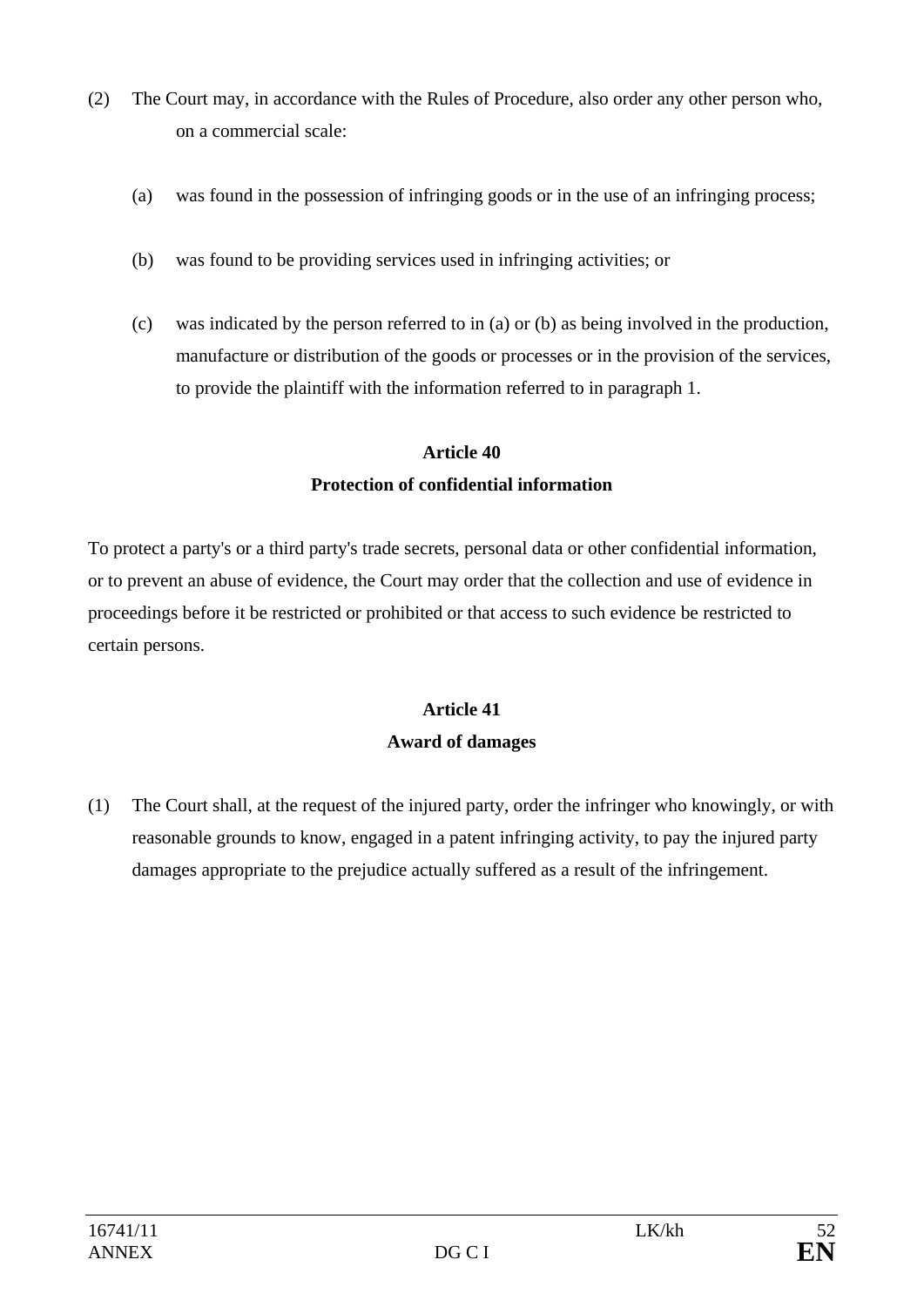- (2) The injured party shall, to the extent possible, be restored in the position it would have been in if no infringement had taken place. The infringer shall not benefit from the infringement. However, damages shall not be punitive.
- (3) When the Court sets the damages:
	- (a) it shall take into account all appropriate aspects, such as the negative economic consequences, including lost profits, which the injured party has suffered, any unfair profits made by the infringer and, in appropriate cases, elements other than economic factors, such as the moral prejudice caused to the injured party by the infringement; or
	- (b) as an alternative to (a), it may, in appropriate cases, set the damages as a lump sum on the basis of elements such as at least the amount of the royalties or fees which would have been due if the infringer had requested authorisation to use the patent in question.
- (4) Where the infringer did not knowingly or with reasonable grounds to know engage in infringing activity, the Court may order the recovery of profits or the payment of compensation.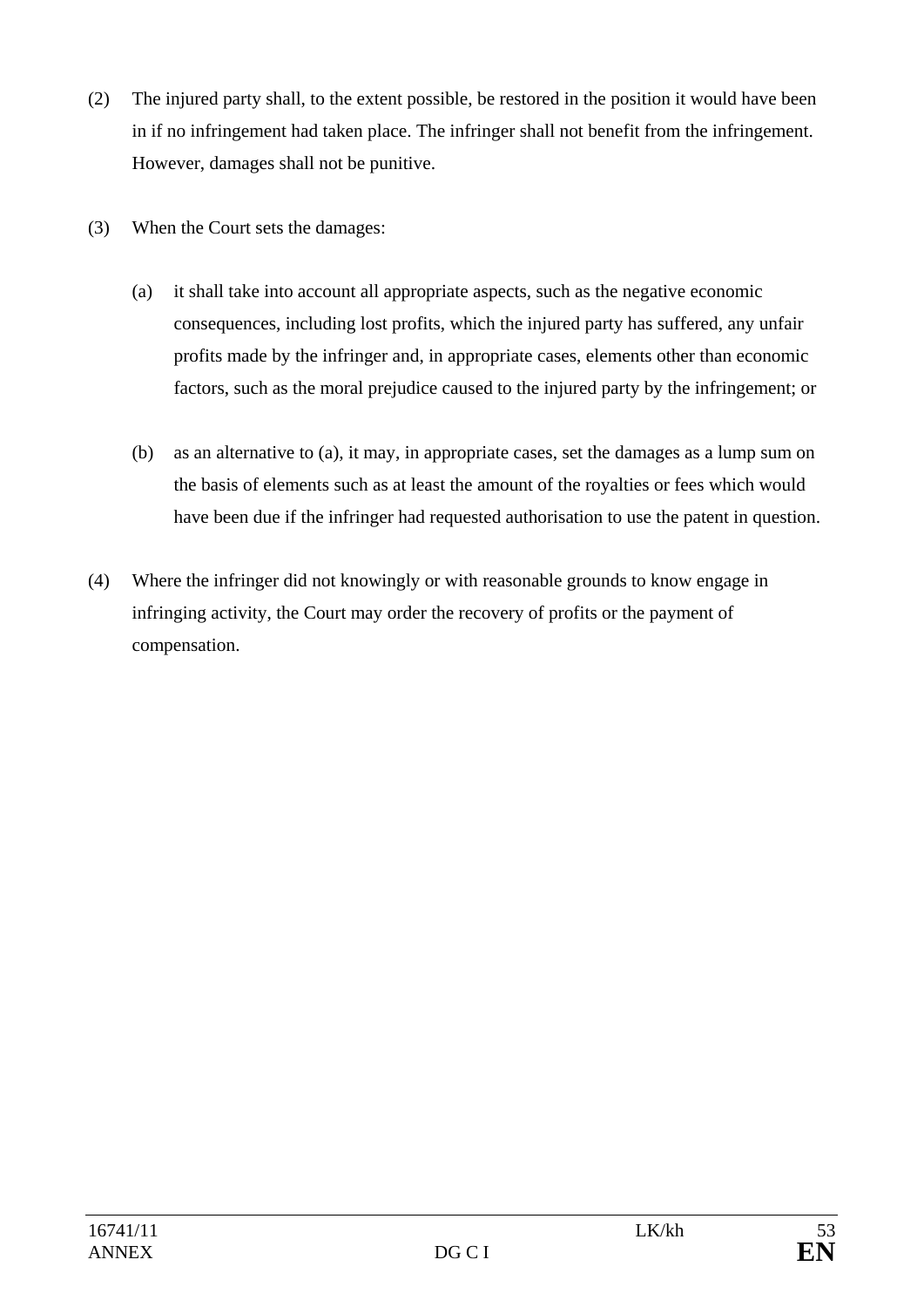## **Article 42 Legal costs**

- (1) Reasonable and proportionate legal costs and other expenses incurred by the successful party shall, as a general rule, be borne by the unsuccessful party, unless equity requires otherwise.
- (2) Where a party succeeds only in part or in exceptional circumstances, the Court may order that costs be apportioned equitably or that the parties bear their own costs.
- (3) A party should bear any unnecessary costs it has caused the Court or another party.
- (4) At the request of the defendant the Court may order the plaintiff to provide adequate security for the legal costs and other expenses incurred by the defendant which the plaintiff may be liable to bear, in particular in cases referred to in Articles 35, 35a, 35b and 37.

# **Article 43 Court fees**

- (1) Parties to proceedings before the Court shall pay court fees.
- (2) Court fees shall be paid in advance. Any party which has not paid a prescribed court fee may be excluded from further participation in the proceedings.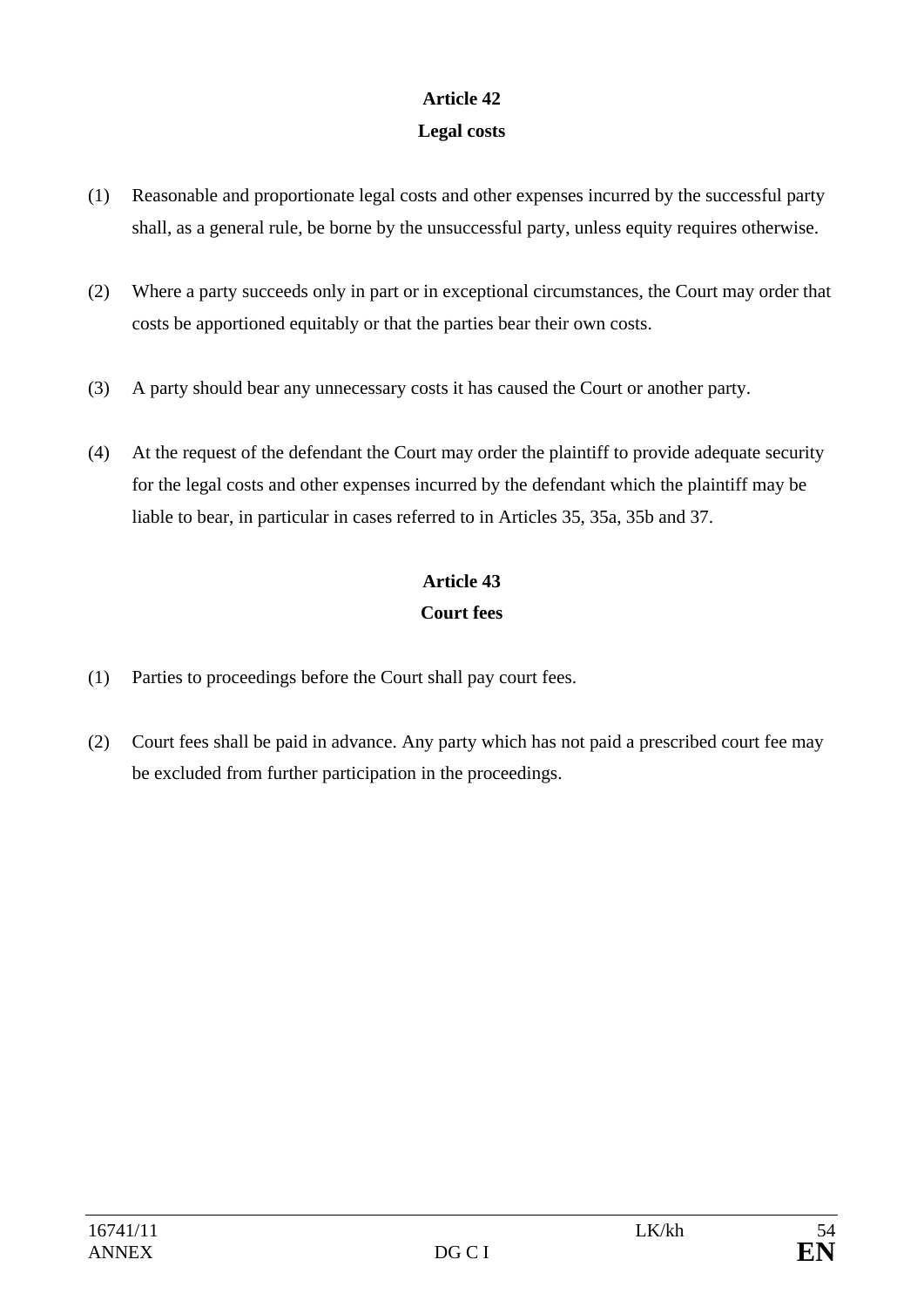# **Article 44 Legal aid**

- (1) A party who is a natural person and wholly or in part unable to meet the costs of the proceedings may at any time apply for legal aid. The conditions for granting of legal aid shall be laid down in the Rules of Procedure.
- (2) The Court shall decide whether legal aid should be granted in full or in part, or whether it should be refused, in accordance with the Rules of Procedure.
- (3) On a proposal from the Court, the Administrative Committee shall set the level of and rules on bearing the costs of legal aid.

# **Article 44a Period of limitation**

Proceedings relating to all forms of financial compensation may be initiated until five years from the date on which the requesting party became, or had reasonable grounds to become, aware of the facts justifying the proceedings.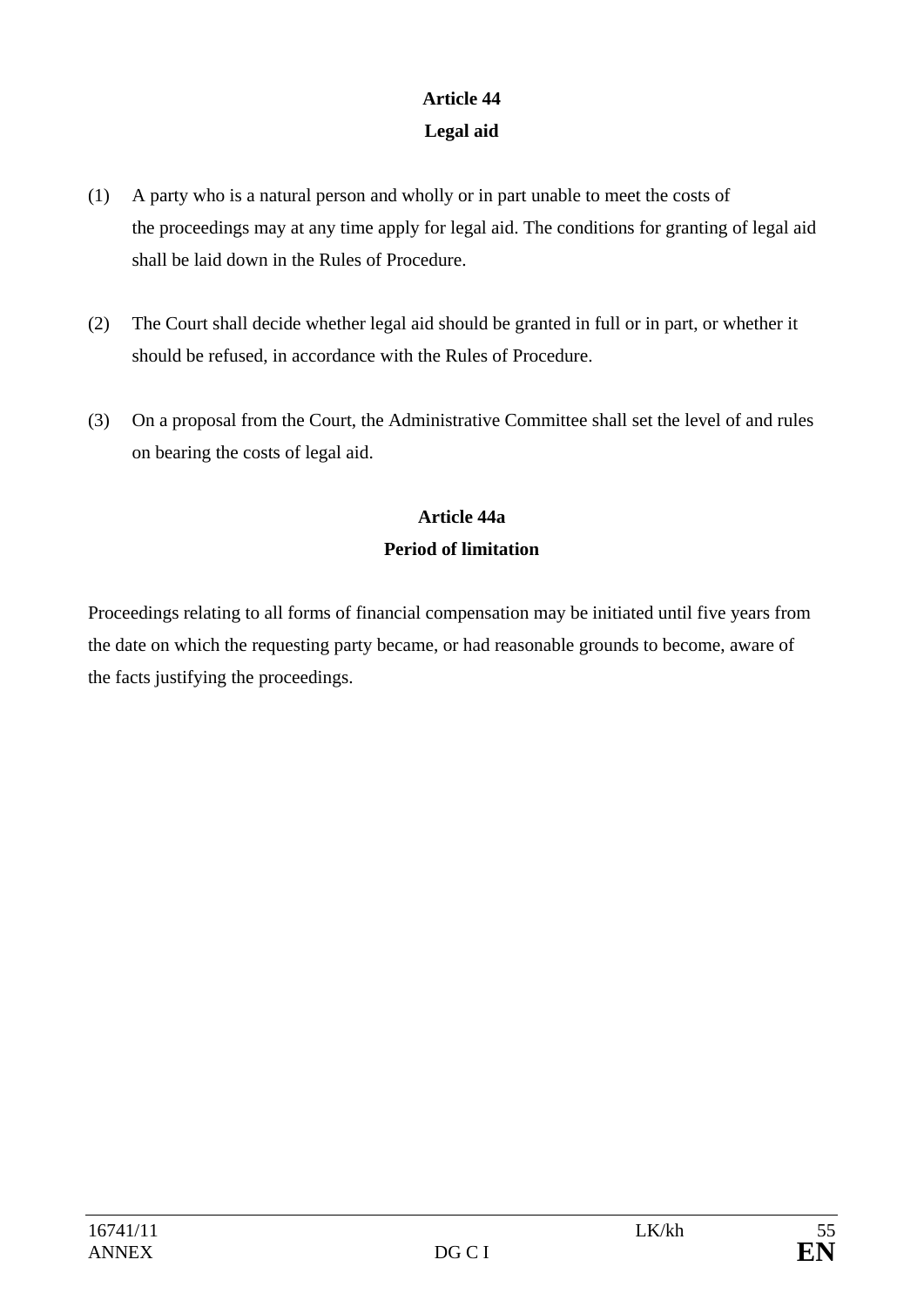### **CHAPTER V – APPEALS**

# **Article 45 Appeal**

- (1) An appeal against a decision of the Court of First Instance may be brought before the Court of Appeal by any party which has been unsuccessful, in whole or in part, in its submissions.
- (1a) An appeal may be brought against a final decision of the Court of First Instance or against an order referred to in Articles 29(4), 35, 35a, 35b, 37 or 39. Any other order may only be appealed together with the final decision, unless the Court of Appeal grants leave to appeal.
- (2) An appeal shall be brought within two months of the date of the notification of a final decision of the Court of First Instance or within fifteen calendar days of the date of the notification of an order referred to in paragraph 1a.
- (3) The appeal against a decision of the Court of First Instance may be based on points of law and matters of fact.
- (4) New facts and new evidence may only be introduced if the submission thereof by the party concerned could not reasonably have been expected during proceedings before the Court of First Instance, in accordance with the Rules of Procedure.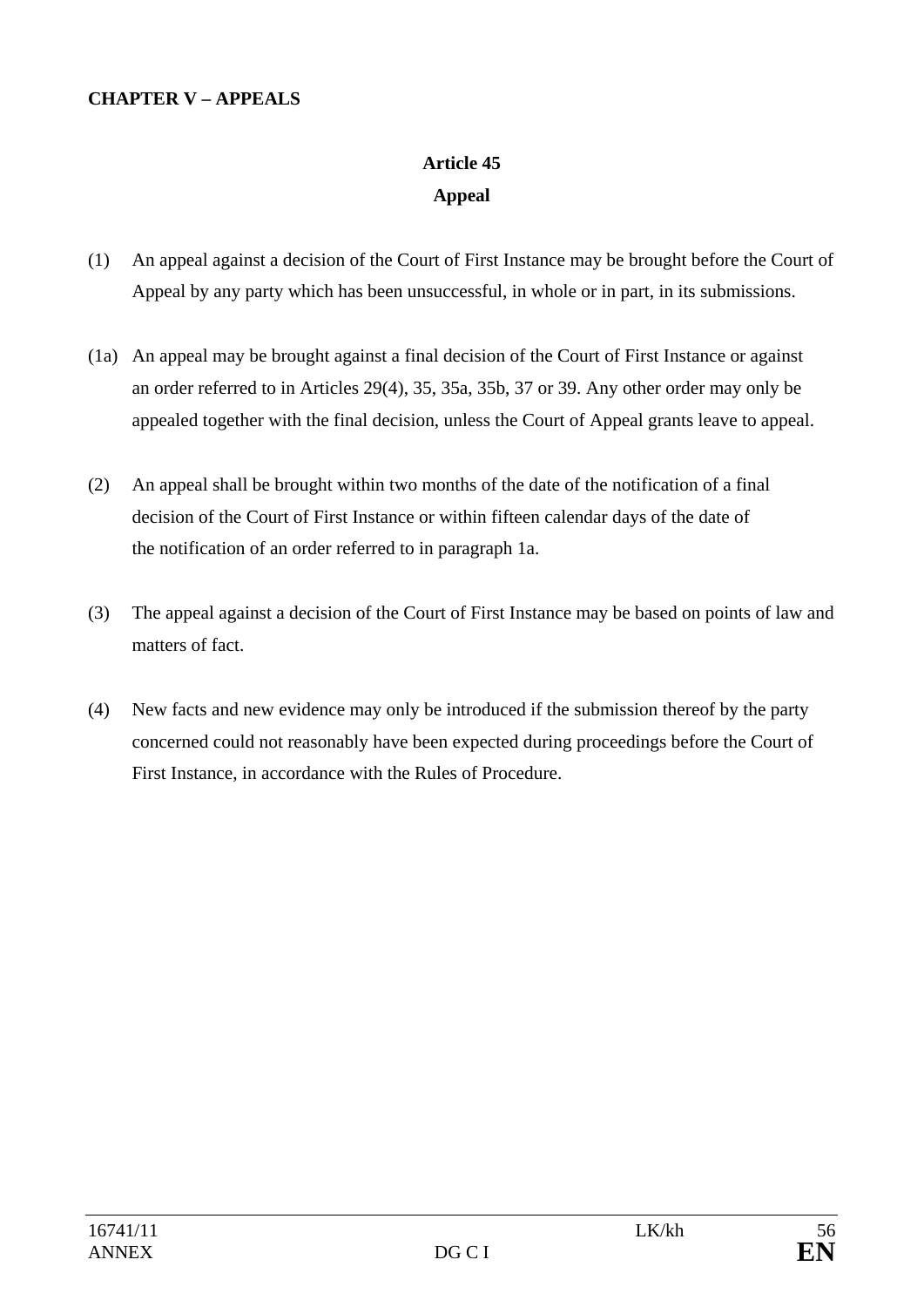# **Article 46 Effects of an appeal**

- (1) Without prejudice to paragraph 2, an appeal shall not have suspensive effect unless the Court of Appeal decides otherwise at the motivated request of one of the parties. The Rules of Procedure shall guarantee that such a decision is taken without delay.
- (2) An appeal against a decision on actions or counterclaims for revocation and on actions based on Article 15(1)(g) shall always have suspensive effect.
- (3) The appeal against an order referred to in Articles 29(4), 35, 35a, 35b, 37 or 39 shall not prevent the continuation of the principal proceedings. However, the Court may not give a final decision in the principal proceedings before the decision concerning an appealed order has been given.

# **Article 47 Decision on appeal and referral back**

- (1) If the appeal is well-founded, the Court of Appeal shall revoke the decision of the Court of First Instance and give a final decision. The Court of Appeal may in exceptional cases and in accordance with the Rules of Procedure refer the case back to the Court of First Instance for decision.
- (2) Where a case is referred back to the Court of First Instance it shall be bound by the decision of the Court of Appeal on points of law.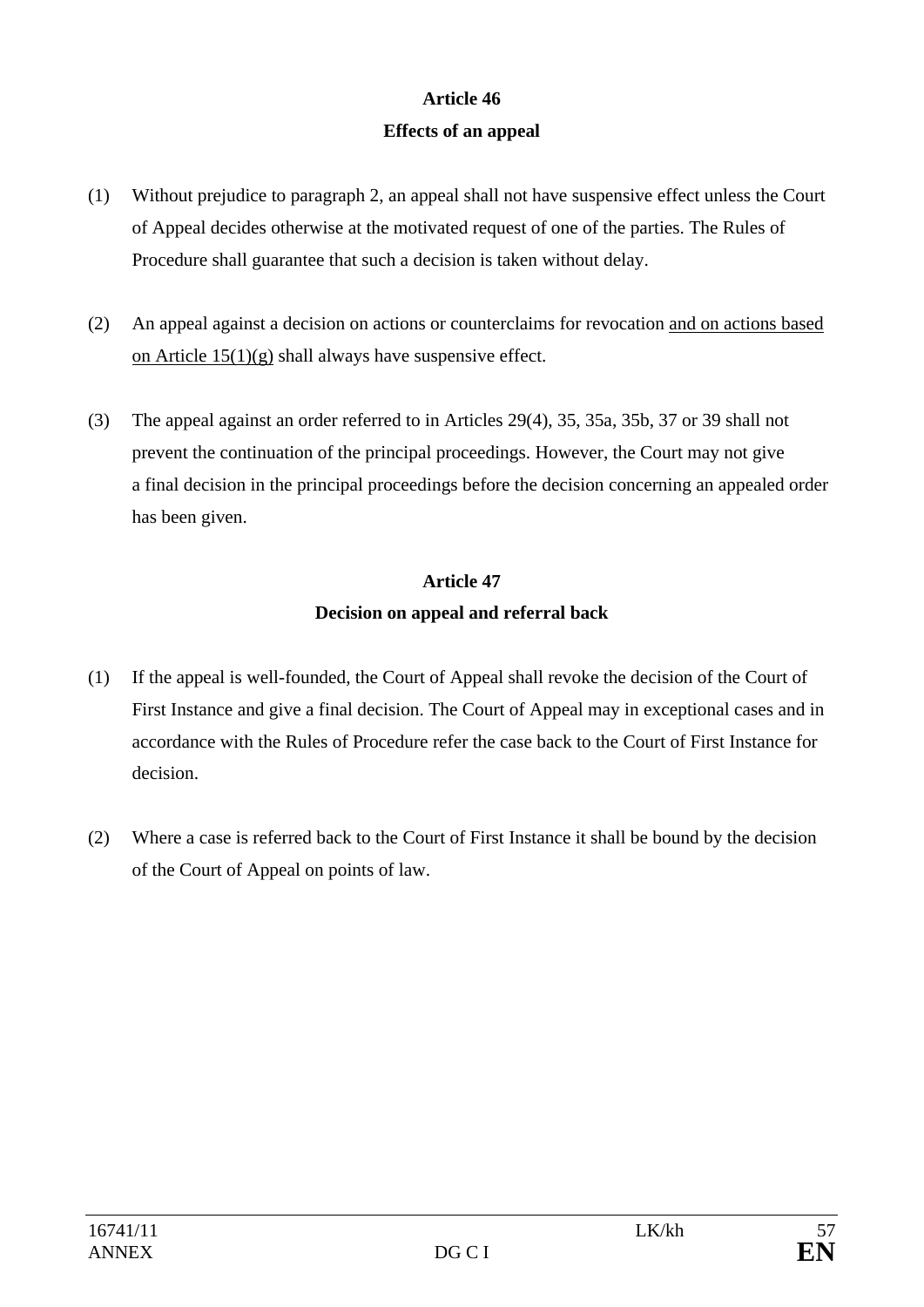#### **CHAPTER VI - DECISIONS**

### **Article 49**

### **Basis for decisions and right to be heard**

- (1) The Court shall decide in accordance with the requests submitted by the parties. The Court shall not award more than is requested.
- (2) The decisions on the merits may only be based on grounds or evidence on which the parties have had an opportunity to present their comments.
- (3 Decisions on the merits may only be based on the grounds, facts and evidence submitted by the parties or introduced into the procedure by an order of the Court.
- (4) The Court shall evaluate evidence freely and independently.

## **Article 50 Formal requirements**

- (1) The decision of the Court shall be reasoned and shall be given in writing in accordance with the Rules of Procedure.
- (2) The decision of the Court shall be delivered in the language of proceedings.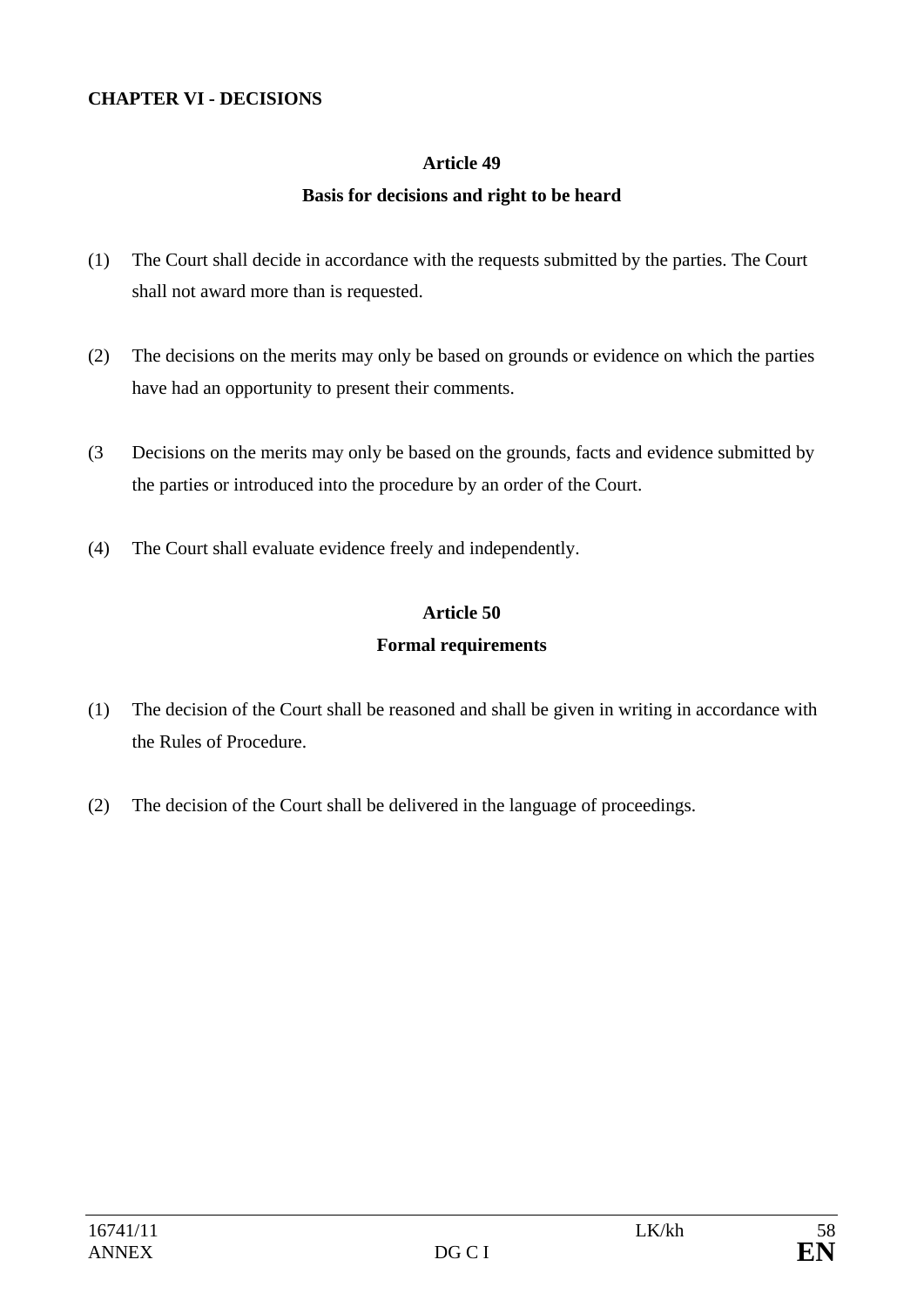### **Article 51**

### **Decisions of the Court and dissenting opinions**

- (1) Decisions of the Court shall be taken by a majority of the panel, in accordance with the Statute. In case of equal votes the vote of the presiding judge shall prevail.
- (2) In exceptional circumstances any judge of the panel may express his dissenting opinion separately from the decision of the Court.

## **Article 52 Settlement**

The parties may, at any time in the course of proceedings, conclude their case by way of settlement confirmed by a decision of the Court. A patent may not be declared fully or partially invalid or be fully or partially invalidated by way of settlement.

# **Article 54 Publication of decisions**

The Court may order, at the request of the applicant and at the expense of the infringer, appropriate measures for the dissemination of the information concerning the decision, including displaying the decision and publishing it in full or in part in public media.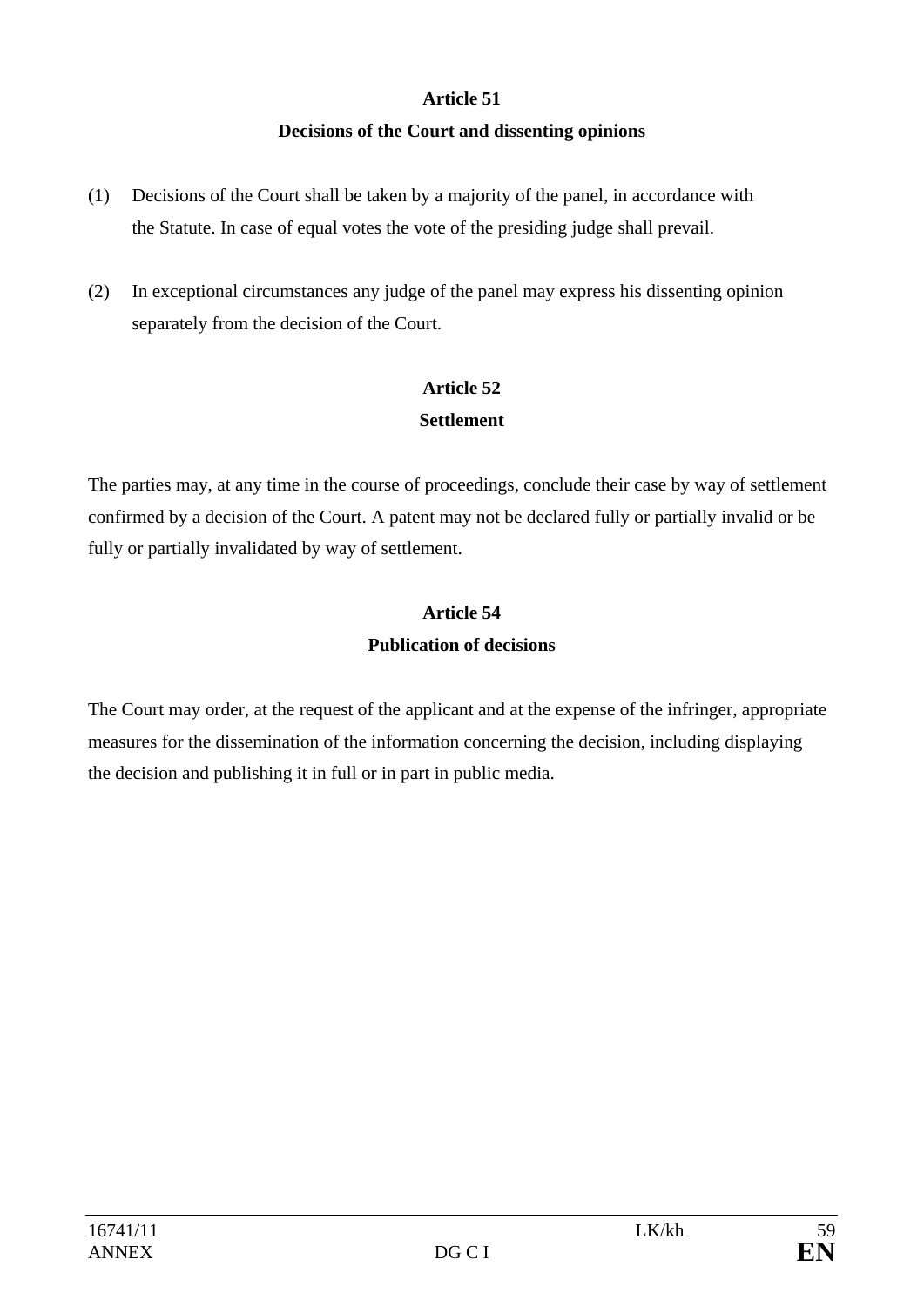# **Article 55 Rehearing**

- (1) A request for rehearing after a final decision may exceptionally be made to the Court of Appeal in the following circumstances:
	- (a) on discovery of a fact by the party requesting the rehearing, which is of such a nature as to be a decisive factor and which, when the decision was given, was unknown to the party requesting the rehearing, in particular on the basis of an act which was held, by a final court decision, to constitute a criminal offence; or
	- (b) in the event of a fundamental procedural defect, in particular when a defendant who did not appear before the Court was not served with the document initiating the proceedings or an equivalent document in sufficient time and in such a way as to enable him to arrange for the defence.
- (2) A request for a rehearing shall be filed within 10 years from the date of the decision but not later than two months from the date of the discovery of the new fact or of the procedural defect. Such request shall not have suspensive effect unless the Court of Appeal decides otherwise.
- (3) If the request for a rehearing is founded, the Court of Appeal shall set aside, in whole or in part, the decision under review and re-open the proceedings for a new trial and decision, in accordance with the Rules of Procedure.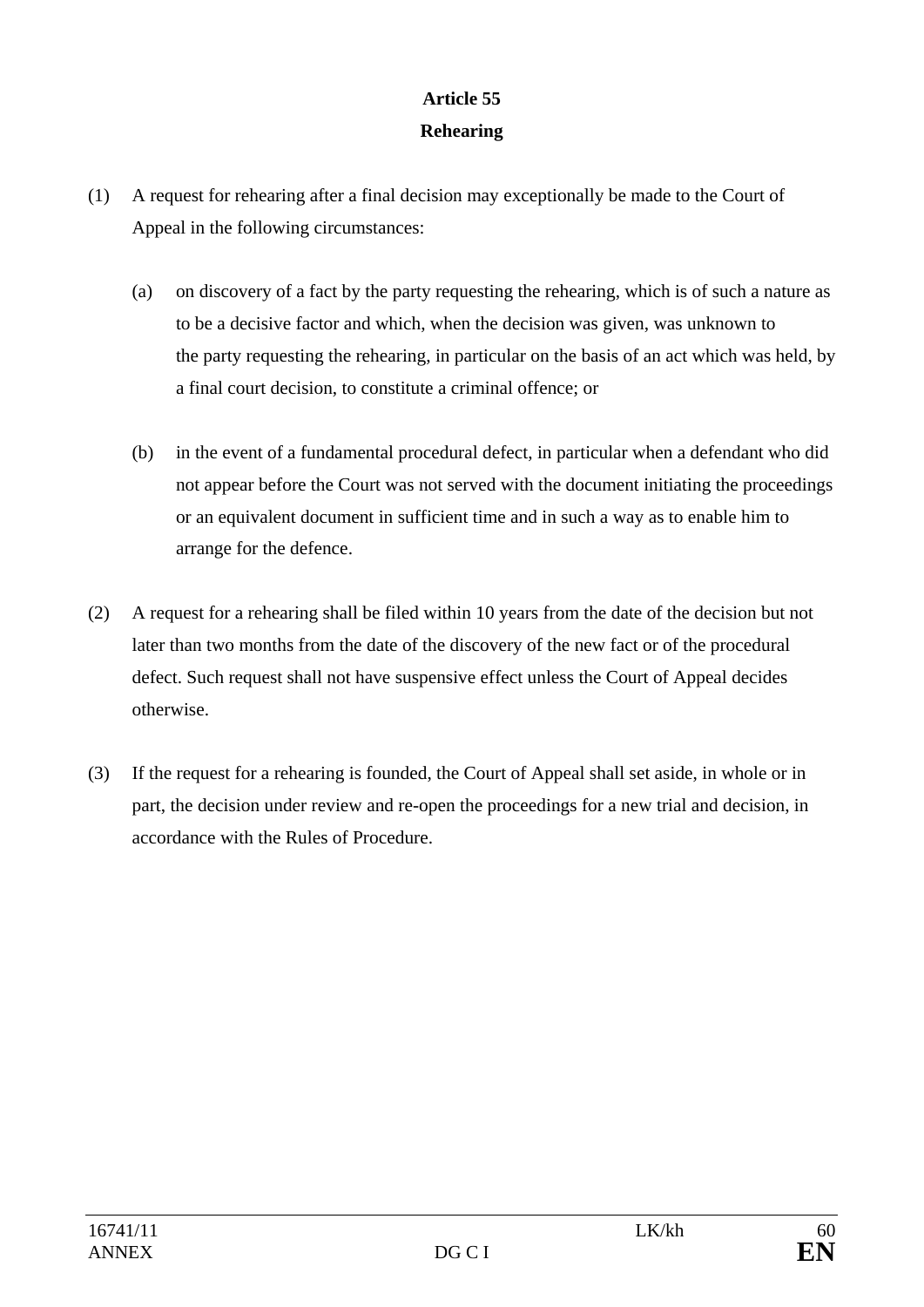(4) Persons using patents which are the subject-matter of a decision under review and who are acting in good faith should be allowed to continue the use.

### **Article 56**

## **Enforcement of decisions and orders**

- (1) Decisions and orders of the Court shall be enforceable in any Contracting Member State. An order for the enforcement of a decision shall be appended to the decision by the Court.
- *[(2) Where appropriate, the enforcement of a decision may be subject to the provision of security or an equivalent assurance to ensure compensation for any prejudice suffered, in particular in the case of injunctions. ]*
- (3) Without prejudice to the provisions of this Agreement and the Statute, the enforcement procedures shall be governed by the law of the Contracting Member State where the enforcement takes place. Any decision of the Court shall be enforced under the same conditions as a decision given in the Contracting State where the enforcement takes place.
- (4) If a party does not comply with the terms of an order of the Court, that party may be sanctioned with a periodic penalty payment payable to the Court. The individual penalty shall be proportionate to the importance of the order to be enforced. The periodic penalty payment shall be ordered without prejudice to the party's right to claim damages or security.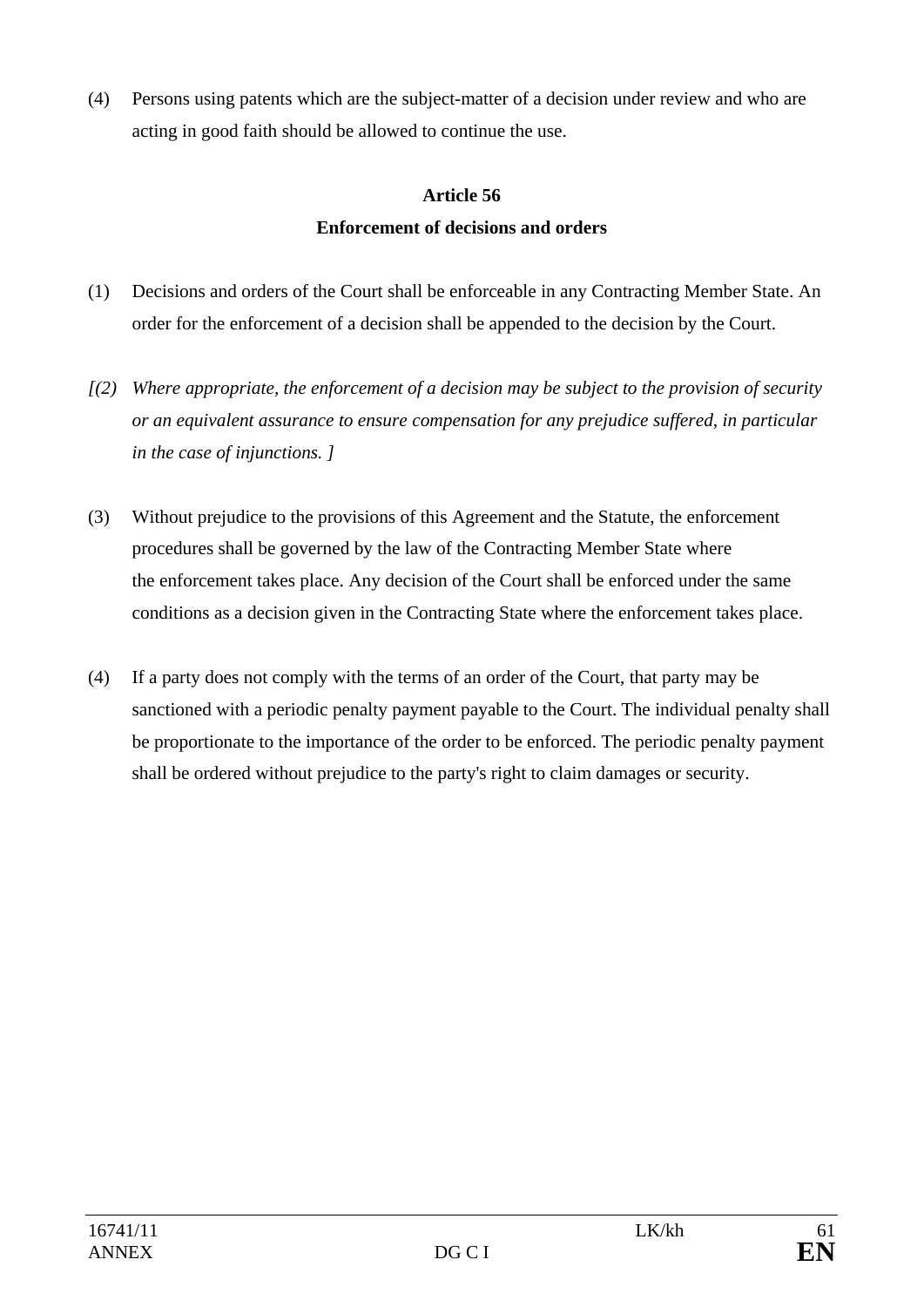#### **PART IIIA – IMPLEMENTATION AND OPERATION OF THE AGREEMENT**

## **Article 57**

## **The Administrative Committee**

- (1) The Administrative Committee shall be composed of one representative of each Contracting Member State. The European Commission shall be represented at the meetings of the Administrative Committee as observer.
- (2) Any Contracting Member State shall have one vote.
- (3) The Administrative Committee shall adopt its decisions by a majority of three quarters of the Contracting Member States represented and voting, except where this Agreement or the Statute provides otherwise.
- (4) The Administrative Committee shall adopt its rules of procedure.
- (5) The Administrative Committee shall elect a chairperson from among its members. The duration of the term of office shall be three years. The term of office shall be renewable.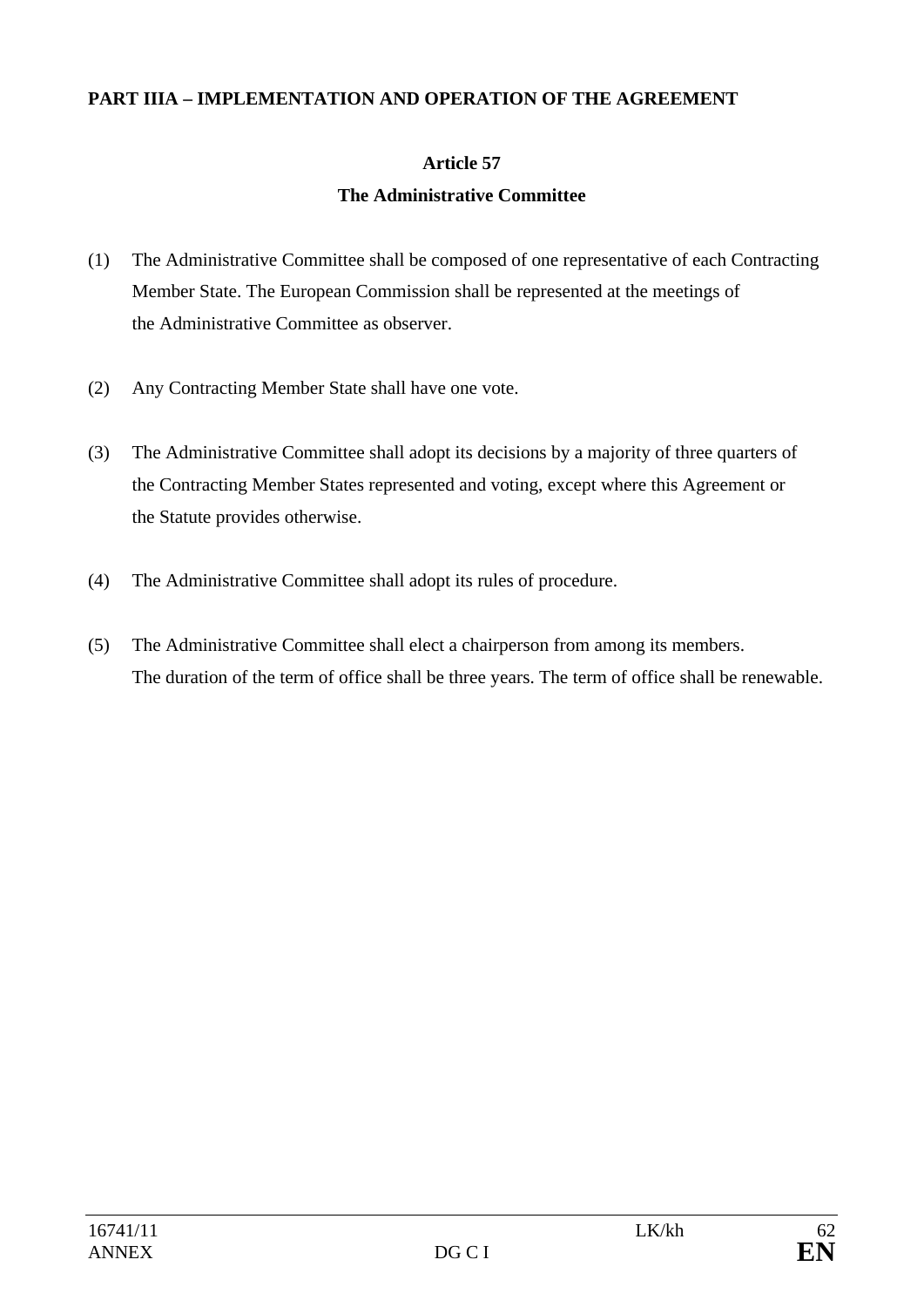## **Article 57a**

## **The Budget Committee**

- (1) The Budget Committee shall be composed of one representative of each Contracting Member State.
- (2) Any Contracting Member State shall have one vote.
- (3) The Budget Committee shall take its decisions by a simple majority of the representatives of the Contracting Member States. However, a majority of three-quarters of the representatives of the Contracting Member States shall be required for the adoption of the budget.
- (4) The Budget Committee shall elect a chairperson from among its members. The duration of the term of office shall be three years. The term of office shall be renewable.

# **Article 57b The Advisory Committee**

- (1) The Advisory Committee shall:
	- (a) assist the Administrative Committee in the preparation of the appointment of the judges of the Court;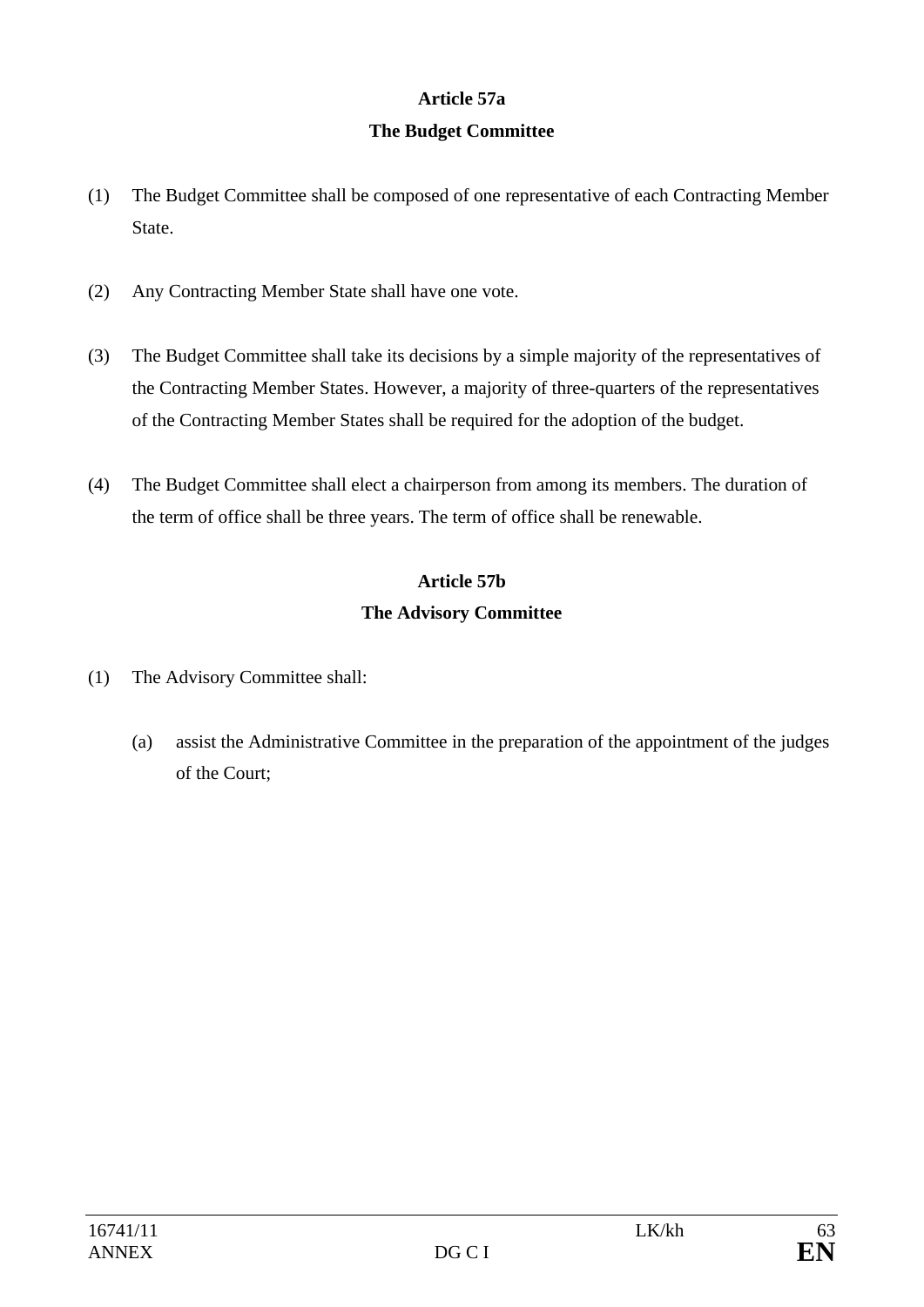- (b) make proposals to the Presidium for the guidelines for the training framework for judges referred to in Article 14; and
- (c) deliver opinions to the Administrative Committee concerning the requirements for qualifications referred to in Article 28(2).
- (2) The Advisory Committee shall comprise patent judges and practitioners in patent law and patent litigation with the highest recognised competence. They shall be appointed, in accordance with the procedure laid down in the Statute, for a term of six years. They may be re-appointed.
- (3) The composition of the Advisory Committee shall ensure a broad range of relevant expertise and the representation of each of the Contracting Member States. The members of the Advisory Committee shall be completely independent in the performance of their duties and shall not be bound by any instructions.
- (4) The Advisory Committee shall elect a chairperson from among its members. It shall adopt its rules of procedure.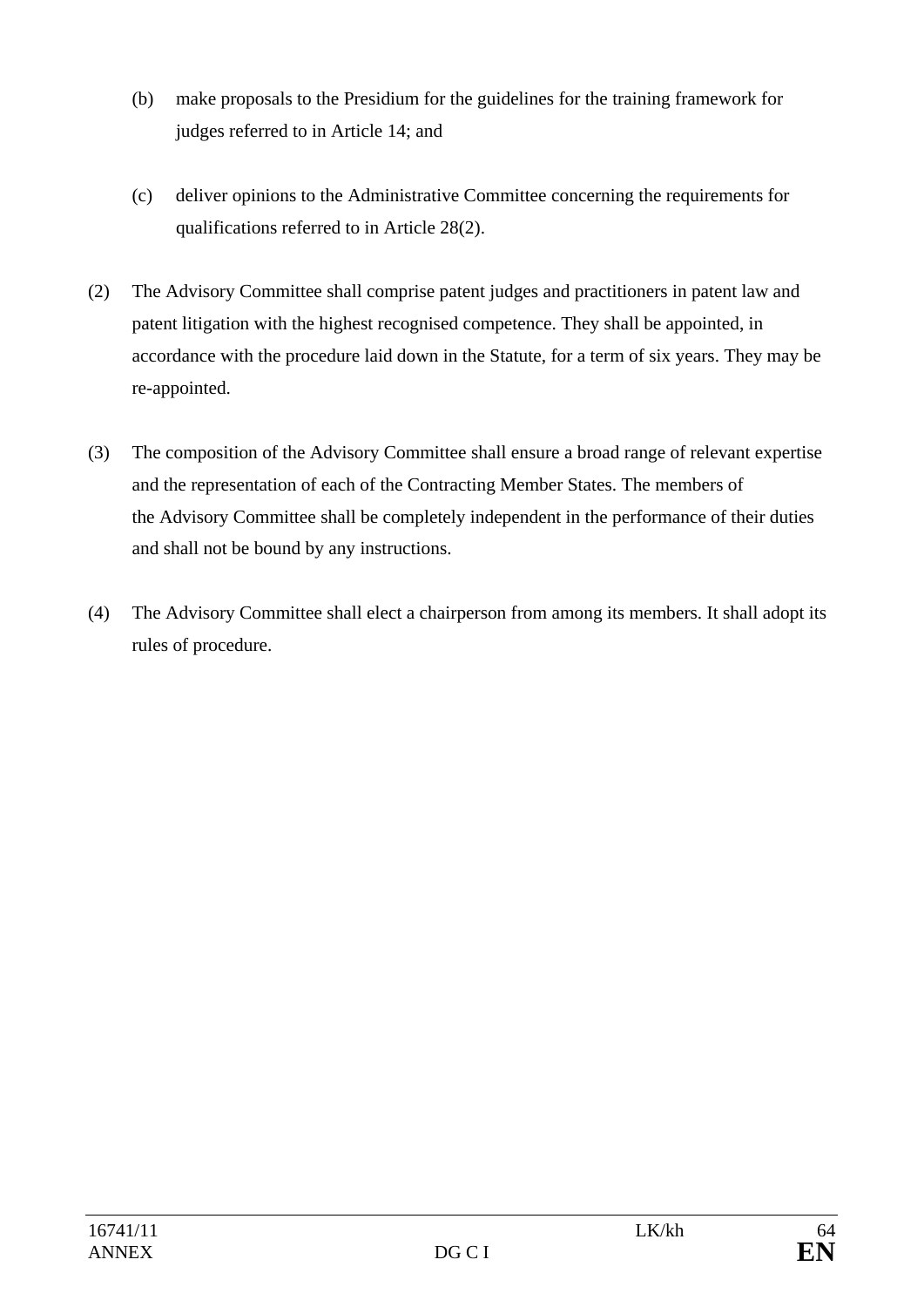#### **PART IV – TRANSITIONAL PROVISIONS**

# **Article 58 Transitional period**

- (1) During a transitional period of five years after the date of entry into force according to Article 59, proceedings for infringement or for revocation of a European patent may still be initiated before the national courts or other competent authorities of a Contracting Member State having jurisdiction under national law as determined by Union law.
- (2) Any proceedings pending before a national court at the end of the transitional period shall continue to be subject to the transitional regime.
- (3) Unless proceedings have already been initiated before the Court, holders of European patents or patent applications granted or applied for prior to the date of entry into force according to Article 59 shall have the possibility to opt out from the exclusive competence of the Court. To this end they shall notify their opt-out to the Registry by the latest one month before expiry of the transitional period. The opt-out shall take effect upon its entry into the Registry.
- (4) Unless proceedings have already been initiated before a national court, holders of European patents who made use of the opt-out in accordance with paragraph 3 shall be entitled to withdraw their opt-out at any moment. In this event they shall notify the Registry accordingly. The withdrawal of the opt-out shall take effect upon its entry into the Registry.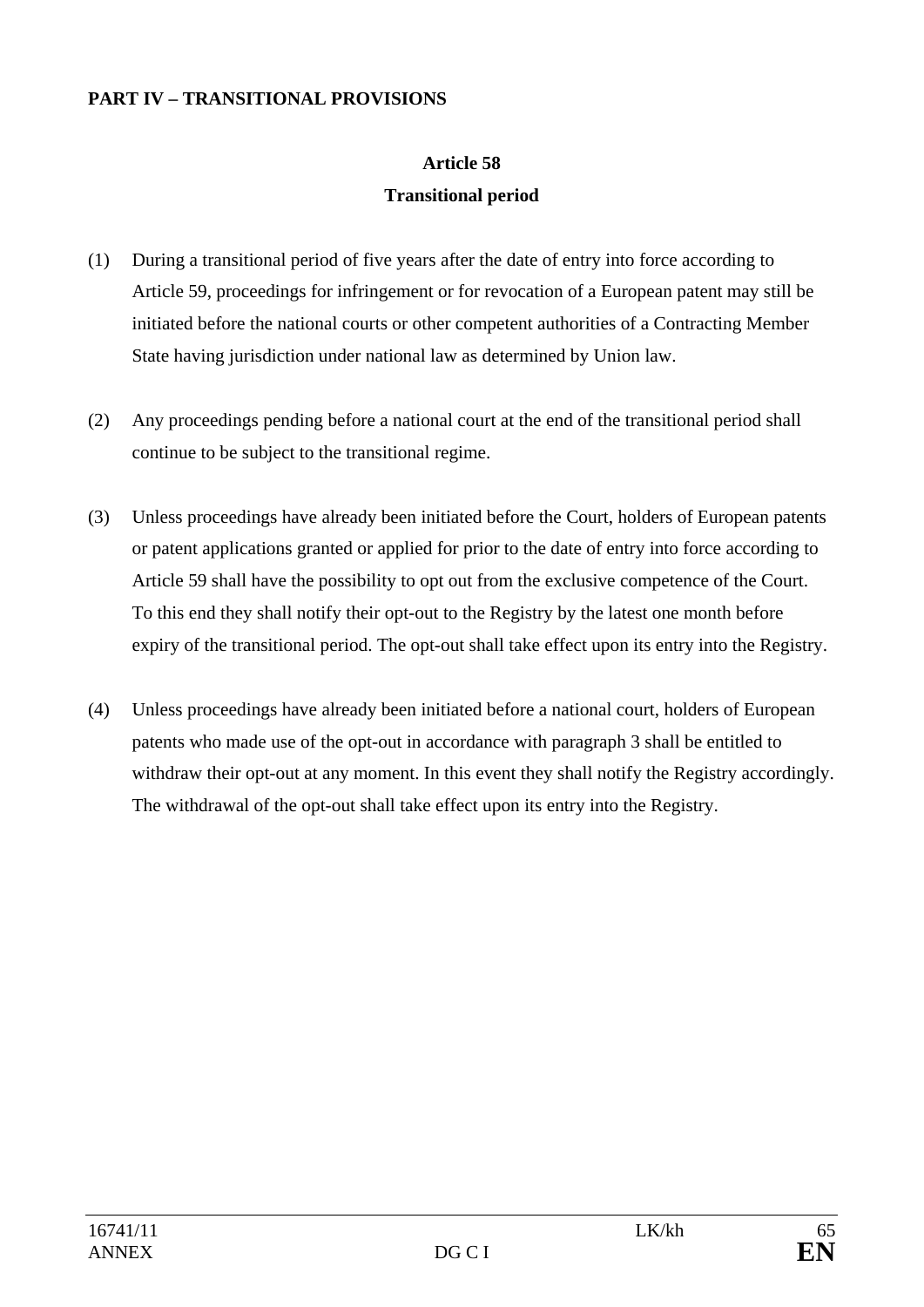### **PART V – FINAL PROVISIONS**

# **Article 58a Ratification and depositing**

This Agreement shall be ratified by the Contracting Member States in accordance with their respective constitutional requirements. Instruments of ratification shall be deposited with [the General Secretariat of the Council of the European Union (hereinafter referred to as "the depository")].

# **Article 58b**

### **Membership**

- (1) This Agreement shall be open to accession by any Member State.
- (2) Instruments of accession shall be deposited with [the depository].

## **Article 58c Duration of the Agreement**

This Agreement shall be of unlimited duration.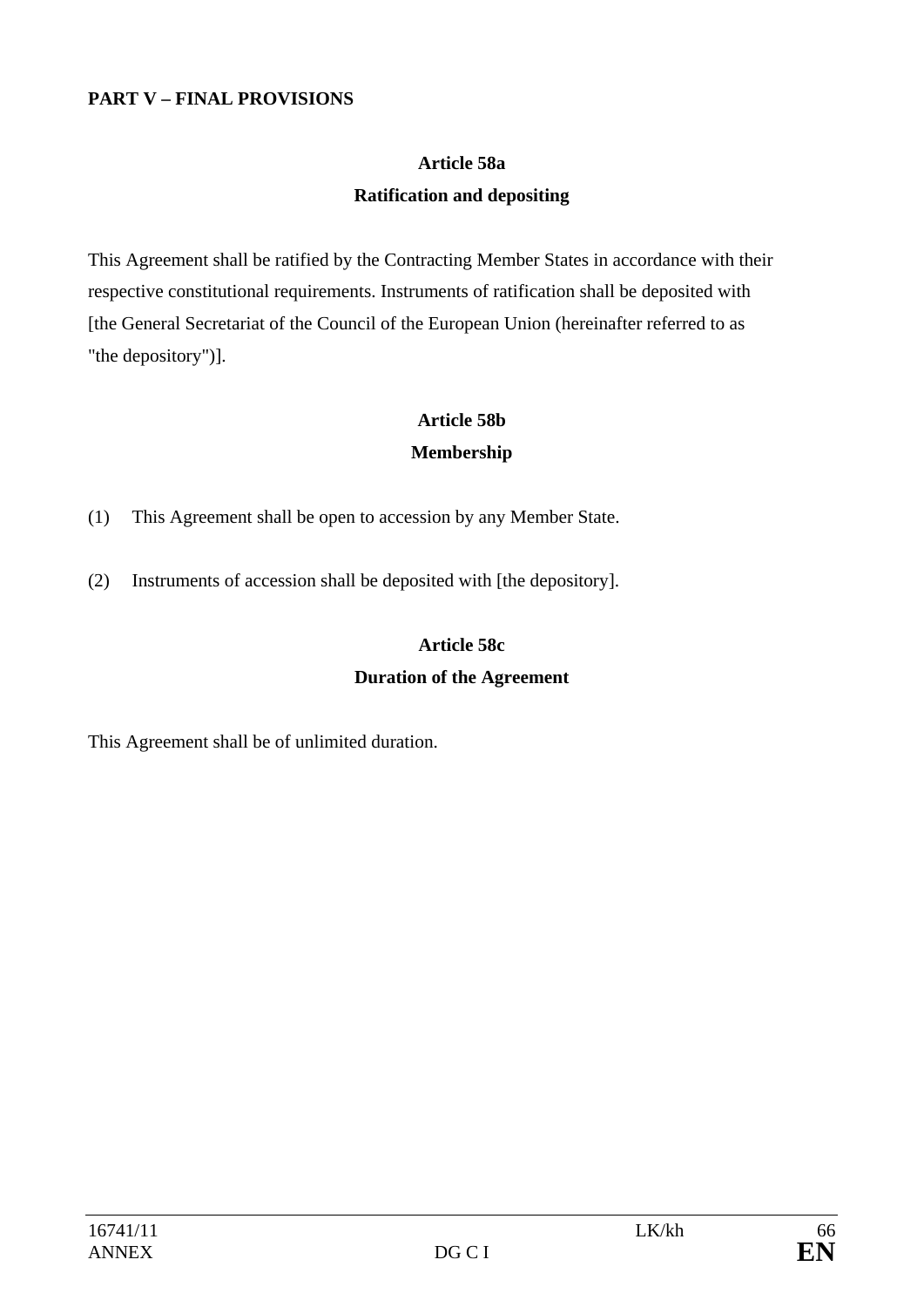## **Article 58d Revision**

- (1) Either six years after the entry into force of this Agreement or once 2000 infringement cases have been decided by the Court, whichever is the later point in time, and if necessary at regular intervals thereafter, a broad consultation with users shall be carried out by the Administrative Committee on the functioning, the efficiency and the implications of the provisions regarding the composition of the panels of the Court of First Instance and the jurisdiction in respect of actions and counterclaims for revocation. On the basis of this consultation and an opinion of the Court, the Administrative Committee may decide to revise Articles 6 and 15a of this Agreement.
- (2) The Administrative Committee may amend this Agreement to bring it into line with an international treaty relating to patents or Union legislation. Unanimity of the Contracting Member States shall be required.

# **Article 58f Languages of the Agreement**

This Agreement is drawn up in a single original, in the *[…]* languages, all of them being equally authentic.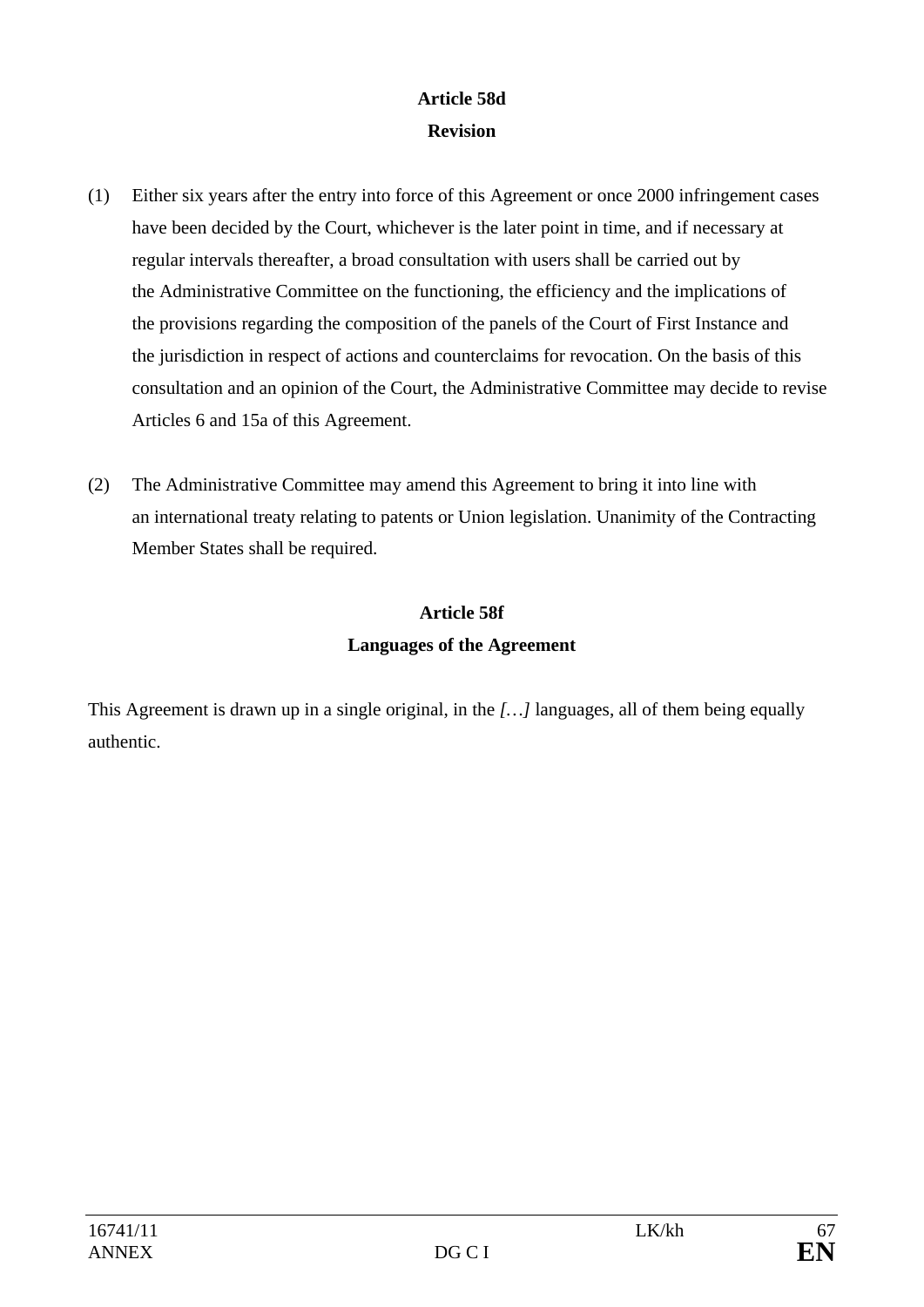# **Article 59 Entry into force**

- (1) This Agreement shall enter into force on *[date]* or on the first day of the *[…]* month after the deposit of the last instrument of ratification by [*9*] Contracting Member States in accordance with Article 58a, including the three States in which the highest number of European patents was in force in the year preceding the year in which the Diplomatic Conference for the signature of the Agreement takes place, whichever is earlier.
- (2) In respect of any State which is eligible to accede to this Agreement in accordance with the provisions of Article 58b and which subsequently expresses its consent to be bound by it, this Agreement shall enter into force on the first day of the month following the deposit of the instruments of ratification by that Member State.

# **Article 60 Entry into operation**

*[To be developed]* 

In witness whereof the undersigned, being duly authorised thereto, have signed this Agreement,

\_\_\_\_\_\_\_\_\_\_\_\_\_\_\_\_\_\_\_\_\_\_\_\_\_\_

Done at ............. the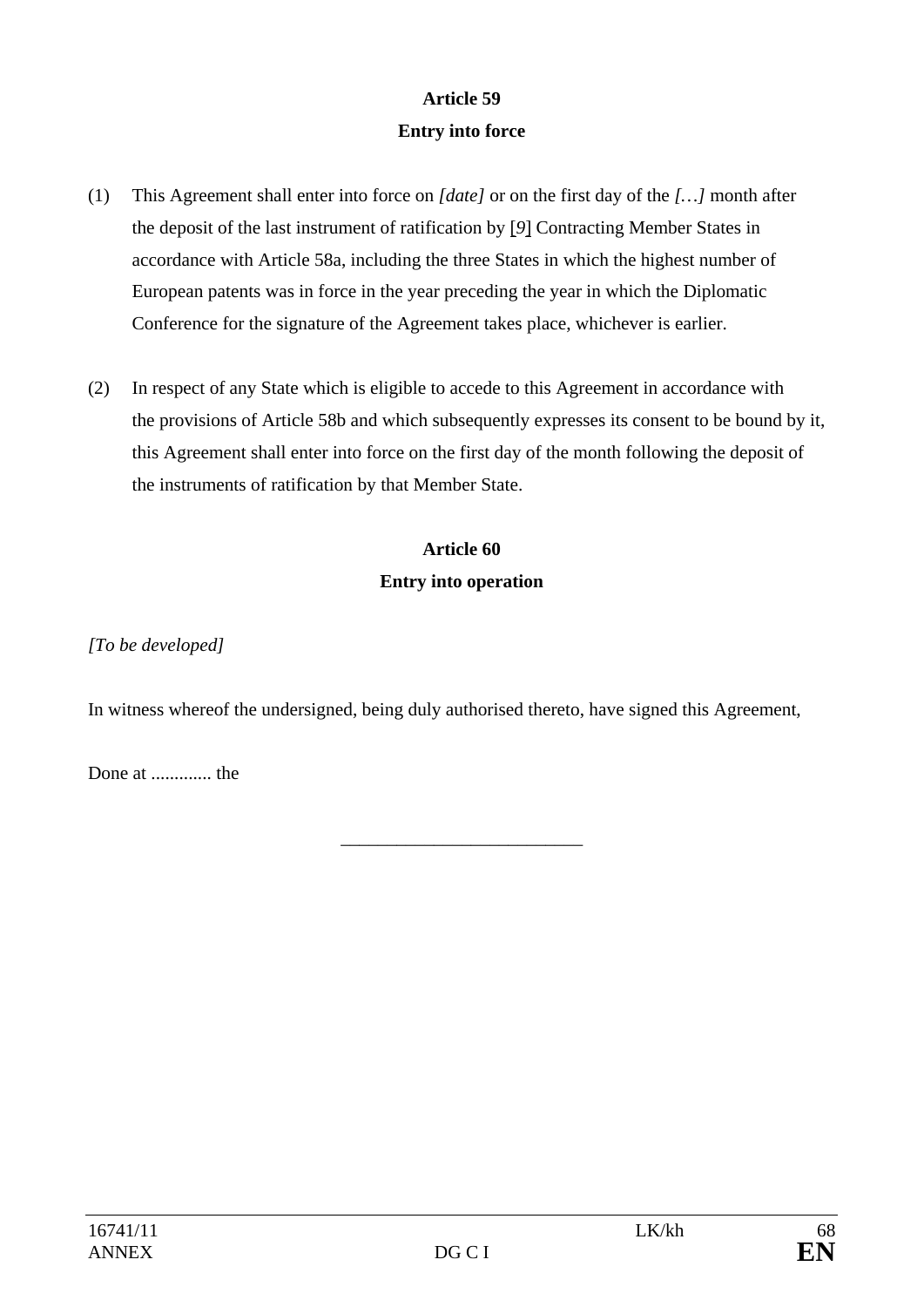#### **ANNEX I TO THE ANNEX**

### **DRAFT STATUTE OF THE UNIFIED PATENT COURT**

#### **Article 1**

#### **Scope of the Statute**

This Statute contains institutional and financial arrangements for the Unified Patent Court as established under Article 1 of the Agreement.

### **CHAPTER I - JUDGES**

# **Article 2 Eligibility of judges**

- (1) Any person who is a national of a Contracting Member State and fulfils the conditions required by Article 10 of the Agreement and this Statute may be appointed as a judge.
- (2) The judges shall have a good command of at least one official language of the European Patent Office.
- (3) Experience with patent litigation which has to be proven for the appointment pursuant to article 10 (1) of the Agreement may be acquired by training under article 9 (4)(a) of the Statute.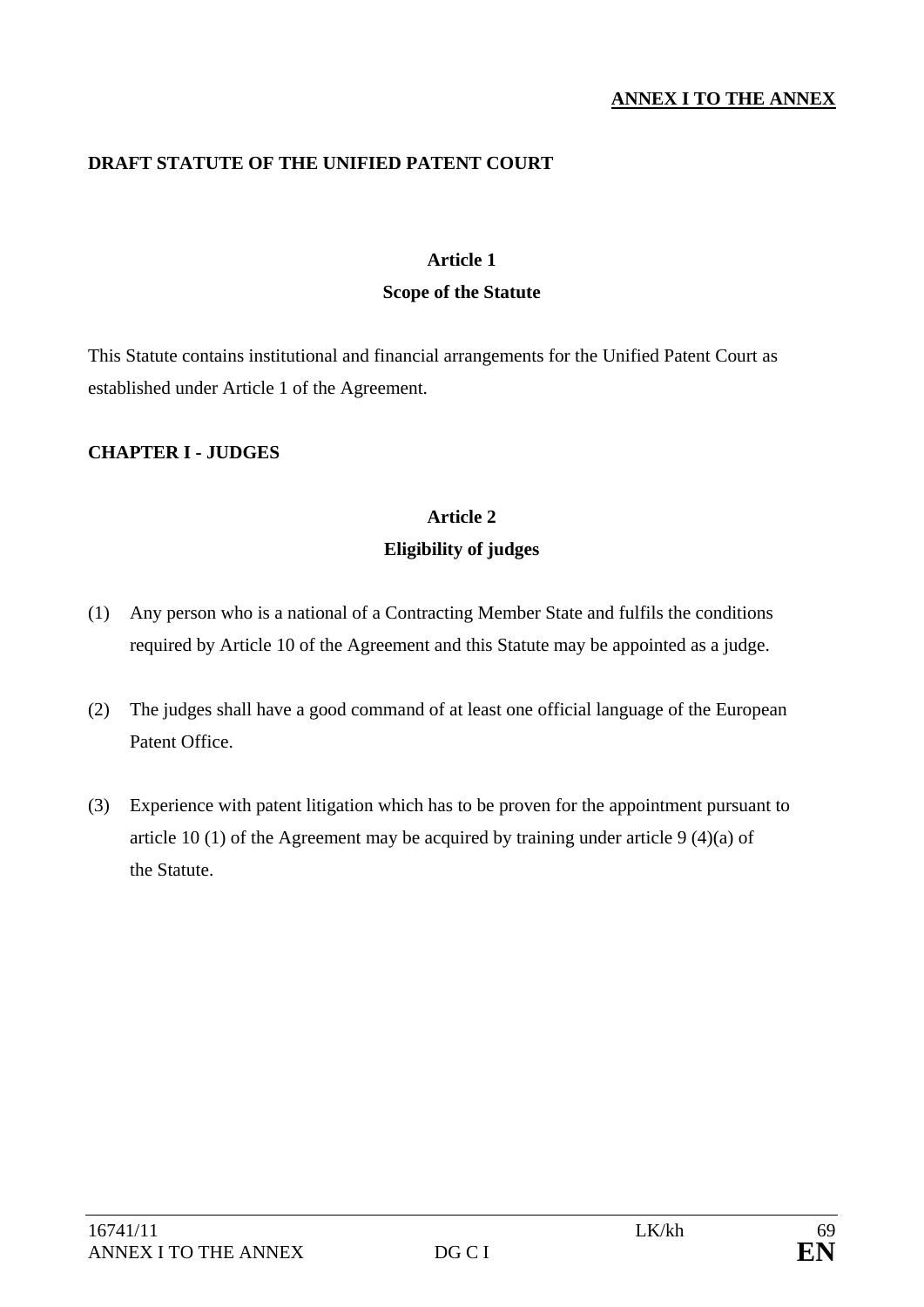### **Article 3**

### **Appointment of judges**

- (1) Pursuant to the procedure set out in Article 11 of the Agreement, judges shall be appointed by the Administrative Committee acting by common accord on the basis of proposals from the Advisory Committee.
- (2) Vacancies shall be publicly advertised and shall indicate the relevant eligibility criteria. The Advisory Committee shall give an opinion on candidates' suitability to perform the duties of a judge of the Court. The opinion shall comprise a list of most suitable candidates. The list shall contain at least twice as many candidates as there are vacancies to be filled in. The President of the Court shall be given the possibility to express his/her opinion on the suitability of the candidates on the list. Where necessary, the Advisory Committee may recommend that, prior to the decision on the appointment, a candidate judge should receive training in patent litigation pursuant to Article 9(4)(a).
- (3) When appointing judges, the Administrative Committee shall ensure the best legal and technical expertise and a balanced composition of the Court on as broad geographical basis as possible among nationals of the Contracting Member States.
- (4) The judges shall be appointed for a period of six years. They may be reappointed.
- (5) The Administrative Committee shall appoint as many judges as are needed for the well functioning of the Court. Initially the Administrative Committee shall appoint the necessary number of judges for setting up at least one panel pursuant to Article 14 in each of the divisions of the Court of First Instance and at least two panels pursuant to Article 16 in the Court of Appeal.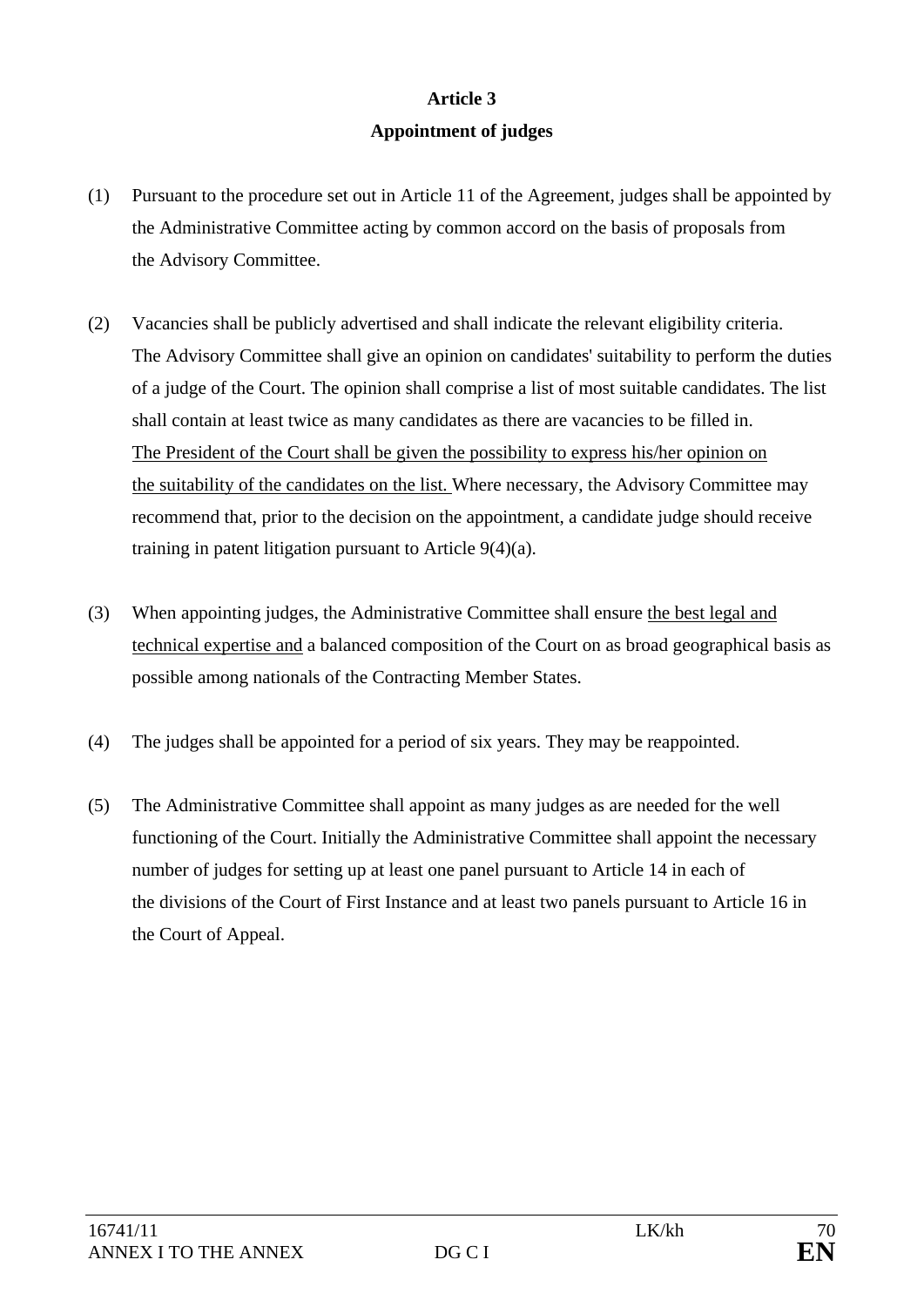- (6) The decision of the Administrative Committee appointing full-time legally and technically qualified judges shall state the instance of the Court and/or the division of the Court of First Instance for which each judge is appointed and the fields of technology for which a technically qualified judge is appointed.
- (7) Part-time technically qualified judges shall be appointed as judges of the Court and included in the Pool of Judges on the basis of their specific qualifications and experience. The appointment of these judges to the Court shall ensure that all fields of technology are covered.

## **Article 3a Judges' term of office**

- 1. The term of office of a judge shall begin on the date laid down in the instrument of appointment.
- 2. In the absence of any provision regarding the date, the term shall begin on the date of the instrument.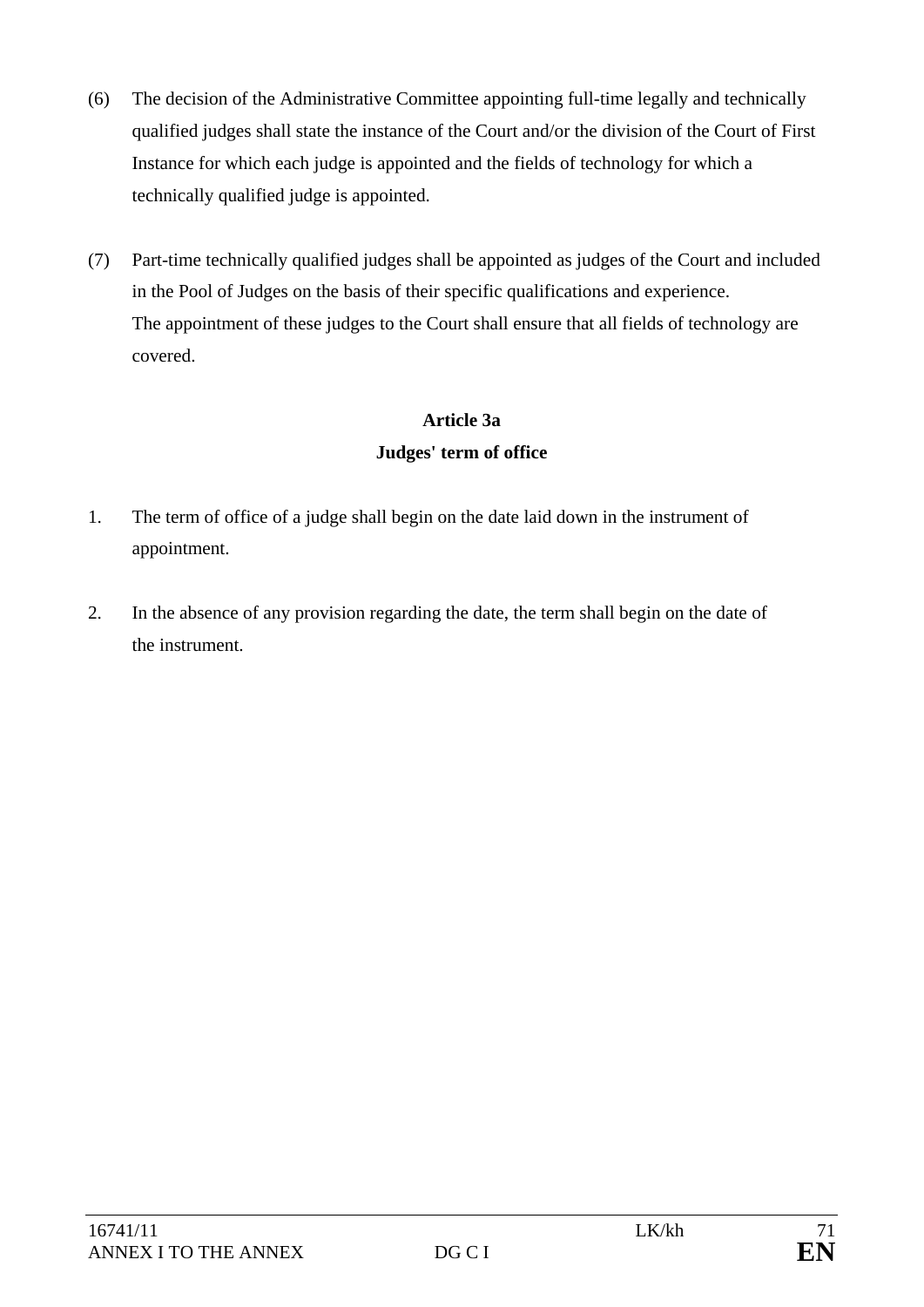### **Article 3b**

## **Appointment of the members of the Advisory Committee**

- (1) Each Contracting Member State shall propose a member of the Advisory Committee who fulfils the requirements of Article 57b, paragraph 2, of the Agreement.
- (2) The members of the Advisory Committee shall be appointed by the Administrative Committee acting by common accord.
- (3) *Moved to Article 57b(3).*

# **Article 4**

### **Oath**

Before taking up his duties each judge shall, in open court, take an oath to perform his duties impartially and conscientiously and to preserve the secrecy of the deliberations of the Court.

# **Article 5 Impartiality**

(1) Immediately after taking the oath, each judge shall sign a declaration by which he solemnly undertakes that, both during and after his term of office, he shall respect the obligations arising therefrom, in particular the duty to behave with integrity and discretion as regards the acceptance, after he has ceased to hold office, of certain appointments or benefits.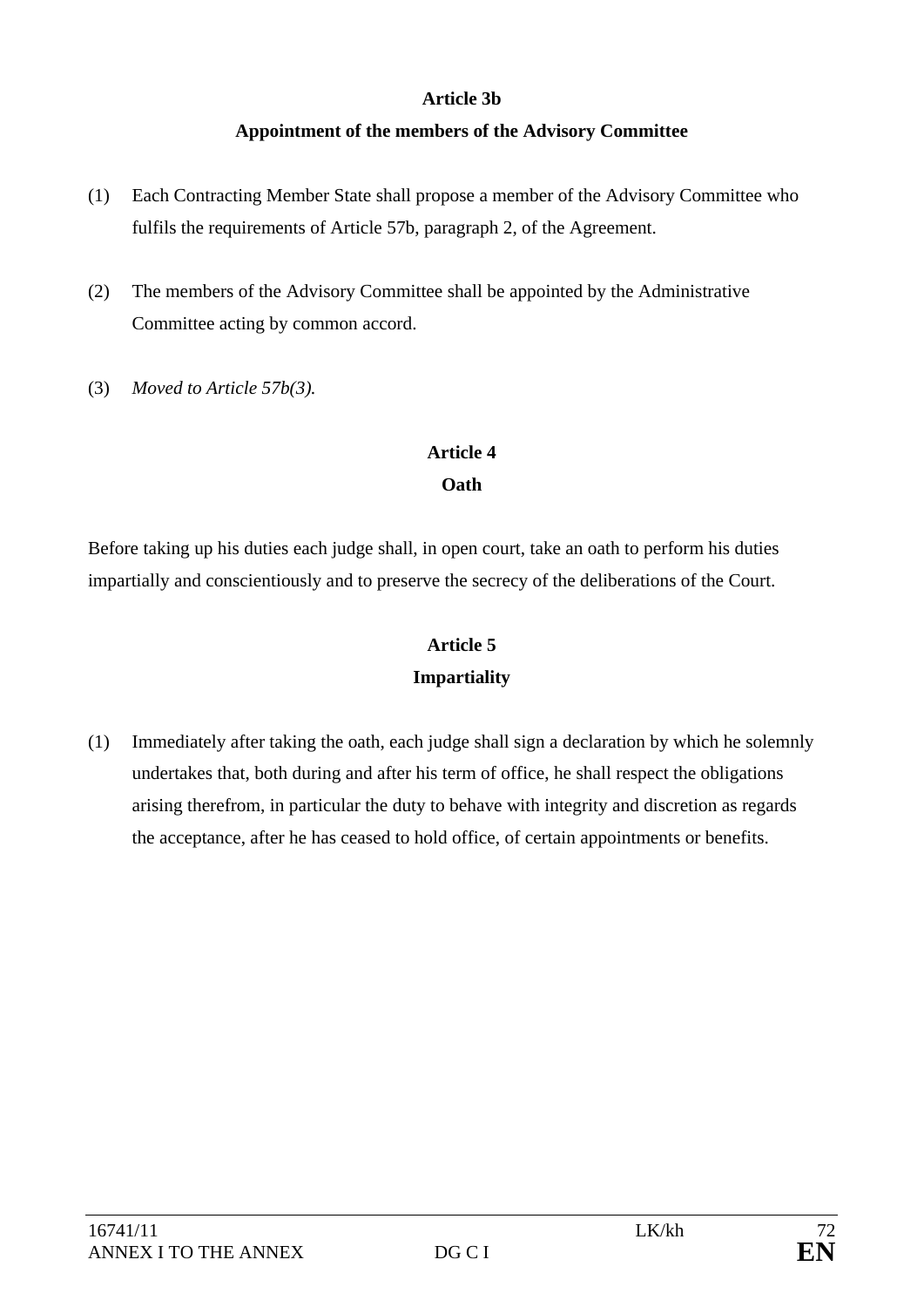- (2) A judge may not take part in the hearing of any case in which he:
	- (a) has taken part as adviser;
	- (b) has been a party or acted for one of the parties;
	- (c) has been called upon to pronounce as a member of a court, tribunal, board of appeal, arbitration or mediation panel, a commission of inquiry or in any other capacity;
	- (d) has a personal or financial interest in the case or in relation to one of the parties; or
	- (e) is related to one of the parties or the representatives of the parties by family ties.
- (3) If, for some special reason, any judge considers that he should not take part in the judgement or examination of a particular case, he shall so inform the President of the Court of Appeal or, in the case of judges of the Court of First Instance, the President of the Court of First Instance. If, for some special reason, the President of the Court of Appeal or, in the case of judges of the Court of First Instance, the President of the Court of First Instance considers that a judge should not sit or make submissions in a particular case, he shall justify this in writing and notify the judge concerned accordingly.
- (4) Any party to the proceedings may object to a judge for any of the reasons mentioned in paragraph 2 or if the judge is suspected with good reason of partiality.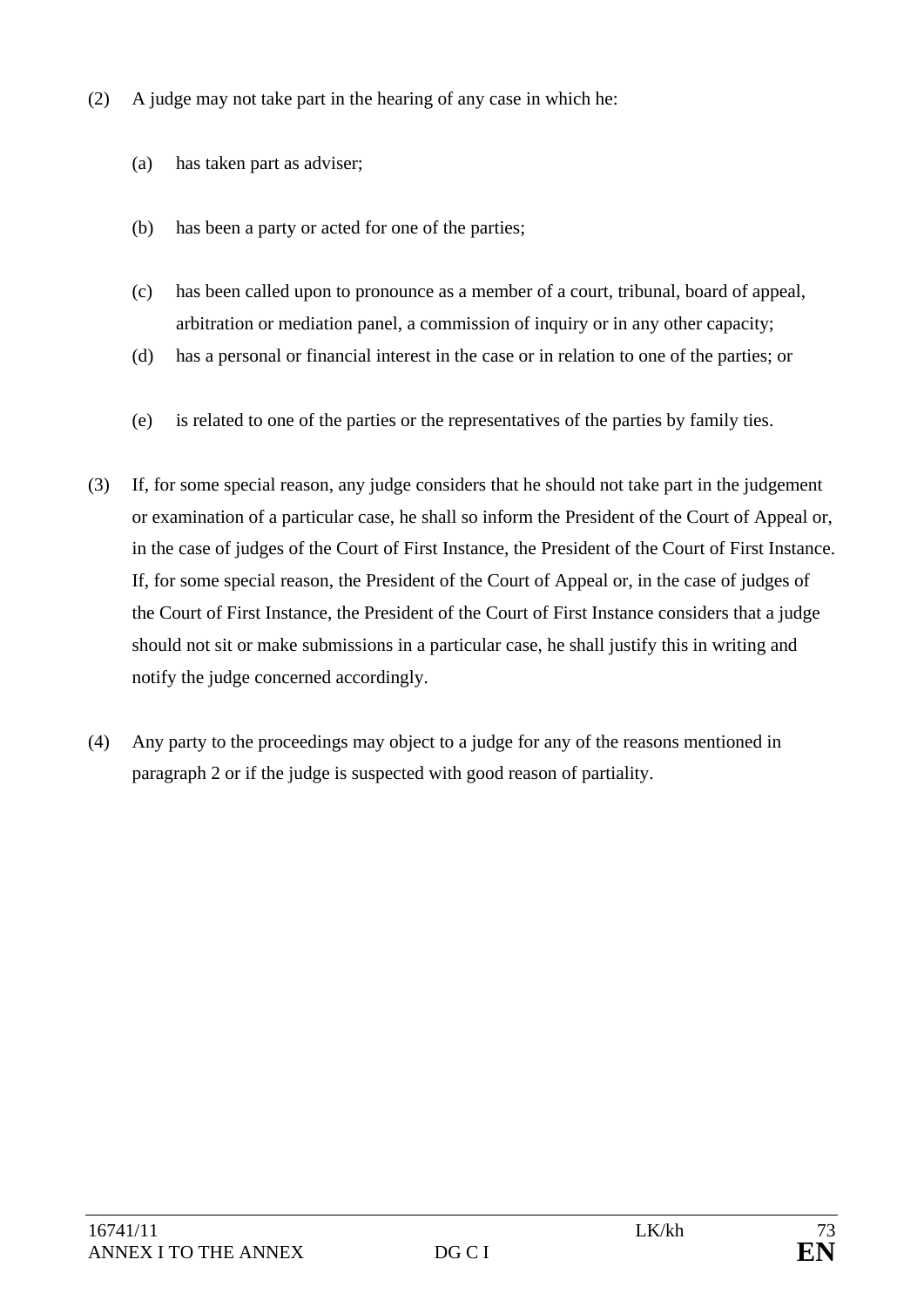(5) Any difficulty arising as to the application of this Article shall be settled by decision of the Presidium, in accordance with the Rules of Procedure. The judge concerned shall be heard but shall not take part in the deliberations.

# **Article 6 Immunity of judges**

- (1) The judges shall be immune from legal proceedings for acts performed by them or in relation to their official capacity. They shall continue to enjoy this immunity after they have ceased to hold office.
- (2) The Presidium may waive the immunity.
- (3) Where immunity has been waived and criminal proceedings are instituted against a judge, he shall be tried, in any of the Contracting Member States, only by the court competent to judge the members of the highest national judiciary.
- (4) The Protocol on the privileges and immunities of the European Union shall apply to the judges of the Court, without prejudice to the provisions relating to immunity from legal proceedings of judges which are set out in this Statute.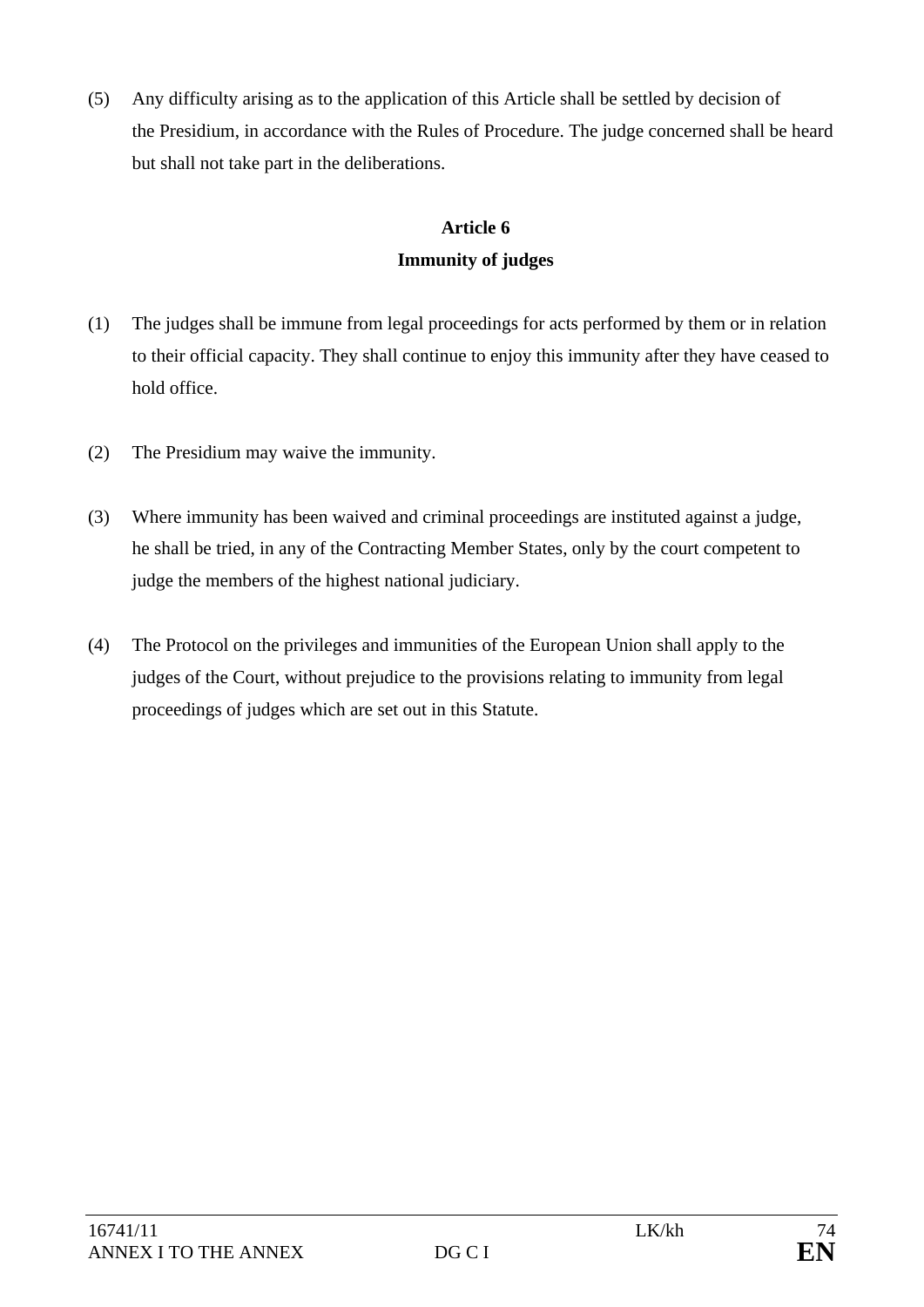## **Article 7 End of duties**

- (1) Apart from normal replacement after expiry of his term pursuant to Article 3, paragraph 4, or death, the duties of a judge shall end when he resigns.
- (2) Where a judge resigns, his letter of resignation shall be addressed to the President of the Court of Appeal or, in the case of judges of the Court of First Instance, the President of the Court of First Instance for transmission to the Chairman of the Administrative Committee.
- (3) Save where Article 8 applies, a judge shall continue to hold office until his successor takes up his duties.
- (4) Any vacancy shall by filled by the appointment of a new judge for the remainder of his predecessor's term.

# **Article 8 Removal from office**

- (1) A judge may be deprived of his office or of other benefits in its stead only if the Presidium decides that he no longer fulfils the requisite conditions or meets the obligations arising from his office. The judge concerned shall be heard but shall not take part in the deliberations.
- (2) The Registrar of the Court shall communicate this decision to the Chairman of the Administrative Committee.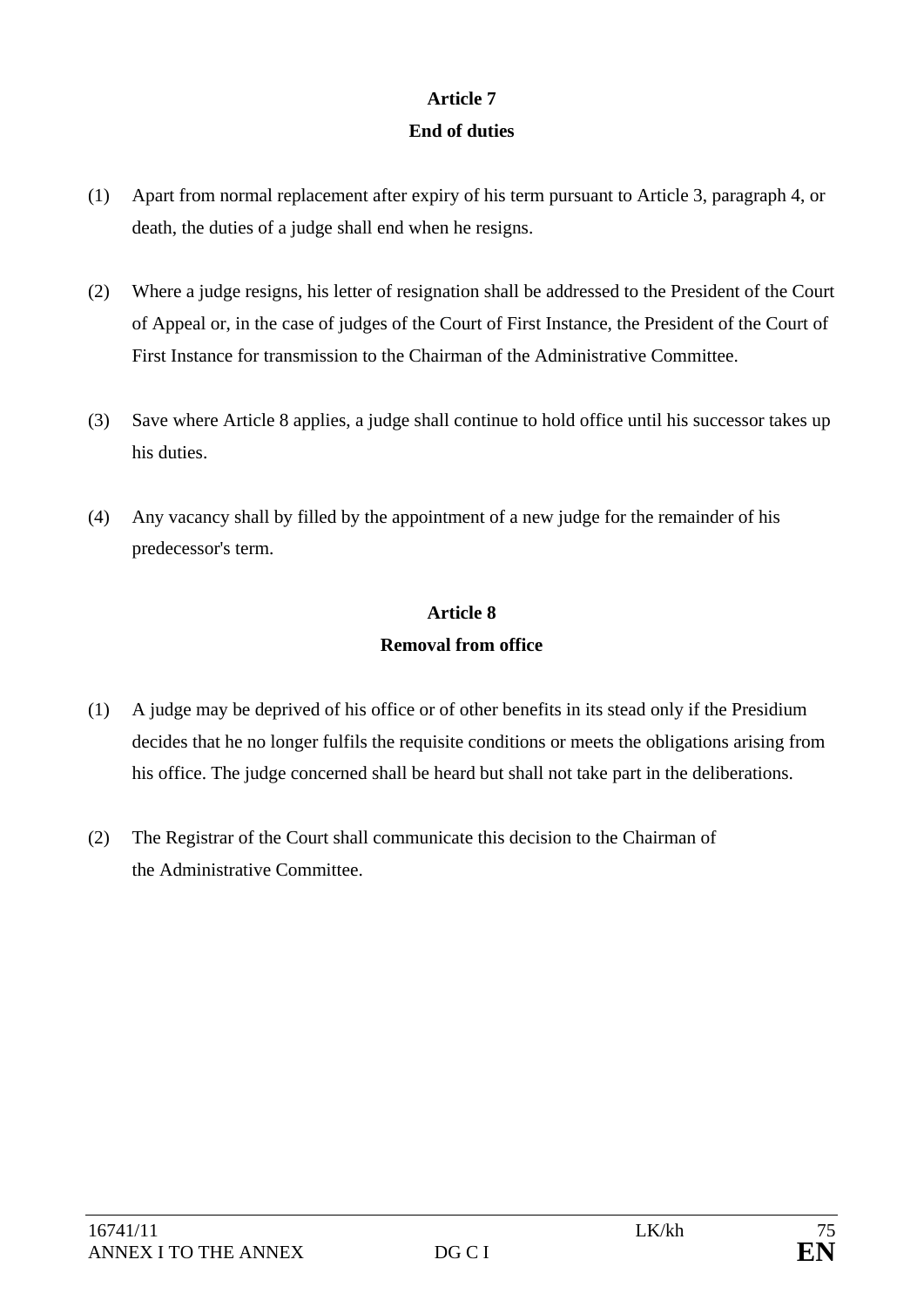(3) In the case of a decision depriving a judge of his office, a vacancy shall arise upon this latter notification.

# **Article 9 Training**

- (1) Appropriate and regular training of judges shall be provided for within the training framework set up under Article 14 of the Agreement. The Presidium shall adopt Training Regulations ensuring the implementation and overall coherence of the training framework.
- (2) The training framework shall provide a platform for the exchange of expertise and a forum for discussion, in particular by:
	- (a) organising courses, conferences, seminars, workshops and symposia;
	- (b) co-operating with international organisations and education institutes in the field of intellectual property; and
	- (c) promoting and supporting further vocational training.
- (3) An annual work programme and training guidelines shall be drawn up, which shall include for each judge an annual training plan identifying his main training needs in accordance with the Training Regulations.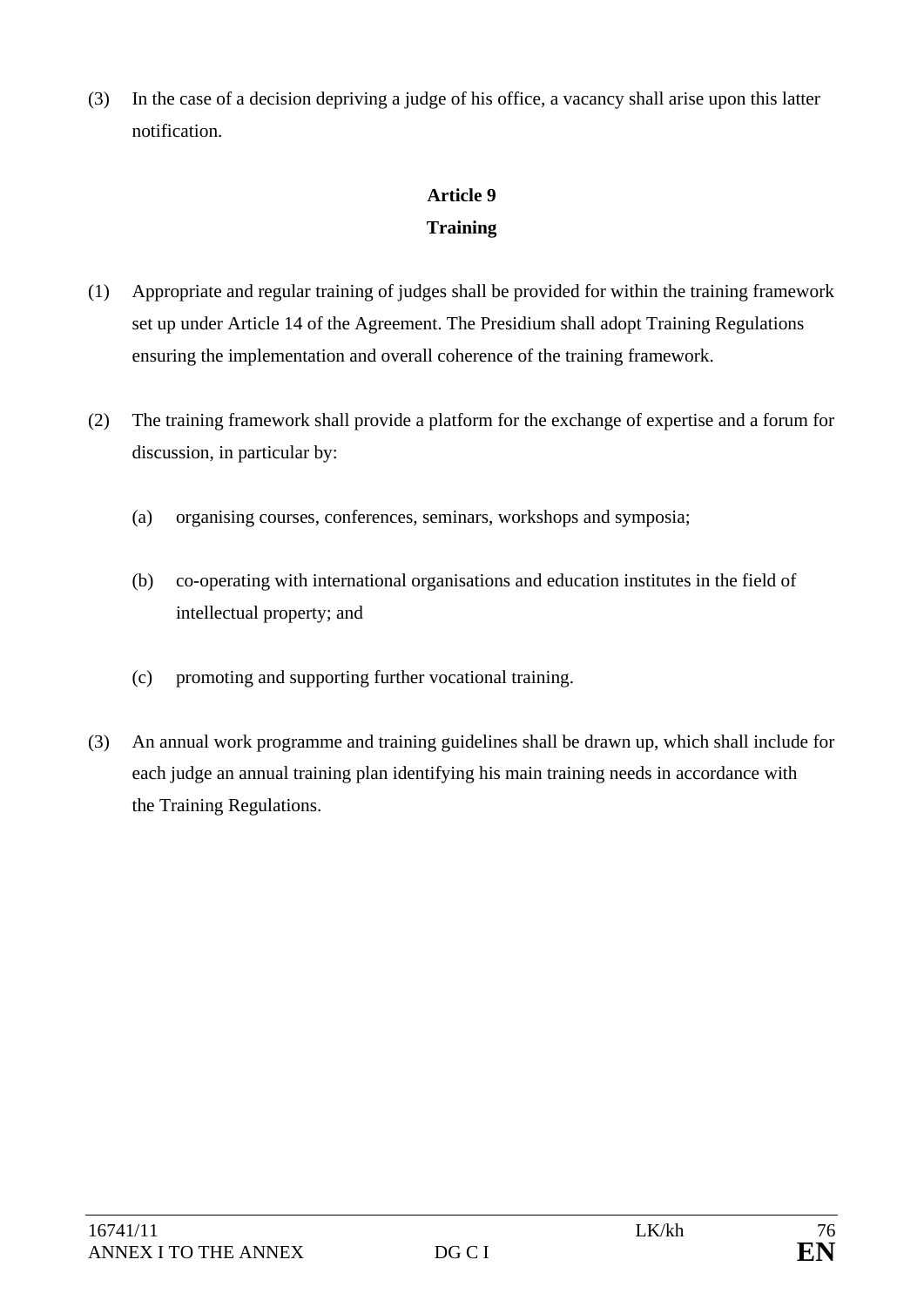- (4) The training framework shall in addition:
	- (a) ensure appropriate training for candidate-judges and newly appointed judges of the Court;
	- (b) support projects aimed at facilitating co-operation between representatives, patent attorneys and the Court.

# **Article 9a Remuneration**

The Administrative Committee shall set the remuneration of the President of the Court of Appeal, the President of the Court of First Instance, the judges, the Registrar, the Deputy-Registrar and the staff.

## **CHAPTER II – ORGANISATIONAL PROVISIONS**

# **SECTION 1 – COMMON PROVISIONS**

# **Article 10 President of the Court of Appeal**

- (1) The President of the Court of Appeal shall be elected by all judges of the Court of Appeal for a term of three years, from among their number. He may be re-elected twice.
- (2) The elections of the President of the Court of Appeal shall be by secret ballot. If a judge obtains an absolute majority he shall be elected. If no judge obtains an absolute majority, a second ballot shall be held and the judge obtaining the most votes shall be elected.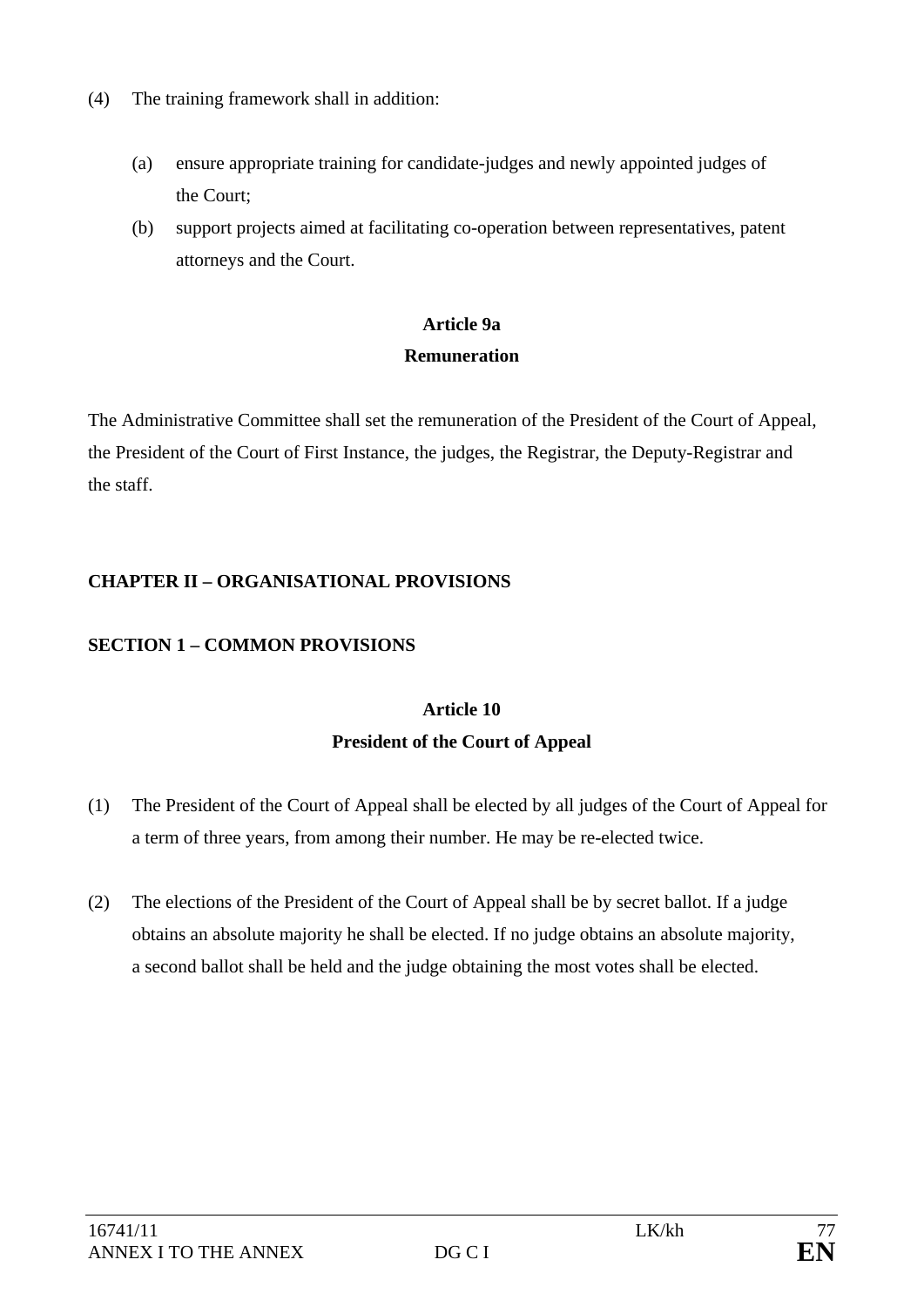- (3) The President of the Court of Appeal shall direct the judicial activities and the administration of the Court of Appeal and chair the Court of Appeal sitting as a full Court.
- (4) If the office of the President of the Court of Appeal falls vacant before the usual date of expiry of his term, a successor shall be elected for the remainder thereof.

# **Article 10a President of the Court of First Instance**

- (1) The President of the Court of First Instance shall be elected by all judges of the Court of First Instance who are full-time judges, for a term of three years, from among their number. He may be re-elected twice.
- (2) The President of the Court of First Instance shall direct the judicial activities and the administration of the Court of First Instance.
- (3) Article 10, paragraphs 2 and 4, shall by analogy apply to the President of the Court of First Instance.

# **Article 11 Presidium**

(1) The Presidium shall be composed of the President of the Court of Appeal, who shall act as chairperson, the President of the Court of First Instance, two judges of the Court of Appeal elected from among their number, three judges of the Court of First Instance who are full-time judges of the Court elected from among their number, and the Registrar as a non-voting member.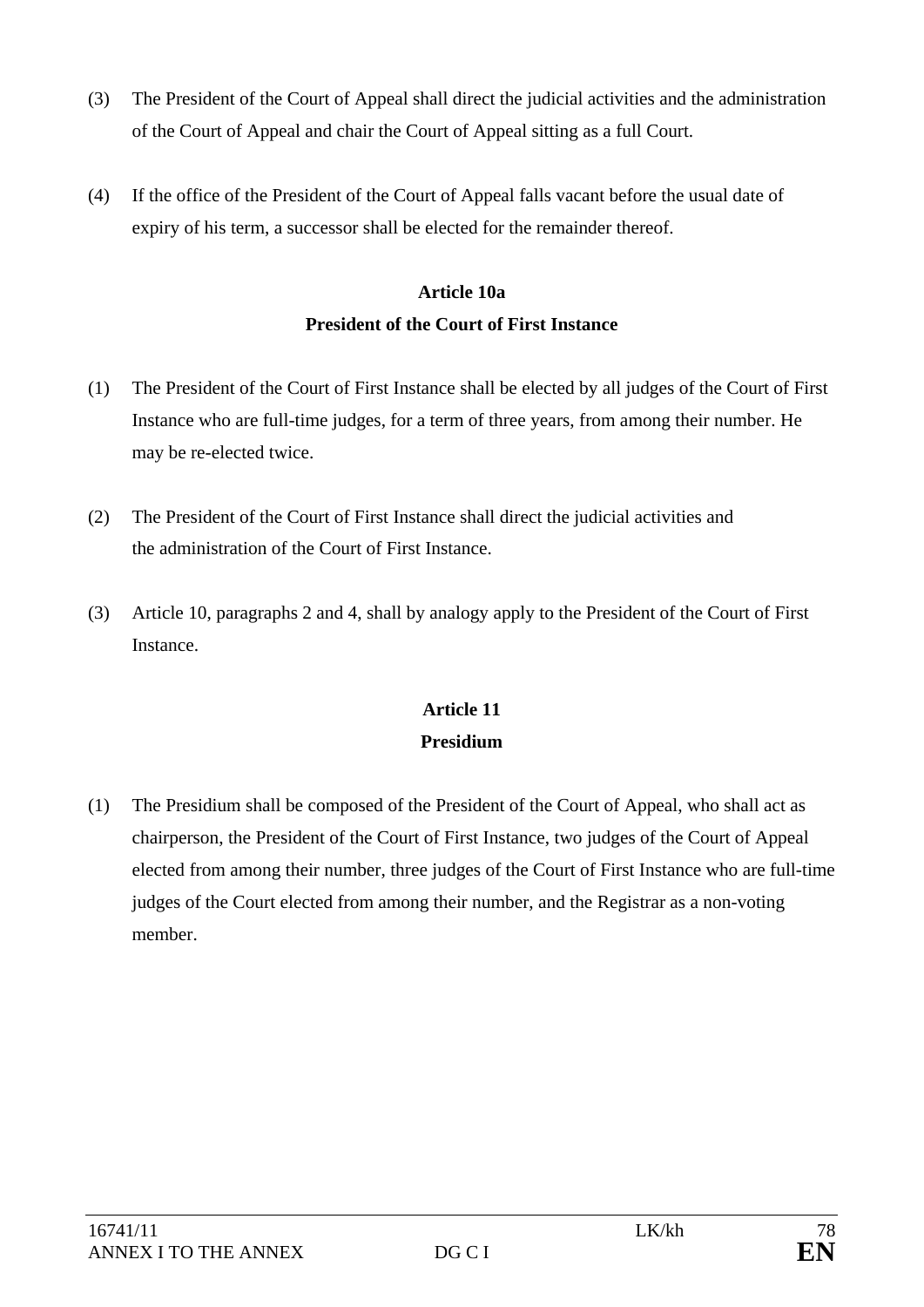- (2) The Presidium shall exercise the duties in accordance with this Statute. It may, without prejudice to its own responsibility, delegate certain tasks to one of its members.
- (3) The Presidium shall be responsible for the management of the Court and shall:
	- (a) give an opinion on a proposal for the Rules of Procedure in accordance with Article 22 of the Agreement;
	- (b) draw up proposals for the amendment of the Rules of Procedure and proposals regarding the Financial Regulations of the Court;
	- (c) prepare the annual budget, the annual accounts and the annual report of the Court and submit them to the Budget Committee;
	- (d) establish the guidelines for the training programme for judges and supervise the implementation thereof;
	- (e) take decisions on the appointment and removal of the Registrar and the Deputy-Registrar;
	- (f) lay down the rules governing the Registry including the sub-registries.
- (4) Decisions of the Presidium referred to in Articles 5, 6 and 8 shall be taken in the absence of the Registrar.
- (5) The Presidium can take valid decisions only when all members, or their substitutes, are present. Decisions shall be taken by a majority of votes.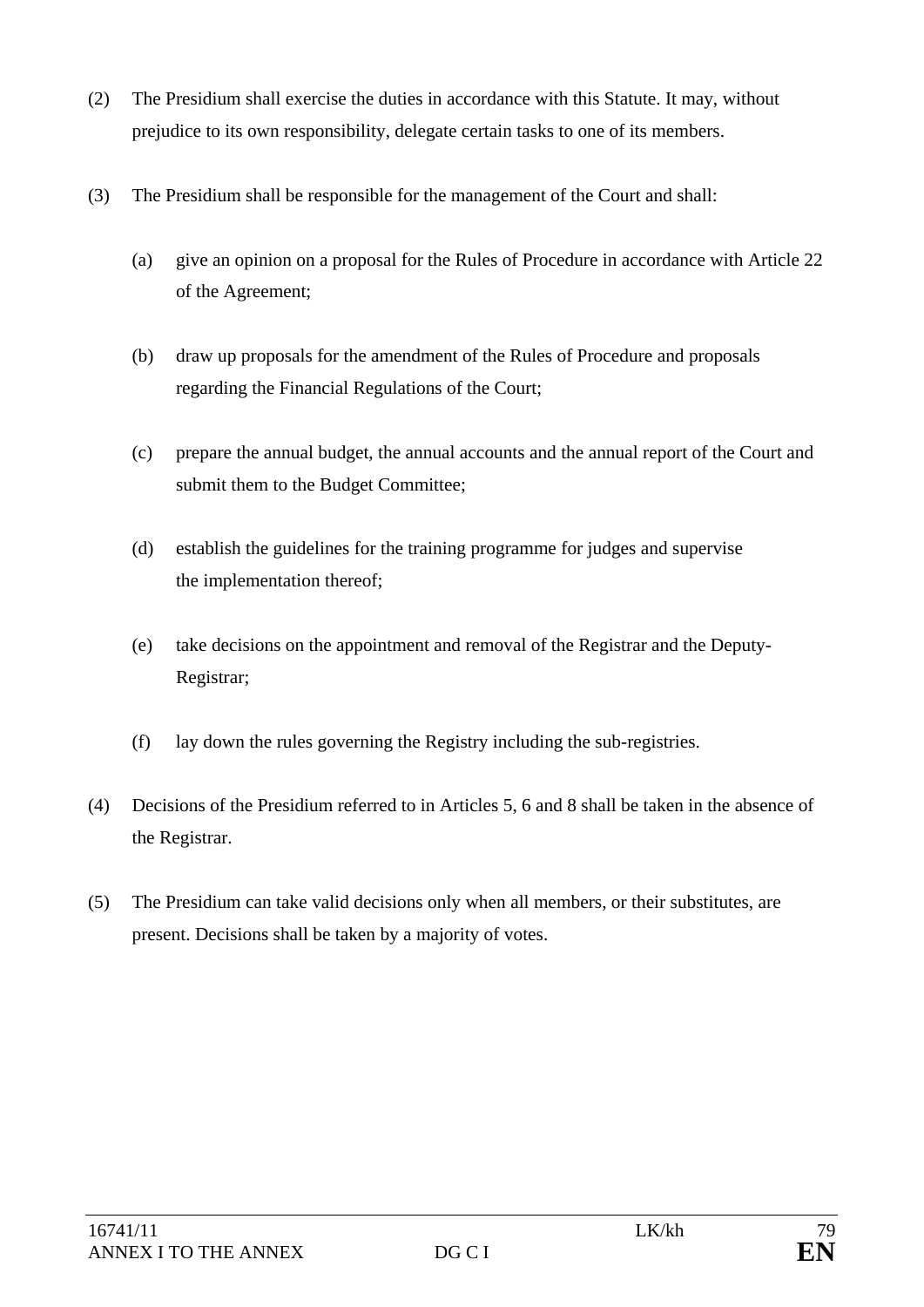## **Article 12 Staff**

- (1) The officials and other servants shall have a task to assist the President of the Court of Appeal, the President of the Court of First Instance, the judges and the Registrar. They shall be responsible to the Registrar, under the authority of the President of the Court of Appeal and the President of the Court of First Instance.
- (2) The Administrative Committee shall establish the Staff Regulations of officials and other servants of the Court.

# **Article 12a Judicial vacations**

- 1. On the basis of the consultation with the Presidium, the President of the Court of Appeal shall establish the duration of judicial vacations and the rules on observing official holidays.
- 2. During the vacations, the functions of the President of the Court of Appeal and the President of the Court of First Instance may be exercised by any judge invited by the respective President to take his place, keeping in touch with the Registrar. In a case of urgency, the President of the Court of Appeal may convene the judges.
- 3. The President of the Court of Appeal or the President of the Court of First Instance may, in proper circumstances, grant leave of absence to respectively judges of the Court of Appeal or judges of the Court of First Instance.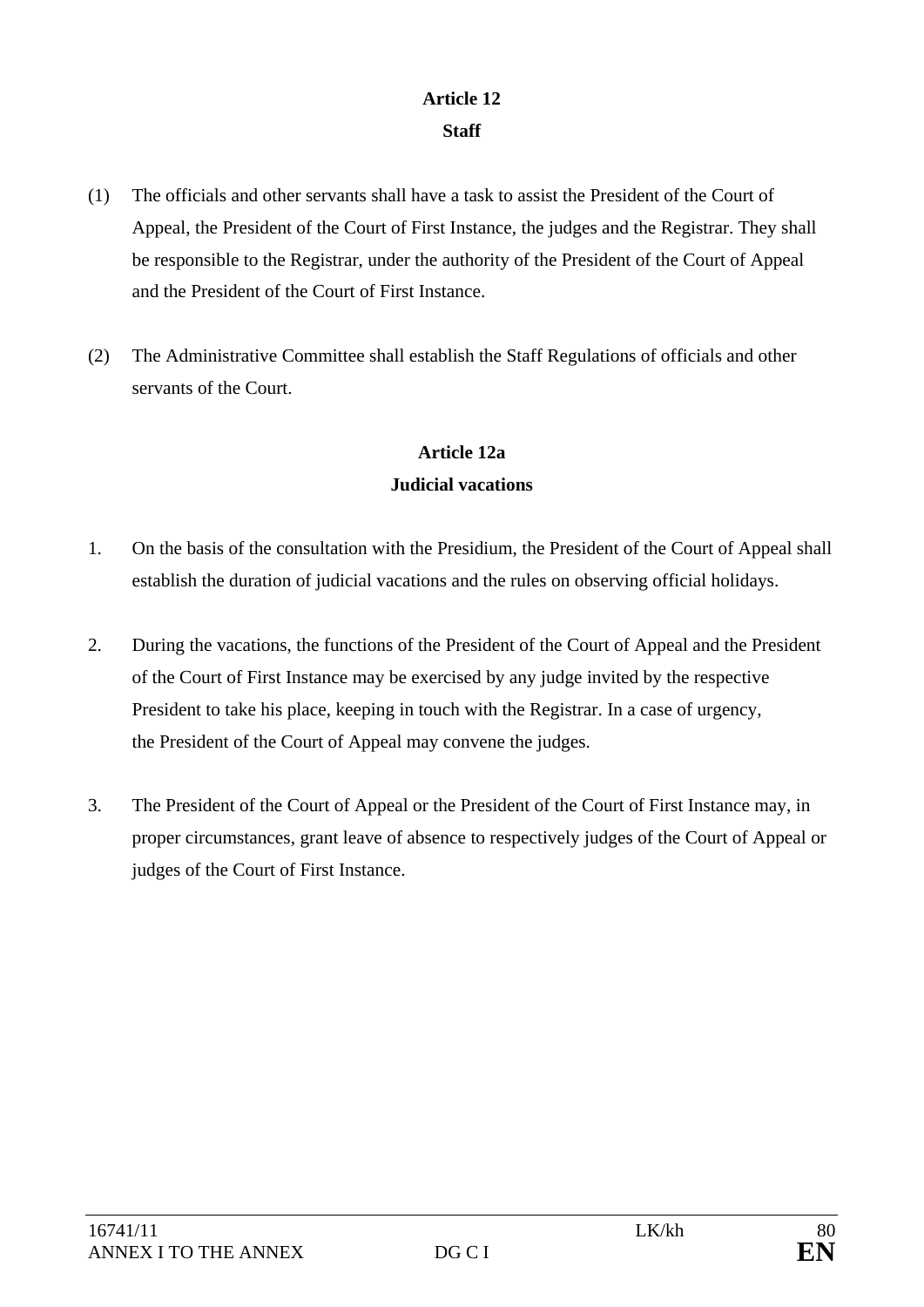## **SECTION 2 - THE COURT OF FIRST INSTANCE**

### **Article 13**

### **Setting up and discontinuance of a local or regional division**

- (1) A request from one or more Contracting Member States for the setting up of a local or regional division shall be addressed to the Chairman of the Administrative Committee. It shall indicate the seat of the local or regional division.
- (2) The decision of the Administrative Committee setting up a local or regional division shall indicate the number of judges for the division concerned. The decision shall be published in [the Official Journal of the European Union.]
- (3) The Administrative Committee shall decide to discontinue a local or regional division on the request of the Contracting Member State hosting the local division or the Contracting Member States participating in the regional division. The decision to discontinue a local or regional division shall state the date after which no new cases may be brought before the division and the date on which the division will cease to exist.
- (4) As from the date on which a local or regional division ceases to exist, the judges assigned to this local or regional division shall be assigned to the central division, and cases still pending before the local or regional division together with the sub-registry and all of its documentation shall be transferred to the central division.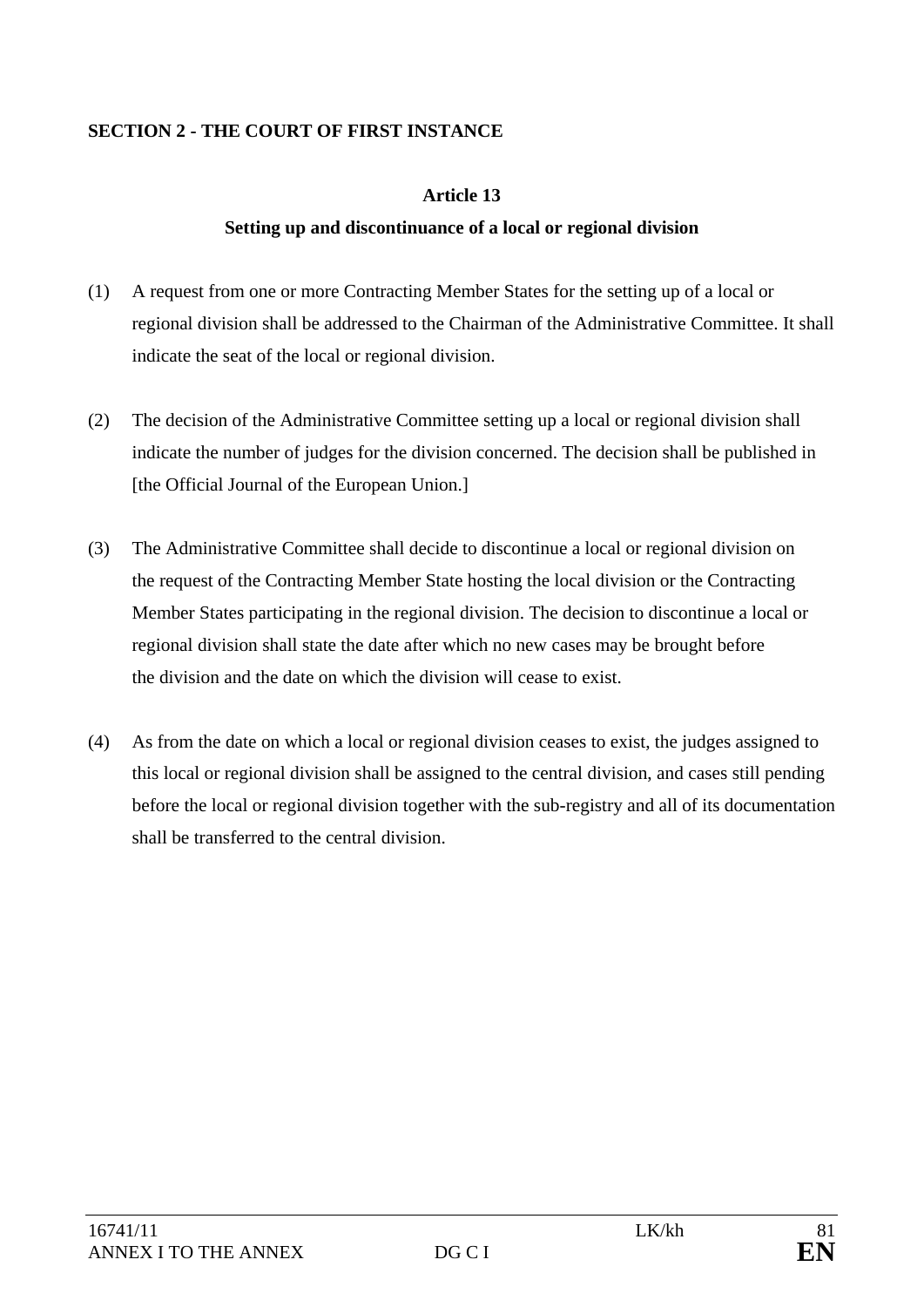## **Article 14 Panels**

- (1) The composition of the panels and the assignment of cases within a division to its panels shall be governed by the Rules of Procedure. One judge of the panel shall be appointed as the presiding judge, in accordance with the Rules of Procedure.
- (2) The panel may delegate, in accordance with the Rules of Procedure, certain functions to one or more of its judges.
- (3) In cases where a single judge hears the case in accordance with Article 6, paragraph 7, of the Agreement, he shall carry out all functions of a panel.
- (4) One judge of the panel shall act as Rapporteur, in accordance with the Rules of Procedure.

# **Article 15 Pool of Judges**

- (1) A list with the names of the judges included in the Pool of Judges shall be drawn up by the Registrar. In relation to each judge, the list shall at least indicate the languages used, the technical field of competence and experience as well as the cases previously handled by this judge.
- (2) A request addressed to the President of the Court of First Instance to assign a judge from the Pool of Judges shall indicate in particular the subject matter of the case, the official language of the European Patent Office used by the judges of the panel, the language of the proceedings and the field of technology required.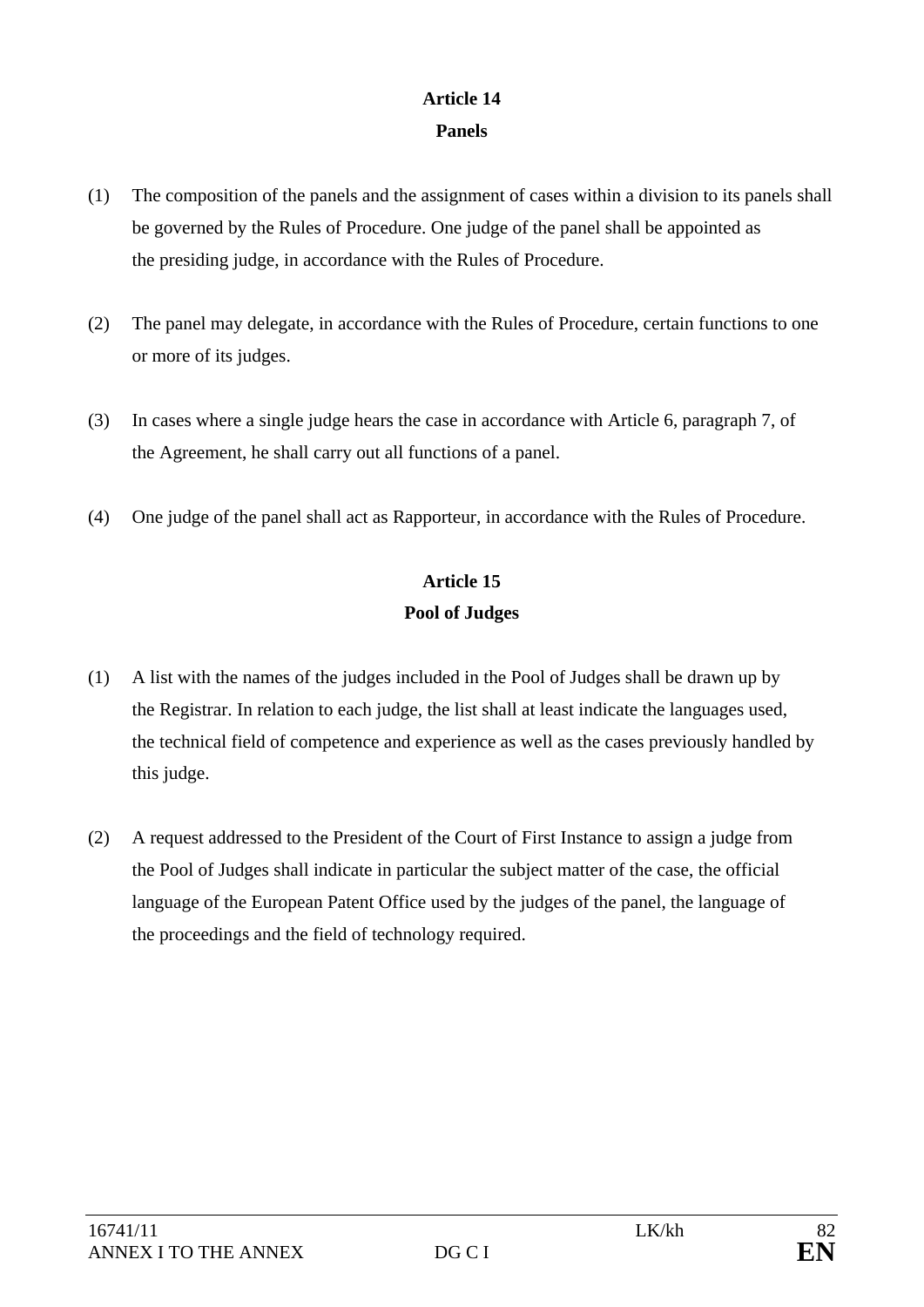### **SECTION 3 – THE COURT OF APPEAL**

# **Article 16 Panels**

- (1) The composition of panels and the assignment of cases to panels shall be governed by the Rules of Procedure. One judge of the panel shall be appointed as the presiding judge, in accordance with the Rules of Procedure.
- (2) When a case is of exceptional importance, and in particular when the decision may affect the unity and consistency of the jurisprudence of the Court, the Court of Appeal may decide, on the basis of a proposal from the presiding judge, to refer the case to the full Court.
- (3) The panel may delegate, in accordance with the Rules of Procedure, certain functions to one or more of its judges.
- (4) One judge of the panel shall act as Rapporteur, in accordance with the Rules of Procedure.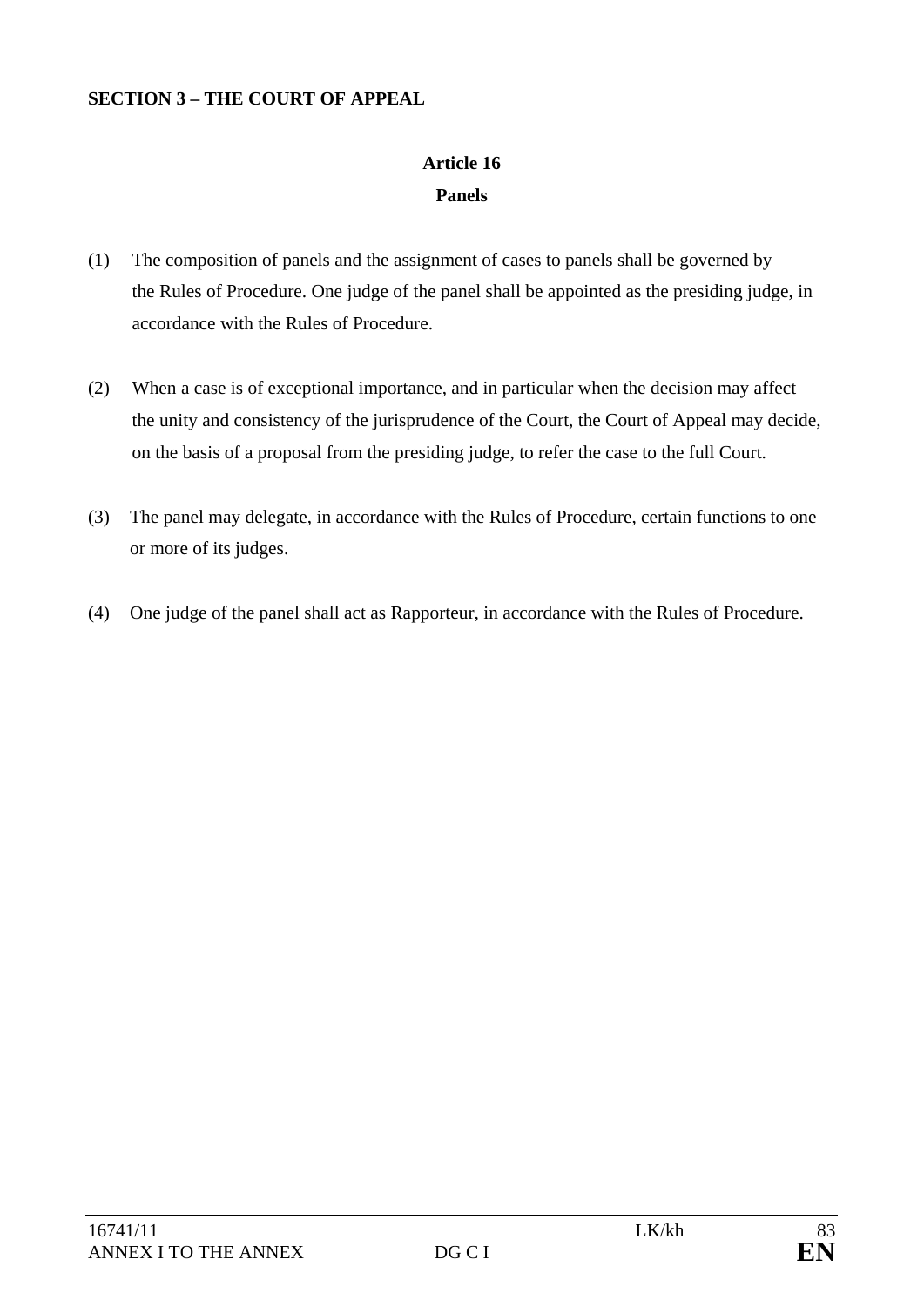### **SECTION 4 – THE REGISTRY**

### **Article 17**

### **Appointment and removal from office of the Registrar**

- (1) The Presidium shall appoint the Registrar of the Court for a term of six years. He may be reappointed.
- (2) Two weeks before the date fixed for making the appointment of the Registrar, the President of the Court of Appeal shall inform the Presidium of the applications which have been submitted for the post. The name of the Registrar shall be published in the [Official Journal].
- (3) Before he takes up his duties the Registrar shall take oath before the Presidium to perform his duties impartially and conscientiously.
- (4) The Registrar may be removed from office only if he no longer meets the obligations arising from his office. The Presidium shall take its decision after having heard the Registrar.
- (5) If the office of the Registrar falls vacant before the usual date of expiry of the term thereof, the Presidium shall appoint a new Registrar for a term of six years.
- (6) If the Registrar is absent or prevented from attending or where his post is vacant, the President of the Court of Appeal after having consulted the Presidium shall designate a member of the staff of the Court to carry out the duties of the Registrar.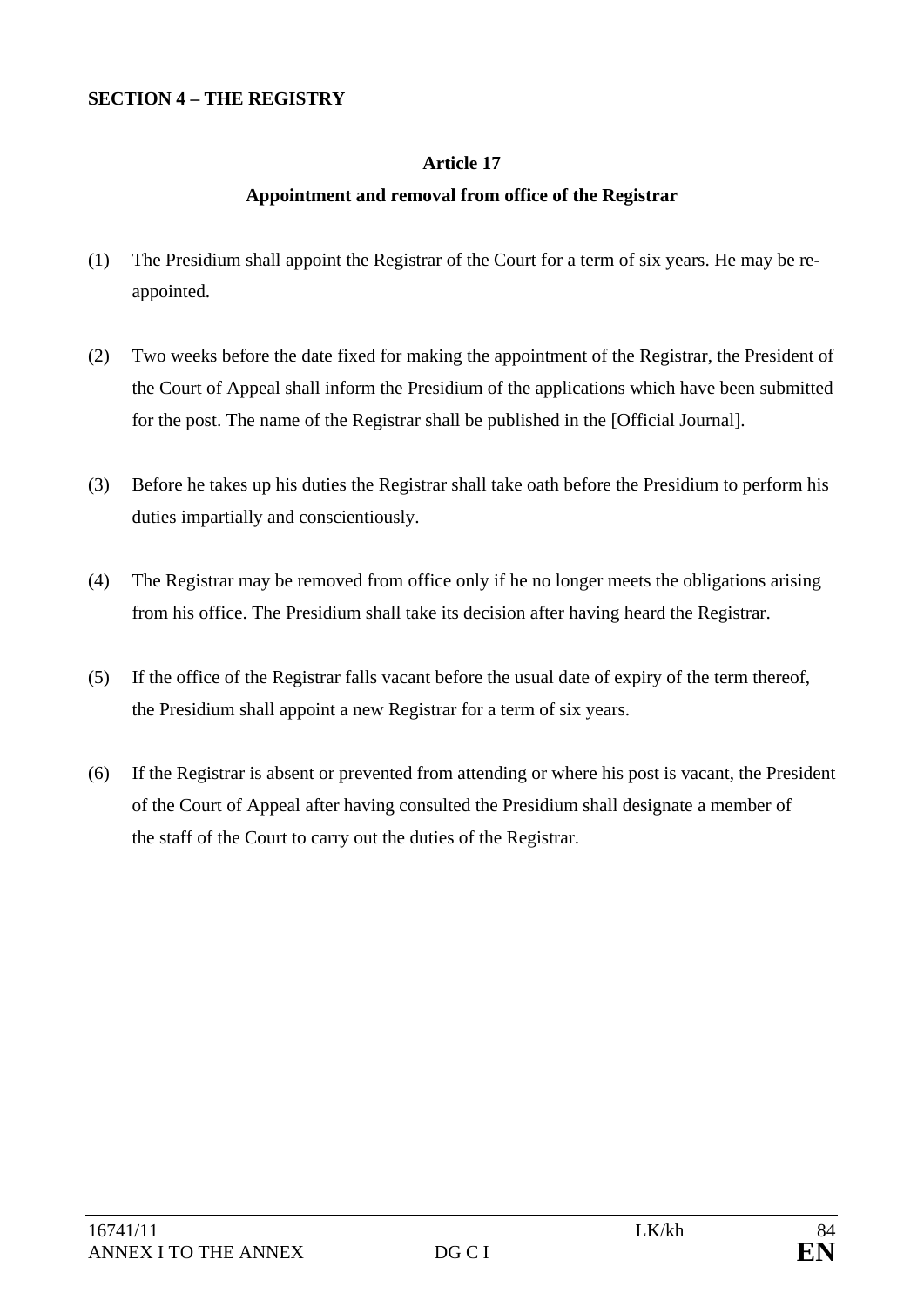# **Article 18 Duties of the Registrar**

- (1) The Registrar shall assist the Court, the President of the Court of Appeal, the President of the Court of First Instance and the judges in the performance of their functions. He shall be responsible for the organisation and activities of the Registry under the authority of the President of the Court of Appeal.
- (2) The Registrar shall in particular be responsible for:
	- (a) keeping the registry which includes records of all cases before the Court;
	- (b) keeping and administering lists drawn up in accordance with Articles 13, 28 and 36 of the Agreement;
	- (c) keeping and publishing a list of notifications of opt-outs in accordance with Article 58 of the Agreement;
	- (d) publishing the decisions of the Court, subject to the protection of confidential information;
	- (e) publishing annual reports with statistical data; and
	- (f) ensuring that the information on opt-outs in accordance with Article 58 of the Agreement is closely linked with the European Patent Office patent register.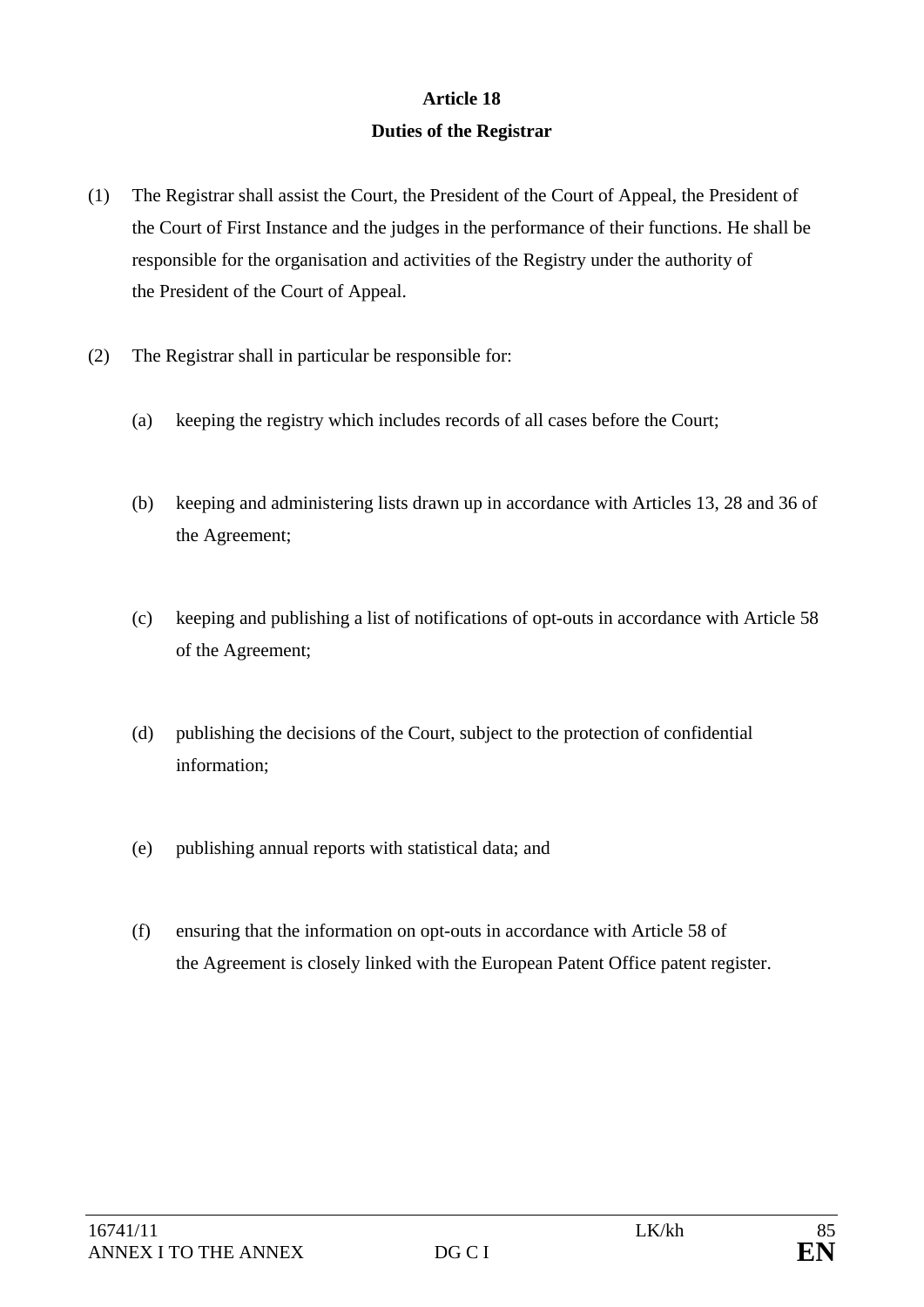# **Article 19 Keeping of the register**

- (1) Detailed rules for keeping the register of the Court shall be prescribed in the Instructions to the Registry, adopted by the Presidium.
- (2) The rules on access to documents of the Registry shall be provided for in the Rules of Procedure.

# **Article 20 Sub-registries and Deputy-Registrar**

- (1) A Deputy-Registrar shall be appointed for a term of six years by the Presidium. He may be reappointed.
- (2) Article 17, paragraphs 2 to 6, shall apply by analogy.
- (3) The Deputy-Registrar shall be responsible for the organisation and activities of sub-registries under the authority of the Registrar and the President of the Court of First Instance. The duties of the Deputy-Registrar shall in particular include:
	- (a) keeping records of all cases before the relevant division of the Court of First Instance;
	- (b) notifying every case before the relevant division of the Court of First Instance to the Registry.
- (4) The Deputy-Registrar shall also provide administrative and secretarial assistance to the relevant division of the Court of First Instance.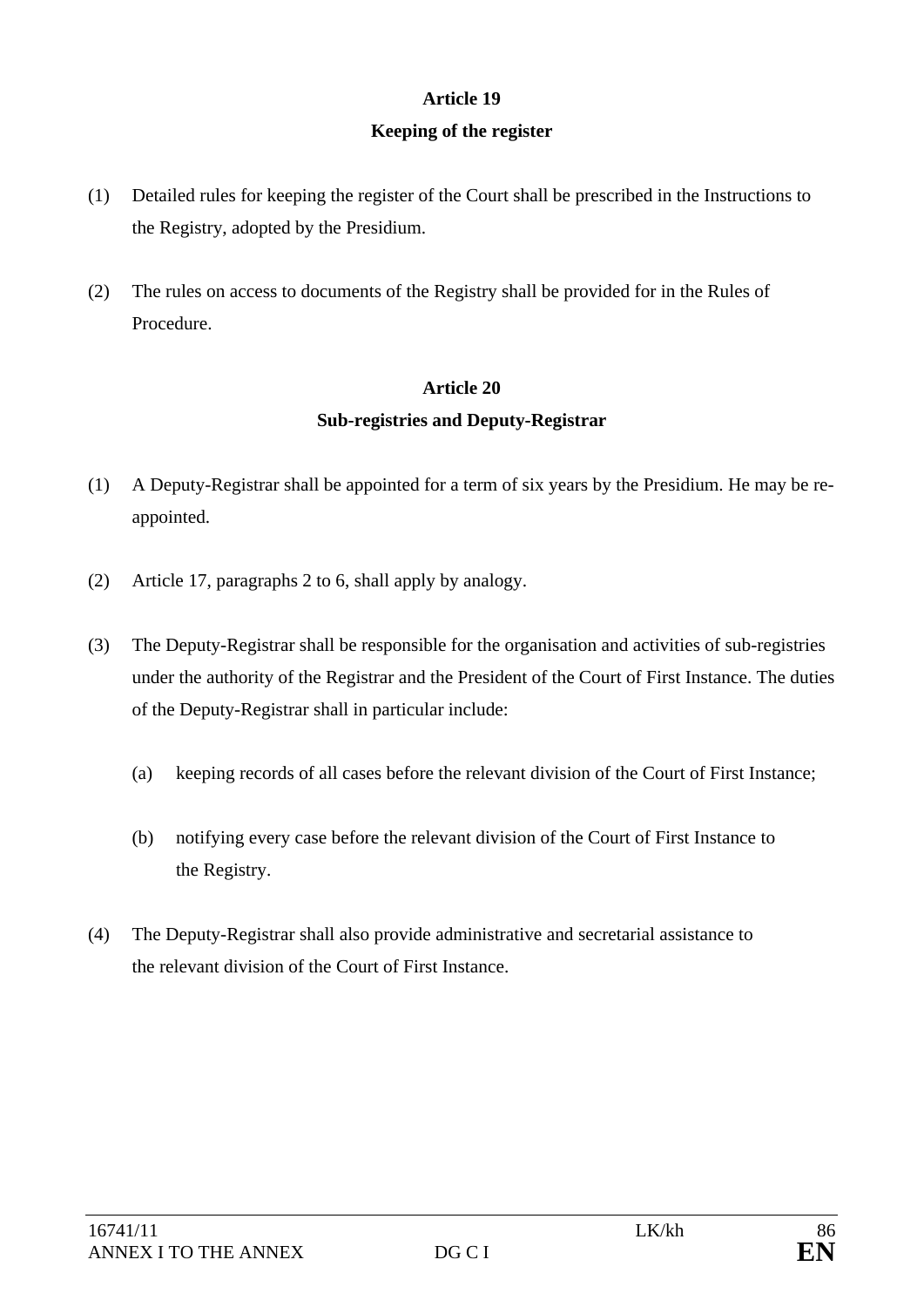### **CHAPTER III – FINANCIAL PROVISIONS**

# **Article 22 Budget**

- (1) The budget shall be adopted by the Budget Committee on the proposal of the Presidium. It shall be drawn up in accordance with the generally accepted accounting principles laid down in the Financial Regulations.
- (2) Within the budget, the Presidium may, in accordance with the Financial Regulations, transfer funds between the various headings or subheadings.
- (3) The Registrar shall be responsible for the implementation of the budget in accordance with the Financial Regulations.
- (4) The Registrar shall annually make a statement on the accounts of the preceding financial year relating to the implementation of the budget which shall be approved by the Presidium.

### **Article 23**

### **Authorisation for expenditure**

(1) The expenditure entered in the budget shall be authorised for the duration of one accounting period unless the Financial Regulations provide otherwise.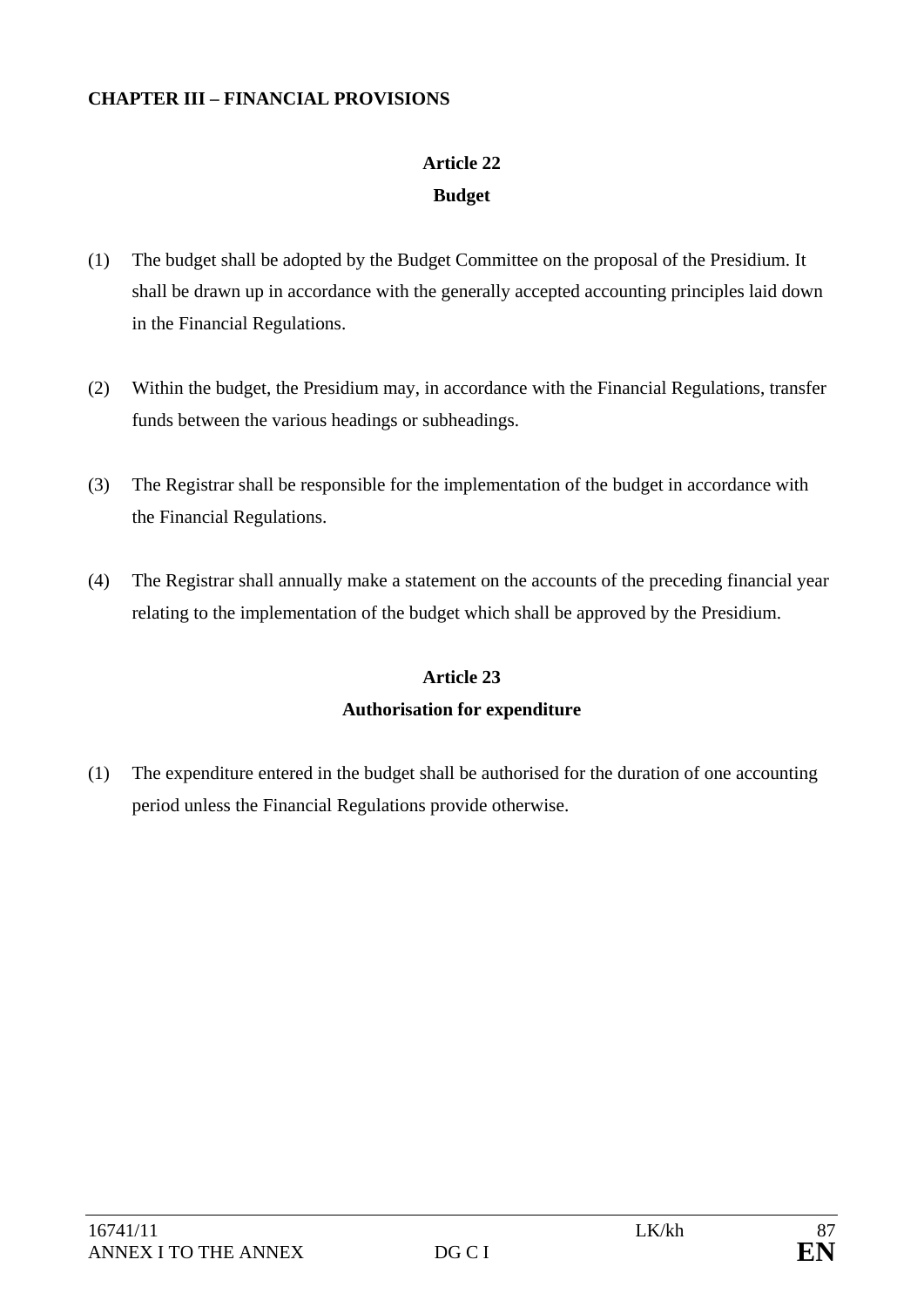- (2) In accordance with the Financial Regulations, any appropriations, other than those relating to staff costs, which are unexpended at the end of the accounting period may be carried forward, but not beyond the end of the following accounting period.
- (3) Appropriations shall be set out under different headings according to type and purpose of the expenditure, and subdivided, as far as necessary, in accordance with the Financial Regulations.

## **Appropriations for unforeseeable expenditure**

- (1) The budget of the Court may contain appropriations for unforeseeable expenditure.
- (2) The employment of these appropriations by the Court shall be subject to the prior approval of the Budget Committee.

# **Article 25**

## **Accounting period**

The accounting period shall commence on 1 January and end on 31 December.

## **Article 26**

### **Preparation of the budget**

The Presidium shall submit the draft budget of the Court to the Budget Committee no later than the date prescribed in the Financial Regulations.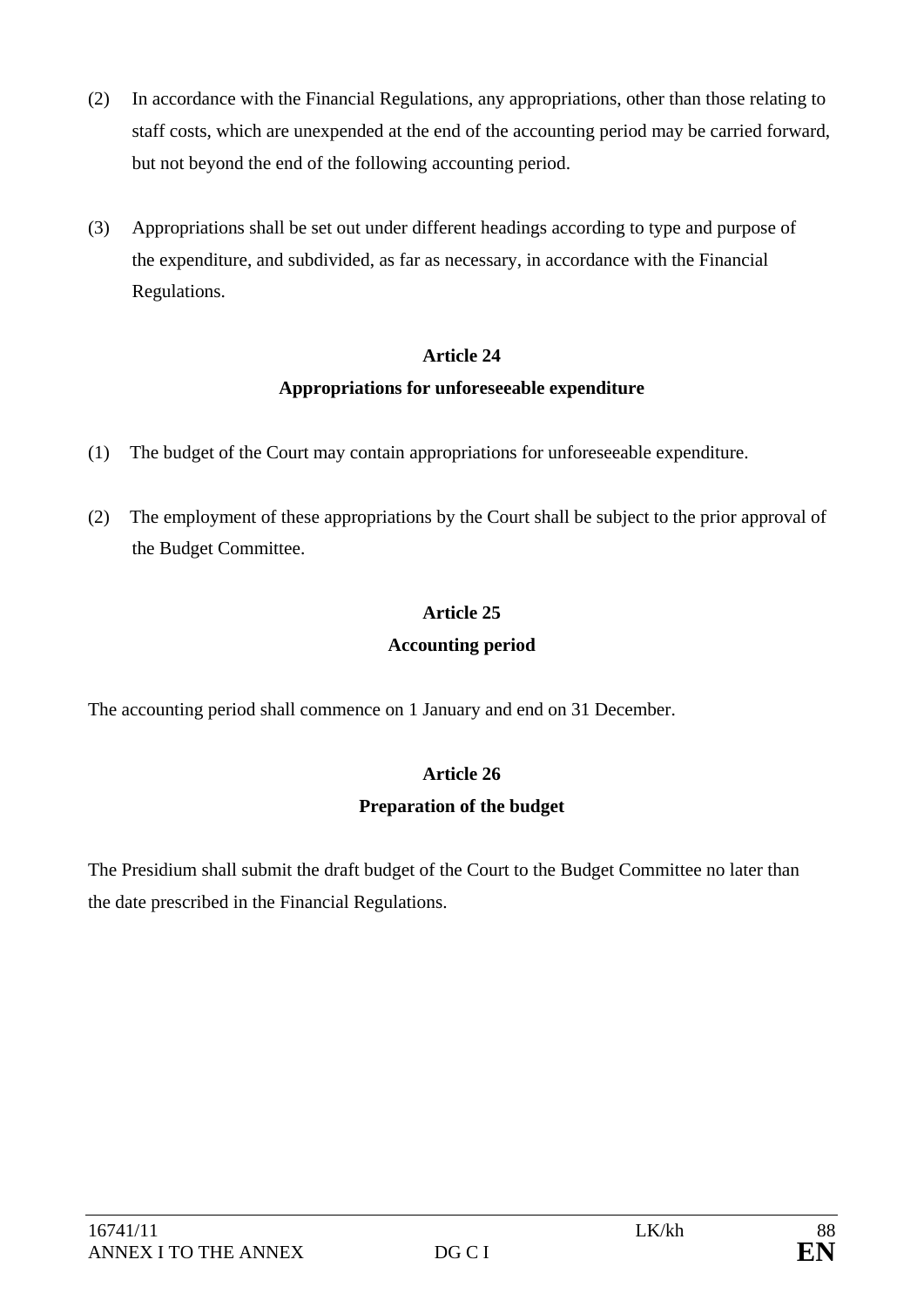# **Article 27 Provisional budget**

- (1) If, at the beginning of the accounting period, the budget has not been adopted by the Budget Committee, expenditures may be effected on a monthly basis per heading or other division of the budget, in accordance with the Financial Regulations, up to one-twelfth of the budget appropriations for the preceding accounting period, provided that the appropriations thus made available to the Presidium do not exceed one-twelfth of those provided for in the draft budget.
- (2) The Budget Committee may, subject to the observance of the other provisions laid down in paragraph 1, authorise expenditure in excess of one-twelfth of the appropriations.

# **Article 28 Auditing of accounts**

- (1) The annual financial statements of the Court shall be examined by independent auditors. The auditors shall be appointed and if necessary dismissed by the Budget Committee.
- (2) The audit, which shall be based on professional auditing standards and shall take place, if necessary, in situ, shall ascertain that the budget has been implemented in a lawful and proper manner and that the financial administration of the Court has been conducted in accordance with the principles of economy and sound financial management. The auditors shall draw up a report after the end of each accounting period containing a signed audit opinion.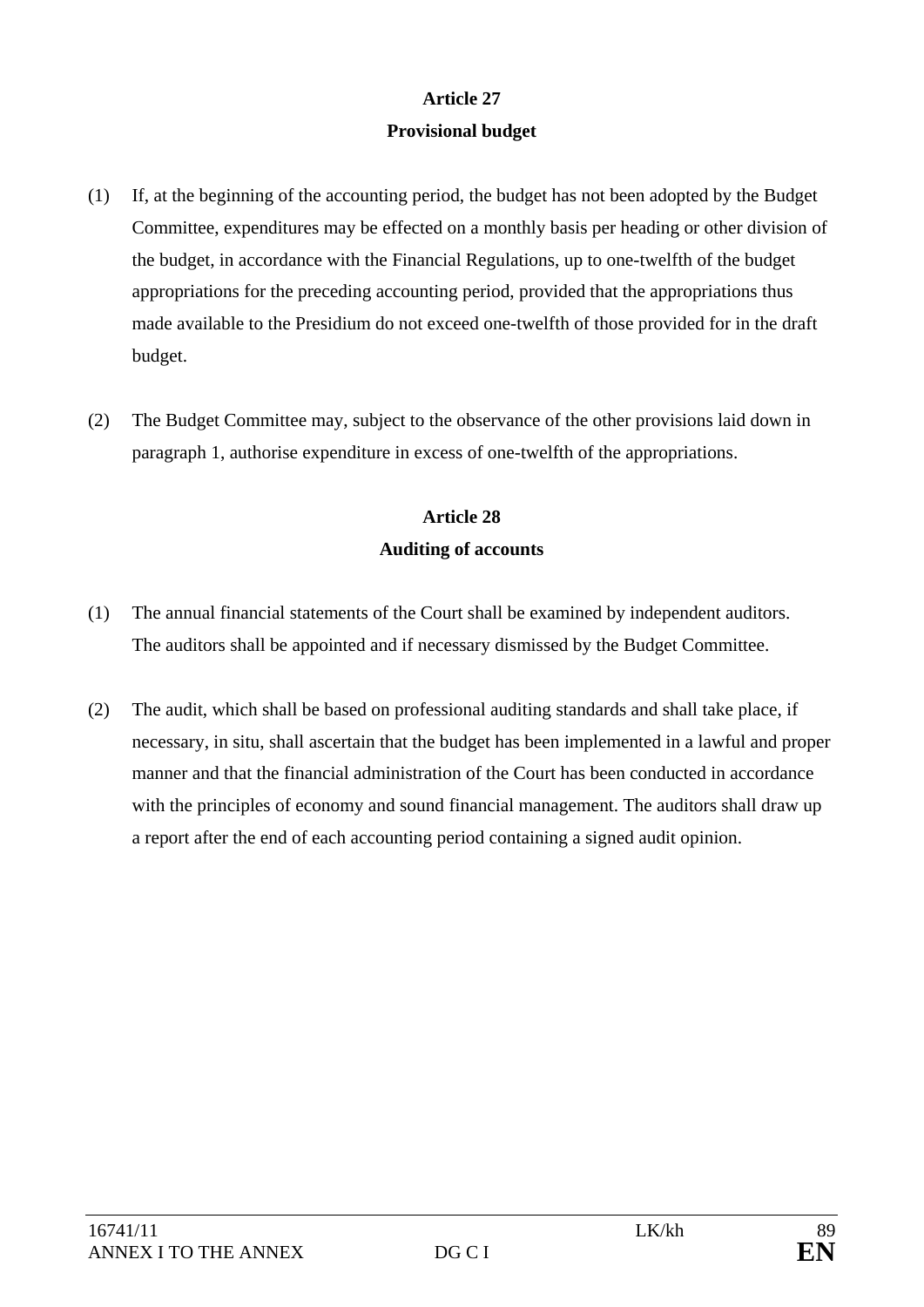- (3) The Presidium shall submit to the Budget Committee the annual financial statements of the Court and the annual budget implementation statement for the preceding accounting period, together with the auditors' report.
- (4) The Budget Committee shall approve the annual accounts together with the auditors' report and shall discharge the Presidium in respect of the implementation of the budget.

# **Article 30 Financial Regulations**

- (1) The Financial Regulations shall lay down in particular:
	- (a) arrangements relating to the establishment and implementation of the budget and for the rendering and auditing of accounts;
	- (b) the method and procedure whereby the payments and contributions provided for in Article *[…]* and the initial financial contributions provided for in Article *[…]* are to be made available to the Court;
	- (c) the rules concerning the responsibilities of authorising and accounting officers and the arrangements for their supervision; and
	- (d) the generally accepted accounting principles on which the budget and the annual financial statements are to be based.
- (2) The Financial Regulations shall be adopted by the Administrative Committee on the proposal from the Court.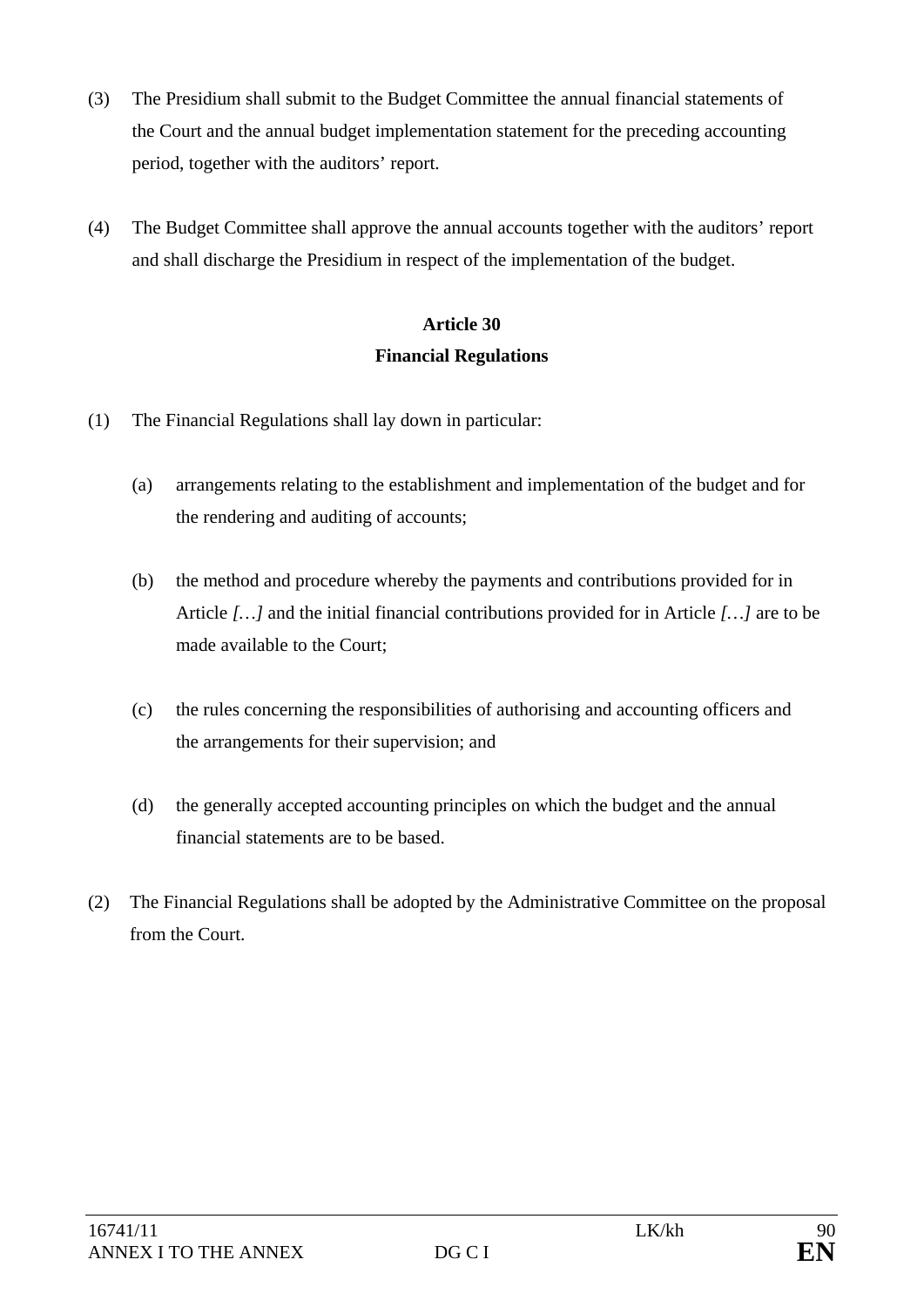## **Income**

*[To be developed]* 

# **Article 32 Operating costs**

*[To be developed]* 

## **CHAPTER IV – PROCEDURAL PROVISIONS**

### **Article 33**

## **Secrecy of deliberations**

The deliberations of the Court shall be and shall remain secret.

## **Article 34 Decisions**

# (1) When a panel sits in composition of an even number of judges, decisions of the Court shall be taken by a majority of the panel. In case of equal vote the vote of the presiding judge shall prevail.

(2) In the event of one of the judges of a panel being prevented from attending, a judge from another panel may be called upon to sit in accordance with the Rules of Procedure.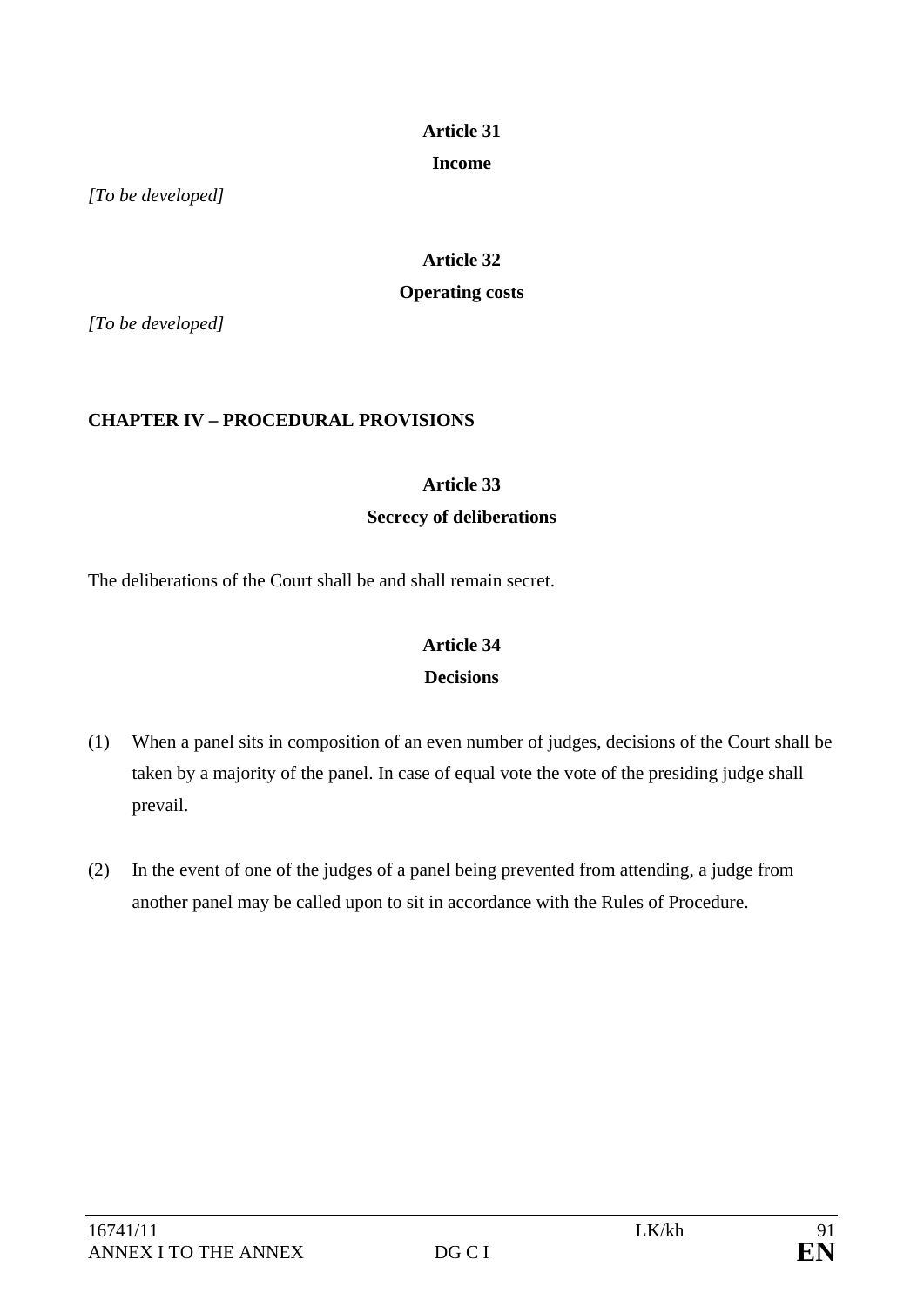- (3) In cases where this Statute provides that the Court of Appeal shall take a decision sitting as a full court, such decision shall be valid only if it is taken by at least 3/4 of the judges comprising the full court.
- (4) Decisions of the Court shall contain the names of the judges deciding the case.
- (5) Decisions shall be signed by the judges deciding the case, by the Registrar for decisions of the Court of Appeal, and by the Deputy-Registrar for decisions of the Court of First Instance. They shall be read in open court.

## **Dissenting opinions**

A dissenting opinion expressed separately by a judge of the panel in accordance with Article 51 of the Agreement shall be reasoned, given in writing and shall be signed by the judge expressing this opinion.

# **Article 36 Decision by default**

- (1) Where the defendant, after having been duly summoned, fails to file written submissions in defence or fails to appear at the oral hearing, at the request of the plaintiff a decision by default may be given in accordance with the Rules of Procedure. An objection may be lodged against the decision within one month of it being notified.
- (2) The objection shall not have the effect of staying enforcement of the decision by default unless the Court decides otherwise.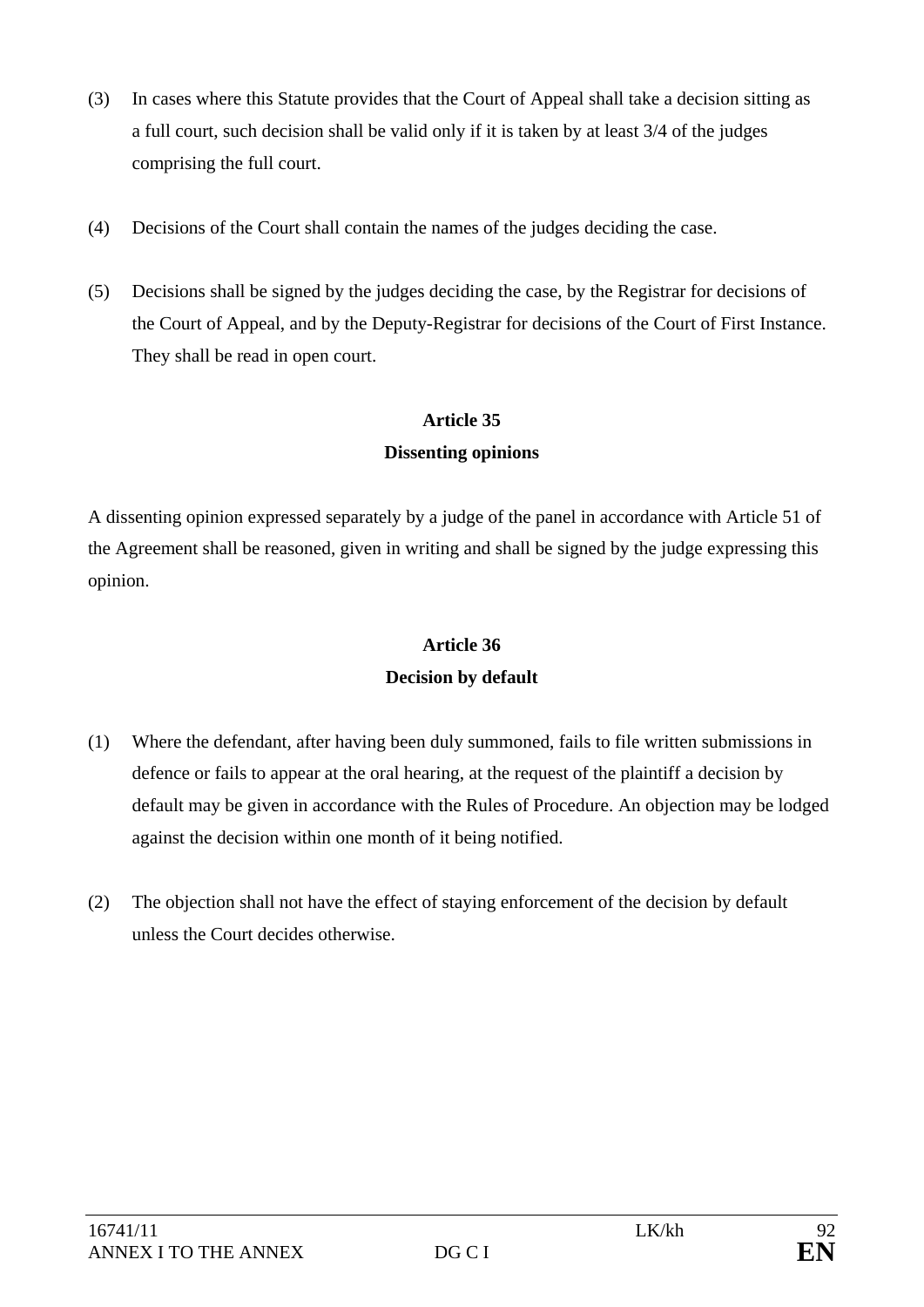## **Questions referred to the Court of Justice of the European Union**

- (1) The procedures established by the Court of Justice of the European Union for referrals for preliminary rulings within the European Union shall apply, as far as appropriate.
- (2) Whenever the Court of First Instance or the Court of Appeal has decided to refer to the Court of Justice of the European Union a question of interpretation of the Treaty on the Functioning of the European Union or of the Treaty on European Union or a question on the validity or interpretation of acts of the institutions of the European Union, it shall stay its proceedings.

### **CHAPTER V - FINAL PROVISIONS**

*[To be developed]* 

\_\_\_\_\_\_\_\_\_\_\_\_\_\_\_\_\_\_\_\_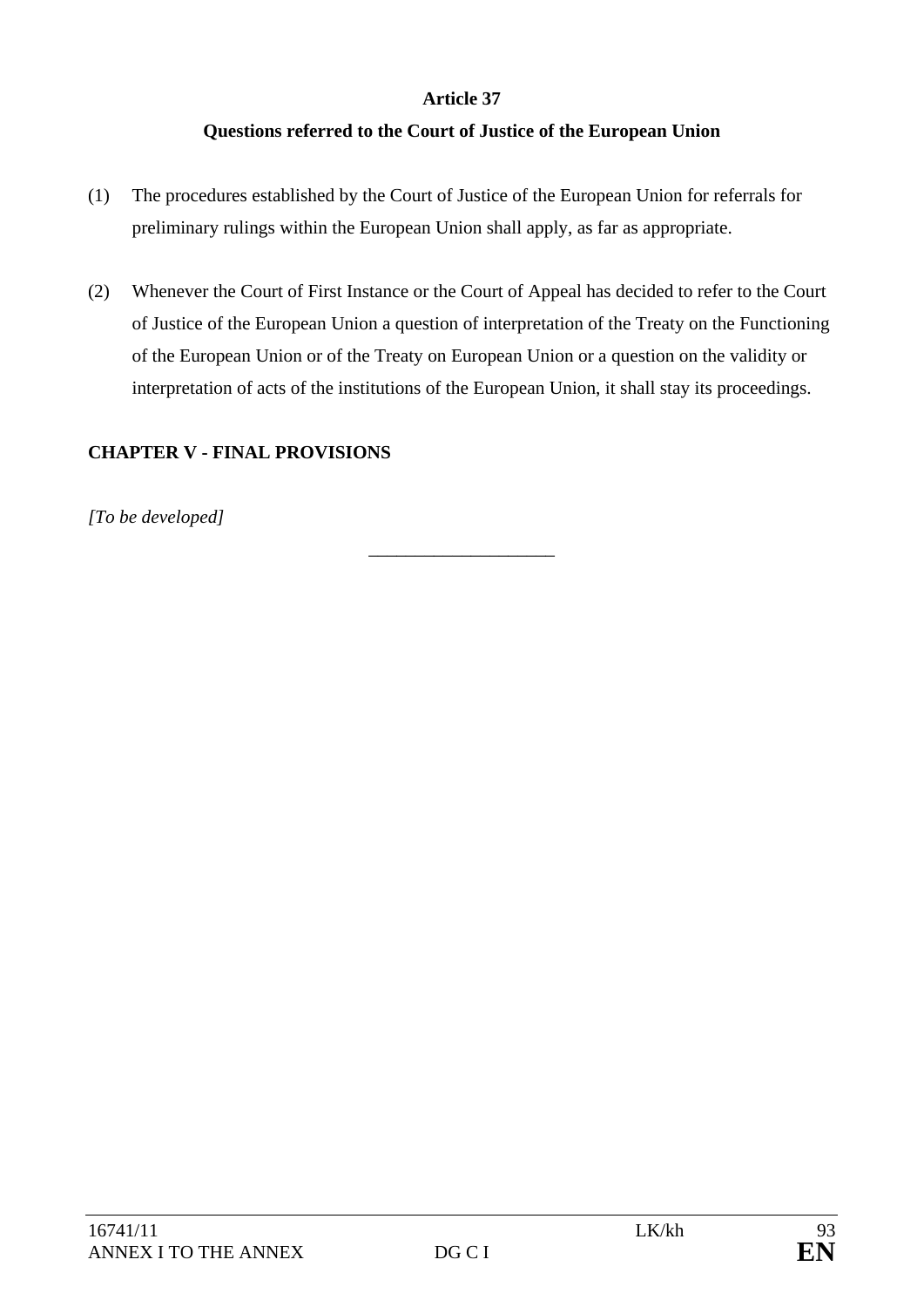### **ANNEX II TO THE ANNEX**

### **Preliminary list of topics to be included in the Rules of Procedure**

### **I. Organisation of the Court**

### **1. Working of the Court**

- Sessions, judicial vacations
- Dates, times and places of sitting of the Court (including the possibility for central and regional divisions to hold hearings in multiple locations)
- Inability to attend or absence of a judge
- Procedure of assignment of cases to panels
- Appointment and duties of judge-Rapporteur

### **2. Registry**

- Appointment and oath of the Registrar
- Assistants of the Registrar
- Replacement of the Registrar
- Keeping of the Registry (including information on notifications about opt-outs)
- Procedure of publication of decisions

### **3. Languages**

Detailed language arrangements

### **4. Parties**

- Initiation of proceedings by third parties (conditions, procedure)
- Special cases for a party to initiate proceedings (including proceedings initiated by an applicant for a patent or a prior user)
- Intervention in proceedings (application, conditions, invitation by the Court)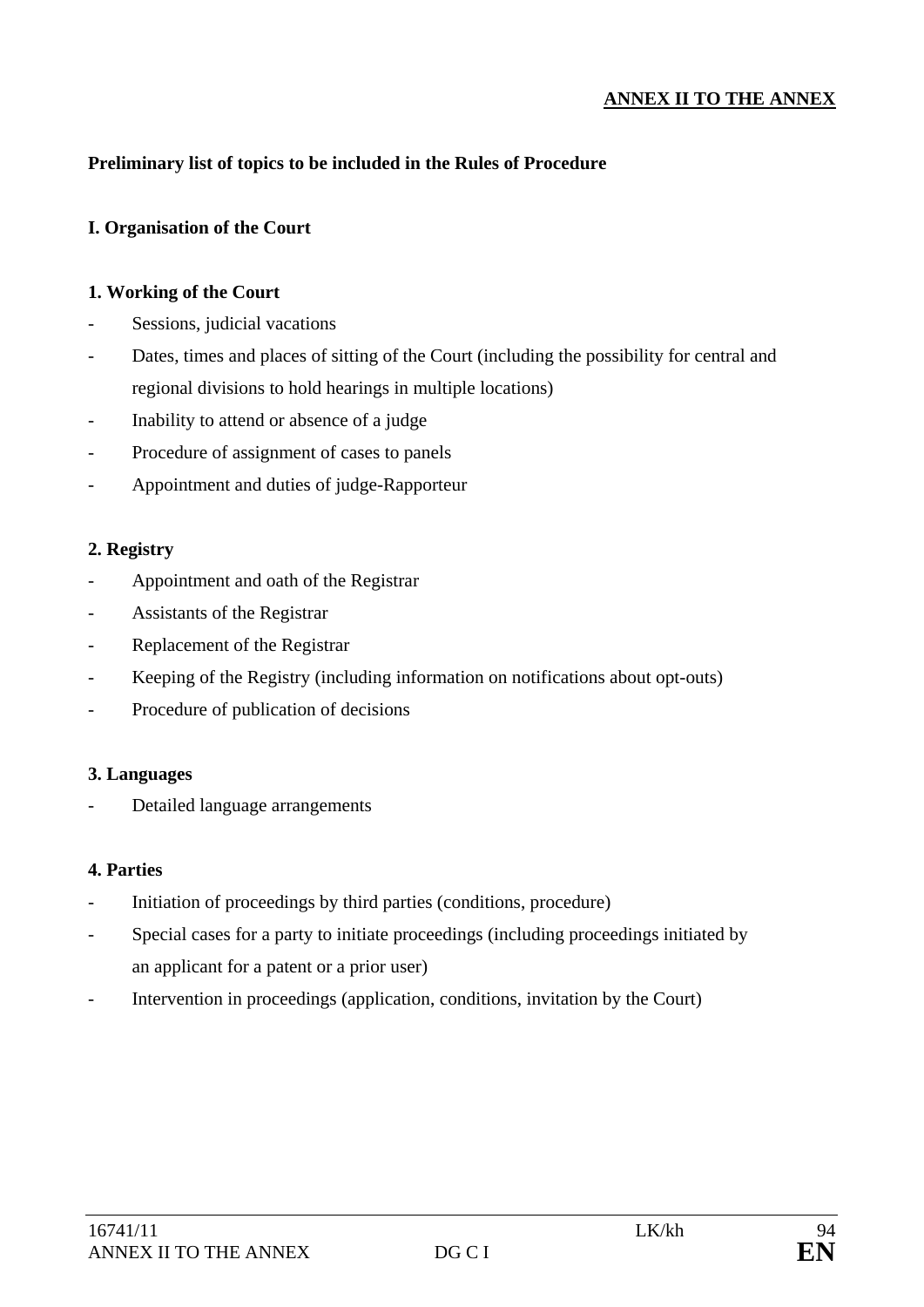### **5. Representatives of parties**

- Requirements for representatives
- Requirements for European Patent Attorneys (including rules on EU patent litigation certificates or proof of patent litigation experience)
- Privileges, immunities and facilities of representatives
- Status of parties' representatives
- Misrepresentation
- Exclusion from proceedings

### **II. Procedure**

### **1. Written procedure**

- Lodging of pleadings
- Application (including its putting in order, serving and publication)
- Lodging of defence
- Second exchange of pleadings
- Offers to introduce further evidence
- New pleas in law
- Documents for consideration
- Confidentiality

### **2. Interim procedure**

- Conditions for convening an interim hearing
- Role of Judge-Rapporteur
- Mandate of a panel to Judge-Rapporteur
- Possibility for a settlement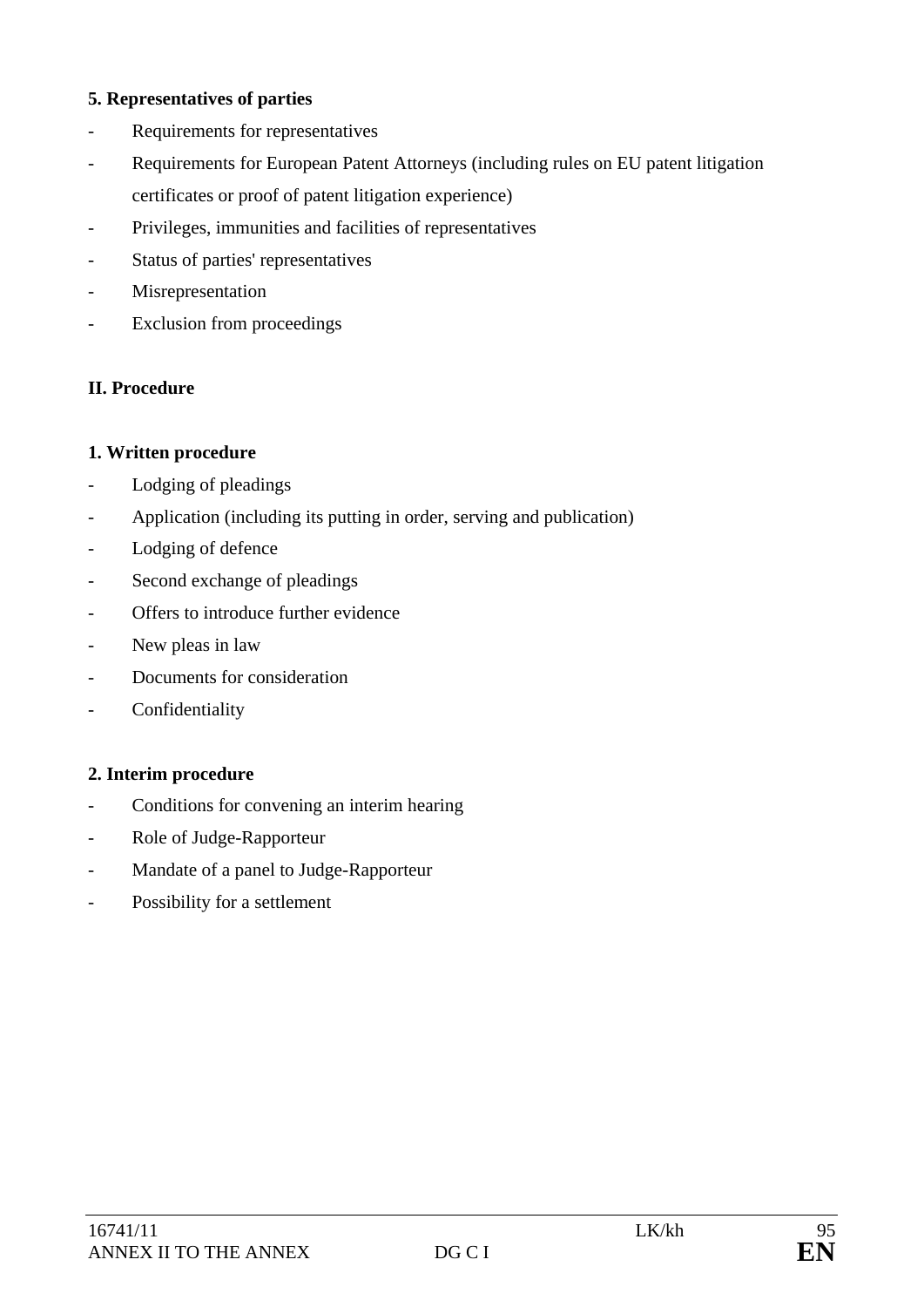### **3. Oral procedure**

- Public proceedings
- Decision of the Court to make proceedings confidential
- Holding of hearings
- Date of the hearing
- Absence of the parties from the hearing
- Conduct of the hearing
- Close of the oral procedure
- Minutes of the hearing
- Interpretation to assist the parties

### **4. Electronic procedures**

- Use of electronic procedures
- Electronic filing of submissions and evidence
- Electronic communication

### **5. Obtaining evidence**

- Means of obtaining evidence
- Procedure depending on means of obtaining evidence
- Witnesses (summoning, examination, duties, oath)
- Experts (appointment, duties, oath, report, objection)
- Court experts (drawing up a list of experts in specific technical fields, appointment)
- Order to produce evidence
- Order to preserve evidence and to inspect property
- Freezing orders
- Conditions and procedure for ordering the communication of information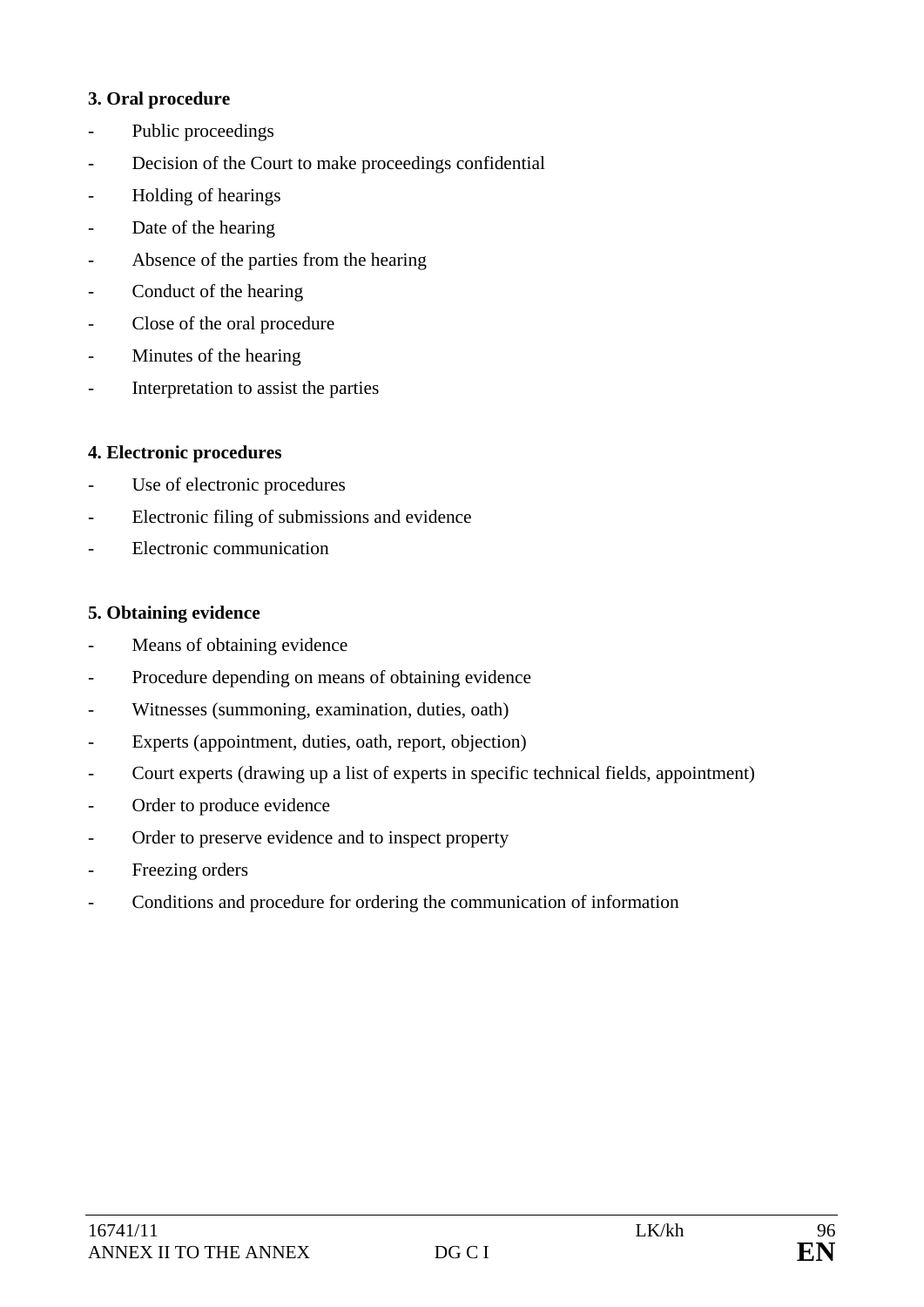### **6. Provisional and permanent injunctions**

- Granting provisional and protective measures (application, procedure)
- Granting permanent injunctions (application, procedure)
- Ordering corrective measures (request, procedure)

### **7. Settlement**

- Examination for possibilities to settle, proposing solutions by the Court
- Agreement of the parties
- Confirmation by the Court

### **8. Stay of proceedings**

- General conditions and procedure
- Staying of proceedings when validity and infringement questions are split
- Staying of proceedings due to action at the European Patent Office
- Staying or proceedings in connected cases
- Duration and effects

### **9. Expedited proceedings**

- Conditions for expedited proceedings

### **10. Discontinuance of proceedings**

Discontinuance of proceedings at the request of applicant; no need to adjudicate; action bound to fail; absolute bar to proceedings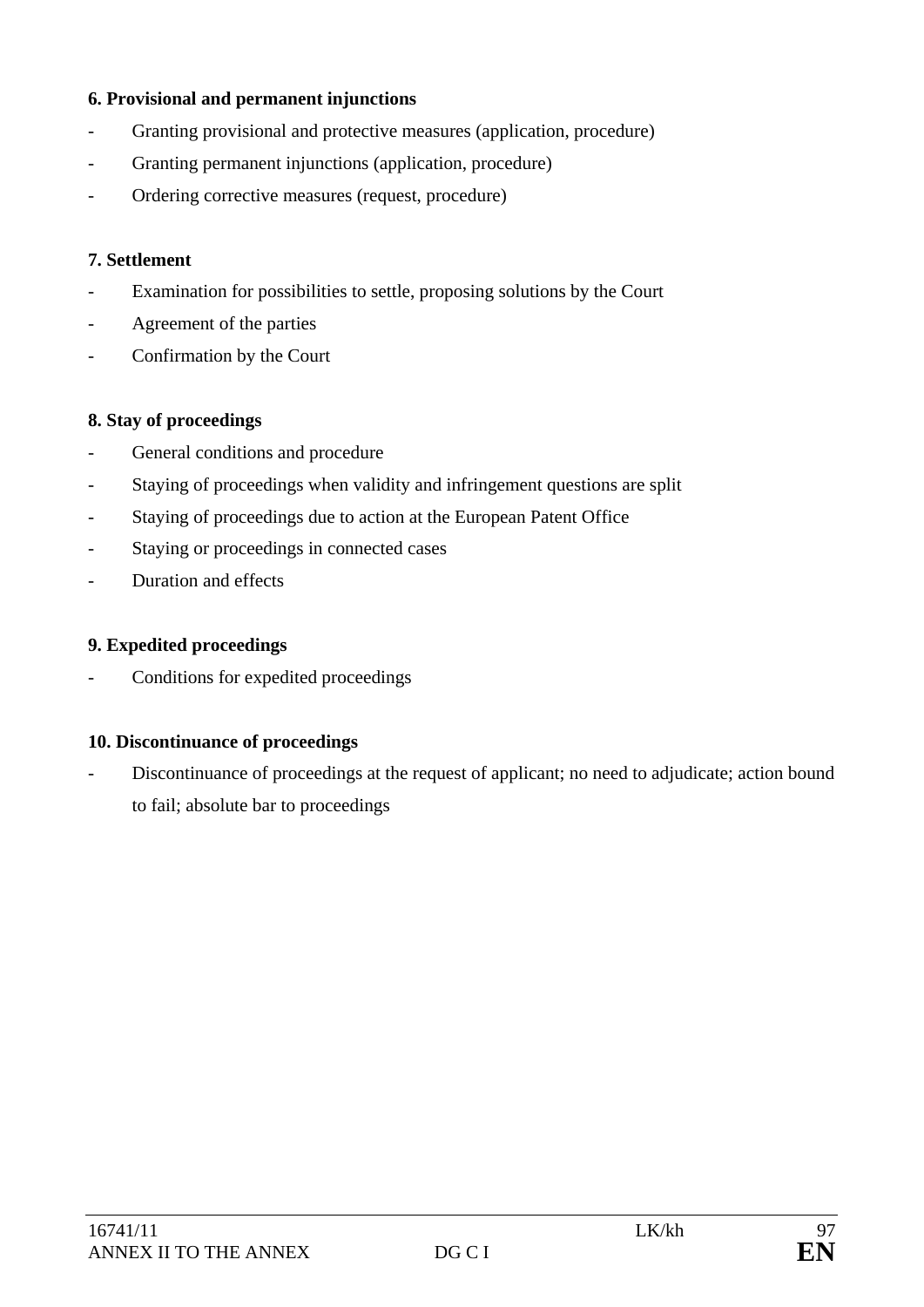### **11. Decisions**

- Deliberations (secrecy)
- Quorum
- Majority of the panel to take a decision
- Role of the presiding judge in case of equal votes
- Content and form of a decision
- Delivery of a decision
- Binding and territorial effect of a decision
- Rectification
- Enforcement (including rules of lodging of security)
- Publication
- Protection of confidential data in published decisions
- Publication of decision as a measure for dissemination of information

## **12. Legal costs**

- Decision as to costs
- **Allocation**
- Unreasonable costs
- Costs of enforcing a decision
- Recoverable costs
- Dispute as to costs
- Payment

## **13. Legal aid**

- Substantive conditions
- Formal conditions
- Procedure for granting aid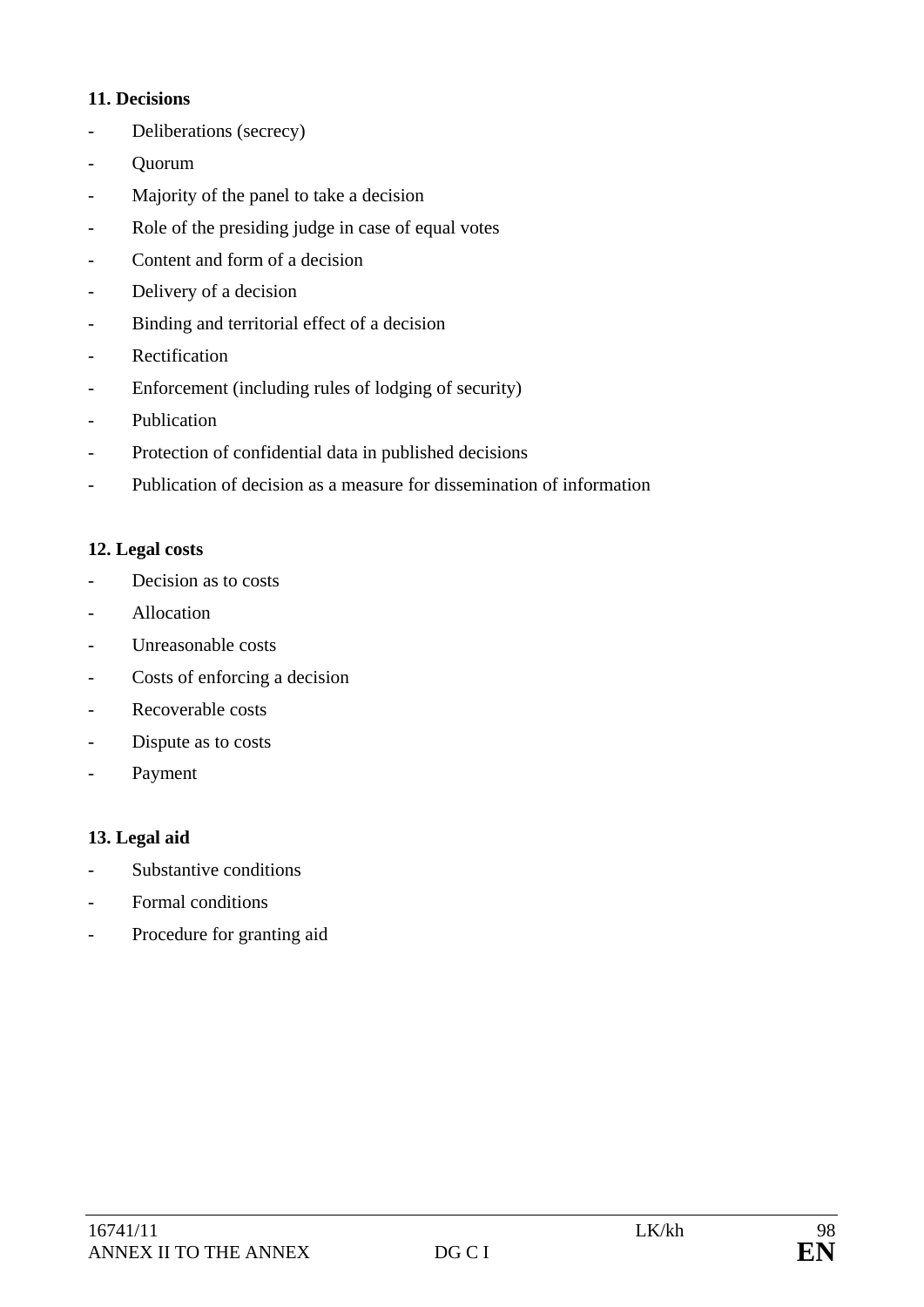### **14. Serving of documents**

- Procedure of serving documents
- Serving of documents by electronic means

### **15. Time limits**

- Calculation of periods of time prescribed in the Agreement
- Extension of time limits
- Unforeseeable circumstances/force majeure in relation to time limits

### **III. Special forms of procedure**

### **1. Appeals**

- Conditions for appeals against decisions of the Court
- Proceedings in the Court of Appeal
- Decision in appeal
- Conditions and procedure for introduction of new facts and new evidence in the Court of Appeal

### **2. Referral back to the Court of First Instance**

- Conditions for referral back
- Procedure for examining cases referred back

### **3. Petition for further appeal**

- Conditions and procedure for petition for further appeal (cassation)